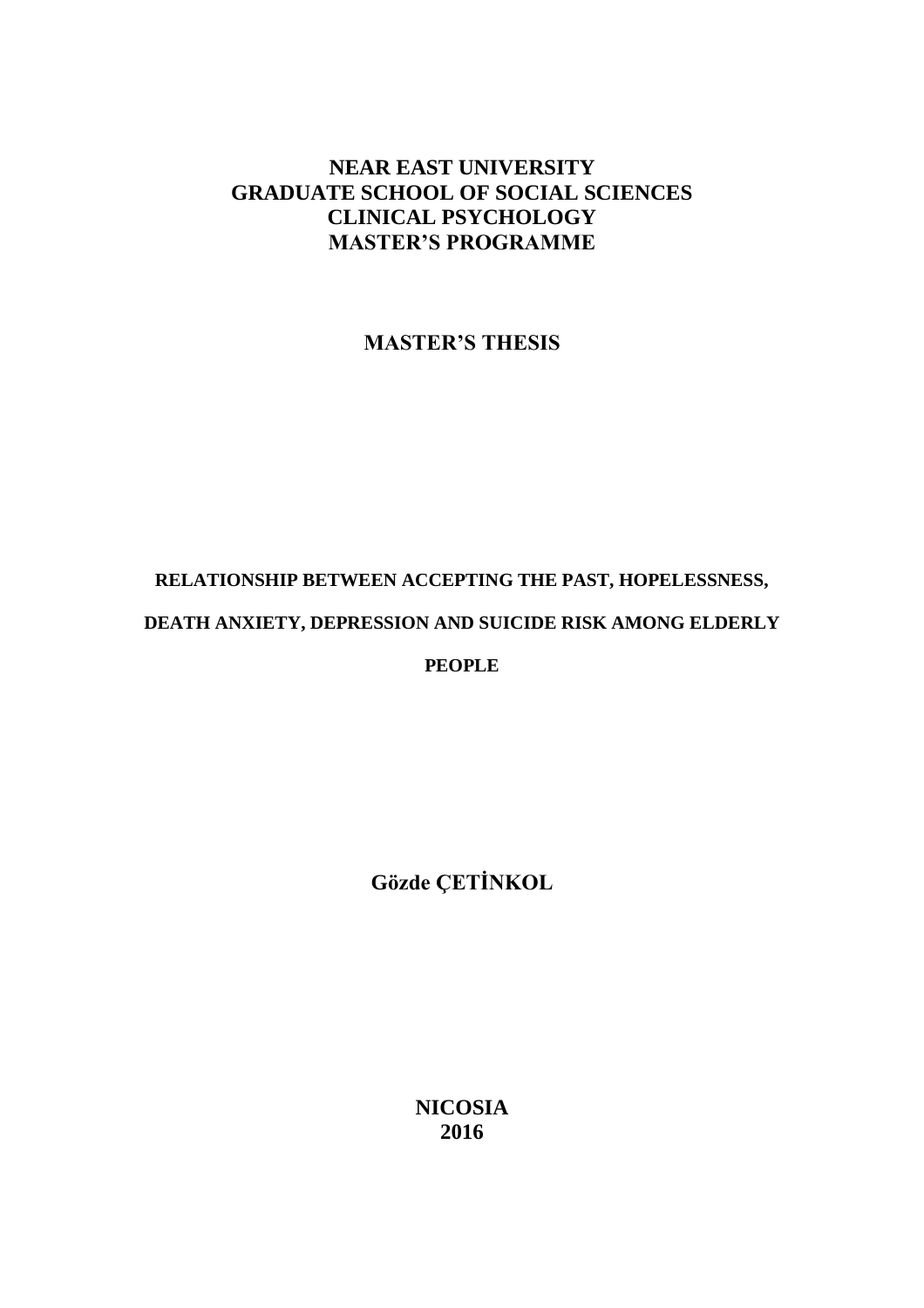### **NEAR EAST UNIVERSITY GRADUATE SCHOOL OF SOCIAL SCIENCES CLINICAL PSYCHOLOGY MASTER'S PROGRAMME**

### **MASTER'S THESIS**

# **RELATIONSHIP BETWEEN ACCEPTING THE PAST, HOPELESSNESS, DEATH ANXIETY, DEPRESSION AND SUICIDE RISK AMONG ELDERLY PEOPLE**

**PREPARED BY Gözde ÇETİNKOL 20131358**

### **SUPERVISOR ASSOC. PROF.DR. GÜLBAHAR BAŞTUĞ**

**NICOSIA 2016**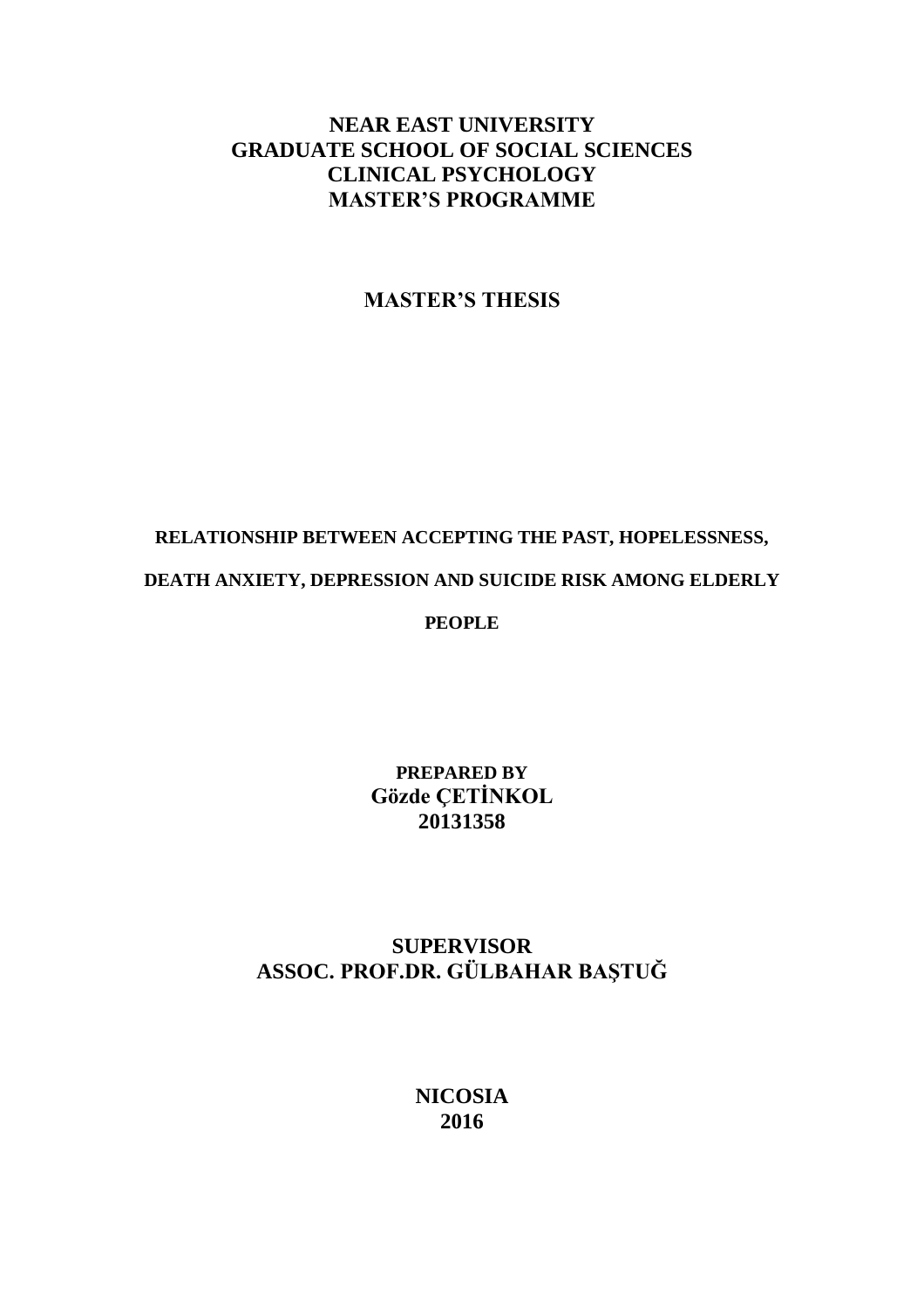#### **Abstract**

## **Relationship between Accepting the Past, Hopelessness, Death Anxiety, Depression and Suicide Risk among Elderly People**

### **Prepared by: Gözde Çetinkol**

### **June 2016, 94 pages**

This study was conducted to analyze the relationship between accepting the past, hopelessness, death anxiety, suicide risk and depression among elderly people. The study sample comprises of 50 female and 49 male participants aged 50 and over who live in Turkish Republic of Northern Cyprus and Turkey. Socio-demographic Data Form, Standardized Mini Mental Test (SMMT), Beck Hopelessness Scale (BHS)), Meaningful Past Questionnaire (MPQ), Geriatric Depression Scale (GDS) and Death Anxiety Scale (DAS) were applied to the participants between July-October 2015 and the variables were determined. In the statistical analyses performed in line with the scores obtained from the scales, it was determined that age and gender did not have relationship with accepting the past, hopelessness, death anxiety and depression, while it was seen that accepting the past increased and depression and level of hopelessness decreased with increasing educational level. As long as the death anxiety increases, hopelessness and depression level increases. When depression predictors examined, it was seen that accepting the past and hopelessness influenced depression. Hopelessness increases and accepting the past decreases with increasing depression. Starting from these results, increase of public awareness about depression in elderly people, and increase of private healthcare services are suggested.

**Key Words:** Elderly people, accepting the past, hopelessness, death anxiety, depression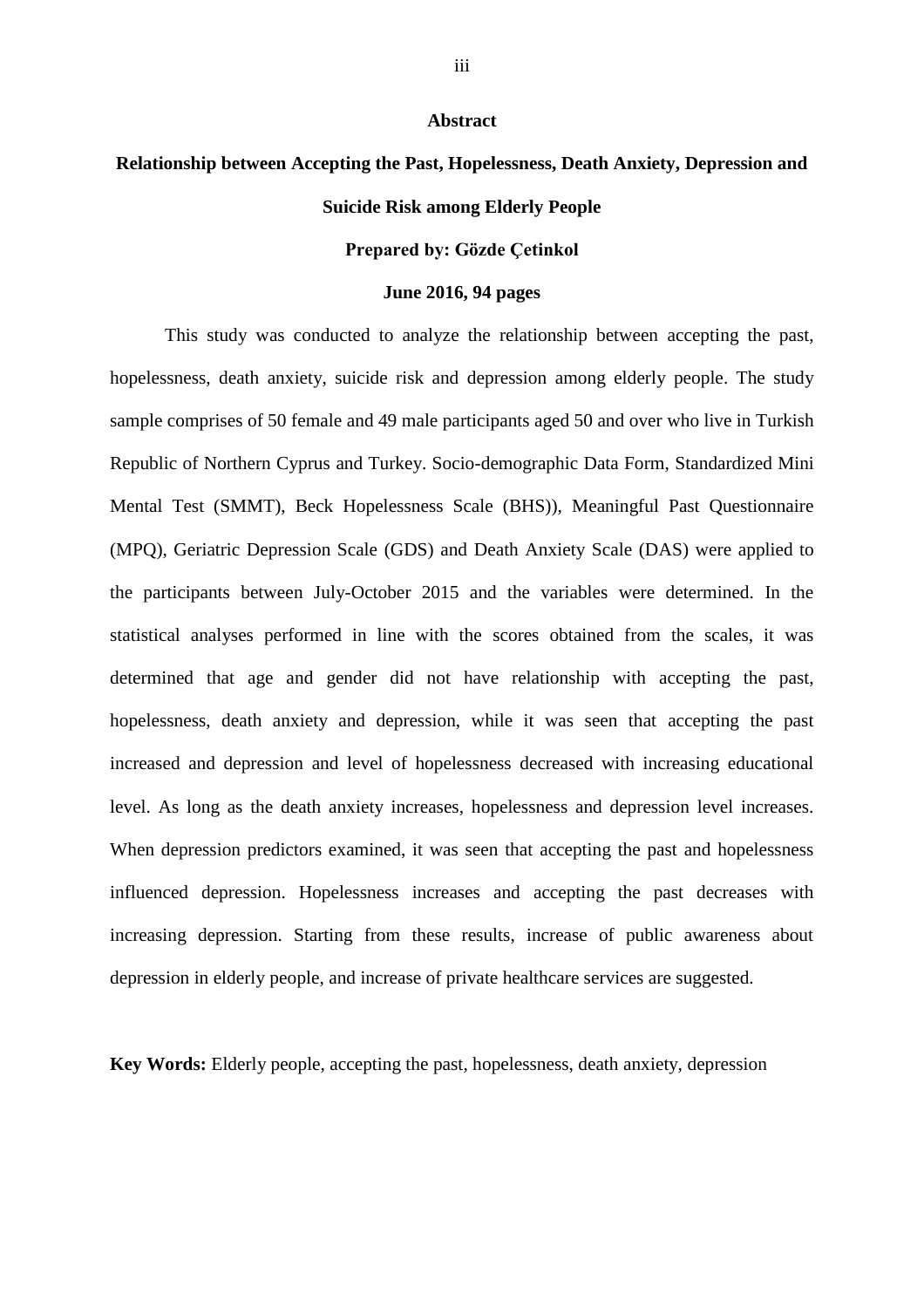## **Yaşlı Kişilerde Geçmişi Anlamlandırma, Umutsuzluk, Ölüm Kaygısı, Depresyon ve İntihar Riski Arasındaki İlişki**

### **Hazırlayan: Gözde Çetinkol**

#### **Haziran 2016, 94 sayfa**

Bu araştırma yaşlı kişilerde geçmişi anlamlandırmanın umutsuzluk, ölüm kaygısı, intihar riski ve depresyon ile ilişkisini incelemek amacıyla yapılmıştır. Araştırmanın örneklemi Temmuz-Ekim 2015 tarihleri arasında, KKTC'de ve Türkiye'de yaşayan 50 yaş ve üstü, sağlıklı 50 kadın ve 49 erkek katılımcıdan oluşturulmuştur. Katılımcılara Sosyodemografik Veri Formu, Standardize Mini Mental Test (SMMT), Beck Umutsuzluk Ölçeği (BUÖ), Geçmişi Anlamlandırma Ölçeği (GAÖ), Geriatrik Depresyon Ölçeği (GDÖ) ve Ölüm Kaygısı Ölçeği (ÖKÖ) uygulanarak araştırmadaki değişkenlerin belirlenmesi sağlanmıştır. Ölçeklerden alınan puanlar doğrultusunda yapılan istatistiksel analizlerde yaş ve cinsiyetin geçmişi anlamlandırma, umutsuzluk, ölüm kaygısı ve depresyon ile hiçbir ilişkisinin olmadığı belirlenirken, eğitim düzeyi arttıkça geçmişi anlamlandırmanın arttığı, depresyon ve umutsuzluk düzeyinin ise azaldığı görülmüştür. Ölüm kaygısı arttıkça umutsuzluk ve depresyonda artmaktadır. Depresyonun yordayıcıları incelendiğinde ise geçmişi anlamlandırma ile umutsuzluğun, depresyonu yordadığı görülmüştür. Depresyon arttıkça umutsuzluk artmakta, geçmişi anlamlandırma azalmaktadır. Bu sonuçlardan yola çıkarak, yaşlı kişilerde görülen olumsuz durumların yaşanmasını önlemek amacıyla toplum farkındalığının ve yaşlılara özel sağlık hizmetlerinin arttırılması önerilmektedir.

**Anahtar Kelimeler :** Yaşlılar, geçmişi anlamlandırma, umutsuzluk, ölüm kaygısı, depresyon

iv

**Öz**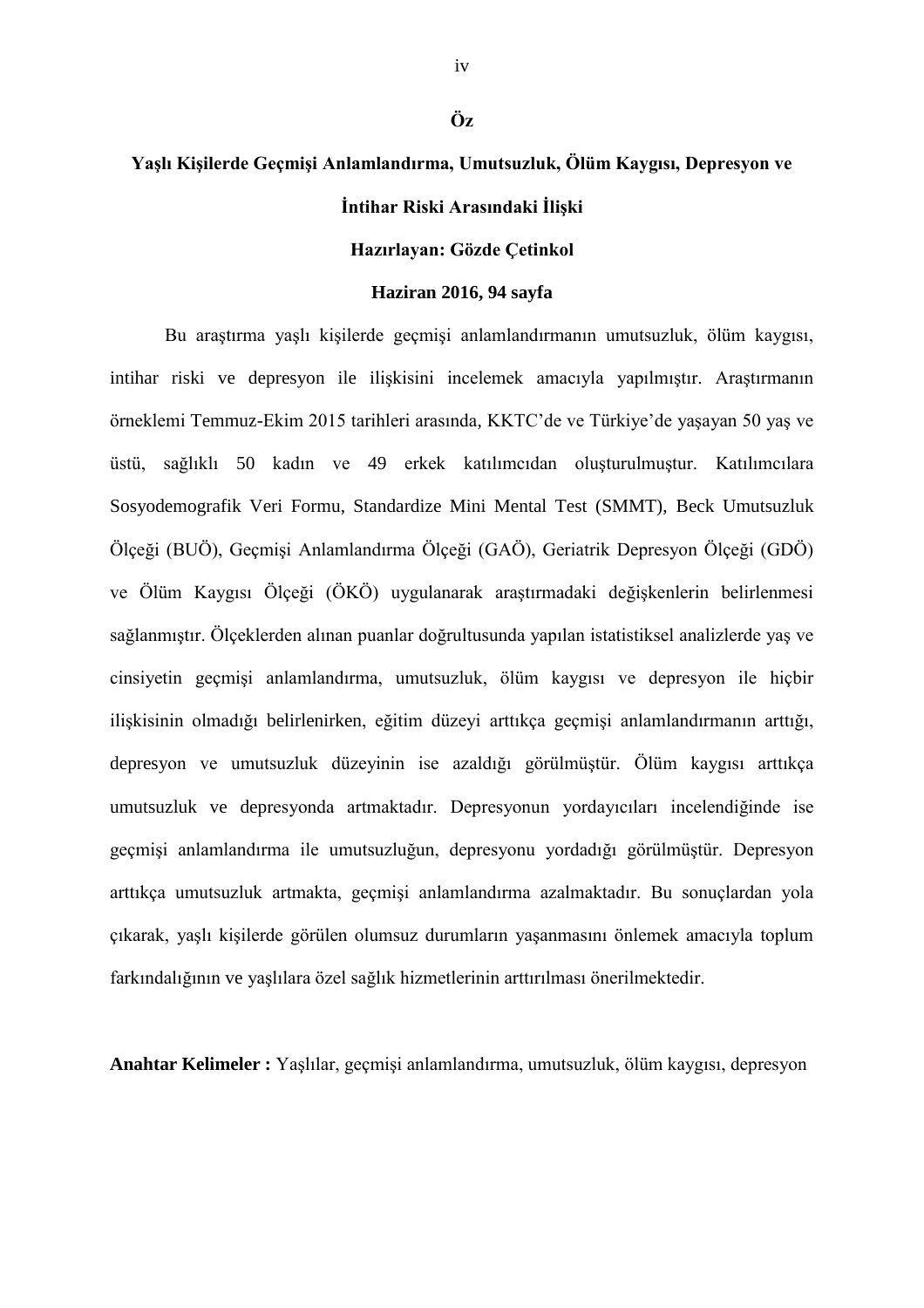### **ACKNOWLEDGMENTS**

I would like to express my sincerest acknowledgments to my advisor Assoc. Prof. Dr. Gülbahar BAŞTUĞ for her full support, guidance, understanding and encouragement, throughout my study. Without her incredible patience and timely wisdom and counseling my thesis work would have been a frustrating and overwhelming pursuit. In addition, I would like to express my appreciation to Assoc. Prof. Dr. E. Tuğba Özel Kızıl for contributes to my thesis with her knowledge and experienced..

I would also like to appreciation to Assoc. Prof. Dr. Ebru Çakıcı, and Assist. Prof. Dr. Zihniye Okray and other dear my teachers for redound me in courses by being my instructors during my graduate years.

I would like to thanks for my parents Fatma Çetinkol, Suat Çetinkol and my brother Mert Çetinkol for their full support and unconditional love during all of my education life.

Gözde Çetinkol July, 2016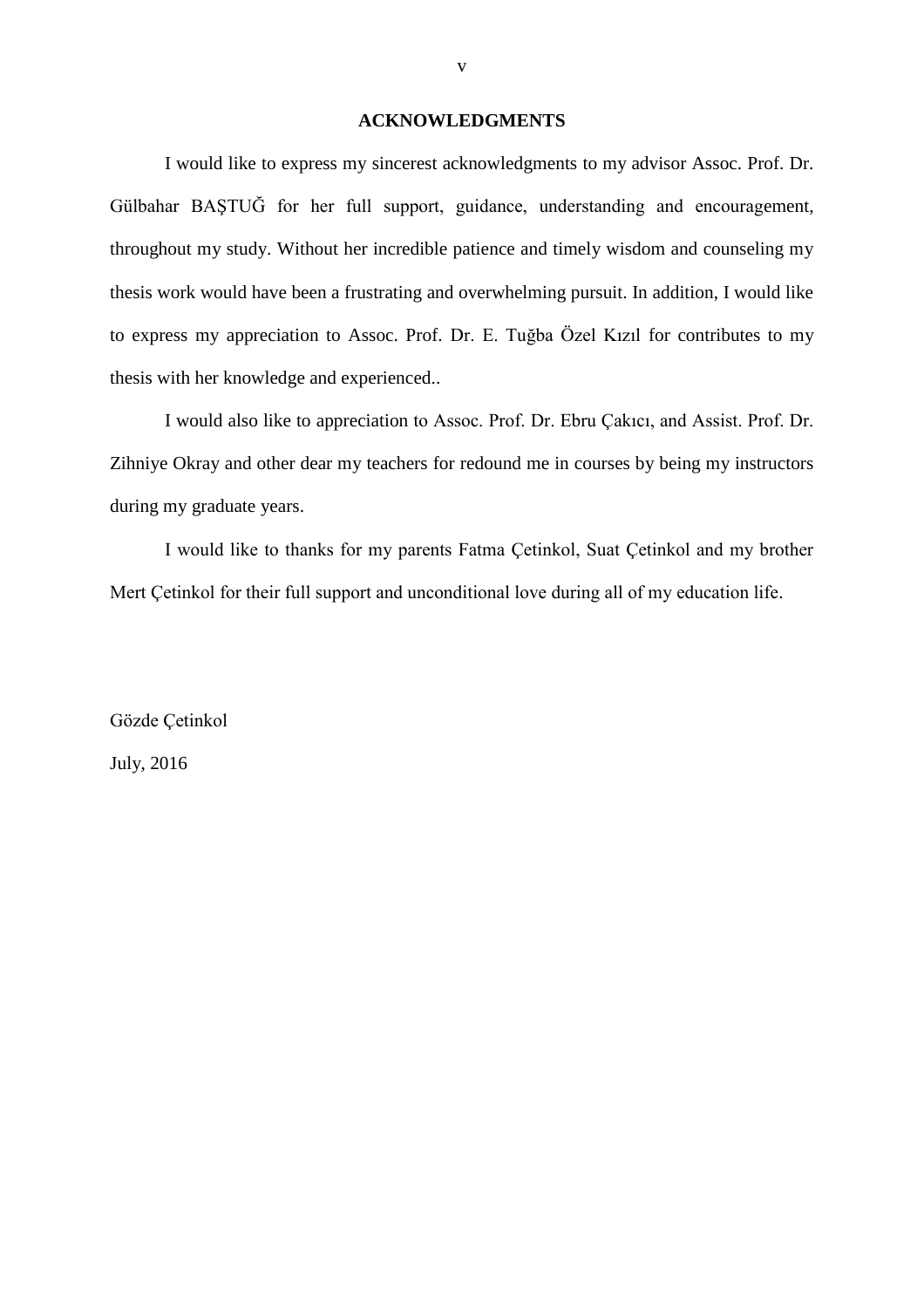| 2.1.2.5. Relation between Death Anxiety and Depression26 |  |  |  |
|----------------------------------------------------------|--|--|--|
|                                                          |  |  |  |
|                                                          |  |  |  |
|                                                          |  |  |  |
|                                                          |  |  |  |
|                                                          |  |  |  |
| 3.                                                       |  |  |  |
|                                                          |  |  |  |
|                                                          |  |  |  |
|                                                          |  |  |  |
|                                                          |  |  |  |
|                                                          |  |  |  |
|                                                          |  |  |  |
|                                                          |  |  |  |
|                                                          |  |  |  |

### **CONTENTS**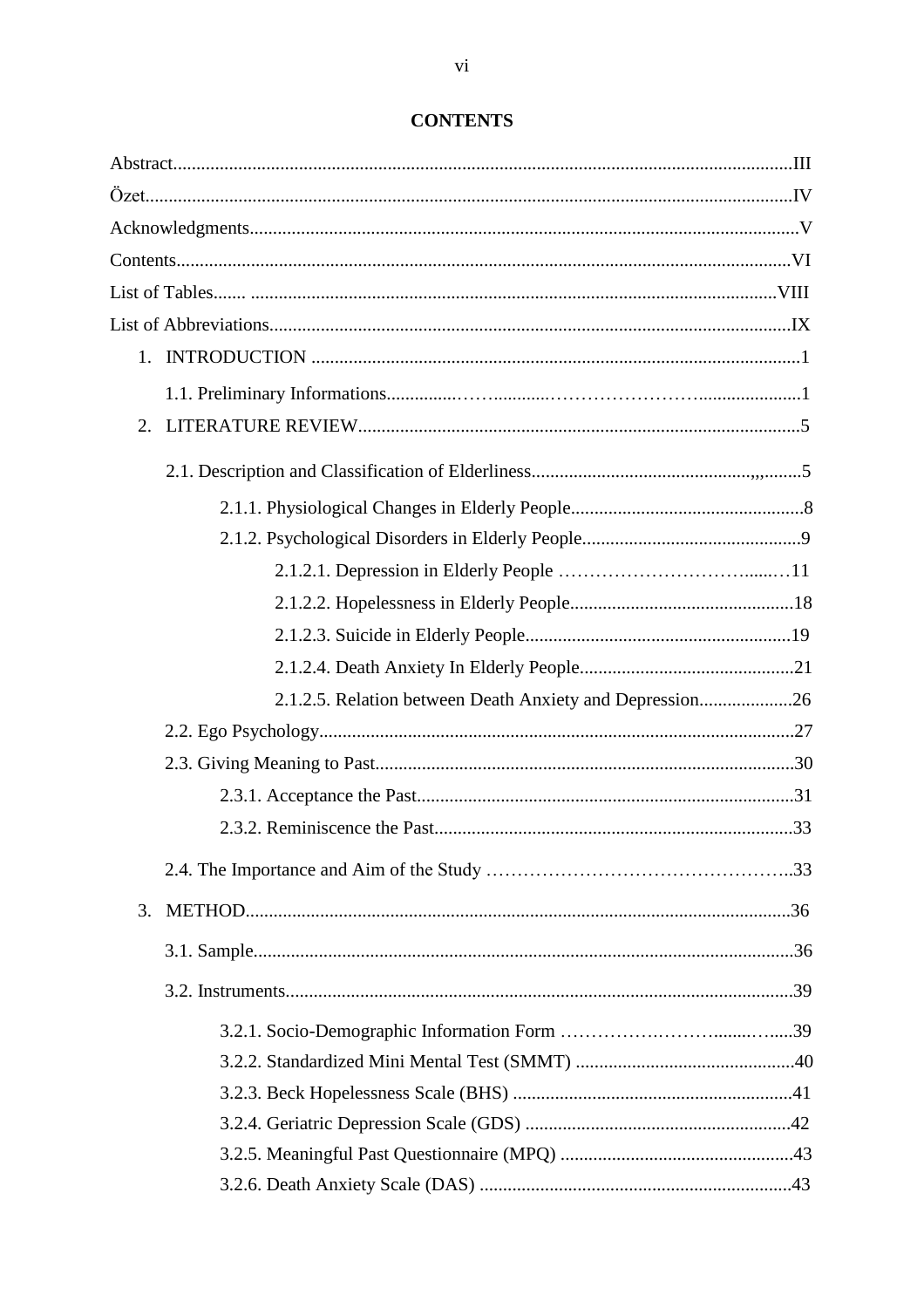|    | 4.3. Comparison of Groups that Describe Themselves as Religious   | and |
|----|-------------------------------------------------------------------|-----|
|    |                                                                   |     |
|    |                                                                   |     |
| 5. |                                                                   |     |
|    |                                                                   |     |
|    |                                                                   |     |
|    |                                                                   |     |
|    | 5.3. Relationship between Educational Level and Other Variables59 |     |
|    |                                                                   |     |
|    |                                                                   |     |
|    |                                                                   |     |
| 6. |                                                                   |     |
|    |                                                                   |     |
|    |                                                                   |     |
|    |                                                                   | 83  |
|    |                                                                   |     |
|    |                                                                   |     |
|    |                                                                   |     |
|    |                                                                   |     |
|    |                                                                   |     |
|    |                                                                   |     |
|    |                                                                   |     |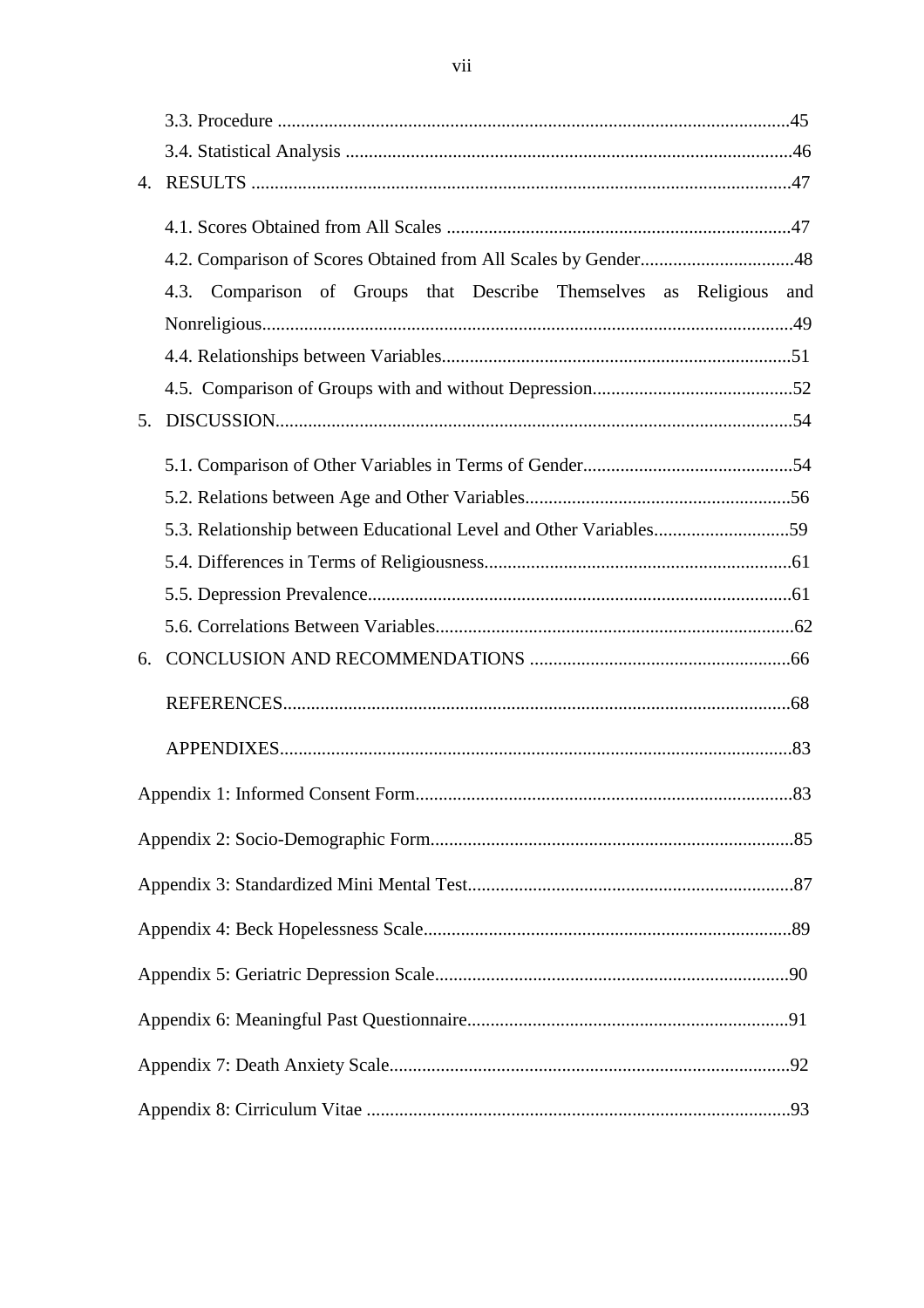### **LIST OF TABLES**

|          | Table 3. : Comparison of Age, Education Status, The Standardized Mini Mental Test, and       |  |  |
|----------|----------------------------------------------------------------------------------------------|--|--|
|          |                                                                                              |  |  |
| Table 4. | : Means, Standart Deviations and Ranges of All Clinical Measures Used in The                 |  |  |
|          |                                                                                              |  |  |
|          | Table 5. : Comparison of The Present Scales Between Male and Female Subjects                 |  |  |
|          |                                                                                              |  |  |
|          | <b>Table 6.</b> : Comparison of the present Scales, The Age and The Education Status Between |  |  |
|          |                                                                                              |  |  |
|          | Table 7. : Correlations Between Age, Education Status and The Scores of                      |  |  |
|          |                                                                                              |  |  |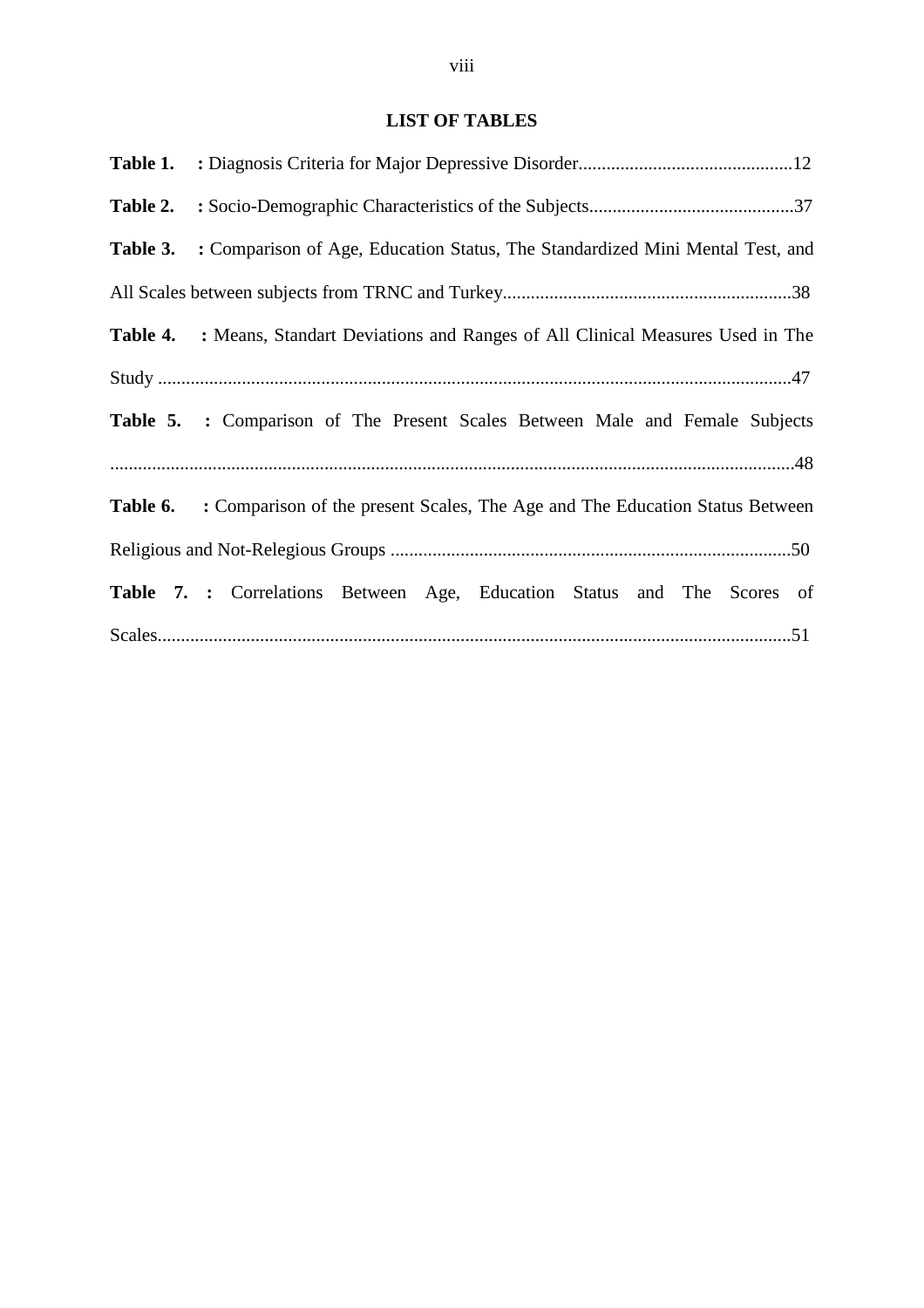### **LIST OF ABBREVIATIONS**

| TRNC        | : Turkish Republic of Northern Cyprus |
|-------------|---------------------------------------|
| <b>WHO</b>  | : World Health Organization           |
| <b>TSI</b>  | : Turkish Statistical Institution     |
| <b>SMMT</b> | : Standardized Mini Mental Test       |
| DAS         | : Death Anxiety Scale                 |
| <b>GDS</b>  | : Geriatric Depression Scale          |
| <b>BHS</b>  | : Beck Hopelessness Scale             |
|             |                                       |

**MPQ :** Meaningful Past Questionnaire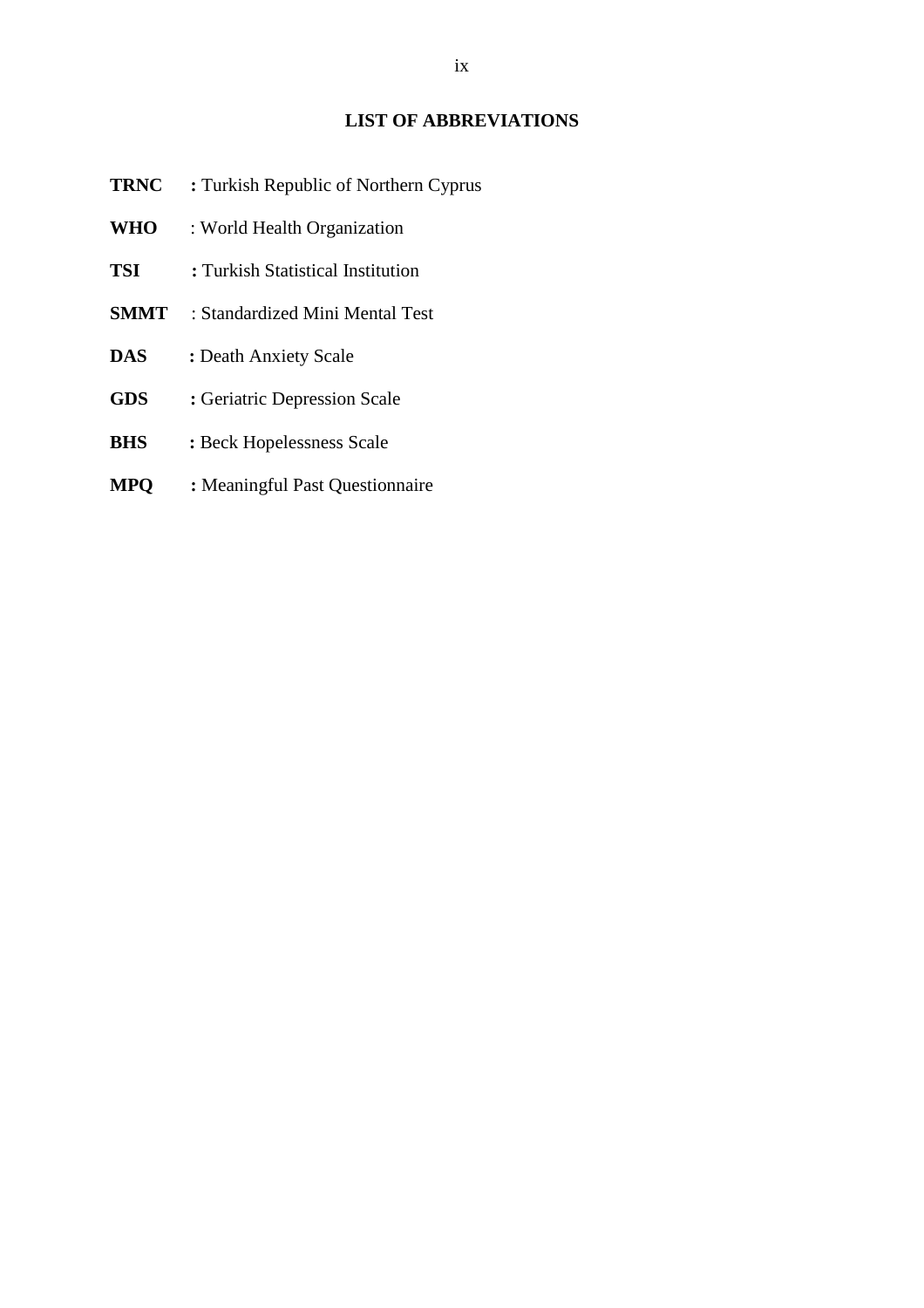#### **1. INTRODUCTION**

### **1.1. Preliminary Information**

There has been an increase in human population in the world and our country over the years. The elderly population also keeps growing in direct proportion to this increase. The primary reason for this is the rapid development of the health technologies and medical science in recent years (Palabıyıkoğlu, Haran, Yücat, & Köse, 1991, 26-31). Technological and scientific developments in the field of medicine have made the diagnoses and treatments of various diseases easier, particularly the methods against malignant diseases have been developed and mortalities were seen to have decreased in direct proportion to all these developments. Thus, an increase is seen in the elderly population in line with these developments which are seen to extend the average duration of human life (Bakar, 2012).

Advancements in the fields of technology and medicine led to a change in human thoughts and behaviors (Palabıyıkoğlu et al., 1991, 26-31). Gradually increasing economic problems, shrinkage of the housing with the transition to urbanization resulting in a reduction in the number of people living in a house, deterioration in the extended family structure and transition to nuclear family, difficulty in intergenerational communication arising from rapid developments in technology and negative change in youth's perspective to elderly people, increase of health problems cause to negative situations for elderly people (Üstüner Top, Saraç, & Yaşar, 2010, 14-22). Considering all these problems, it was seen that older individuals were excluded from the society and left alone and a society formed in which the interest and respect shown to older people decreased (Palabıyıkoğlu et al., 1991, 26-31).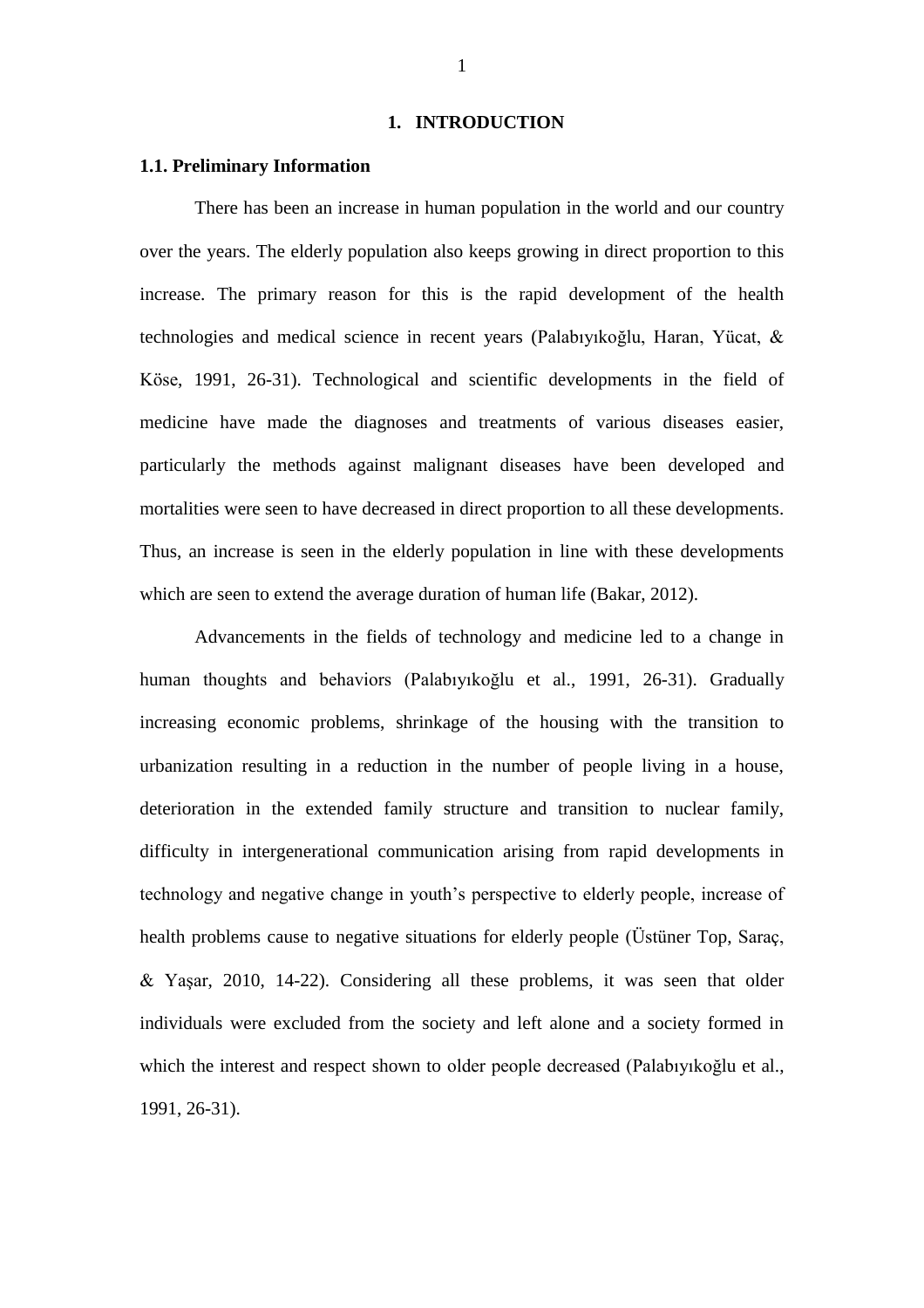Besides being the last of the developmental stages of human, elderliness is a period of loss revealing itself with some physical and mental differences with advancing chronological age when cognitive and social capabilities such as productivity and self-development decreased (Kaçan Softa, Ulaş Karaahmetoğlu, Erdoğan, & Yavuz, 2015, 12-21). Decreasing of functionality, productivity and life satisfaction level cause to psychological problems. Therefore, primarily depression but also other psychological disorders are seen in elderly people (Good, Vlachonikolis, & Griffiths, 1987, 463-470). These problems show that old people in society were the individuals who need psychological and physiological support (Konak & Çiğdem, 2005, 23-63).

Depression in the elderly is a very serious disorder and of prime importance. The reason for that is its occurrence in addition to other physical, cognitive and mental problems and negative effects on the individual's health and adaptation to the environment (Kurtoğlu & Rezaki, 1999, 173-179). Depression in the elderly may cause to decrease in the life quality of individuals, loss of cognitive abilities, various diseases and deaths resulting from such diseases. Hopelessness, one of the symptoms of depression, is seen as an important factor in terms of causing to suicidal ideas and suicide attempts (Hill, Gallagher, Thompson, & Ishida, 1988, 230-232). Depression carries the risk of suicide for people of all ages. But suicide attempts in old people result in death more than youngsters (Alexopoulos, Bruce, Hull, Sirey, & Kakuma, 1999, 1048-1053). Therefore, early diagnosis and treatment of depression in old people can prevent premature deaths and play a big role in reconnecting them to life and increasing their life quality (Hacıhasanoğlu & Yıldırım, 2009, 25-30).

Problems that can be faced in the old age depend on how person lives and gives the meaning to his/her past life. Old people who accept their pasts and give

2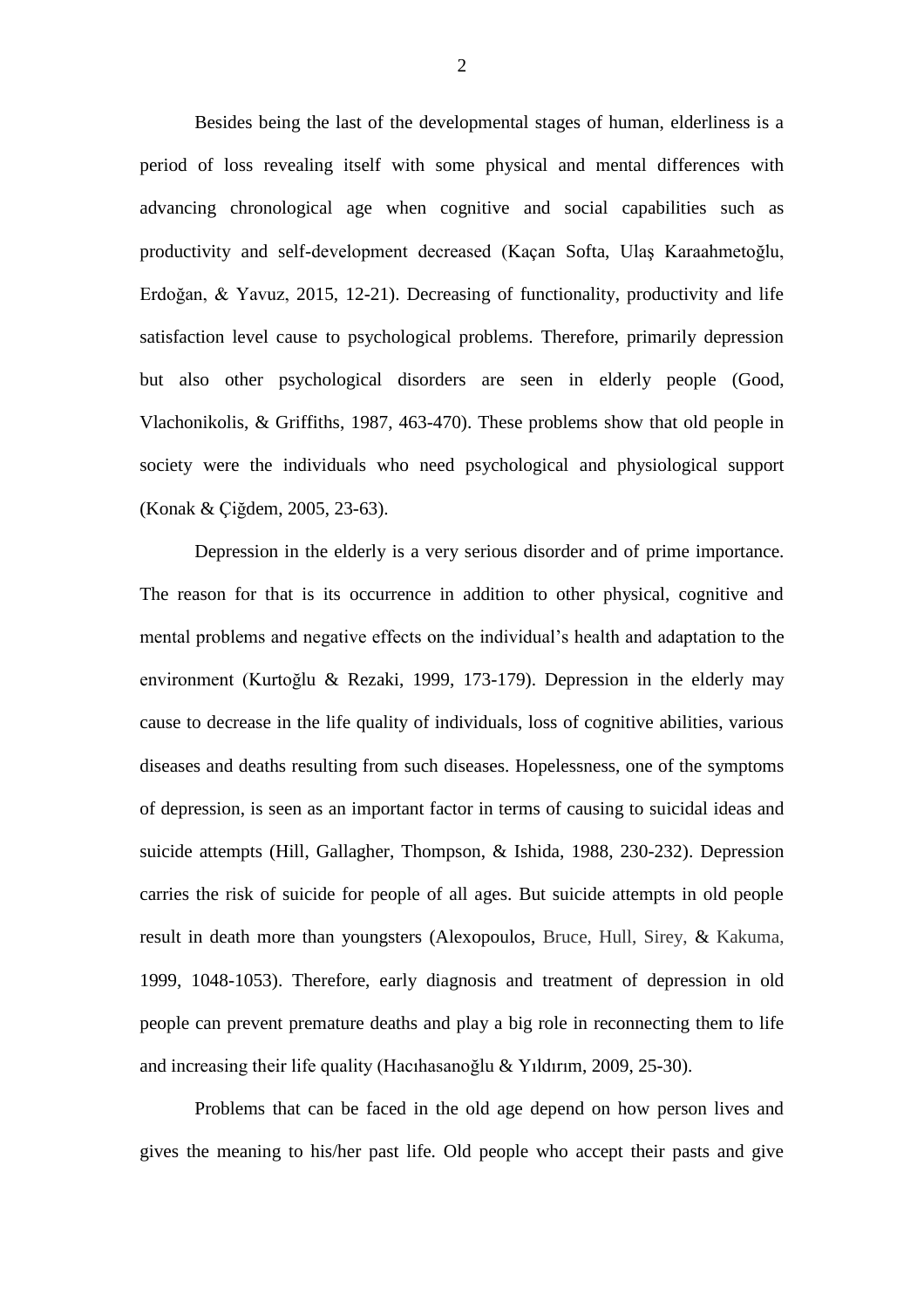positive meaning to them can protect themselves from the problems resulting from old age (Boyacıoğlu Şengül, 2006). According to Erikson, if an individual could draw positive conclusions from all of his/her successful or unsuccessful experiences in the past and satisfied from his/her past life, than he/she could reach to ego integrity and does not feel death anxiety, hopelessness and unhappiness (Rylands & Rickwood, 2001, 75-89).

Numerous studies have been carried out on what were the problems that maybe encountered during the old ages and how they could be prevented. In recent studies, it was determined that the social support shown to old people was an important factor in preventing stress. While the family support was particularly important for elder, it was also determined to be reducing the symptoms of depression (Gülseren et al., 2000, 133-140). Moreover, person to prepare himself to old age and be cautious against negative situations will ensure a healthy elderliness. Therefore, on the purpose of protecting old people from such problems, psychologists, social service specialists, psychological counsels and guides to support and protect these people are very important for all societies. Elderliness is a stage in human life to be experienced by everyone one day. All support and solidarity societies should cooperate to ensure a healthy, peaceful and happy elderliness (Demir Çelebi & Yukay Yüksel, 2014, 175- 202).

In this sense, the present study will primarily describe and classify elderliness, and the next chapters will cover the physiological changes in elderliness, and psychological problems such as primarily the depression, suicide, fear of death, hopelessness and their relationship with accepting the past. In another aspect of the study, it is focused on Erikson's psychosocial theory and hopelessness against ego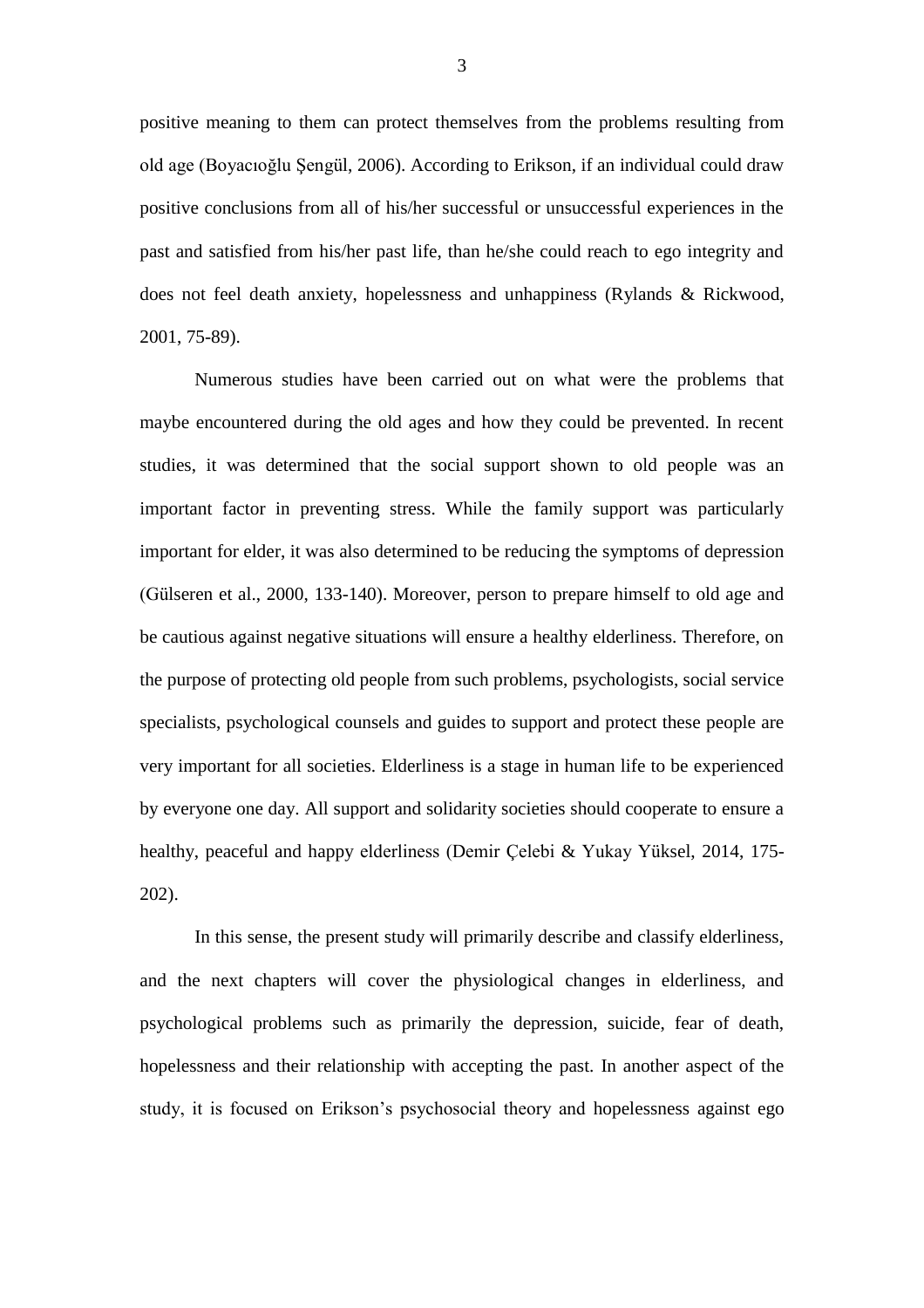integrity, which is the eighth of the development period. Studies on this subject will be covered in the next chapters.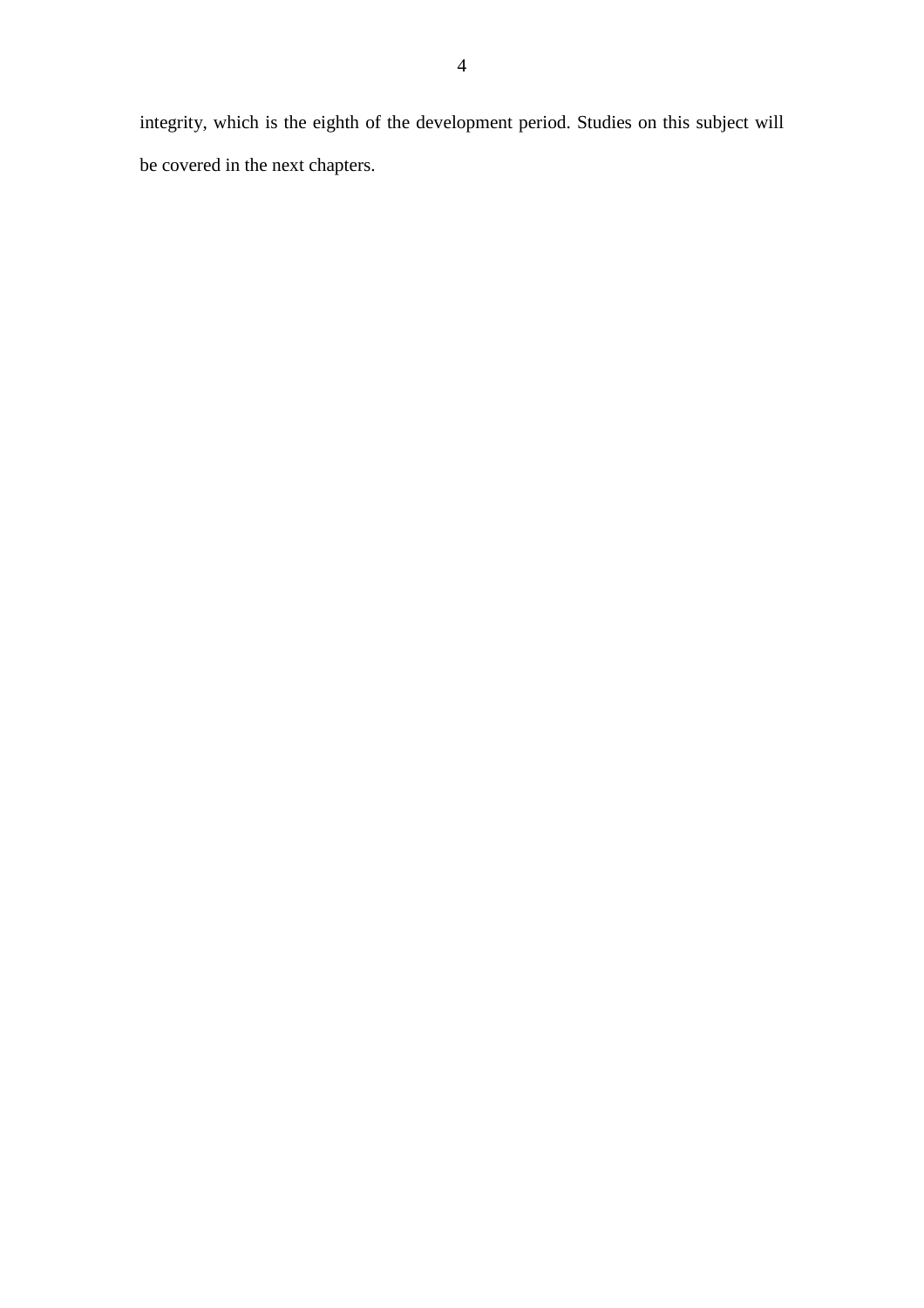#### **2. LITERATURE REVIEW**

### **2.1. Description and Classification of Elderliness**

Aging and elderliness have different meanings. Aging is a natural process existing in the entire human life. Each human experience this process during the time starting from being born until death (Kalaoğlu Özturk, 2010). But elderliness is an irreversible, unstoppable and unpreventable period. In this process, old people lose their power and energy they had when they were young. With elderliness, some physiological properties decrease or get lost (Akdemir, 1997, 142-145). According to World Health Organization (WHO), elderliness means reduction of human's capability of adaptation to environment slowly with advancing age and describes a transition from an independency to dependency. Again, according to a report published by the WHO (1998), aging is an adaptation process caused by internal changes to resist against degeneration and stress from external environment (Bakar, 2012).

Although elderliness is a part of the development stages of human, it is the period of regression and losses because it is the last one of these stages (Kaçan Softa, Uçukoğlu, Ulaş Karaahmetoğlu, & Esen, 2011, 67-79). Aging cause to physical and cognitive changes in individual and this results in negative situations physically, biologically, socially and psychologically (Kalaoğlu Özturk, 2010).

The meaning of elderliness for person may vary with the meanings he/she gave to some values in past experiences. If person could give positive meanings to his/her past experiences, the meaning of elderliness will also be positive (Kalaoğlu Özturk, 2010). In this case, the person could accept his/her past and succeed to draw positive conclusions from past experiences (Öz, 2010, 12-18). Individual having a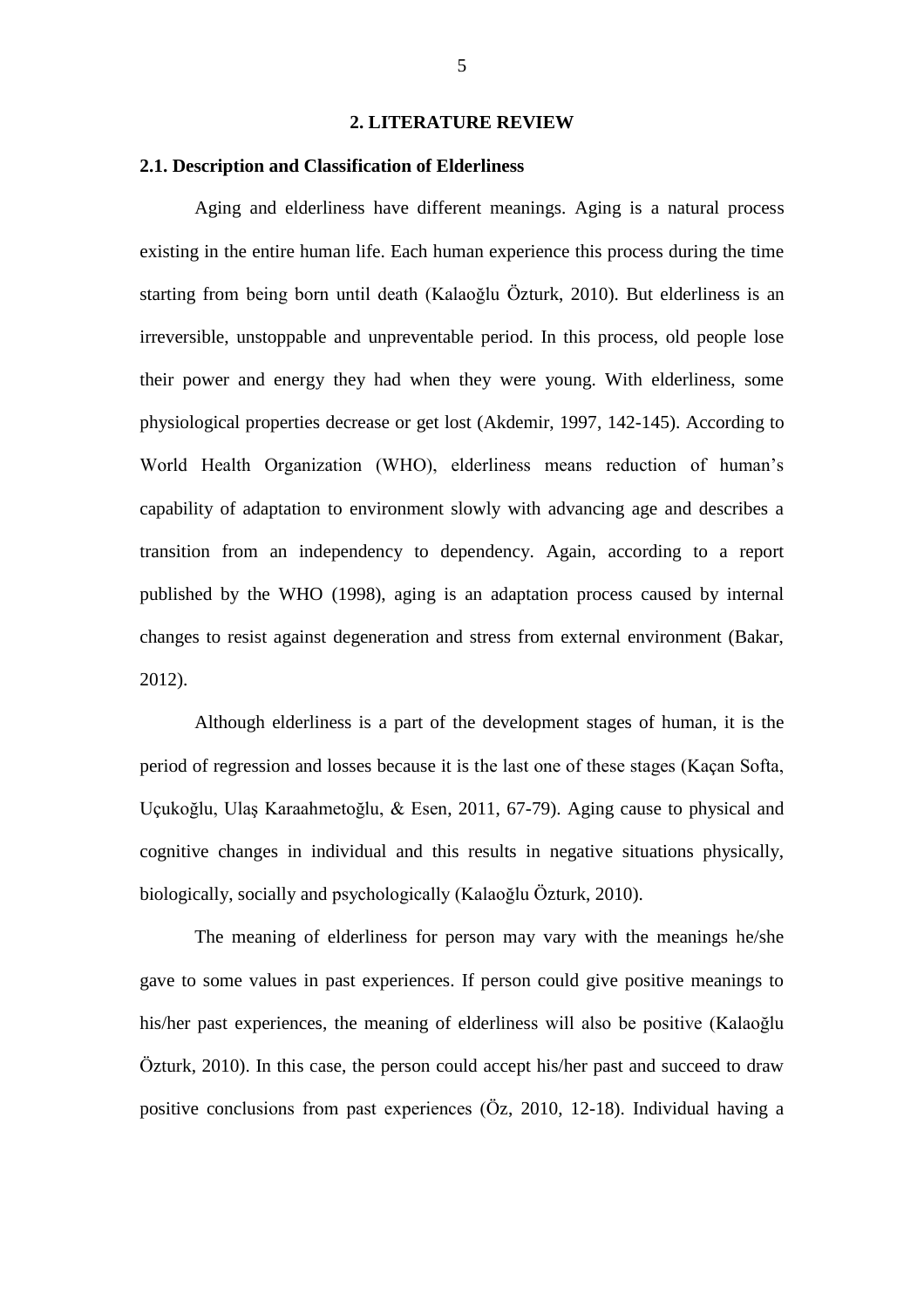successful elderliness is also healthy biologically and mentally, productive and strong-willed and competent cognitively and socially (Kalaoğlu Özturk, 2010).

Advanced age of an individual does not mean he/she got old. Elderliness is rather about how people felt themselves.

WHO (1983) divided elderliness into four sections according to chronological age groups. Accordingly, individuals between the ages of 45-59 were called as medium adults, between 60-74 as old, between 75-89 as elderly and more than 90 as very old (Demir Çelebi & Yukay Yüksel, 2014, 175-202).

Then, according to the elderliness classification accepted by scientists and WHO, the ages between 65-74 were defined as young old stage, between 75-84 as old stage and more than 85 as old old stage (Tümerdem, 2006, 195-196).

Aging includes many types of classification according to different points of view. Gerontologists analyzing the biological, psychological and social aspects of elderliness classified it in four different stages. The first one is the chronological aging depending only on the birth date of individual. The second one is the biological aging when some physical changes occur with the slowing down of organism. The third one is the psychological aging arising from psychological factors such as perceiving processes, sense organs and mental functions with advancing ages. And the last one is the social aging occurring with the change of roles in social structure and relationships with environment (Sucuoğlu, 2012). Besides, there are three more types of elderliness defined by different authors. These are normal elderliness covering the anatomical structure and physiological changes, pathological aging covering all pathological cases depending on health problems and economical aging arising from the change in life style with financial changes (Bakar, 2012).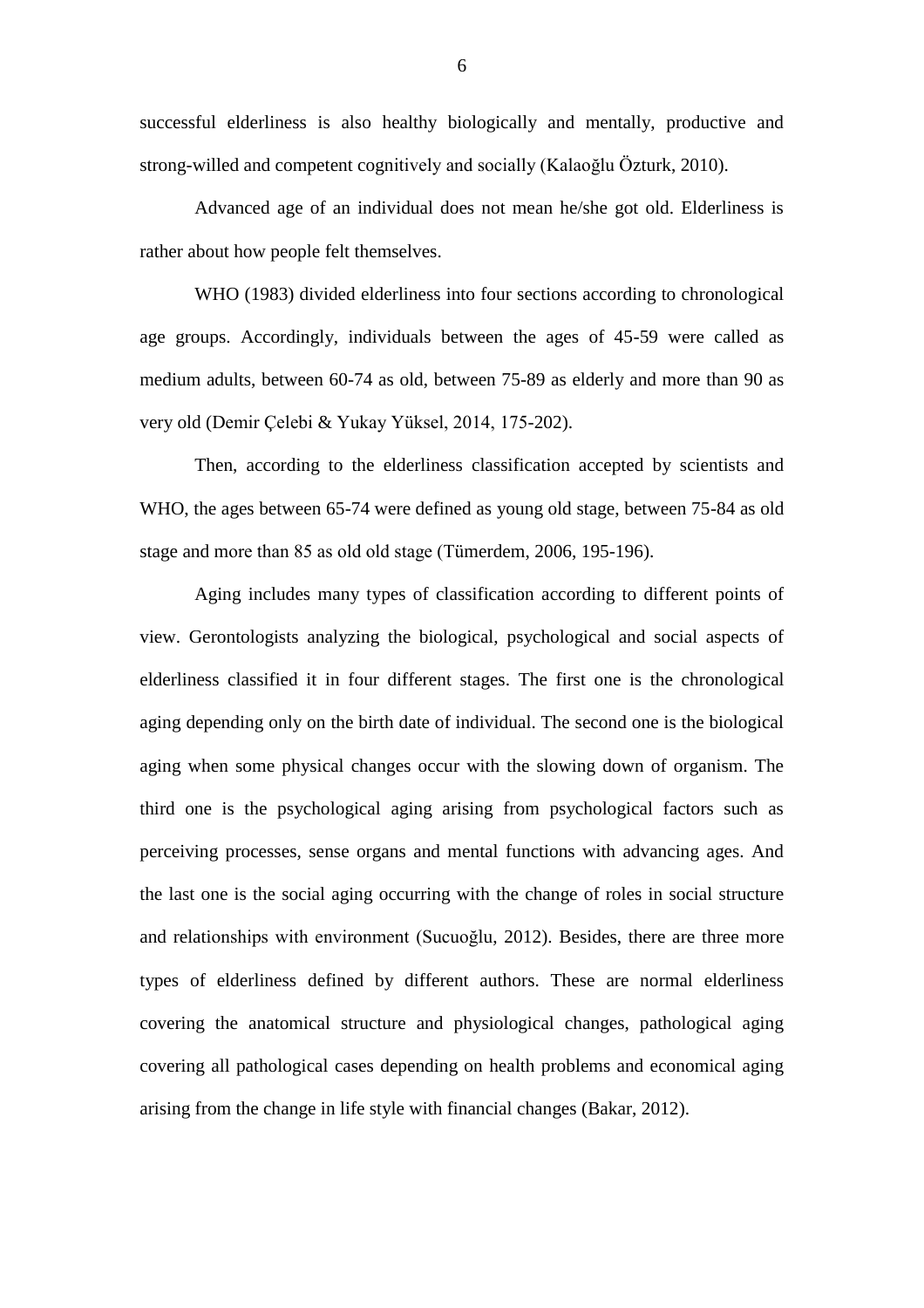Health problems are removed, mortalities decrease and elderly population increases with rapidly advancing technology and medical science in the world and our society. Therefore, elderliness is considered to become an issue which will interest society as a whole rather than individuals in the advancing years (Kaçan Softa et al., 2011, 67-79). According to studies performed, it is estimated that elderly population will constitute 22% of the general population in the world until 2020 (Hacıhasanoğlu & Yıldırım, 2009, 25-30).

The elderly population gradually increases in Turkey as is the case with the whole world. According to 2014 data of Turkish Statistical Institution (TSI), the number of elderly people living in Turkey was 6 million 192 thousand 962 and the rate of elderly population was determined to be 8% in the total population. Of all elderly population, 43.6% were males and 56.4% were females. In addition, the rate of elderly population is estimated to be 10.2% in 2023, 20.8% in 2050 and 27.7% in 2075. And old population constitutes 8.3% of the total population worldwide (TSI, 2015). According to 2006 Statistical Annual of the State Planning Organization, the rate of elderly population over 65 years constitutes 9.96% of the total population in Turkish Republic of Northern Cyprus (TRNC) (State Planning Organization, 2010, as cited in; Sucuoğlu, 2012).

According to a definition made by the United Nations, if the rate of elderly population of a country is between 80% and 10%, this shows that the country in question was "old". If this rate is more than 10%, then it means that the country was "too old". Therefore, it is estimated that the rate of elderly population in Turkey will increase up to 10.2% in 2023 and take part among the countries with "too old" populations (TSI 2014).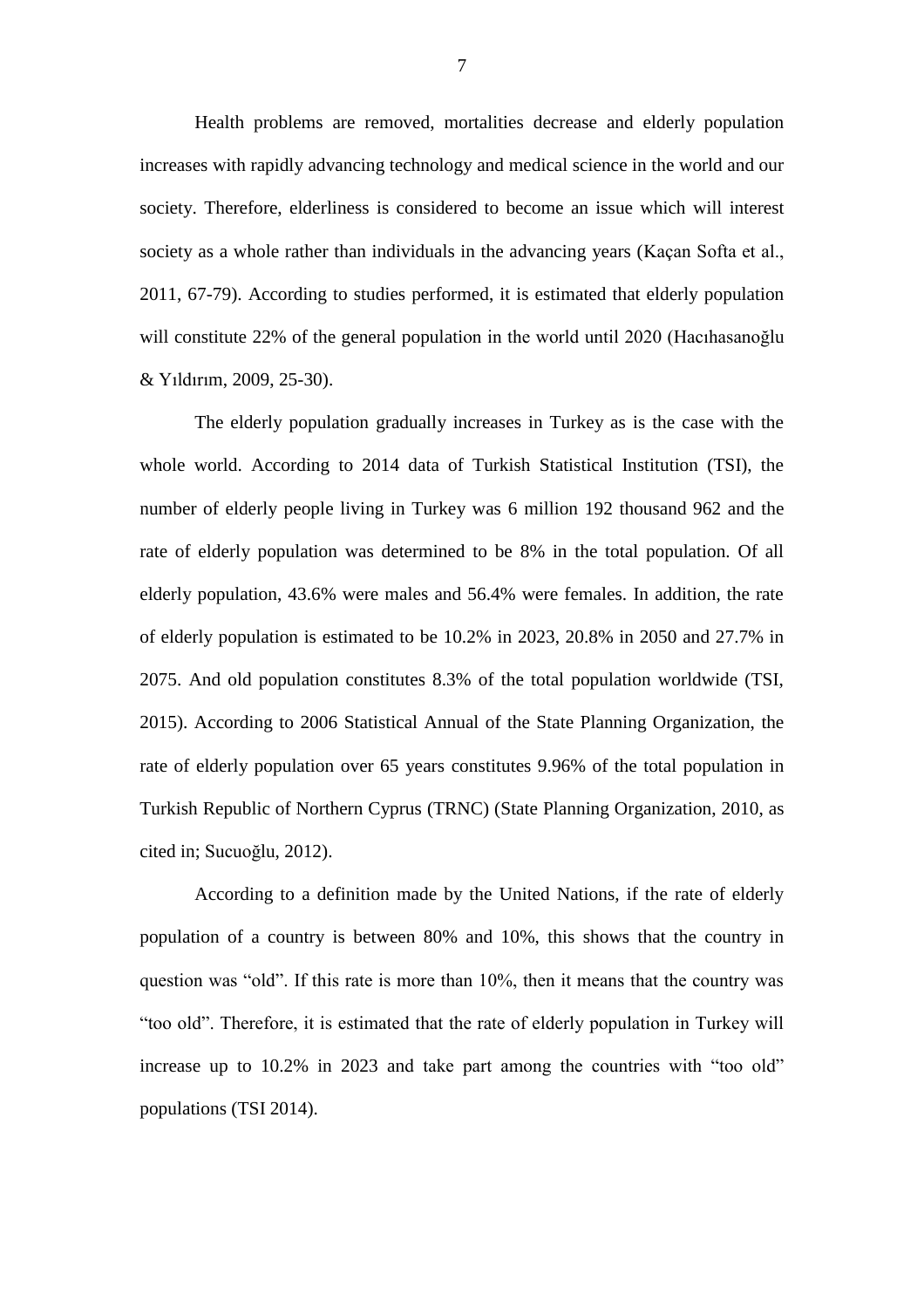In this sense, this study is important in terms of welfare of old people in a country where elderly population keeps increasing. The next section will cover the physiological changes seen in elderly people.

### **2.1.1. Physiological Changes in Elderly People**

Along with increasing age, some physical and moral changes are observed. Running in body functions starts to get slower and collapse. This situation causes an individual's lifestyle gets negatively affected physiologically, mentally, biologically, socially and psychologically (Kalaoğlu Öztürk, 2010).

As long as the individual gets older, some significant and perceivable alterations start to come into existence on his/her organism and body. The body reveals that it starts getting older with some problems such as prolapsus on skin, visual and hearing disorders, slowness of movements, absence of perception (Kaçan Softa et al., 2011, 67-79). Besides these alterations, some changes in the process of the organism also come into existence. Because heart muscles waste away, blood volume pumped in per contraction, number of each pulse, elastic characteristics of blood veins decrease and blood pressure increase, so these problems disturb the individual. Likewise, along with decrease of lung performance, breathing problems may be seen in the elderly people. Together with decrease of calcium and minerals, bones starts to get shorter, dilution or collapse on vertebrals can be seen. As the bones getting shorter, the individual has a difficulty in walking and moving and he/her starts to get tired quickly than in the past. As nervous system gets weaker, retardation in movements and reactions occurs and the individual starts to have a difficulty to do his/her daily living activities. Decline in sensual functioning may cause the individual to have visual and hearing disorders. These declines in the older individual's body result in various diseases such as in hypertension, cataract, diabetes, Parkinson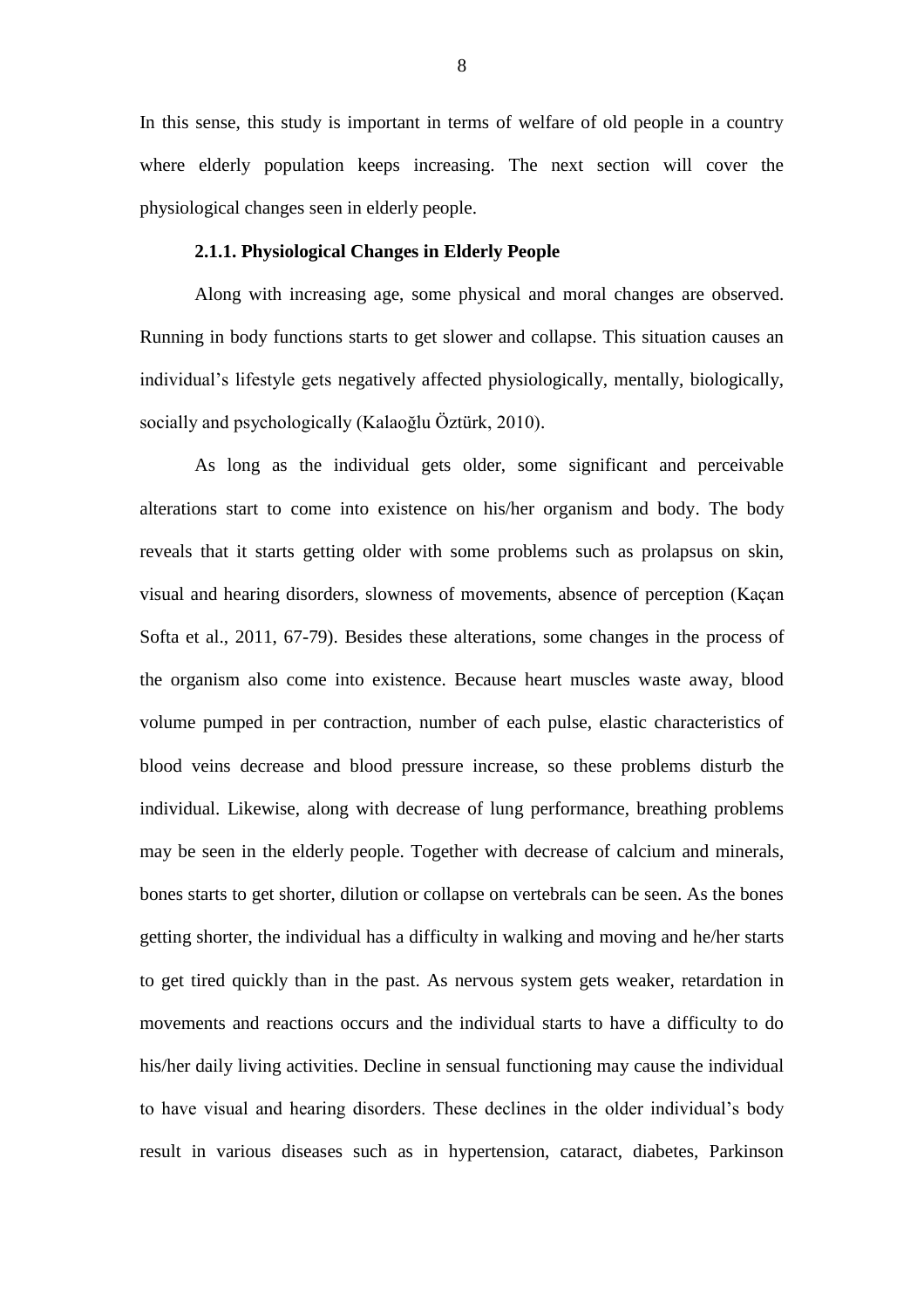disease, Alzheimer disease, cardiac disease. Physiological alterations can also cause psychological problems in the elder (Bakar, 2012). On the next chapter, these alterations will be mentioned.

### **2.1.2. Psychological Disorders in Elderly People**

Senility period is an era in which physical declines and losses are lived through besides psychological losses are experienced as well. It is a period in which the individual's productivity and creativity that he/her had while they were youth obviously decrease as well as regressions and losses in his/her social life, appearance, cognitive activities, circle of friends, sexual life, career, self-dependence start (Kaçan Softa et al., 2015, 12-21). Inadequacies and weakness occur in the individual's body functions and mental processes. Retardation in perception, reaction, consideration momentum and gathering attention can be seen, and the person starts to feel some sentiments such as unhappiness, guiltiness, anger, loss of self-confidence and anxiety (Bakar, 2012).

Presence of these regression and losses causes psychological disorders to be unavoidable. Because, the elder individual may feel weak, unproductive, inadequate, vulnerable and pessimistic. These sentiments lead the person to a negative state of mind, and so it brings other sentiments such as unhappiness, hopelessness, tiredness and weakness as well. Thus, these sentiments signify the beginning of some psychological disturbances (Tamam & Öner, 2001, 50-60).

Eventual psychological problems show some alterations according to character and persona of the elder, how he/she perceives the changes on himself/herself, and how the people around approach towards him or her. If the elder cannot be adapted to these changes, then he/she will encounter some psychological problems such as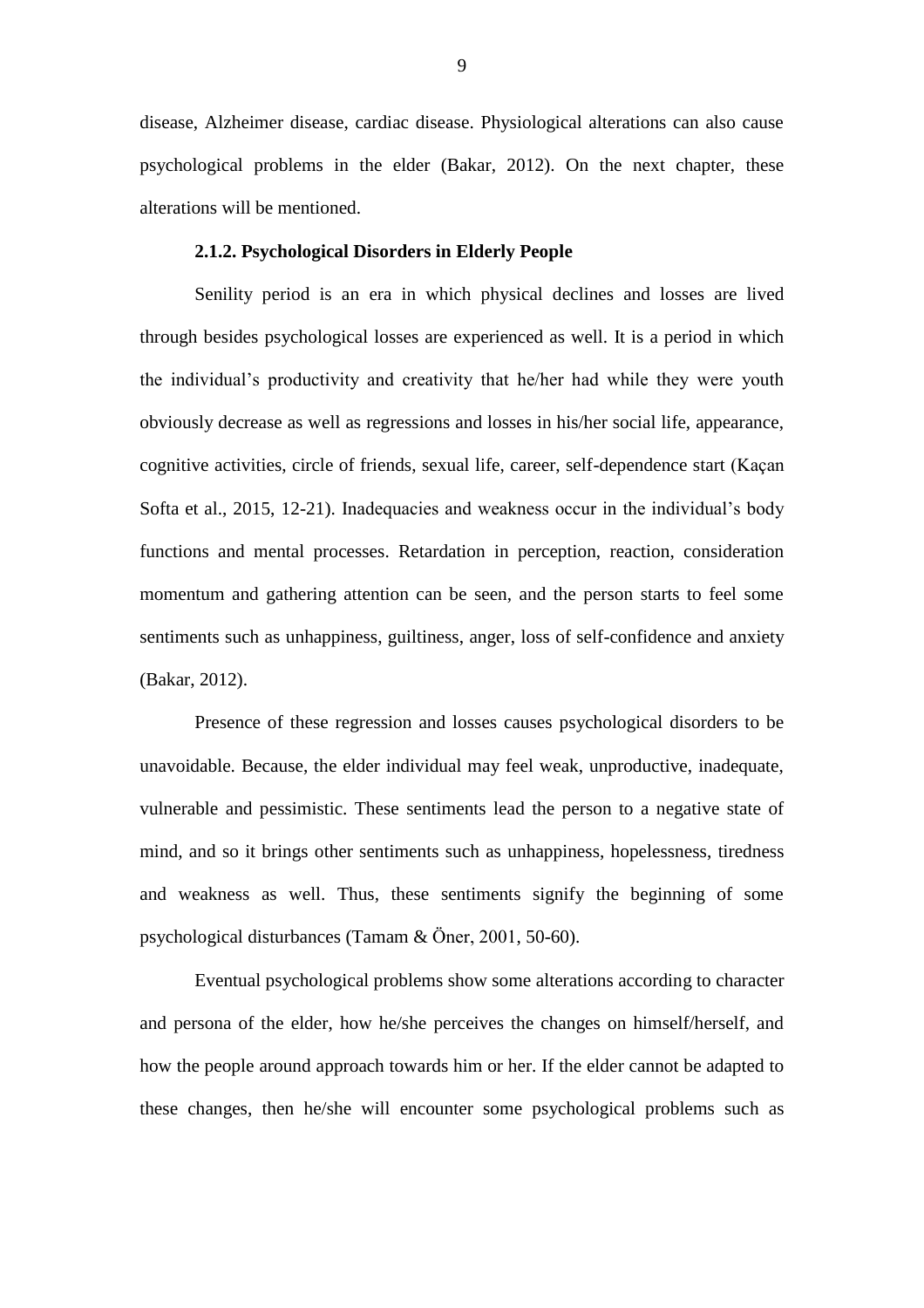irritability, reluctance, hopelessness, adductive, depression, anxiety and behavioral disorders (Kaçan Softa et al., 2011, 67-79).

Due to his/her physiological losses, the elder individual isolates himself/herself from other people and his/her neighbourhood. Having too much feeling of loneliness also brings together the sentiments of purposelessness and uselessness. This circumstance also provides a different basis for the psychological disturbances (Bahar, Bahar, & Savaş, 2009, 86-98).

To cope with the psychological disturbances are difficult for the elder compared to the young. Because the body processes of the young individuals are faster and more practical than the elderly people. Therefore, the elder individual experiences more serious, long standing, strong indication existent psychological disturbances. This situation demonstrates that the psychological disturbances experienced by the elder are more important than the disturbances experienced by the young (Boyacıoğlu & Saymaz, 2012, 220-228).

According to the researches, it has been detected that 25 per cent of the elder population, there are depression initially, and several psychiatric indications. In the old age, psychological problems such as depression, dementia, sleep disorders, anxiety disorders, suicide can frequently be encountered (Bakar, 2012). Dementia is one of the neuropsychiatric disorders occurring with the existence of cognitive disorders, personality changes and various behavioural symptoms emerging with elderliness (Şahin, Özer, Ölüç, & Tunç, 2005, 22-24). According to the researches, it is detected that prevalence of cognitive inefficiency in the elderly people who reside at eventide home in Turkey is % 20.5 - 43.3; prevalence of dementia in the elderly people who are in USA is % 15 (İlhan et al., 2006, 177-184). Sleep disorders may come into existence because of the fact that the individual cannot maintain his/her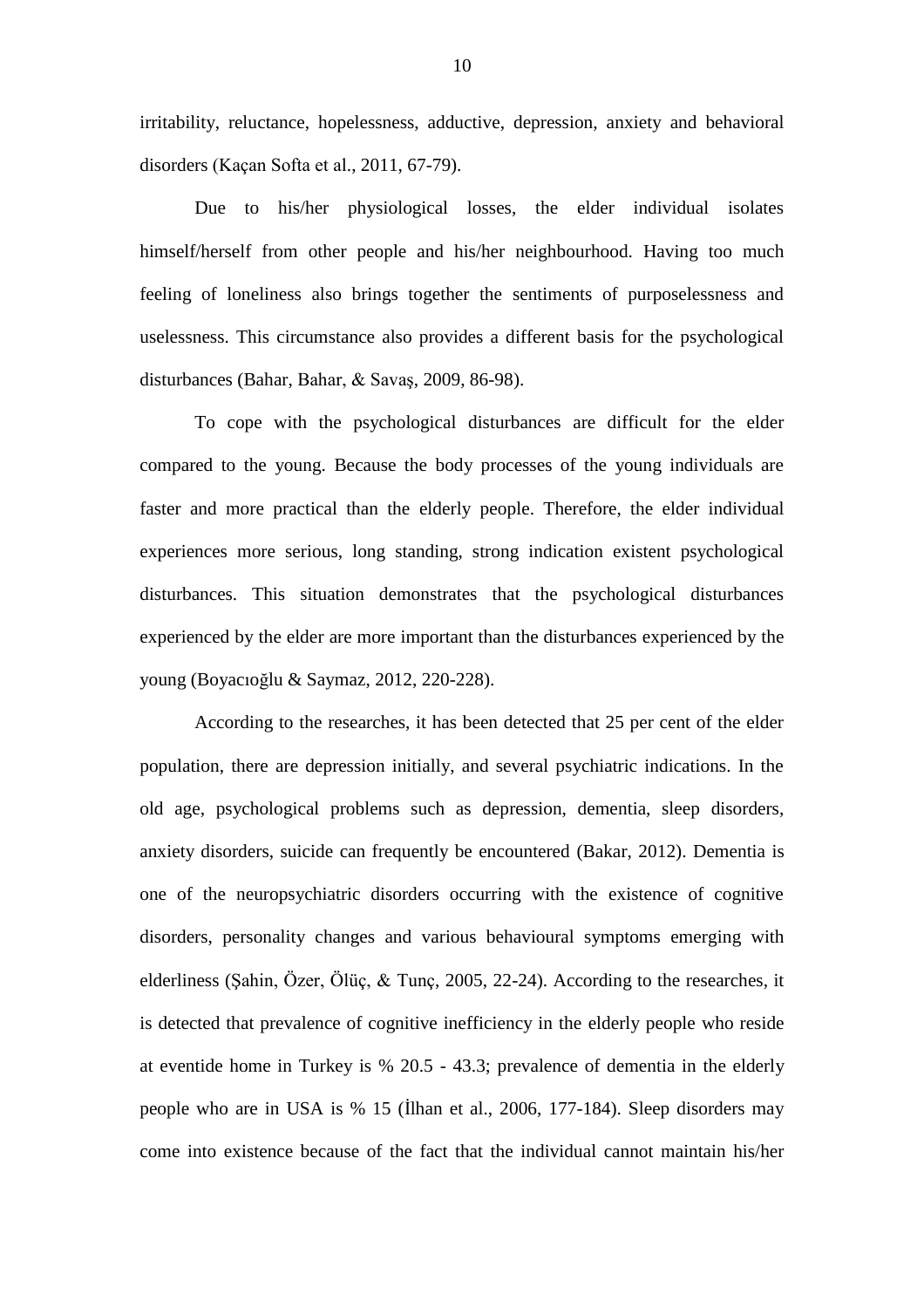daily life activities as a result of regressions in organism process along with the increasing age (Göktaş & Özkan, 2006, 226-233). And anxiety disorders generally come out of losses that are experienced during the senility period. However, it can usually be seen together with other psychiatric diseases and there are some difficulties in diagnosing it (Fuentes & Cox, 1997, 269-279). Possibility of emerge of depression triggers because of the fact that the psychological problems attach to the elder individual's physiological difficulties experienced.

#### **2.1.2.1. Depression in Elderly People**

Depression involves some indications such as cognitive inefficiencies accompanied with a sorrowful state of mind, communication problems, low selfesteem, loss of energy, sleep and eating disorders, weakness, reluctance, pessimism and tiredness. Depression is an important syndrome which makes the individual's life difficult in every aspect (Snowdon, 1997, 52-57).

Depressive indications are classified by two basic diagnostic systems. The first one is WHO's "International Classification of Diseases" (ICD-10); and the second classification is also "Diagnostic and Statistical Manual of Mental Disorders, 4th Edition (DSM-IV). (Öztürk, 2003 as cited in; Sucuoğlu, 2012) As from 2013, since DSM-IV is no longer used, depression indication criteria have been explained considering DSM-5 Diagnostic Criteria (Diagnostic and Statistical Manual of Mental Disorders, 5th Edition) which is already in use.

According to DSM-5, depression disorders are comprised of eight type of categories such as Depression Disorders Disruptive Mood Disorder, Major Depression Disorder, Ongoing Depression Disorder (Dysthymia), Premenstrual Dysphoria Disorder, Substance/Drug Originated Depression Disorder, Another Health Status Related Depression Disorder, Another Identified Depression Disorder, and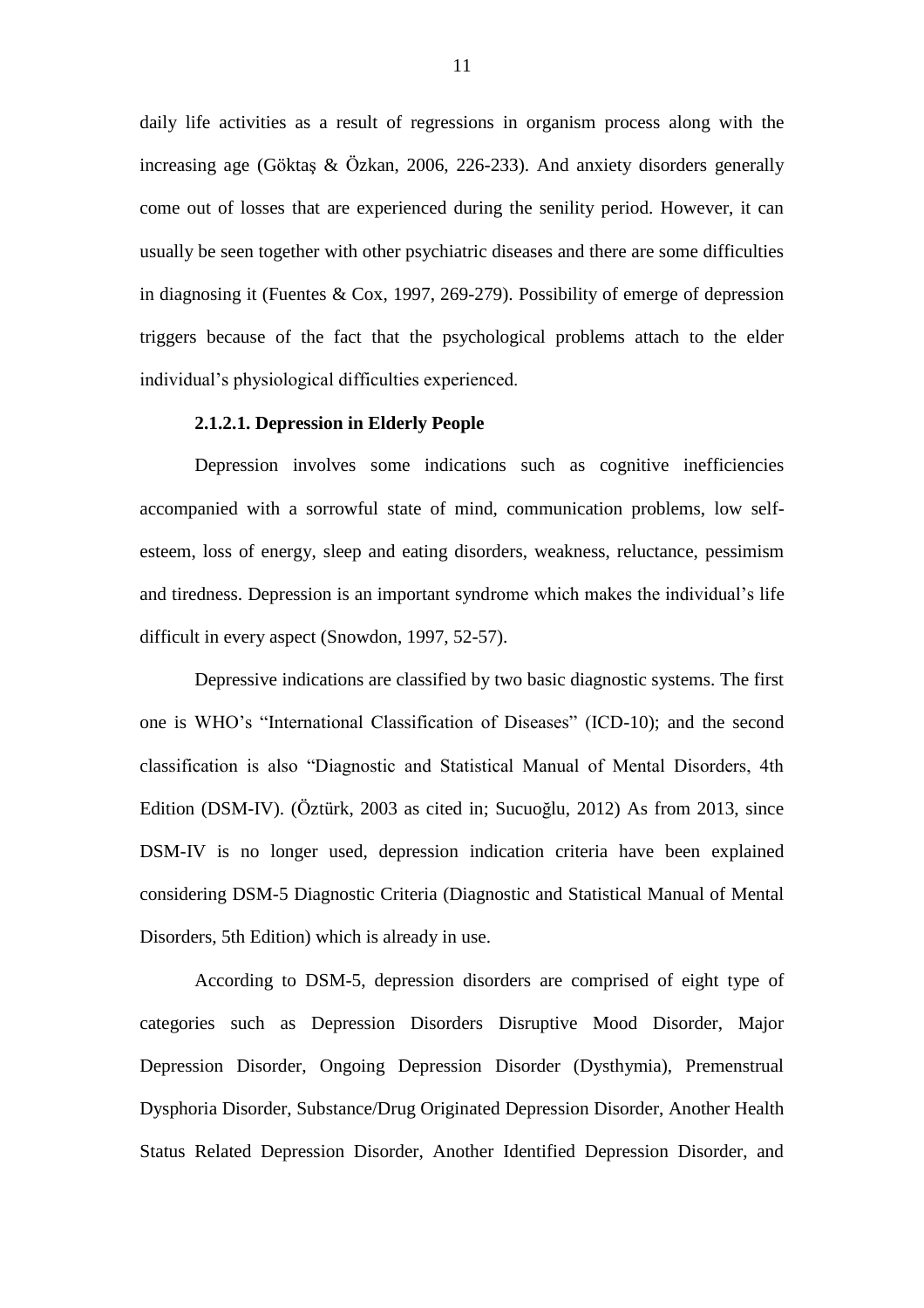Unidentified Depression Disorder. Diagnosis Criteria for Major Depression Disorder are as on Table-1 (DSM-5, 2013, 459-508).

### **Table 1. Diagnosis Criteria for Major Depressive Disorder**

| $A -$ | During the same two-week period, 5 (or more) of the indications below have been          |
|-------|------------------------------------------------------------------------------------------|
|       | found. And there has been a change on previous functionality level and at least one      |
|       | of these indications is either depressed emotion situation or loss of attraction or      |
|       | having no pleasure at all.                                                               |
| 1.    | Depressed emotion situation, it exists almost every day, large part of the day, and      |
|       | this situation is reported by either the individual himself/herself or is observed by    |
|       | the others.                                                                              |
| 2.    | Significant decrease in interest towards entire or almost all activities or situation of |
|       | having no pleasure from those, it exist almost every day, large part of the day.         |
| 3.    | As not to try to lose weight, losing so much weight or getting fatter or decrease or     |
|       | increase in demand of eating almost every day.                                           |
| 4.    | Suffer from insomnia or having hypersomnia almost every day                              |
| 5.    | Psychokinetic provocation or retardation almost every day.                               |
| 6.    | Exhaustion or having no inner strength almost every day.                                 |
| 7.    | Sentiments of unworthiness or excessive or inappropriate feelings of guiltiness          |
|       | almost every day.                                                                        |
| 8.    | Having trouble with consideration or focusing or having instability almost every         |
|       | day.                                                                                     |
| 9.    | Repeater thoughts of death, without designing a private action repeater thoughts of      |
|       | killing himself/herself or committing suicide or designing a private action for          |
|       | killing himself/herself.                                                                 |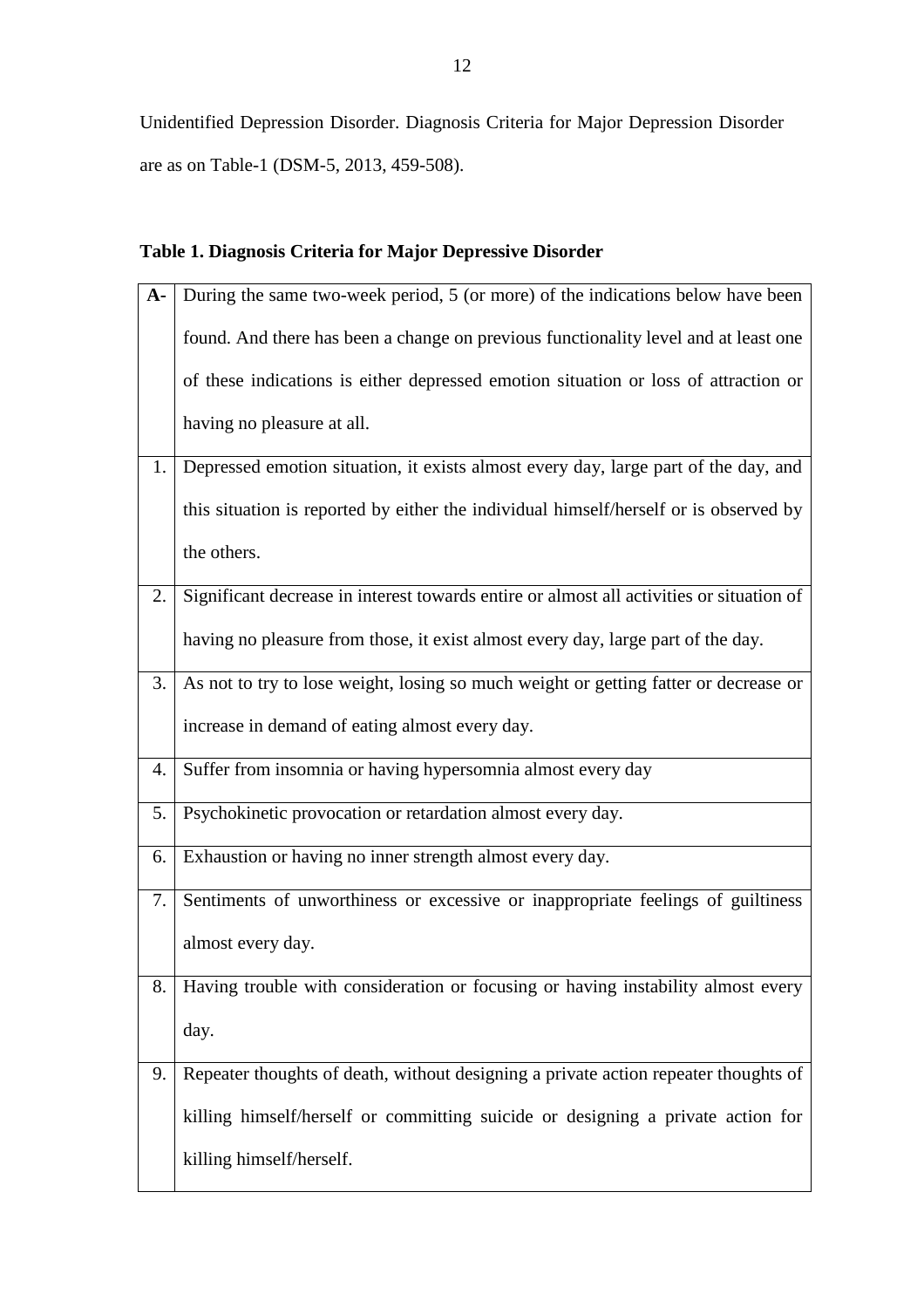| $B -$ | These indications cause a significant distress or decrease in functionality of social, |
|-------|----------------------------------------------------------------------------------------|
|       | branches related to business or branches of other important functionality.             |
| $C-$  | This period does not link to affects related with a substance or other health          |
|       | situation has an impact with physiology.                                               |
| D-    | Emerge of a severe depression era, schizo-emotional disorder, schizophrenia,           |
|       | schizophrenic disorder, delusive disorder or as part of schizophrenia expansion        |
|       | and cannot be explained better with removing with psychosis other disorders            |
|       | identified or unidentified disorders.                                                  |
| $E-$  | Never having a mania period or hypomania period experienced.                           |

According to DSM-IV diagnosis criteria, major depression is seen in a part of % 1-3 of the general elder population in the world. Major depression is an everlasting disease which is also hard to get over for the elder individuals. Besides, aside from the major depression, in the researches, it can be seen that a part of 8-6 percentage of the elder population have clinically significant depressive indications as well (Cole & Yaffe, 1996, 157–161; Blazer, 2003, 249–265). According to some international researches, in practices examined with the aim of measuring the depressive indications in the elderly people, it is reported that the frequency of depressive indications seen in the elderly people is  $% 11.0 - 48.0$  (NIH, 1992 as cited in; Tamam & Öner, 2001, 50-60).

Prevalence of depression in the elderly people also changes according to the place that person lives. In the researches, it is detected that the elderly people living at home have % 3.8 - 61.1 rate of depression while the elderly people hospitalised due to medical reasons have % 12; and the elderly people having cognitively healthy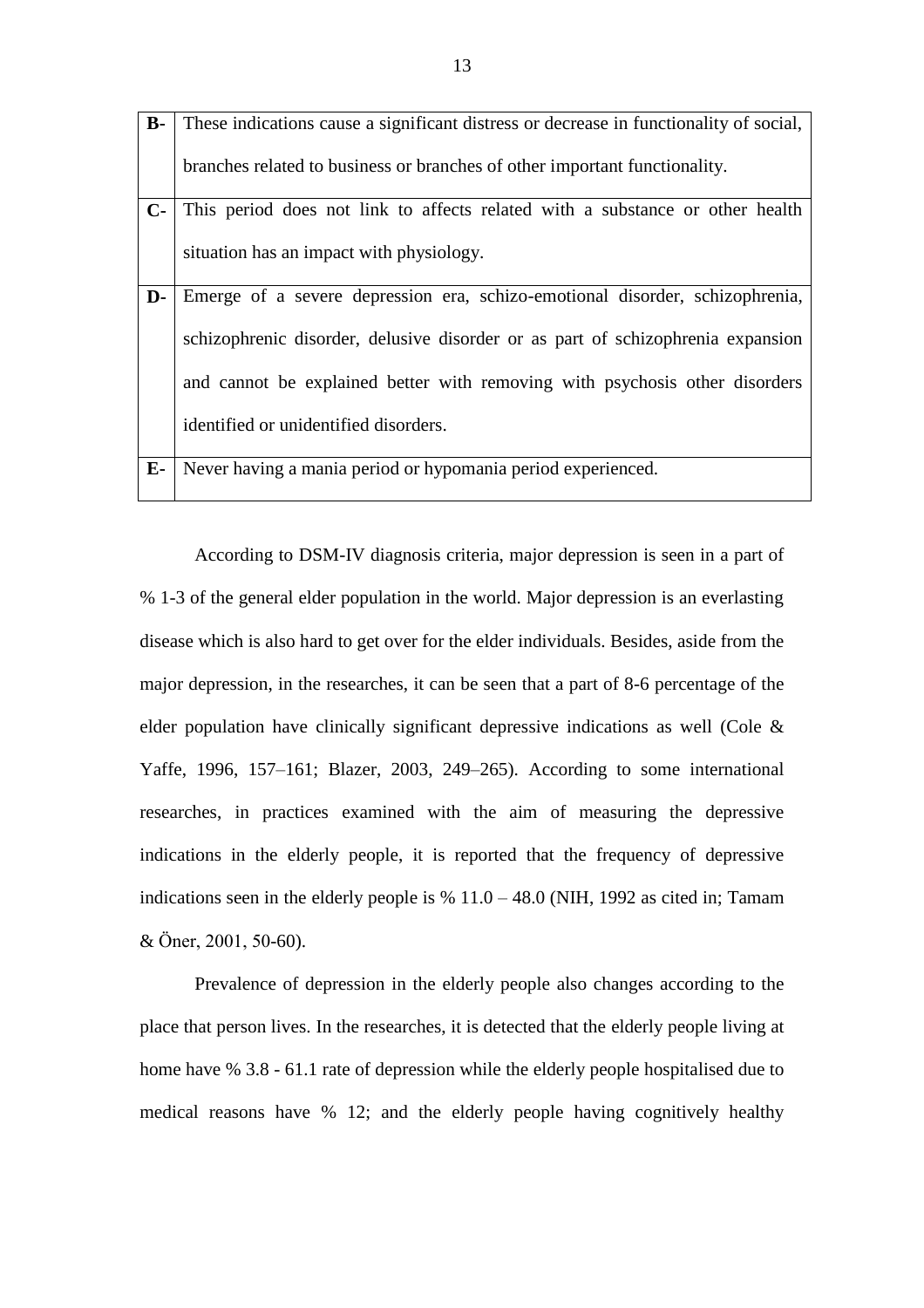condition but resides in nursing home have  $\%$  20 – 25 rate of depression (Bakar, 2012).

According to WHO's data, amongst diseases causing emotional, social and economic problems, the depression is ranked as the fourth place. However, it is estimated by WHO that the depression will rise to the second rank until 2020 in term of its frequency. For the reason of this circumstance, it is considered that negative incidents taking place in forthcoming years will affect the human lives more (Hacıhasanoğlu & Yıldırım, 2009, 25-30).

Some damaged functions in the elderly people cause delays in comprehension and perception, retardation in movements, some hitches restricting the life, and it may lead depressive symptoms to come into existence (Bahar et al., 2009, 86-98). The composed depressive indications may cause a regression in quality of life and productivity of the elderly people, including if he/she has a chronic illness, then it may lead these disease to get worse, furthermore it may cause the individual an economical loss (Nease & Malain, 2003, 118-124). In addition, presence of the depressive indications sparks off some feelings in the individuals such as unhappiness, hopelessness, reluctance and uselessness, and as a result it causes a depression. Hence, realising the depressive indications earlier and early diagnosis affect the treatment positively (Keskinoğlu et al., 2006, 21-26).

Depression in the elderly involves some differences compared to youngsters. While a depressive situation is seen lesser in the elderly people as compared to youngsters, but cognitive indications are encountered more frequently. It is frequently observed that the elder individuals generally have a loss of weight related to loss of appetite, sleep problems, somatic complaints, loss of attention and energy. Notwithstanding, the elder person may accuse himself/herself for the reasons of what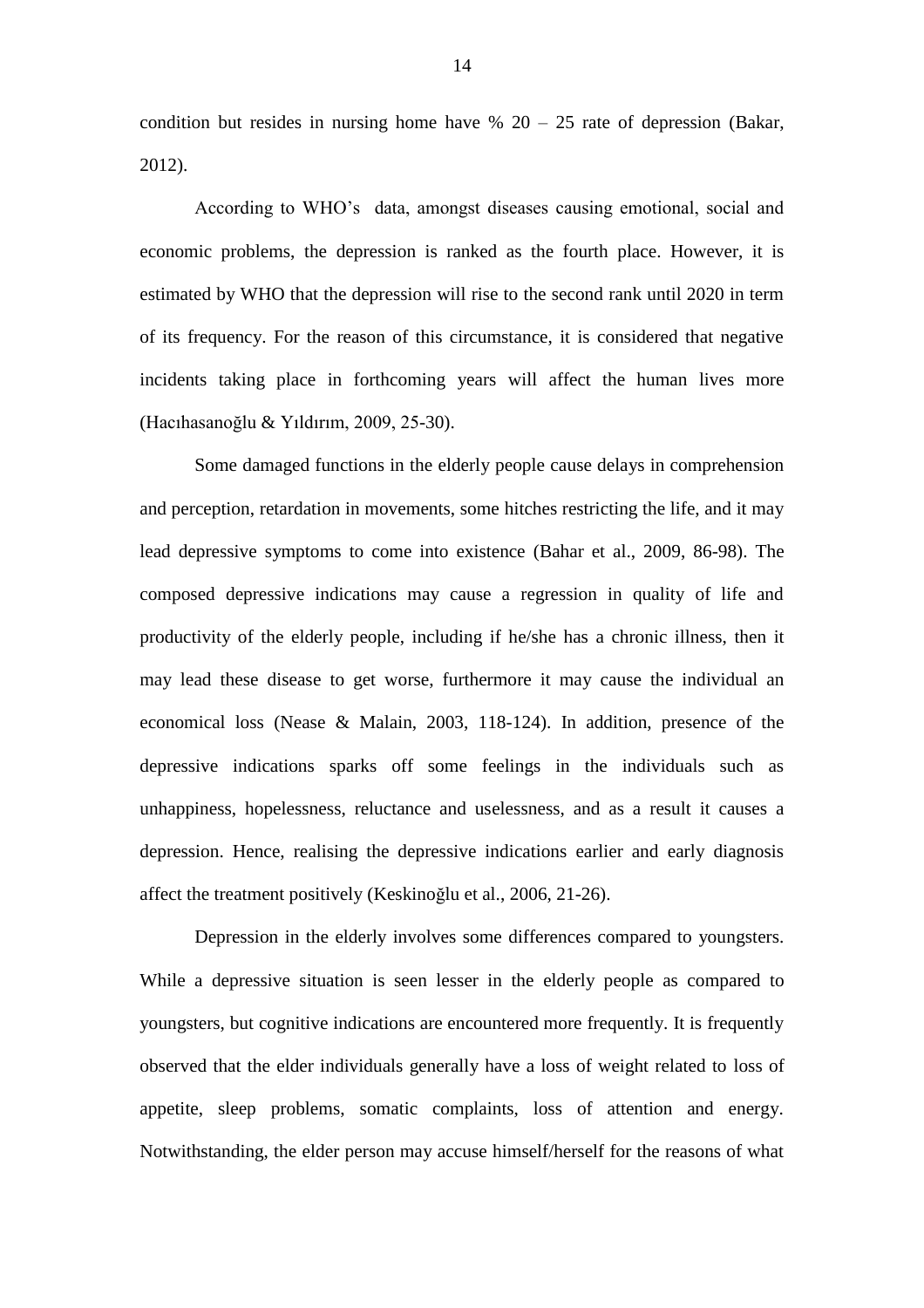he/she did in the past and may also feel some sentiments such as hopelessness, hopelessness and worthlessness (Bakar, 2012). These indications differ from elder males to elder females. While insomnia is widely seen in the elder males, anxiety is distinctively encountered in the elder females, as different from the males (Yüksel, 1998, 19-23).

Depression in the elderly people has psychotic characteristics occasionally. Guiltiness, physical and nihilistic delirium can usually be seen in an elder who has a psychotic featured depression, and besides, along with the other kinds of delirium such as delusion of persecution (claims about caretakers stole his/her money etc.), hallucinations can seldom be seen either (Bakar, 2012).

Occurrence of depression in the individuals generally does not depend on only one reason. Various factors such as genetic factors, several environmental factors, past experiences and living conditions of the individual may cause depression (Öngider & Özışık Eyüpoğlu, 2013, 34-46). In addition to these; psychiatric disorders observed in the elderly people such as dementia, anxiety disorders, use of alcohol and substance disorders, sleep disorders, and presence of some physical diseases emerging or increasing its symptoms during the senility provide a basis for the depression. Due to the existence of a large number of diseases during the senility, there is a wide range of utilization of drugs, and side effect of the drugs used or using them too much also cause depression (Bakar, 2012).

Several researches done in our country, it is pointed out that factors such as in addition to the growing losses along with the chronological age that is getting on, unexpected negative living incidents such as loss of spouse or child, living alone, being divorced or widow, being female, deprivation of social support, family story, presence of various stress sources and medical disasters are main reasons of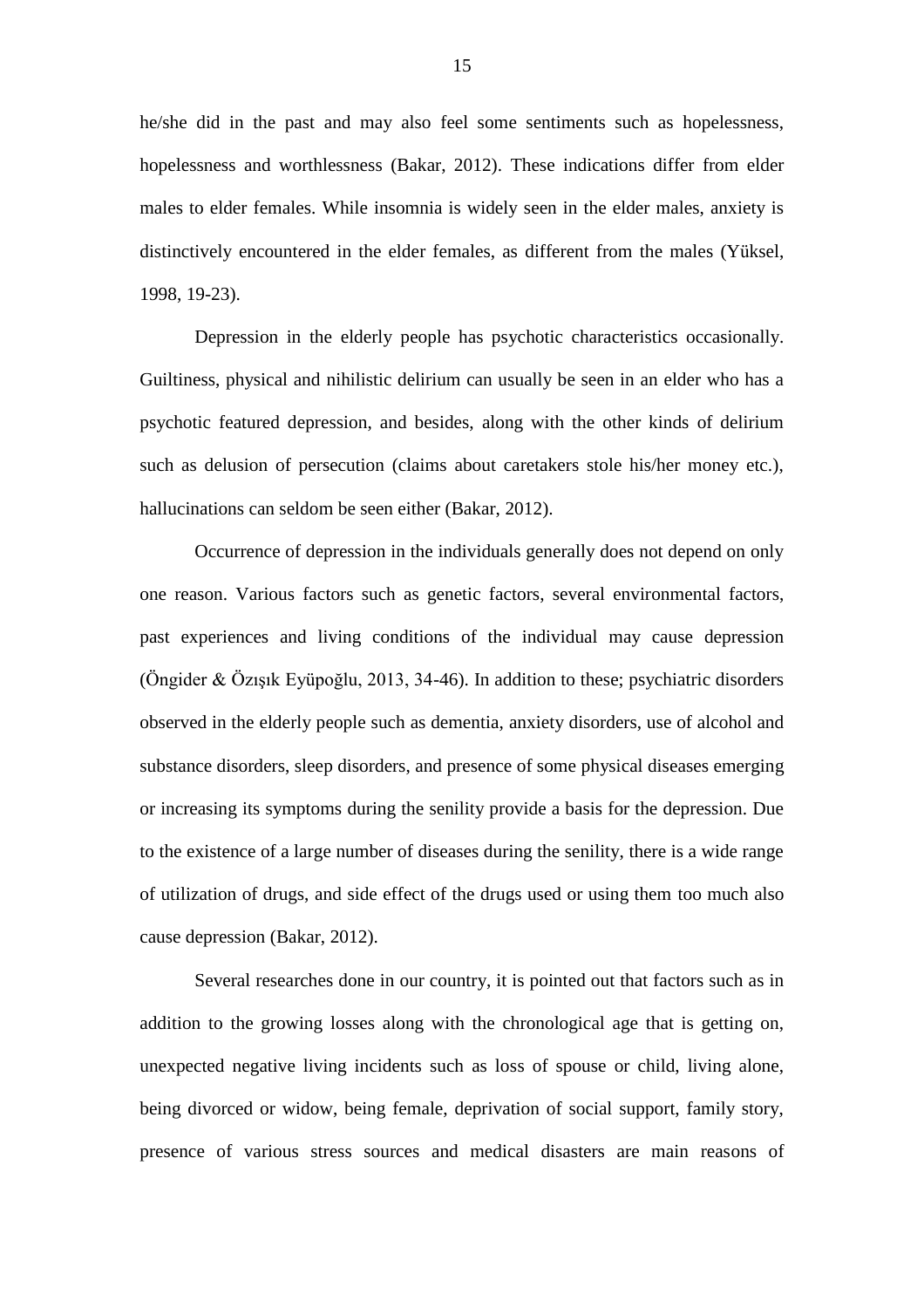depression in the elderly people (Sabancıoğulları, Kelleci, Aydın, & Doğan, 2006, 11- 20). A part from these, reasons such as touchiness, feeling of uselessness, several dementia problems, imperceptions, absence of care and correspondingly emerged feeling of loneliness (Üstüner Top et al., 2010, 14-22) and low socioeconomic status may also cause depression (Blazer, 2003, 249–265).

Socioeconomic factors such as advanced age, low educational level and financial income, occupation of the person, form of life may make a way for depression in the elderly people (Kim, Choe, & Chae, 2009, 121–129). As the individual getting older, because he/she no longer has his/her earlier physical and mental strength, having some difficulties in several situations of living activities such as having a bath, making a food, dressing, that person may be obliged to live dependently being in need of assistance of someone else. This situation is also one of the reasons pushing the elder person to the depression as well (Topbaş, Yaris, Can, Kapuca, & Sayar, 2004, 57-60).

As contemplating in general, depression, regardless of which developmental stage in a person life, is an important emotional problem. However, as the difficulties the elderly people within, absences emerging with increasing age, regressions and losses are taking into consideration, the elder depression takes a different dimension. Entire of these changes may cause, fear of death particularly, several circumstances in the elder person (Turan, 2001).

Although the depression is one of the psychological diseases widely seen in the elderly people, this significant condition has been ignored because it has been considered as usual by the other people. The other people around the elderly people think that the elder people have depressive indications because of they use drugs and biological reasons, and those people regard this condition as usual. Thus, the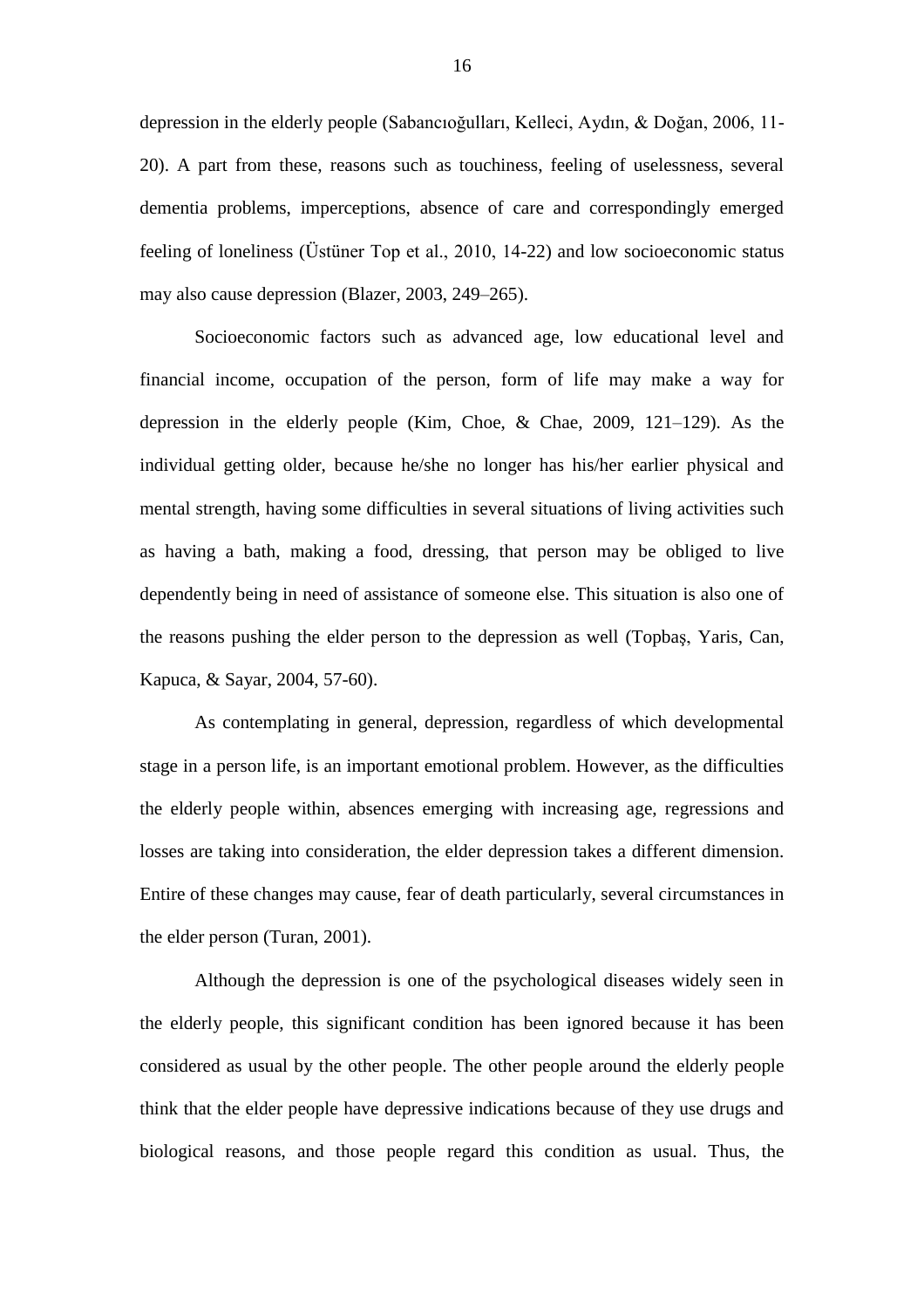depressive indications that became unregarded and permanent also make the treatment difficult (Özen Çınar & Kartal, 2008, 399-404).

Some researches on senility and depression state that only % 20 of the elderly people who experience depression indications can be diagnosed as they are in depression and then treatment stage can be proceeded. Yet, there may be some difficulties in proceeding the treatment stage from the depression diagnosed. One of the reasons of that is increased healt expenses and treatment expenditures become more expensive nowadays. The elder individuals who cannot afford to pay the treatment expenditures try to self-healing. Several facts of life faced by the elder individual decrease his/her strength of struggle with the depression. Conceiving these circumstances demonstrates that how the depression during the senility is important as well as how the individual might be exposed to commit a suicide by that disease (Cole & Dendukuri, 2003, 1147–1156).

The depression in the elderly people is tried to be treated by various methods of treatments such as Electroconvulsive Therapy (ECT), medication, psychotherapy or providing social support. There are challenges in medication in the elderly people compared to youngsters. Because of the fact that other medical disasters are also frequently seen in the elderly people, so drugs interactions are observed as well. Side effects of the drugs often occur and these cannot be tolerated easily. Antidepressants are generally used for the treatment of depression in the elderly people (Sucuoğlu, 2012). Besides, psychotherapy has an important place in curing the depression in the elderly people as well. Especially cognitive behavioural therapy and interpersonal therapy are effectively applied. In addition, providing a social support to the individual and getting motivated from family members gathering by that person positively affect the treatment (Bakar, 2012).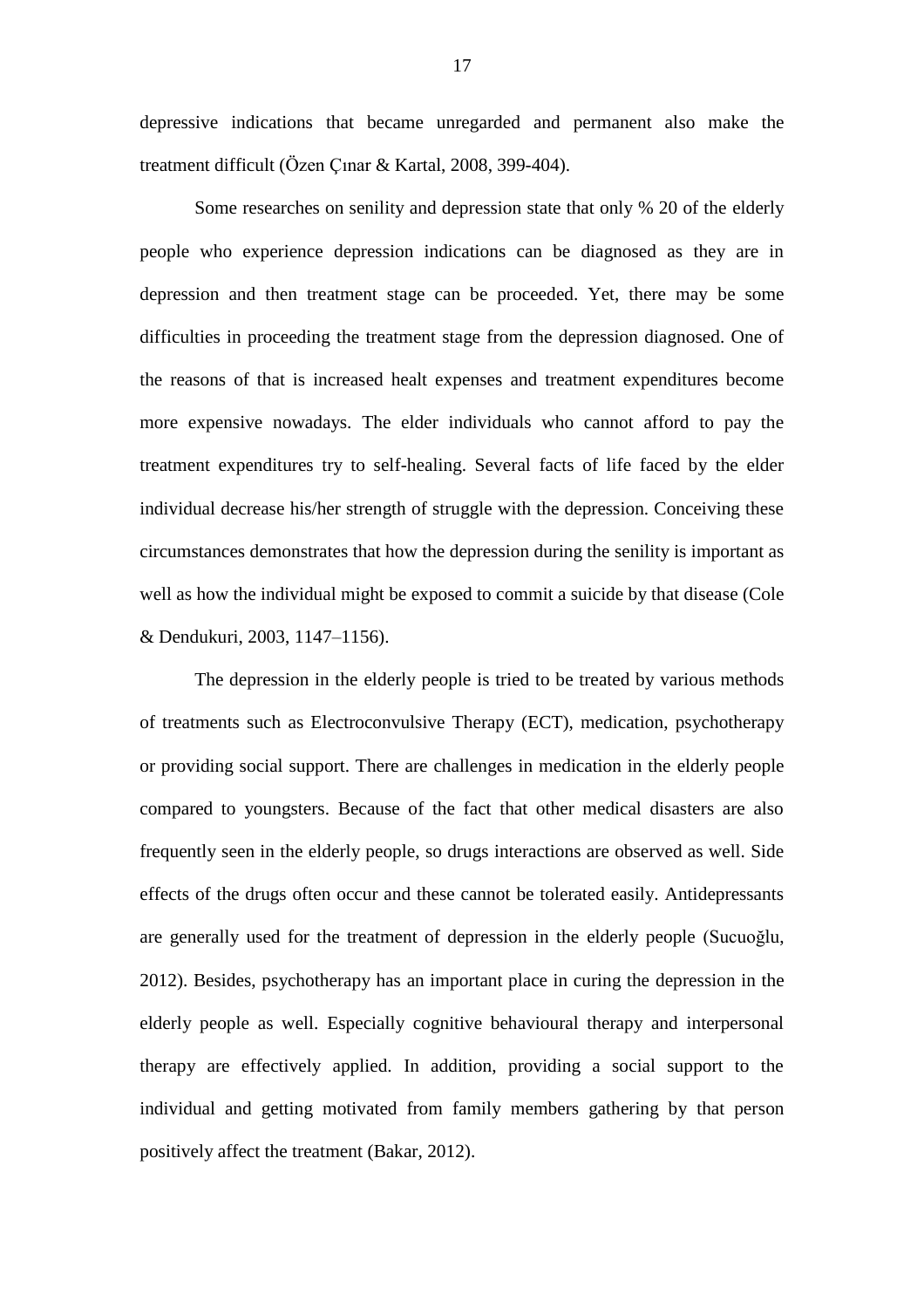On the next chapter, hopelessness, a subject matter which is closely related with the depression, will be emphasized.

#### **2.1.2.2. Hopelessness in Elderly People**

Hope means an individual's belief towards future. A hopeful person is not afraid of considering about his/her future. On the contrary, a hopeless person does not have a belief in his/her future, he/she does not think anything about the future. The hope is an important factor widely affecting an individual's life. A hopeful person struggles with wicked events happening to him/her, takes precautions and makes an effort to succeed in something. However, a hopeless person does not take care about any of these (İlhan et al., 2007, 49).

Hopelessness is defined as negative thoughts and beliefs about the person himself / herself and his/her future. These negative thoughts and beliefs are significant risk factors for depressive individuals who are 50 years old and older having notions of committing suicide or attempting to suicide that cause death (Britton et al., 2008, 736–741).

On his cognitive theory that he improved, Beck (1963) argues that the depression is based on hopelessness. Other concepts accompany with the hopelessness are sentiments such as worthlessness, hopelessness, indecision, weakness and uselessness. According to this theory, an individual in hopelessness is neither in a struggle for solving the problems he/she experiences, nor trying to succeed by accepting his/her failure. Although making no effort, that individual expects negative results by attributing negative meanings to his/her experiences even though he/she has no reality from all experiences that will be gained (as cited in; Özben, 2008, 136-151).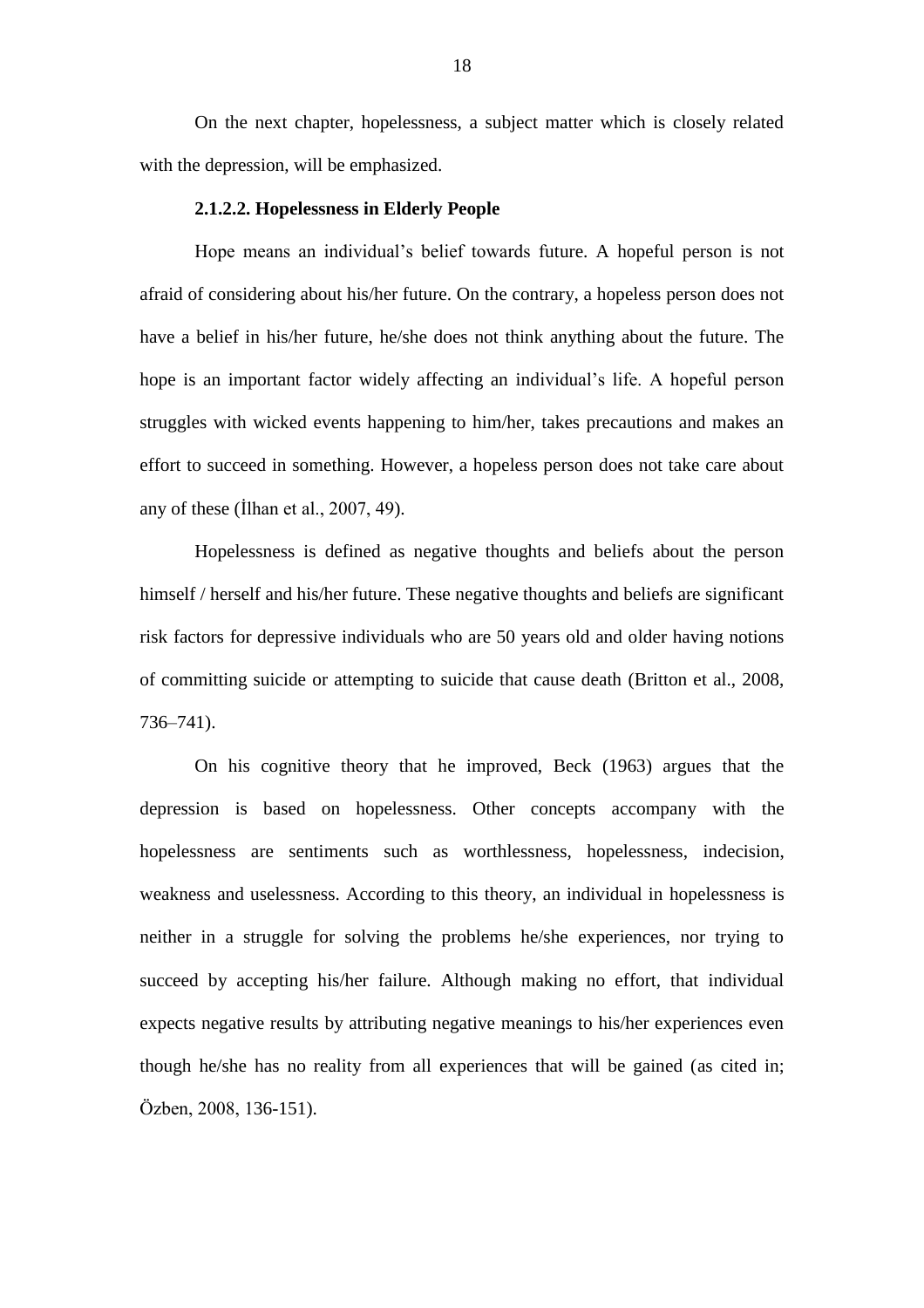According to Erikson, a person, in his senility period, starts to review his/her life and questions about if the life is worth to life or not. At this point, by the time that person starts to think that his/her life has no meaning, he/she has got many things to change and has not enough time for it, then that individual faces off against the hopelessness. Erikson refers this situation as ego integrity versus despair (Özben, 2008, 136-151).

According to researches, hopelessness widely exists in the elder individuals and suicidal behaviors can be seen in the elder persons who are in hopelessness. Depressive indications and thoughts of hopelessness are interrelated to each other in the elder persons attempting to suicide. Thoughts and beliefs expressed with hopelessness may demonstrate that the person is in a huge depressive circumstance (Uncapher, Gallagher-Thompson, Osgood, & Bongar, 1998, 62-70).

### **2.1.2.3. Suicide in Elderly People**

One of the pioneers of suicide, Durkheim (1897) defines the suicide as a death resulting directly or indirectly from an act of the victim himself / herself, which he knows will produce this result (as cited in; Aydemir, Vedin Temiz, Göka, 2002, 33- 39). According to researches, % 25 of attempts of suicide are repeats and a serious rate as % 30 results in death (Odağ, 1995, 1-14). Idea of suicide has an importance as attempt of suicide, and its lifetime prevalence in a society is between % 13.5 – 35. A human may think about the idea of suicide but maintains his/her life without putting it into action. However, on the contrary, a person may suddenly attempt to suicide without thinking on it before. Attempts of suicide without an idea of committing generally take place as a result of spontaneous decision, and these attempts generally do not result in death. More death results are seen in the people planning the attempt of suicide in company with the idea of suicide (Aslan & Hocaoğlu, 2014, 294-309). A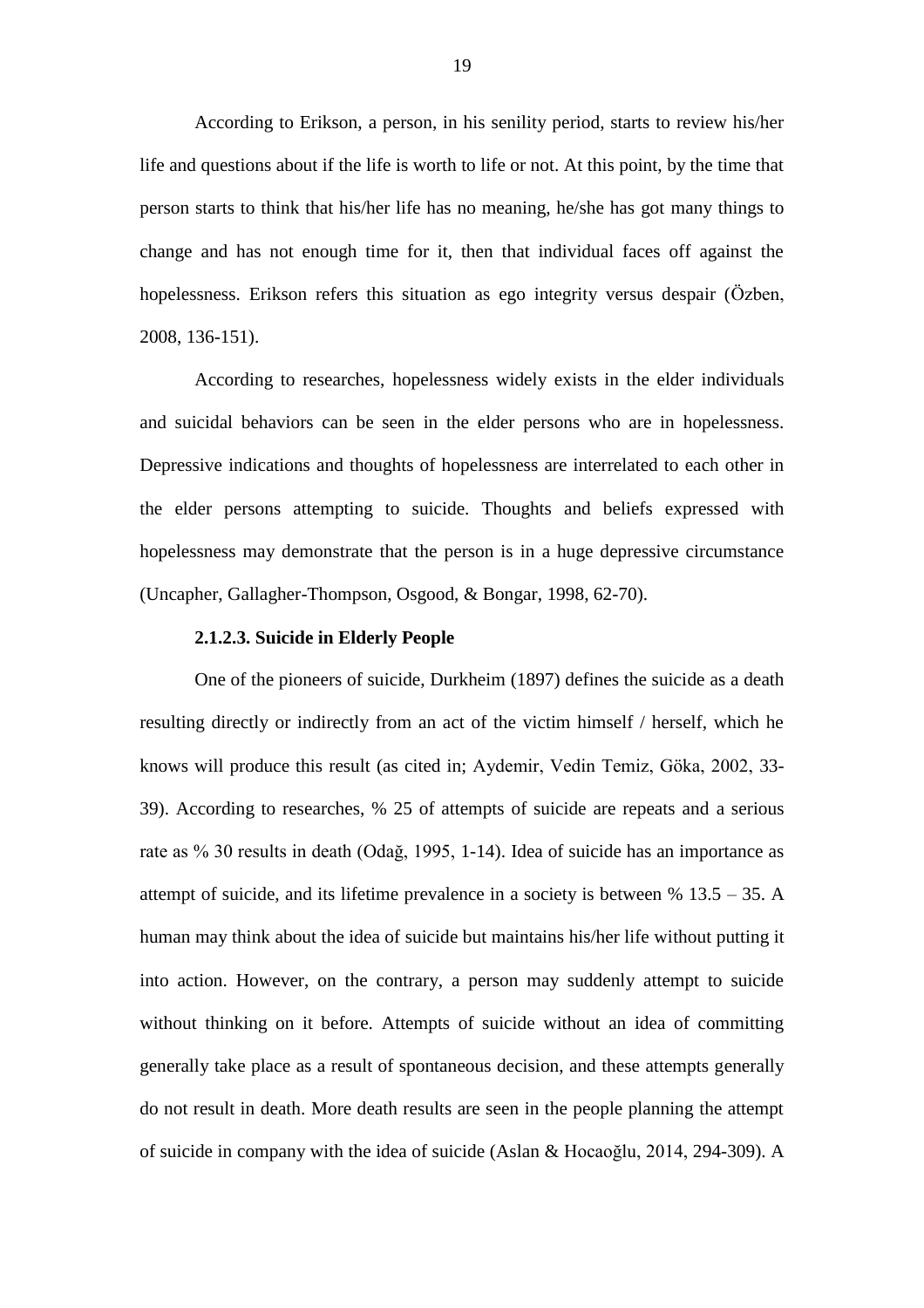person may execute his/her own death by attempting to suicide by having some thoughts such as getting rid of problems that cannot be solved, putting an end to his/her sorrows experienced, or having an idea that he/she will have a rest by killing himself / herself. Therefore, having sensibility, the attempt of suicide is a subject matter which requires serious researches (Odağ, 1995, 1-14). In the researches examines relationship between depression and suicide, it has been considered that suicide is related to hopelessness more than depression. If a person has some negative thoughts about his/her future, a risk of attempting to suicide of him/her also increases. It has been observed that hopelessness creates a connection between depression and suicide. Besides suicide has a relation with hopelessness and depression, the researches demonstrate that there is a strong connection between feeling of loneliness and low self-esteem (Aydemir et al., 2002, 33-39).

Because depression in the elderly people is a long-term and it gives heavy damages, it may lead the elder individual to have a thought and intention of suicide, or attempt to suicide, and the attempts of suicide may generally result in death (Tamam & Öner, 2001, 50-60). According to the researches, the elder individuals having an idea of suicide attempts to suicide more than the young do. The reason of this might be the depression is more severe in the elderly people. Because it is regarded that attempt of suicide is in direct proportion to intensity of the depression (Alexopoulos, 2005, 61-70). In one of their research, Henriksson et al., (1995) have detected that amongst people who died by committing suicide because of depressive indication, the number of individuals over 50 years of age is more than the younger individuals. Depression is the primary factor in attempts of suicide which is observed in the elderly people. It has been detected that there is a diagnosable psychopathology in % 76 of the suicides observed in the elderly people. % 54 of these have been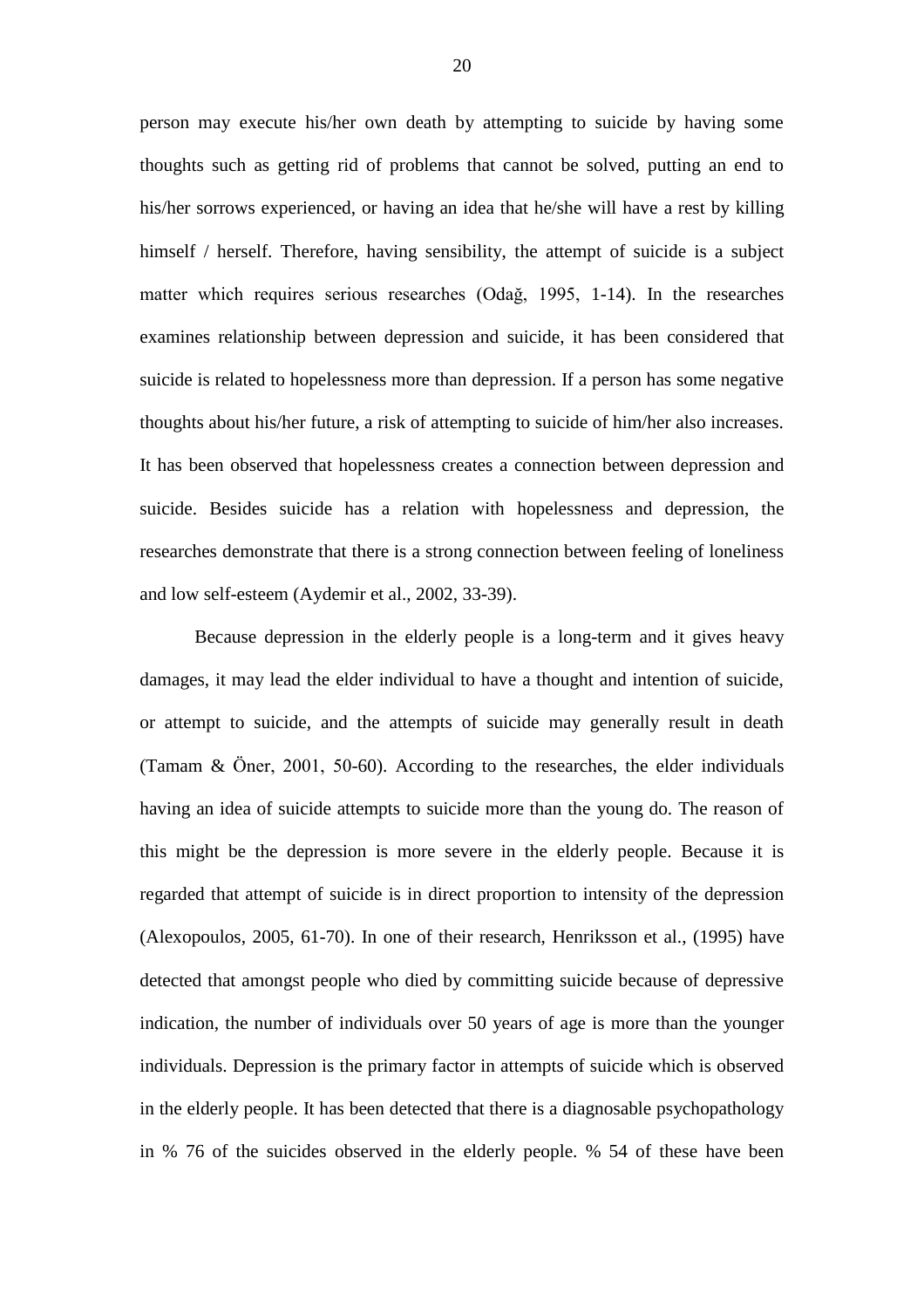identified as major depression and % 11 of these have been identified as minor depression (Göktaş & Özkan, 2006, 30-37).

According to the researches, as long as the age gets along the rate of suicide increases, and it is argued that losses experienced in this period and psychological problems may cause this circumstance (Aslan & Hocaoğlu, 2014, 294-309). According to some researches in Turkey, it has been detected that frequency of suicide completed in advanced ages is at the lower level than other countries. In statistics of the year of 2003, it can be seen that the rate of deaths resulted from suicide amongst the age of 65-74 is at % 5.66, and amongst the age of 75 and over it is at % 3.77. At the same time, it has been observed that attempt of suicide in male persons is much more than the females amongst the elderly people (Özel Kızıl, Yolaç Yarpuz, Ekinci, Sorgun, & Turan, 2007, 57-60).

Hopelessness and suicide are from the depression related factors, and another situation that emerges depending upon physiological and psychological changes is fear of death. On the next chapter, the death anxiety and its relationship with the depression will be mentioned.

### **2.1.2.4. Death Anxiety in Elderly People**

Life and death are inevitable truths of human life. Definition of death varies from society to society, from person to person according to variables such as age, gender, language, religion and culture (Karakuş, Öztürk, & Tamam, 2012, 42-79). For instance, while the death is regarded as a regression for a child in adolescence period, the elderly people take the death naturally. (Onur, 1992, 162-212) According to the existentialist approach in psychology, death is the ultimate dilemma for humans. The death that every human being has to experience and which existence also cannot solve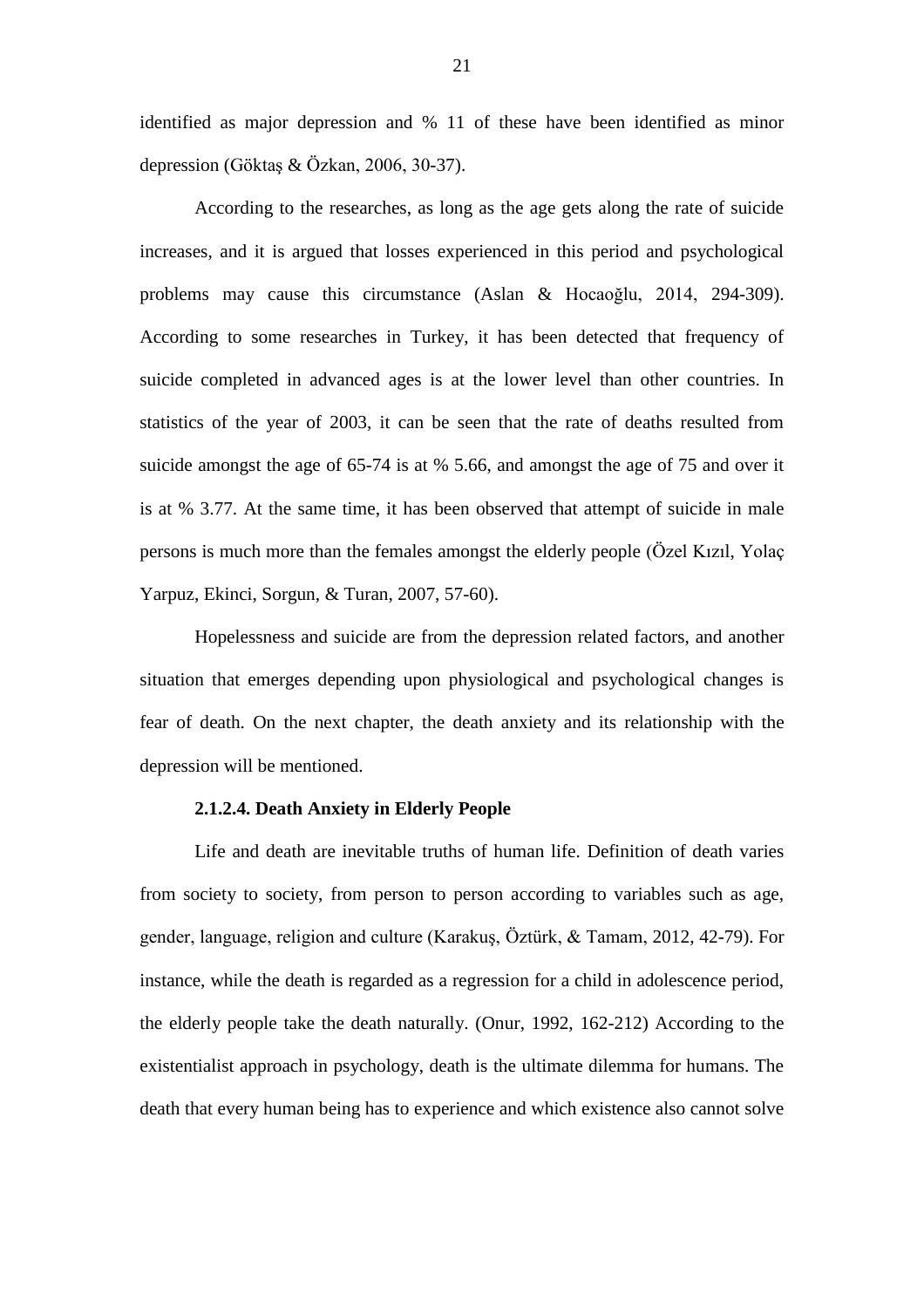is regarded as a meaning of life. Every living creature will experience the death weather he/she asks or not. (Yanbastı, 1990)

By a general definition, the death anxiety is a type of anxiety existing as from an individual's moment of birth, continuing throughout his/her life, being the main reason of all anxieties in his/her life, in which that person will lose his/her existence entirety, a feeling towards the reality of an unavoidable annihilation by that person (Karakuş et al., 2012, 42-79). That a person knows that one day he/she will die may be a huge source of fear for him/her. Reason of this is that the death is out of control of the person. A person is anxious about his/her life will be over in such a way that he/she cannot control, and this circumstance means a strong indication for the depression as well (Öngider & Özışık Eyüpoğlu, 2013, 34-46).

While death anxiety is regarded as not be able to realize the plans about the future, not be able to achieve goals and to lose their healthy bodies for the young; however it occurs in the form of anxiety as not be able to applied responsibilities towards the people around, not be able to complete the unfinished business for median age and the elderly people. However, as the age gets on, a thought of getting closer to the death demonstrates that the elderly people have the thought of death more than the young. In spite of these, some researches has shown that the death anxiety is closely related with other factors such as life story of the individual, sociodemographic and socioeconomic condition as well as the age factor of him/her (Karakuş et al., 2012, 42-79).

An elder person may think about the death more than everybody else. The reason of this is that the person has now come to an end of his/her life and he/she is now so close to death. Every passing day is a messenger of that the death gets closer to himself / herself more for an elderly person. Physical and cognitive problems and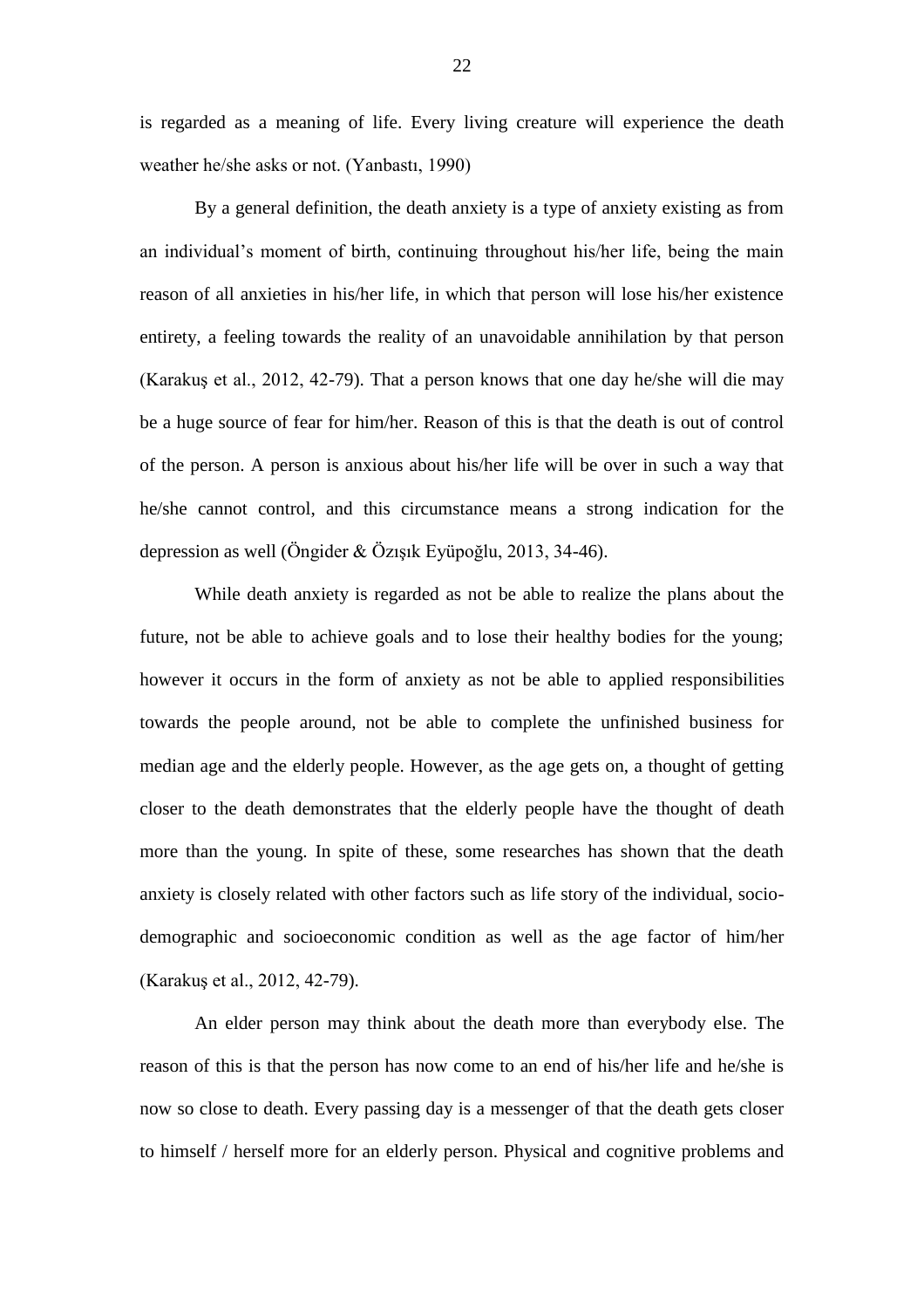difficulties occurring along with the person's getting elder consolidate the idea that the person is close to death. If these thoughts frequently and intensively come into existence on the elderly person's mind, this situation may cause that the person might experience a depression along with psychological problems. Therefore, to be able keep the idea of death under control and to be able to determine its size are very crucial (Üstüner Top et al., 2010, 14-22).

There are several factors affecting the death anxiety and different researches have been done for each of them in the literature. Factors such as age, gender, educational status, marital status, occupation, cultural differences, degree of religiousness, health problems generate alterations and diversities on the death anxiety (Karakuş et al., 2012, 42-79). According to the researches done, it has been observed that females have the death anxiety much more than males. According to Florian and Mikulincer (1997), when women lose someone they love, then they experience the fear towards death more than men do. However, in some researches, it has been detected that the death anxiety has no relation with gender in the elder population as well. If a person has a health problem, then it also affects the degree of the death anxiety. According to researches, the individuals having chronic diseases feel the death anxiety more than healthy individuals (Azaiza, Ron, Shoham, & Tinsky-Roimi, 2011, 610-624).

Relationship between religiousness and the death anxiety has been searched. It might be considered that devoutly religious people have the death anxiety lesser than less religious people. Reason for this is religious people accept the death due to the belief in God and life after death. In a research, Fortner and Neimeyer (1999) argued that because religiousness is seen as a consistent term in senility, the death anxiety and religiousness are the terms which are distant from each other (as cited in; Azaiza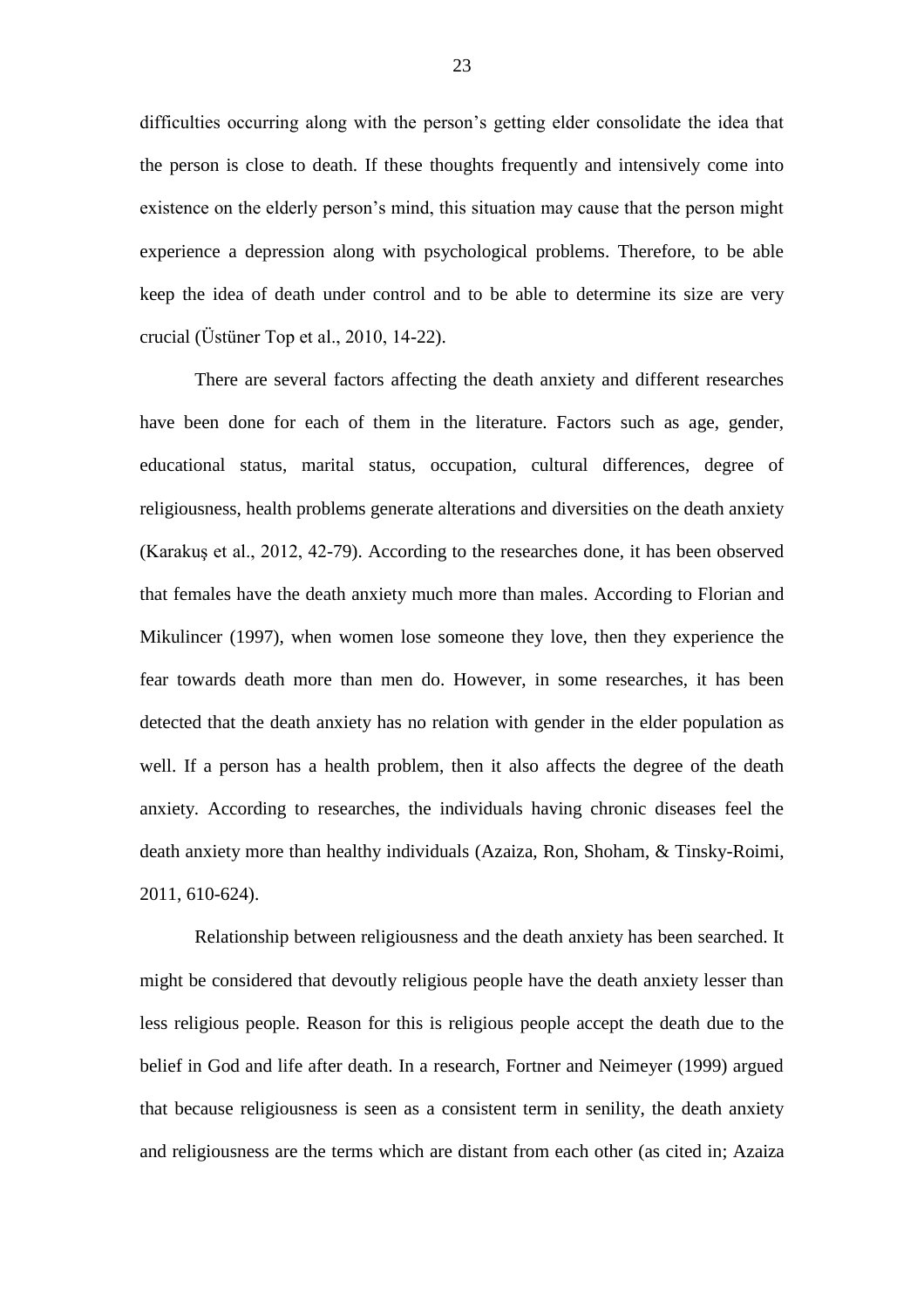et al., 2011, 610-624). In a research done by Hökenekli (1991), relationship between religion and death anxiety was studied, and it was detected that because the religious persons dwell upon the subjects about the death, they accept the death and their anxiety level is low.

The death anxiety is comprised of three different components such as emotional, cognitive and motivational. As the death becomes a threat against existence of the individual, emotional memory areas become active. In terms of cognition, the individual consider about everything related to the death and the death anxiety in a lifetime, and it is considered that the individual feels lesser anxiety towards the death in virtue of a cognitive structure as a result of life experiences. As motivational, behaviors of the individual are influenced due to awareness towards the death anxiety and so a motivation is provided towards the life (Kalaoğlu Özturk, 2010).

One of the first studies psychologically examining the term of the death anxiety in Turkey has been done by Ünver (1938). In this research, writings on Turkish sepulchral monuments and epitaphs were studied, and thoughts and attitudes about death were analyzed. In consequence of the research, it was confirmed that the death was easily accepted and the death was not be feared so much (Akça & Köse, 2008, 7-16). Another research done by Şenol (1989), the factors affecting anxieties and fears of the elderly people residing in nursing home felt towards death were examined. Templer's (1970) Death Anxiety Scale (DAS) was used in the research. In this research, death anxiety in the elderly people has been found at the medium level, and it has been detected that level of death anxiety in the individuals at the age between 60-64 is higher than those who are above the age of 70 (Şenol, 1989).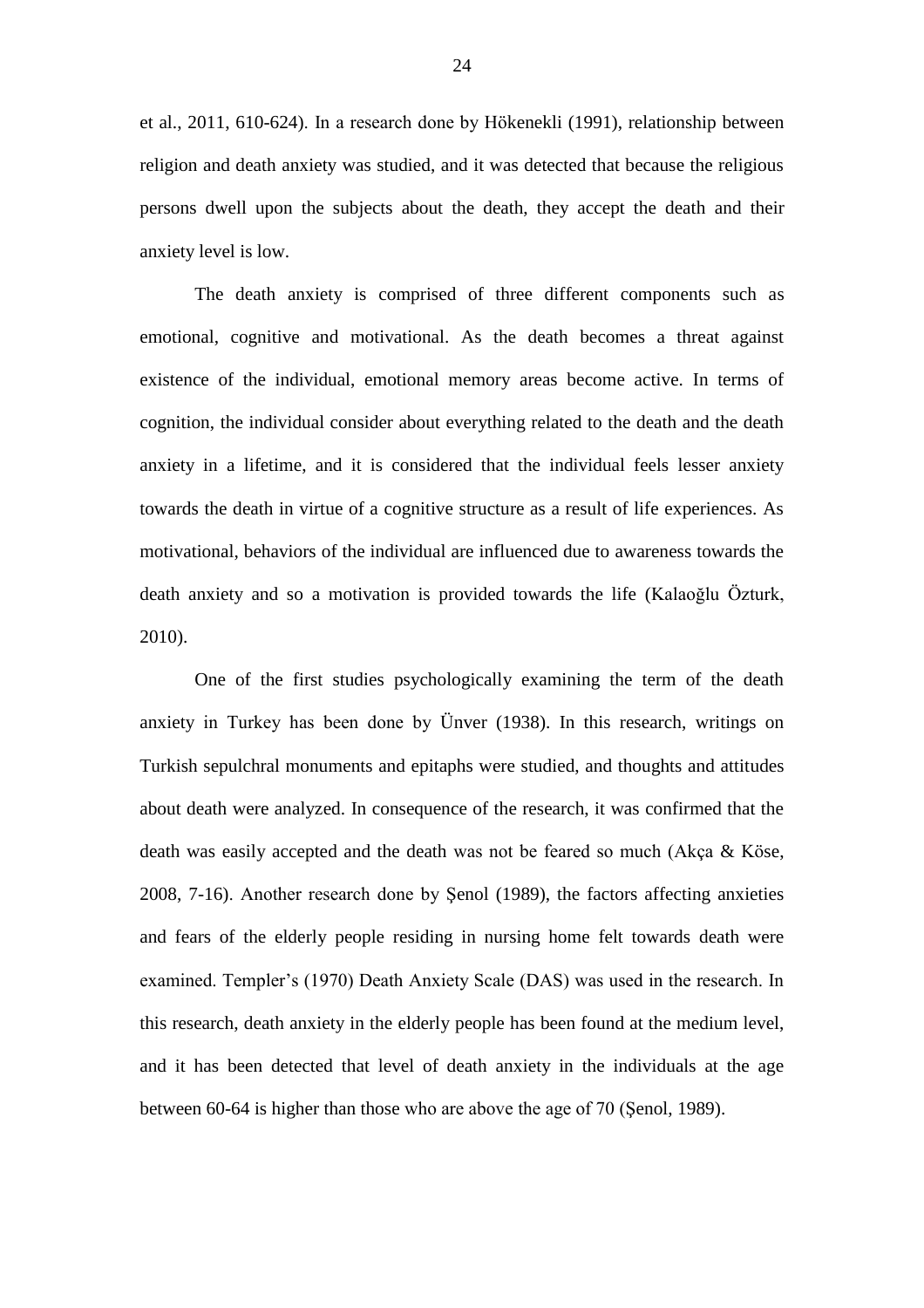Taken place on the top in the literature about the subject of the death anxiety, Templer (1970) considered that that subject matter was not researched enough and it was seen as a taboo by the researchers of that time, so in order to bridge the gap, Templer developed DAS. Measuring the level of death anxiety of individuals was provided with that scale. Şenol (1989) prepared a Turkish adaptation of the scale. Later, Akça and Köse (2008) have researched the validity and the reliability of the Turkish adaptation by re-evaluating in different groups according to Turkish culture

As looking at the other researches done about this subject in rest of the world, Fortner and Neimeyer (1999) have done a meta-analysis by examining 49 researches related with death anxiety in the elderly people prepared between 1996 and 1999. As a result of the meta-analysis, it has been determined that there is a positive correlation between death anxiety with caring conditions and physical and psychological problems; also there is a negative correlation between death anxiety and ego entirety, however its' any relation with age and gender cannot be found.

Galt and Hayslip (1998) have done a research examining the relationship between age and death anxiety, and they have detected that level of death anxiety in the elderly people is higher than the young.

According to Erikson, as the individual gets old, then he/she encounters with happiness or unhappiness and hopelessness. To be happy and peaceful in senility, the individual has to acknowledge negative incidents experienced in the past and has to draw positive outcomes from these events. If the person succeeds this, then he/she is happy with his/her life and so he/she does not any fear of death. However, if the person does not acknowledge the past experiences and encounters with hopelessness in the senility, so fear of death is unavoidable for him/her (Aydın, İşleyen, 2004, 19).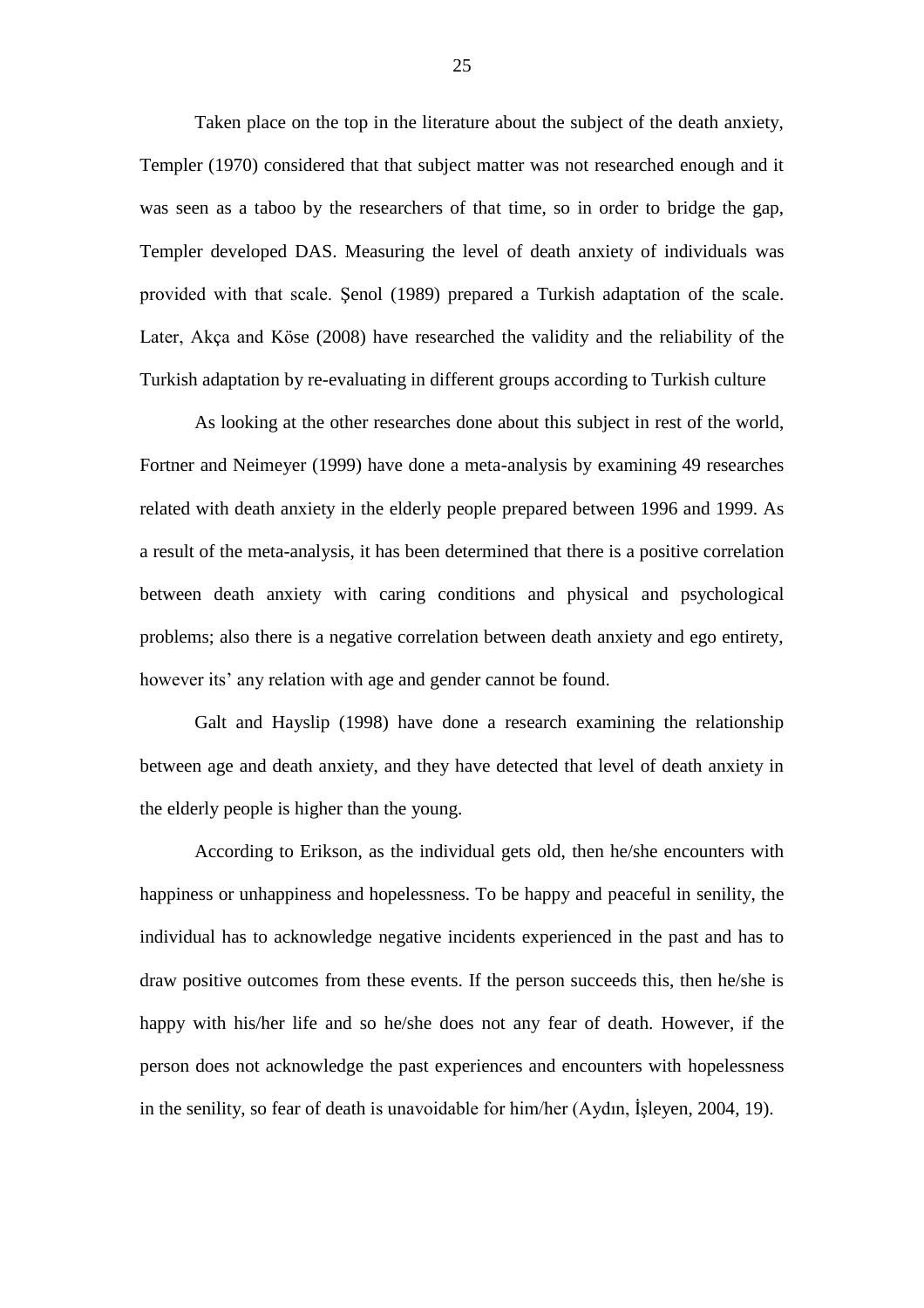#### **2.1.2.5. Relation between Death Anxiety and Depression**

Depression is not always seen alone in the individual, it can be seen along with a different disease or a different indication. While indications occurred in depression examined, it has been detected that the indication which is most frequently observed is anxiety. Thereupon, a relation between depression and anxiety was started to be researched, relation between various types of depression and anxiety has been observed, and it has been seen that death anxiety has a huge role on depression (Öngider & Özışık Eyüpoğlu, 2013, 34-46). In a research examines the relation between death anxiety and depression, many patients who were about to die were interviewed. In this research done for examining psychological dimension of phenomenon of the death, it was concluded that people from different ages waiting for their deaths got through five consecutive periods in that era. These are the periods which start with denying, after a stage of anger and bargain, carry on with the depression, and finally end with accepting (Kubler-Ross, 1997, 57).

Unavoidable thought of death for an elder person, considering levels of frequency and intensity, may cause him/her go into depression by disinclining him/her, and decreasing his/her desire to live and joy of life (Topbaş et al., 2004, 57-60). Besides, as the age gets on, a growing individual may accept the thought of death more than the young, and if that person has some physical diseases might regard the death as a salvation for getting rid of these, and might be get away from feeling an death anxiety. In some researches, it has been observed that the young individuals have death anxiety more than the elder individuals (Karakuş et al., 2012, 42-79).

According to Erikson (1963), if a person can provide the ego integrity in the era of ego integrity versus hopelessness which is the last stage of psychosocial development, then he/she may look at the future hopefully and has no death anxiety.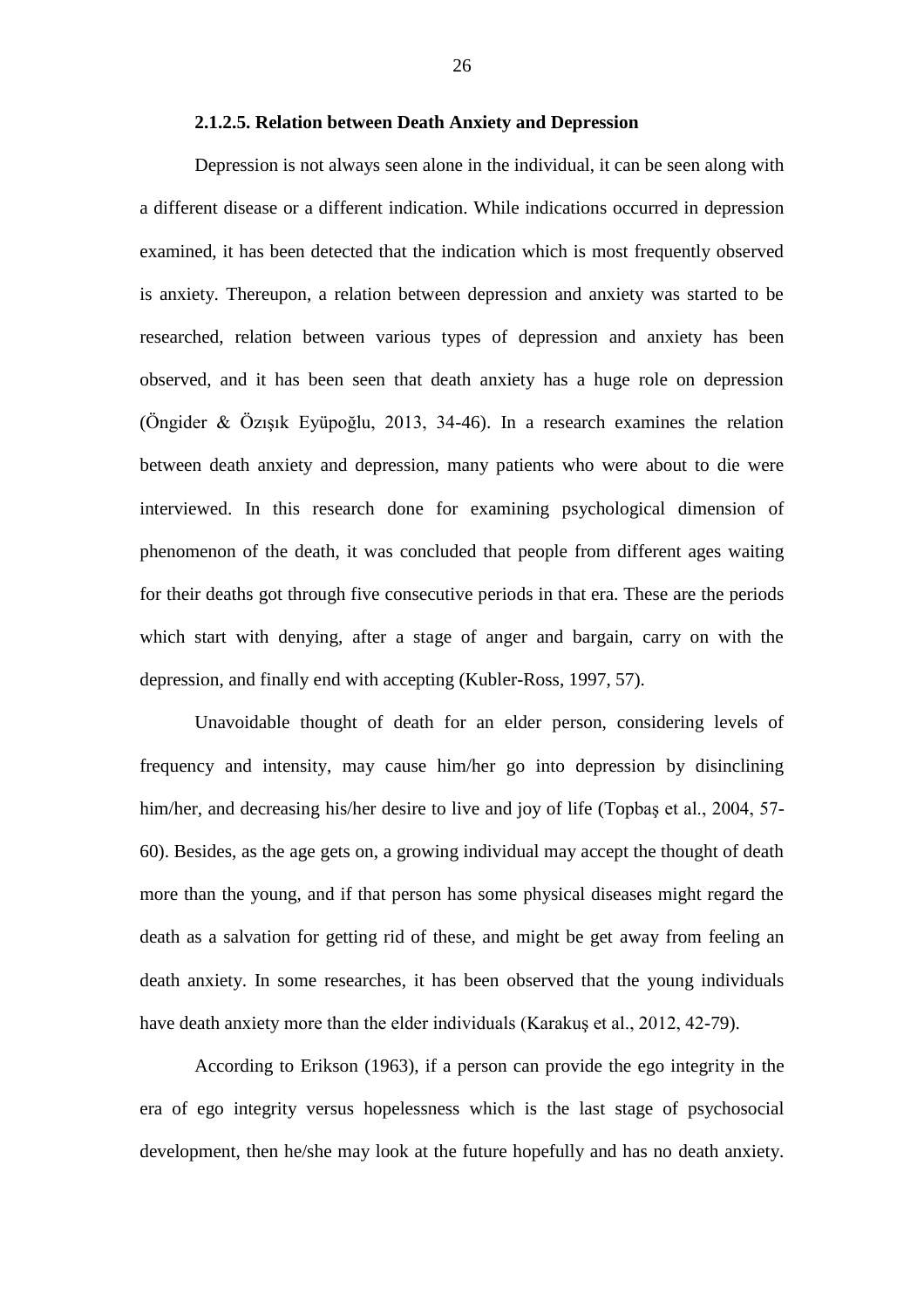However, an elder who cannot achieve ego integrity is hopeless and it is inevitable for that person to experience death anxiety along with depression (Boylin, Susan, & Milton, 1976, 118-124). On the next chapter of the study, Erikson's views and ego psychology theory based on Erikson's idea will be described.

### **2.2. Ego Psychology**

In recent years, several theories related with ways of learning and developmental stages duration a life time of human beings from birth to death have been put forward. One of the thinkers putting forward the most important one amongst these theories is Erikson. Erikson (1963) developed a theory of psychosocial developmental stages which contains all stages of human beings including from birth to death (Gürses & Kılavuz, 2011, 153-166).

The theory of psychosocial developmental stages represents different reflections in different ages of a human being's life time experienced psychological, social and cultural qualities. The point that Erikson tried to emphasize is that personality characteristics emerged as a result of genetic, biological and cognitive effects proceed for a life time (Özgüngör & Acun Kapıkıran, 2011, 114-126). This theory in general, as distinct from Freud's theory of psychosexual development, points out that the human's personality development continues throughout the life, but it does not start and end in the early years of life (Gürses & Kılavuz, 2011, 153-166). According to Erikson, every individual gets through varied crisis periods through his/her life, and a lifelong personality development and maturation of the individual depend on whether these crisis periods are successfully got over or not (Arslan & Arı, 2005). Erikson (1963) argues that a human being gets through eight different developmental periods in a lifetime. Each period involves several experiences, goals, passions, difficulties and conflicts. If a person demands to achieve his/her goals,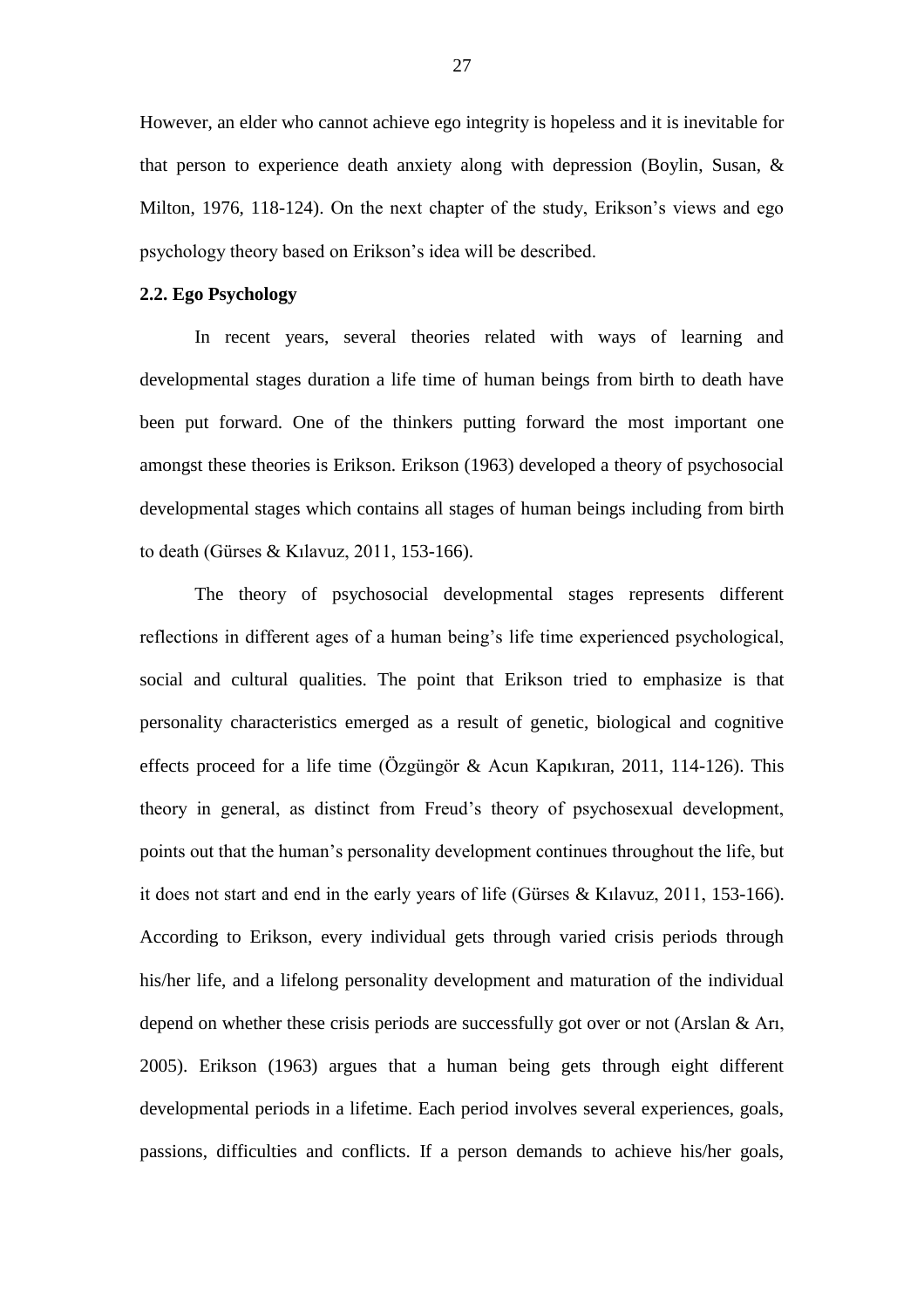he/she has to overcome conflicts and difficulties in that period (Gürses & Kılavuz, 2011, 153-166).

Theory of psychosocial developmental periods demonstrates that experiences having in periods of childhood and adolescence may affect behaviours in adulthood periods; moreover behaviours and experiences during adulthood may affect thoughts and behaviours during senility; in fact each period is interrelated with each other (Gürses & Kılavuz, 2011, 153-166). Therefore, each of these eight different period depends on solving conflicts in previous developmental period successfully, and this situation shows that the individual can achieve his/her goals in later periods as well. However, so that the individual cannot solve the conflicts past developmental period leads him/her to experience problems on forthcoming periods, but it is possible to be compensated (Rylands & Rickwood, 2001, 75-89). Seventh of these stages, stage of stagnation versus productivity is closely related to eight and the last stage which is stage of ego integrity versus hopelessness. Seventh period is the era involving adult individuals. If a person believes that he/she is fertile and productive for himself/herself and those around him/her in seventh period, as coming to eighth period, namely in senility period, he/she will be able to achieve ego integrity and will be able to have a good senility. However, if a reverse situation occurs, if that person cannot protect his/her productivity and cannot be productive for those around him/her, then that person will feel that he/she experienced the previous period for nothing as coming to senility, so that individual will not achieve the ego integrity (Zarrett & James, 2006, 61-75).

Erikson (1963) advocates that an individual experiences his/her past experiences, stage of personality evaluation and acceptance as coming to end of the development. Erikson names this period which is the last of the psychosocial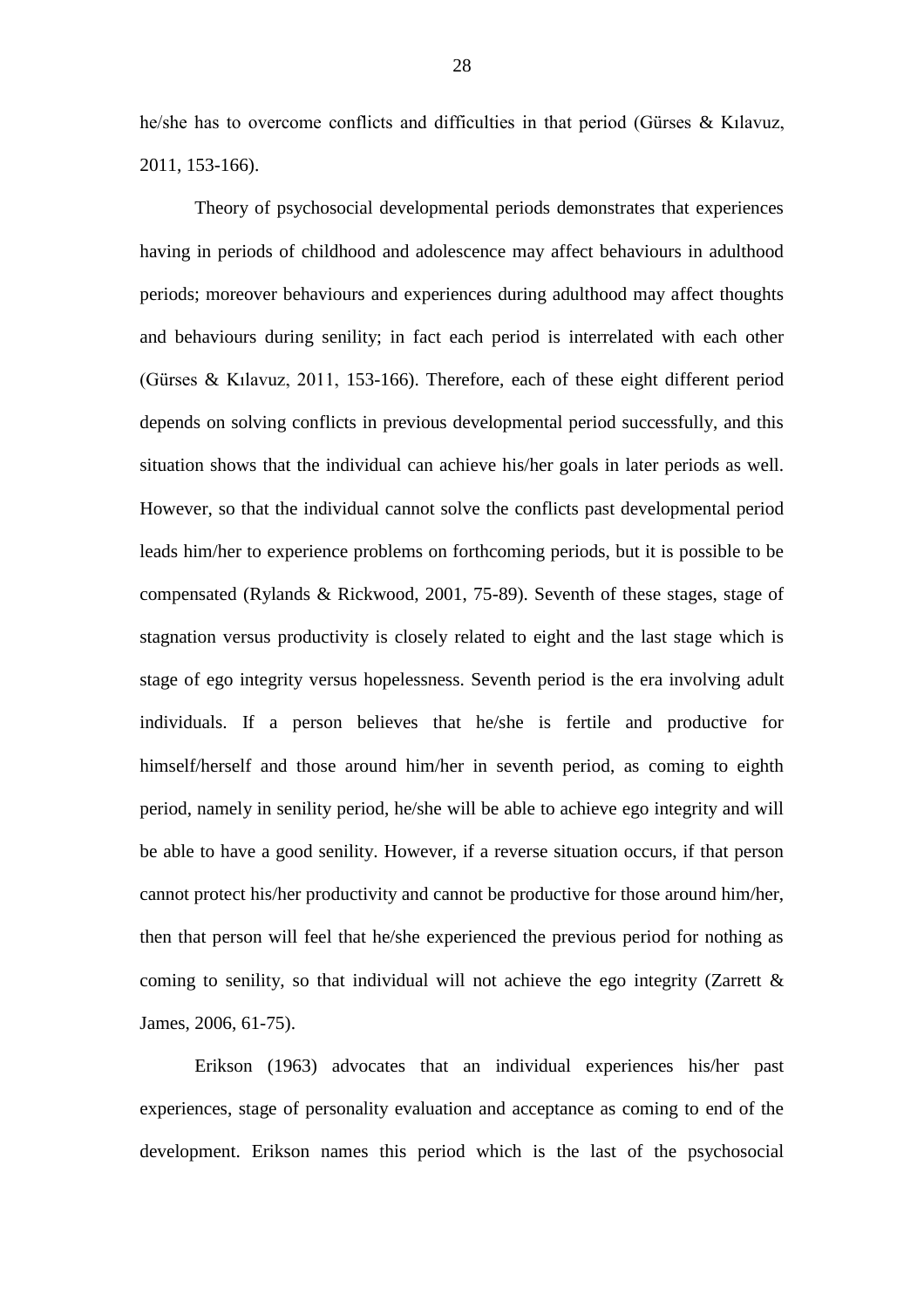developmental periods and comes across to senility of the individual as "ego integrity versus ego-despair" (Rylands & Rickwood, 2001, 75-89). As coming to that period, the person will experience one of two opposite situations. Either he/she will achieve previous seven periods successfully and start to have a happy life by gaining his/her ego, or he/she will go on to his/her life in unhappiness and hopelessness along with conflicts that cannot be solved during the previous periods (Gürses & Kılavuz, 2011, 153-166; Zarrett & James, 2006, 61-75). Ego integrity means that the individual accepts all successes and failures, feels like an important part of a huge story in his/her own life, that he/she considers that he/she grows mature along with his/her age getting along, having no death anxiety, being happy and peaceful. However, an individual who is not happy with his/her past and does not want to accept the past experiences gets desperate and become unhappy because of having no enough time for living the past once again or restoring the experiences (Rylands & Rickwood, 2001, 75-89).

Reason of anxieties lived by an individual is to protect the young generation and being productive as far as being remembered in the future. That person feels like being able to carry out what he/she has produced to the future, and therefore he/she tries to establish positive ego integrity during the senility (Boylin et al., 1976, 118- 124). The period of ego integrity versus despair is designated as that the elder person accepts the death and maintain a happy life, because of satisfying with having a life that is full of productivity, and it also designated with conflict between thought about living a life for nothing and hopelessness as a result of not to use the productivity and having no production for the next generations (Gürses & Kılavuz, 2011, 153-166; Zarrett & James, 2006, 61-75).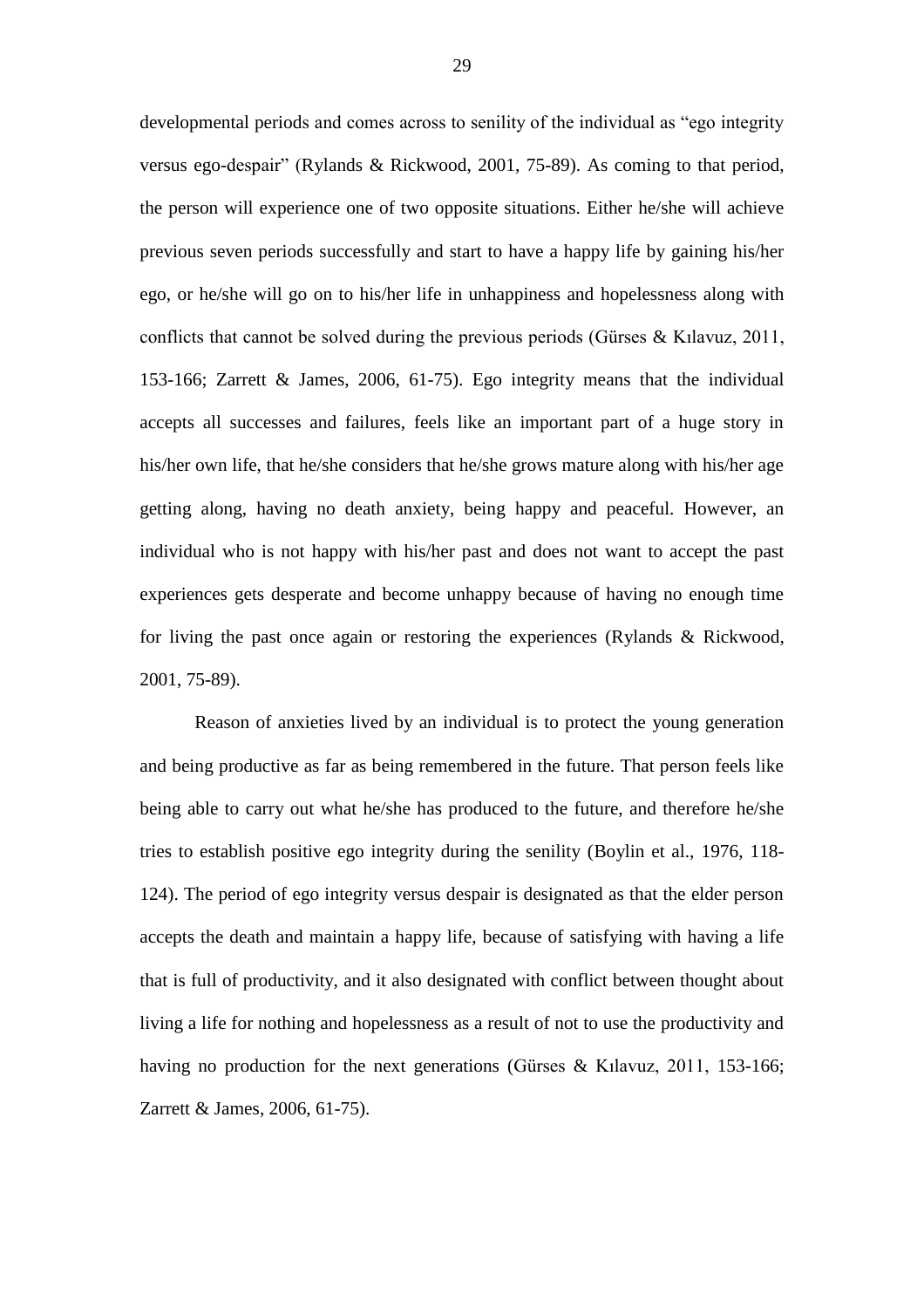According to Erikson's theory, the most important thing is psychological health of the individual. Feelings of an individual in senility towards the death is related with how he/she evaluates his/her acquisitions, losses, to be able to achieve the goals or not. Interpreting the past is related with whether the individual can achieve his/her ego integrity or not, and it changes depending on whether he/she lived his/her life significantly and better (Boylin et al., 1976, 118-124). Moreover, Santor and Zaroff (1994) advocates that there is a connection between ego integrity and accepting the past that was put forward by Erikson. Erikson's theory of psychosocial developmental periods has been considered as an important theory for the societies. Because, in this theory, Erikson aimed that people can make an intergeneration contact easily, understand each other better, and spend common time with each other more (Gürses & Kılavuz, 2011, 153-166).

The next chapter of the study will be the concept of giving meaning to past, developed on the basis on Erikson's theory.

## **2.3. Giving Meaning to Past**

Every individual interprets the life according to his/her own livings, concepts, and way of perception. In every period, life is perceived differently by individuals. During the senility, individuals evaluate their lives according to their personalities, rules and life experiences. As a result of these evaluations, they interpret their past lives properly to their own worlds (İçli, 2010, 1-13).

Giving meaning to past is studied in two sub-dimensions as acceptance of the past and reminiscence of the past. Composition of these two situations shows that how the elder individual interprets his/her own past living. A good giving meaning to the past is possible with a good psychology. Therefore, a good giving meaning to the past ensures the elder individual to have a good sensility period. Thus, depressive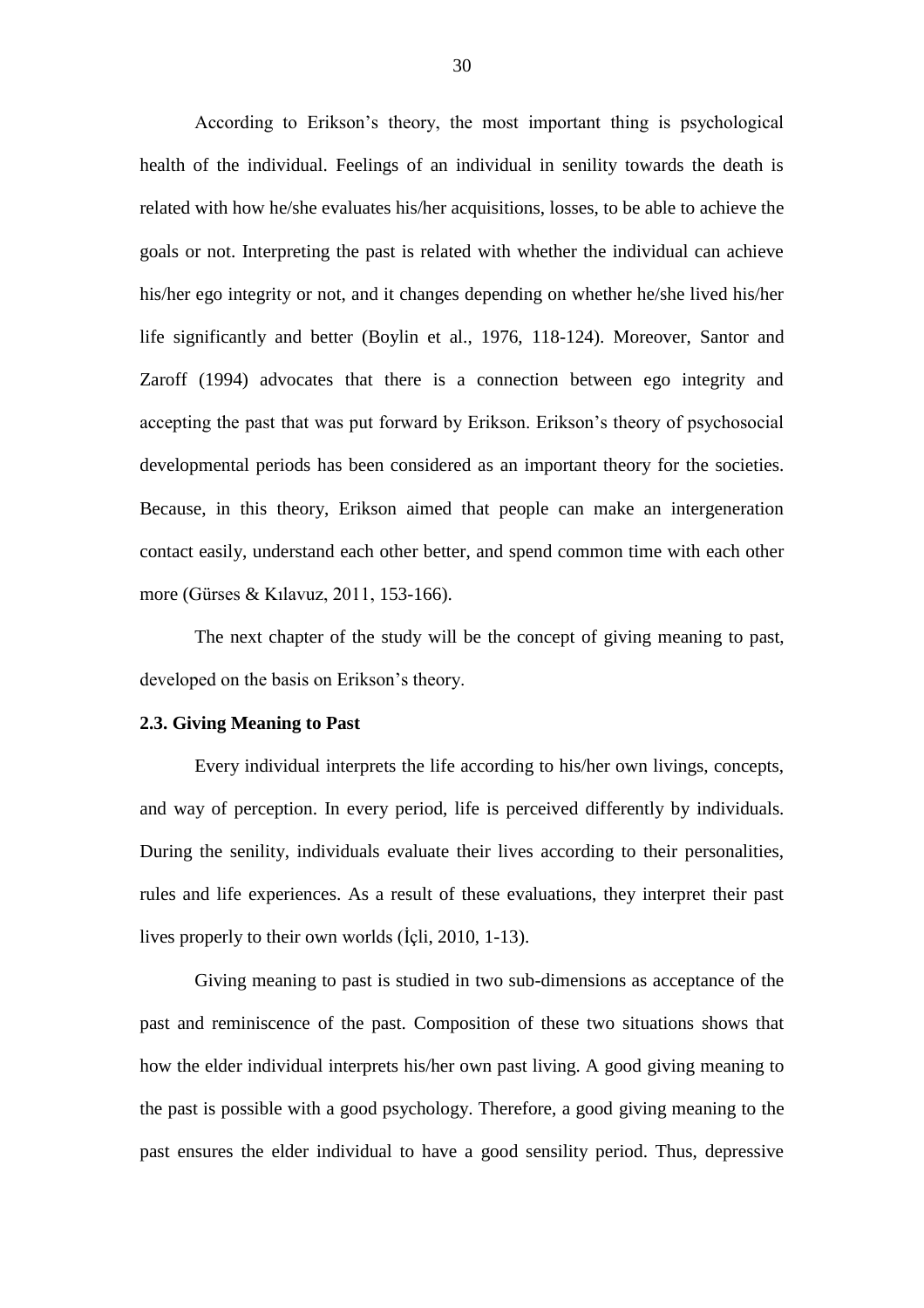indications observed in the elder individual and occurance of depression can be avoided (Boyacıoglu Şengül, 2006).

To be able to interpret the past life for the elder individual, to be able to maintain his/her aims and goals and to be able to accept the responsibility of the past life shows that that person's life satisfaction is at a high level. Life satisfaction is also an important factor affecting the individual's mental health and adaptation to the senility in direct proportion. Therefore, that life satisfaction is at a high level has an importance for the elder individual's psychological health (Kaçan Softa et al., 2015, 12-21).

 The elder persons may be glad to tell about their past lives from time to time, sharing their memories with the others may make them feel relaxed. They give meaning to their memories by telling them. That giving meaning provides them to maintain their characteristic features by accepting their own livings as what they are and to be able to raise their self-respect. So, while the elder person's life quality get higher, then his/her joy of life and excitement continues but never ends. This ensures to have a strong physiology which is away from psychological and physiological problems in the senility as well (İçli, 2010, 1-13).

## **2.3.1. Acceptance the Past**

Concept of acceptance of past was put forward by Santor and Zuroff (1994). According to them, acceptance the past means that the individual to have a positive representation about his/her own past by internalizing it (Boyacıoğlu & Sümer, 2011, 105-118).

Acceptance the past means accepting all experiences had in the past. However, accepting all experiences does not mean that either everything experienced in the past is positive or being happy all the time. So, it might be some negative experiences had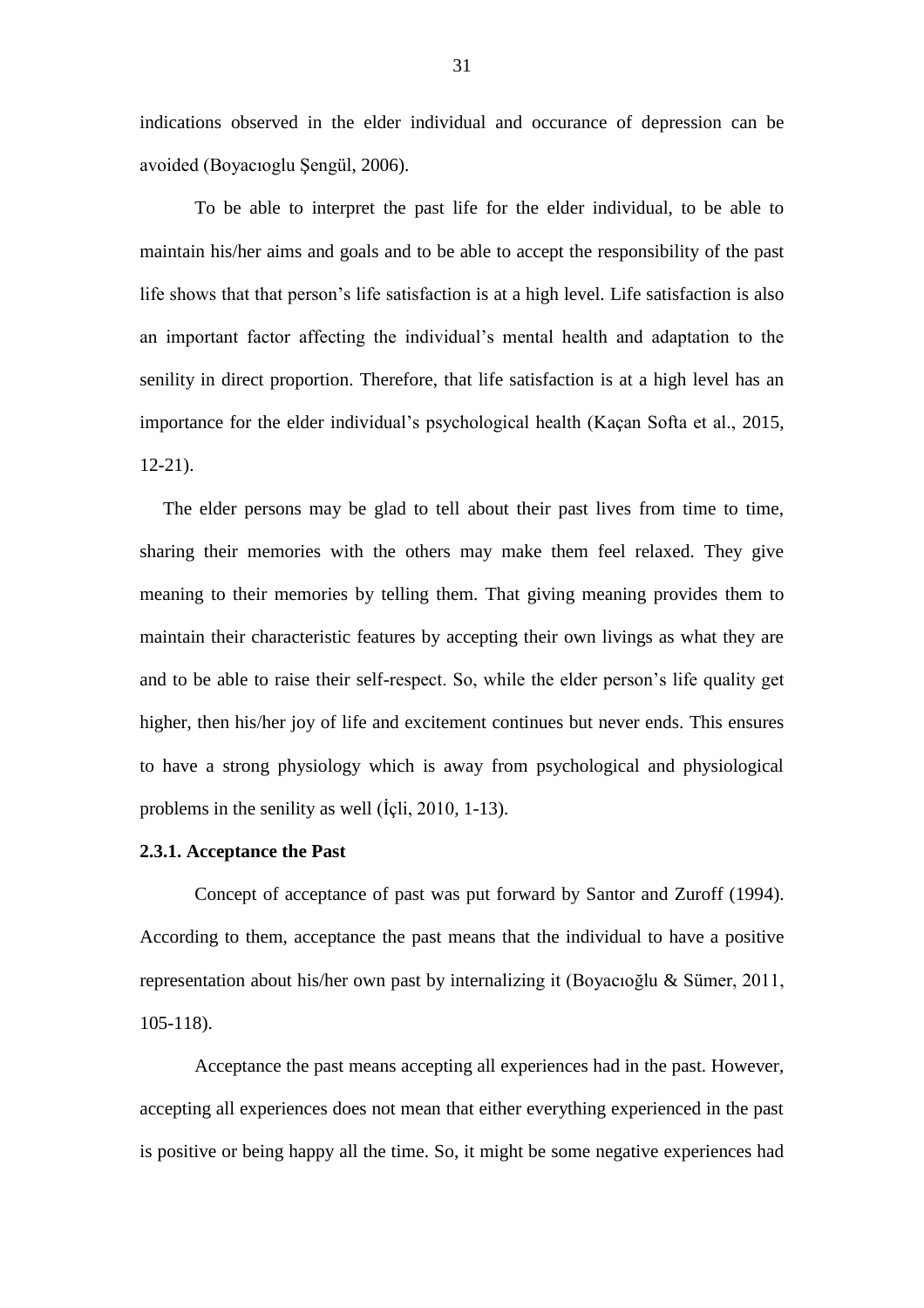in the past and hard times might be got through (Boyacıoğlu, Şengül, 2006). So that the individual is able to accept his/her own past does not require him/her to ignore negative incidents he/she experienced in the past or to forget them. The person might have some negative events and might consider these negative incidents and question them. However, at this point, a human being who is able to accept the past cannot experience negative sentiments, disappointments or anxiety towards negative events he/she had (Boyacıoğlu & Sümer, 2011, 105-118). Here, what important is to be able to accept the experiences had in the past and to be able to make beneficial inferences from each experience. Thus, the past experiences will not maintain their impacts by just having experienced. It is a crucial element for the individual to accept the past for his/her psychological health (Boyacıoğlu, Şengül, 2006).

The individuals who cannot accept their past have a negative representation towards their past. The individual has stuck in his/her own past. He/she always considers negative events had in the past, and while thinking these, he/she experiences various anxieties and intensive negative feelings. This circumstance brings the individual to the risk of confrontation with depression (Boyacıoğlu & Sümer, 2011, 105-118). However, if the individual is able to accept all disappointments and negative incidents experienced in his/her own past, then it means he/she is able to accept his/her own past. In the life of the person, a negative sentiment from the past no longer exists. So, a possible depression problem that maybe will occur during the senility can be avoided (Boyacıoğlu, Şengül, 2006).

According to Erikson (1963), in the ego integrity versus hopelessness, which is last stage of the living from psychosocial developmental stages, the elder takes his/her past under review and questions himself/herself. As a result of these evaluations, if he/she finds past livings as successful and accepts them, then that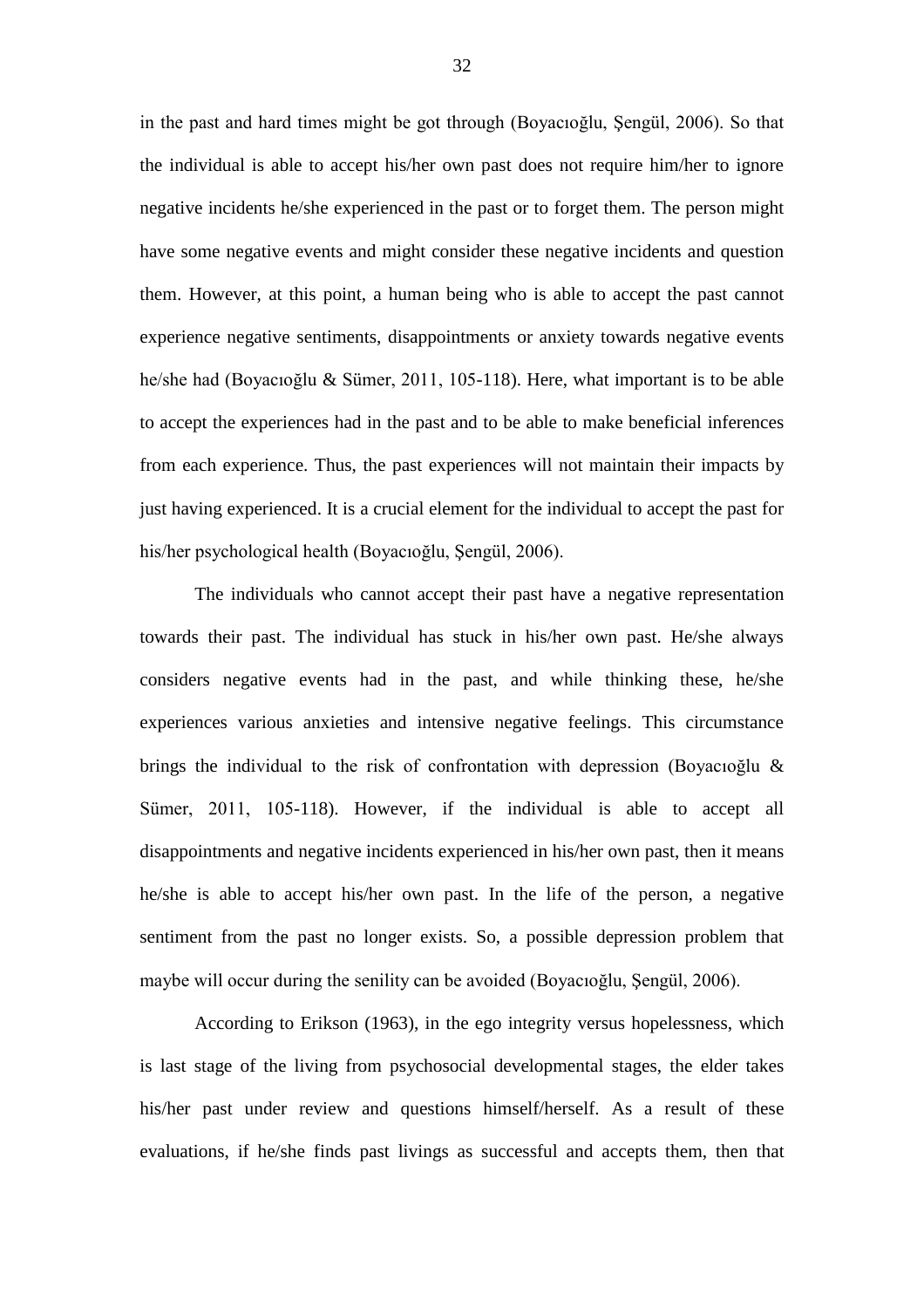person may attain the ego integrity. According to Butler (1963), while getting older, the person starts to investigate his/her past, and the rule of having a successful senility depends on the investigations to result in success (as cited in; Boyacıoğlu & Saymaz, 2012, 220-228).

## **2.3.2. Reminiscence the Past**

According to reminiscence of the past which is another dimension of interpreting of the past, if a human being does not want to remember his/her own past, it means he/she experienced some incomplete events in the past. The incomplete events are not accepted by the individual and make him/her feel unhappiness, hopelessness and weakness. All of these negative feelings appear as depressive indications during the senility. Since, these sentiments trigger the depression. Therefore, two elder persons may trigger depressive indications by considering negative incidents in the past. But if a person can finish and accept all events in the past, then he/she will not experience any problem during the senility (Boyacıoğlu, Şengül, 2006).

## **2.4. The Importance and Aim of the Study**

Senility is the period that will be experienced before dying by every creature going on living. As the time goes on, the world keeps developing, and as the world develops technology and medical science progress. This situation decreases rate of death, avoids the diseases, and ensures life time to extend. In the years proceeding in this direction, it is predicted that the rate of senility in the world population. Therefore, senility is a crucial period concerning the whole humanity.

Along with increase of the elder population, emerging physical and psychological diseases also increase in this group. One of the psychological diseases widely seen during the senility is depression. This disease that leads the individual's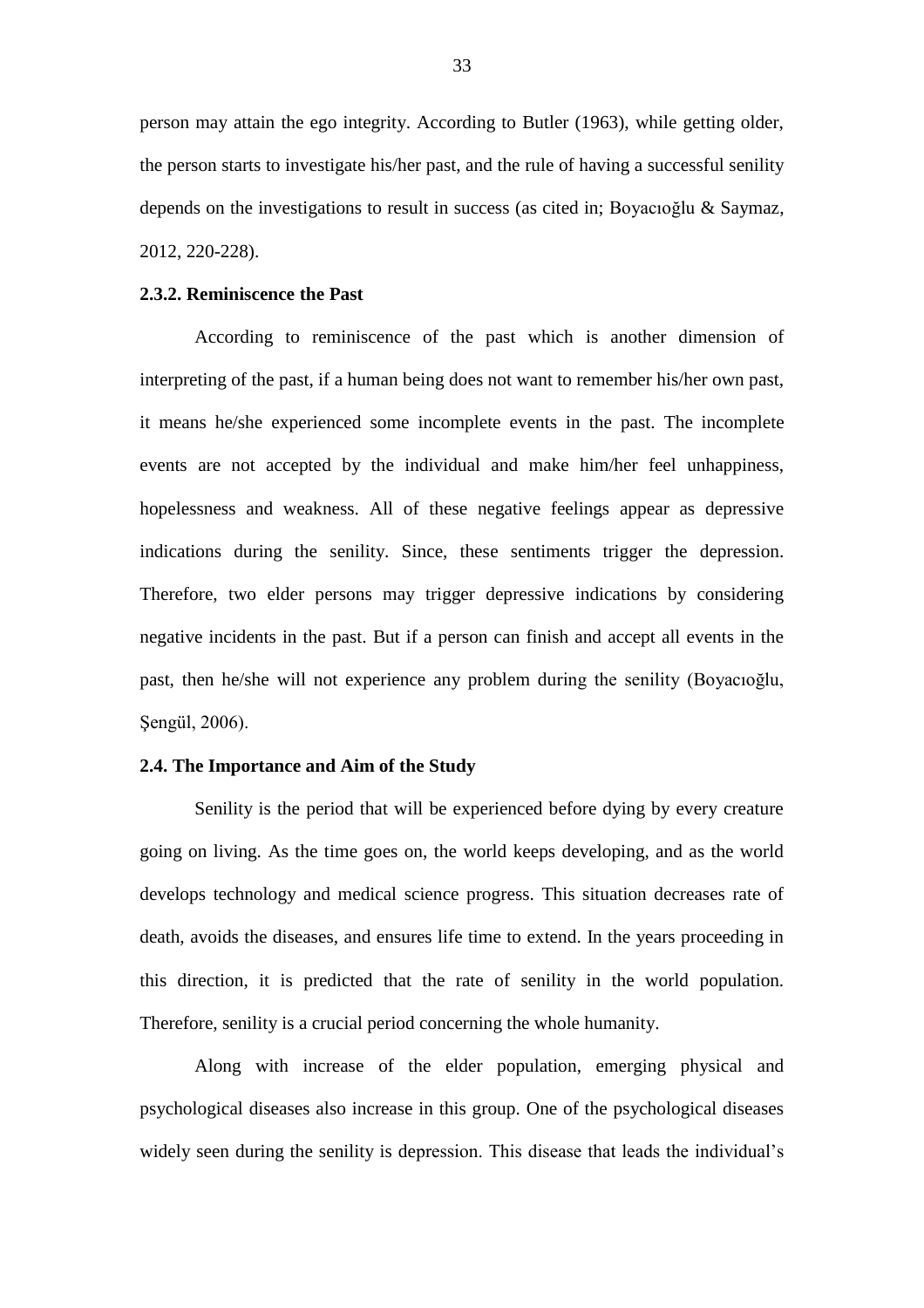life to different difficulties in each period of life also causes bigger difficulties during the senility and therefore it has an importance. Depression carries on longer and more severe in the senility compared to previous periods. Indications occurred with the depression affect the elder person deeply. Besides, the depression in senility results in attempt to suicide and these attempts also end with death generally. Reason of this is that the treatment of the depression proceeding in long duration and strongly is difficult. The elder person no longer has a strong and vigorous body and mind as once he/she had in the youth, and he/she has a difficulty in struggling with the depression, so possibility of recovery decreases as well. Therefore, this study has an importance for the sake of detecting psychological problems observed in the elderly people. Decline of the problems also avoids the risk of the depression and may increase life quality of the person.

The existence of the depression in healthy people above the age of 50 in the society has been researched in this study. Furthermore, accepting the past and its relation with hopelessness, death anxiety, risk of suicide with the depression has been investigated. Besides, the relations between accepting the past and these variables examined in the direction of Erikson's theory have been researched as well. As the literature examined, no study including these subject matters researched together observed.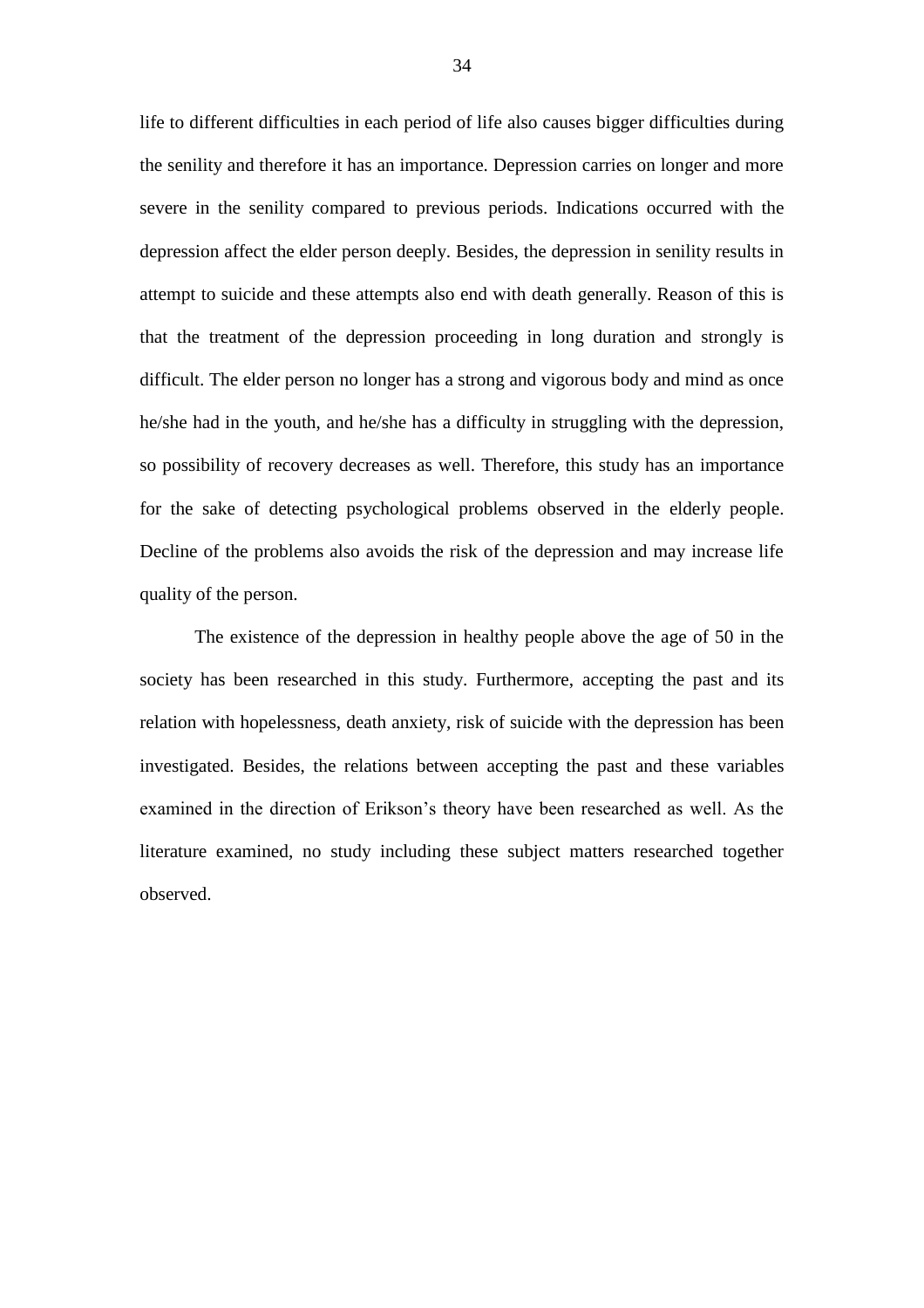#### **Hypothesis of this study are;**

- i. Do depression in the elderly, hopelessness, accepting the past and death anxiety differ in terms of gender?
- ii. Do the elderly people identifying or non-identifying themselves as religious differ from each other in terms of depression, hopelessness, accepting the past and death anxiety?
- iii. Do depression in the elderly, hopelessness, accepting the past and death anxiety differ in terms of age?
- iv. Do depression in the elderly, hopelessness, accepting the past and death anxiety differ in terms of educational level?
- v. Does death anxiety in the elderly people have a relation with depression, hopelessness and accepting the past?
- vi. Does depression in the elderly people have a relation with hopelessness and accepting the past?
- vii. While the elderly people having depression and the elderly people having no depression are compared, is there any difference between variables?
- viii. Do accepting the past and hopelessness predict the depression in the elderly people? **Limitations**
	- 1. It is a limitation that participants in the sample filled self-report scales about depression, hopelessness, death anxiety and accepting the past. They may have not specify the actual situation because of social desirability concern.
	- 2. Primarily participants intended to create from TRNC and 65 years and over elderly but after included participants that from Turkey and between 50-65 years because of understanding that could not achieve enough person number.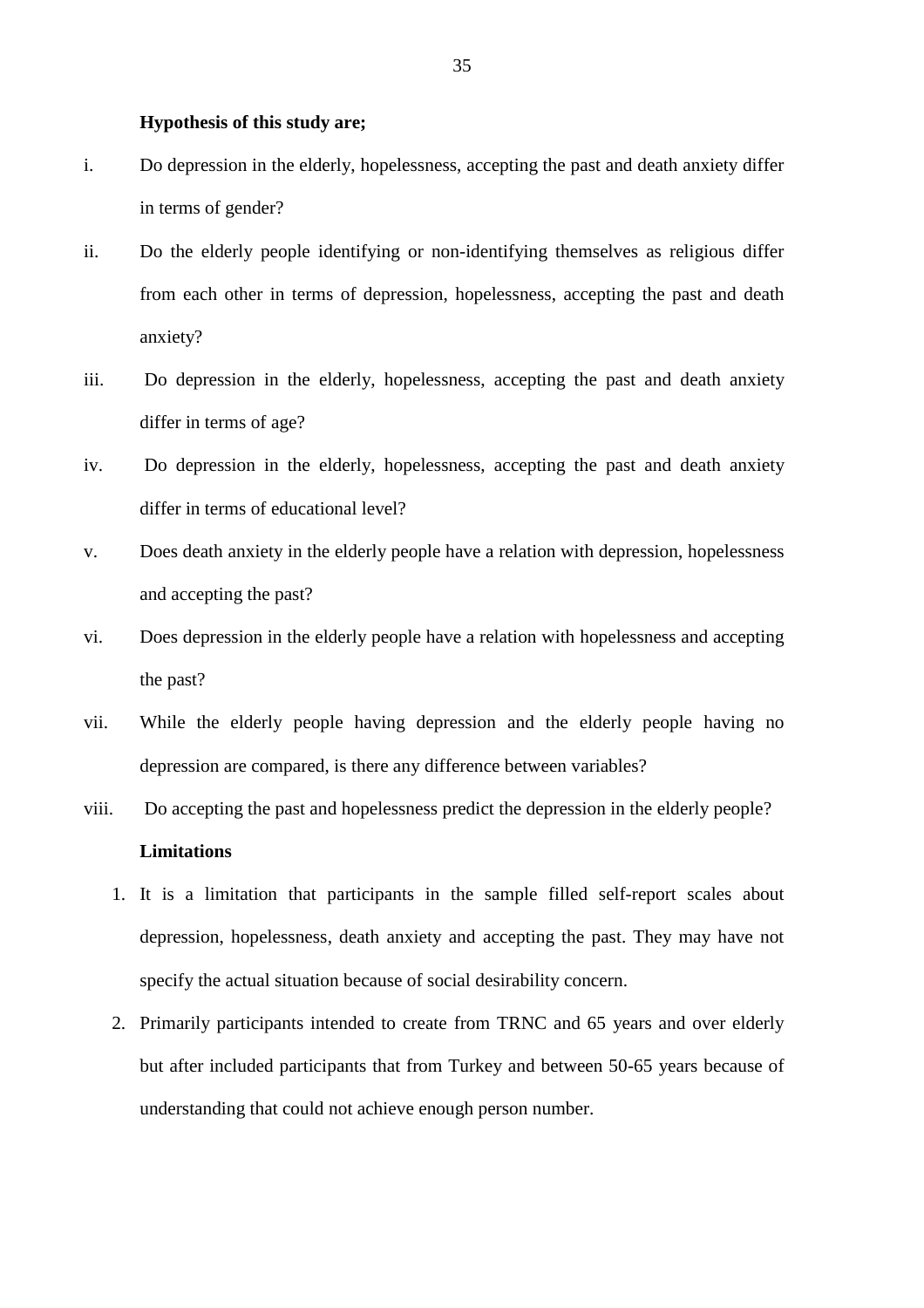#### **3. METHOD**

This research has been studied to examine relationship between accepting the past in the elderly people living in in the society, hopelessness, depression, death anxiety and risk of suicide. This chapter includes the details of socio-demographic characteristics of participants, measuring instruments used, process of data acquisition, statistical processes used.

## **3.1. Sample**

Universe of the research is comprised by citizens of Republic of Turkey who reside in TRNC and Konya. The sample has been picked by snowball sampling method. The research consists of 50 female and 50 male, 100 participants in total, who are above the age of 50. Besides, the participants who are literate and voluntarily join to the research as well as who do not have any sight-disable or disable of hearing and cognitive disorder such as dementia during the study is examined are included to the research. From the answers given to the socio-demographic data form, it has been detected that one participant had a severe psychiatric disaster and used drugs, and therefore he/she was excluded from the study.

Average age of the participants is 64.38 (SD=6.6) and range of age is 50-82. In addition to this, it has been determined that the most of the participants are married, living with their families and having no physical or psychiatric disaster.

Socio-demographic form includes some questions considered to be associated with hypothesis of the research in addition to scales, except the individual's sociodemographic characteristics. Furthermore, it has been observed that majority of the participants are those who consider that life is worth to live, having no purpose of will of dying, thought of suicide, intention of suicide and attempt of suicide. In the sample, it was learned that 3 of the participants committed and attempted to suicide by drugs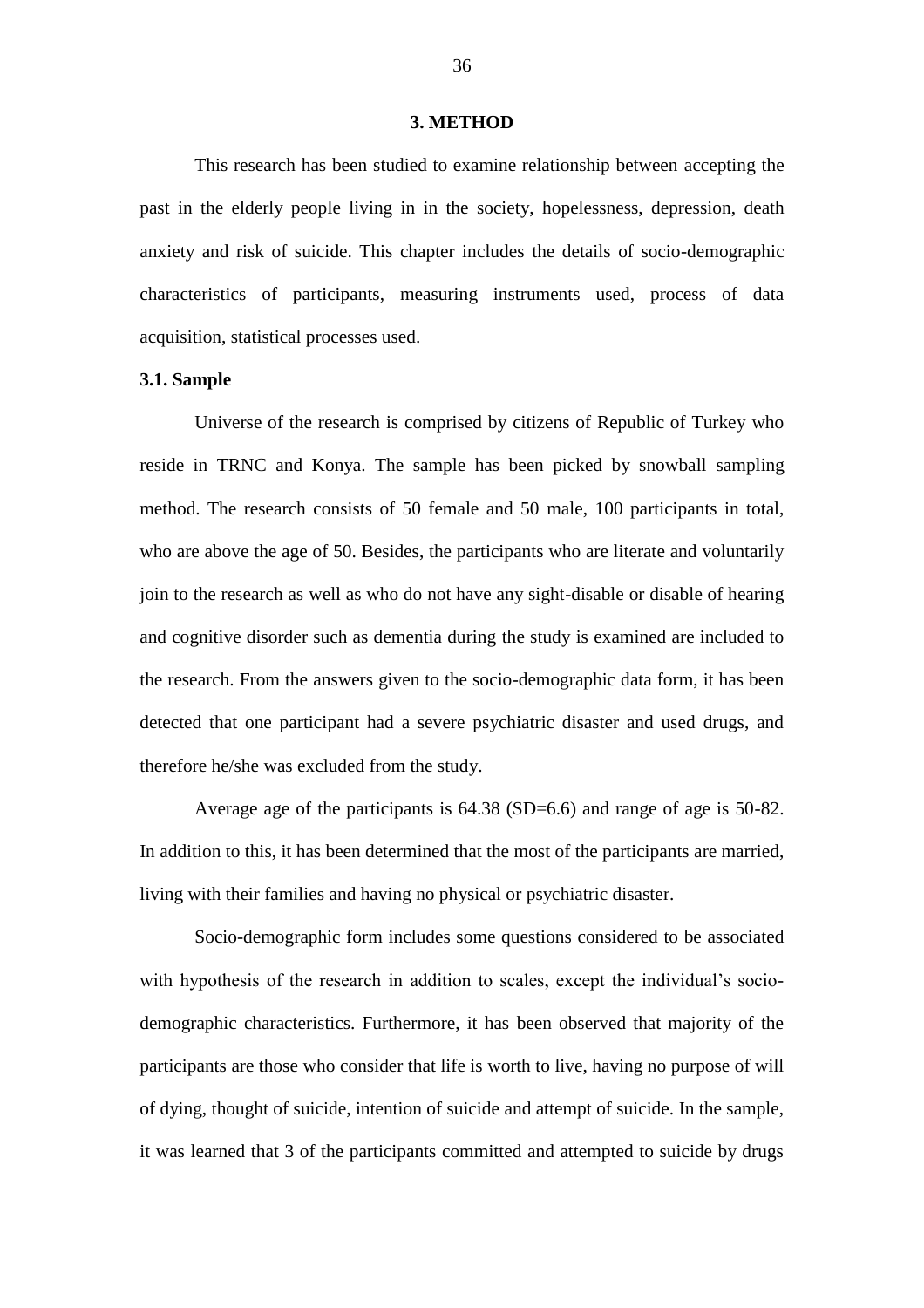| <b>Variables</b>                | $\mathbf{n}(\%)$ | Mean (Sd)        | Range    |
|---------------------------------|------------------|------------------|----------|
| Gender                          |                  |                  |          |
| Female                          | 50 (50.5)        |                  |          |
| Male                            | 49 (49.5)        |                  |          |
| Age                             |                  | $64.38 \pm 6.6$  | 50-82    |
| <b>Years of education</b>       |                  | $11.81 \pm 3.23$ | $5 - 15$ |
| <b>Marital</b> status           |                  |                  |          |
| Single                          | 5(5.1)           |                  |          |
| Married                         | 86 (86.9)        |                  |          |
| Divorced                        | 3(3.0)           |                  |          |
| Widowed                         | 5(5.1)           |                  |          |
| <b>Current employment</b>       |                  |                  |          |
| Employee                        | 41 (41.4)        |                  |          |
| Not employee                    | 43 (43.4)        |                  |          |
| Housewife                       | 15(15.2)         |                  |          |
| People lived together           |                  |                  |          |
| Single                          | 6(6.1)           |                  |          |
| With family                     | 93 (93.9)        |                  |          |
| <b>Number of children</b>       |                  |                  |          |
| No children                     | 12(12.1)         |                  |          |
| 1                               | 12(12.1)         |                  |          |
| $\overline{c}$                  | 38 (38.4)        |                  |          |
| 3                               | 23 (23.2)        |                  |          |
| 4                               | 8(8.1)           |                  |          |
| 5                               | 4(4.0)           |                  |          |
| <b>Nationality</b>              |                  |                  |          |
| Turkey                          | 35(35.4)         |                  |          |
| <b>TRNC</b>                     | 64 (64.6)        |                  |          |
| Having a physical illness       |                  |                  |          |
| Yes                             | 7(7.1)           |                  |          |
| No                              | 92 (92.9)        |                  |          |
| Having a psychiatric illness    |                  |                  |          |
| Yes                             | 1(1)             |                  |          |
| No                              | 99 (99)          |                  |          |
| Describing himself/herself as a |                  |                  |          |
| religiouse                      |                  |                  |          |
| Yes                             | 47 (47.5)        |                  |          |
| No                              | 52 (52.5)        |                  |          |
| The life is not worthy living   |                  |                  |          |
| Yes                             | 17(17.2)         |                  |          |
| No                              | 82 (82.8)        |                  |          |
| <b>Willing of death</b>         |                  |                  |          |
| Yes                             | 19 (19.2)        |                  |          |
| No                              | 80 (80.8)        |                  |          |
| <b>Suicidal Ideation</b>        |                  |                  |          |
| Yes                             | 6(6.1)           |                  |          |
| No                              | 93 (93.9)        |                  |          |
| <b>Suicidal Intent</b>          |                  |                  |          |
| Yes                             | 6(6.1)           |                  |          |
| No                              | 93 (93.9)        |                  |          |
|                                 |                  |                  |          |
| <b>Suicidal attempt</b><br>Yes  | 3.0(3)           |                  |          |
| $\rm No$                        | 96.0 (97)        |                  |          |
|                                 |                  |                  |          |

**Table 2. Socio-Demographic Characteristics of the Subjects**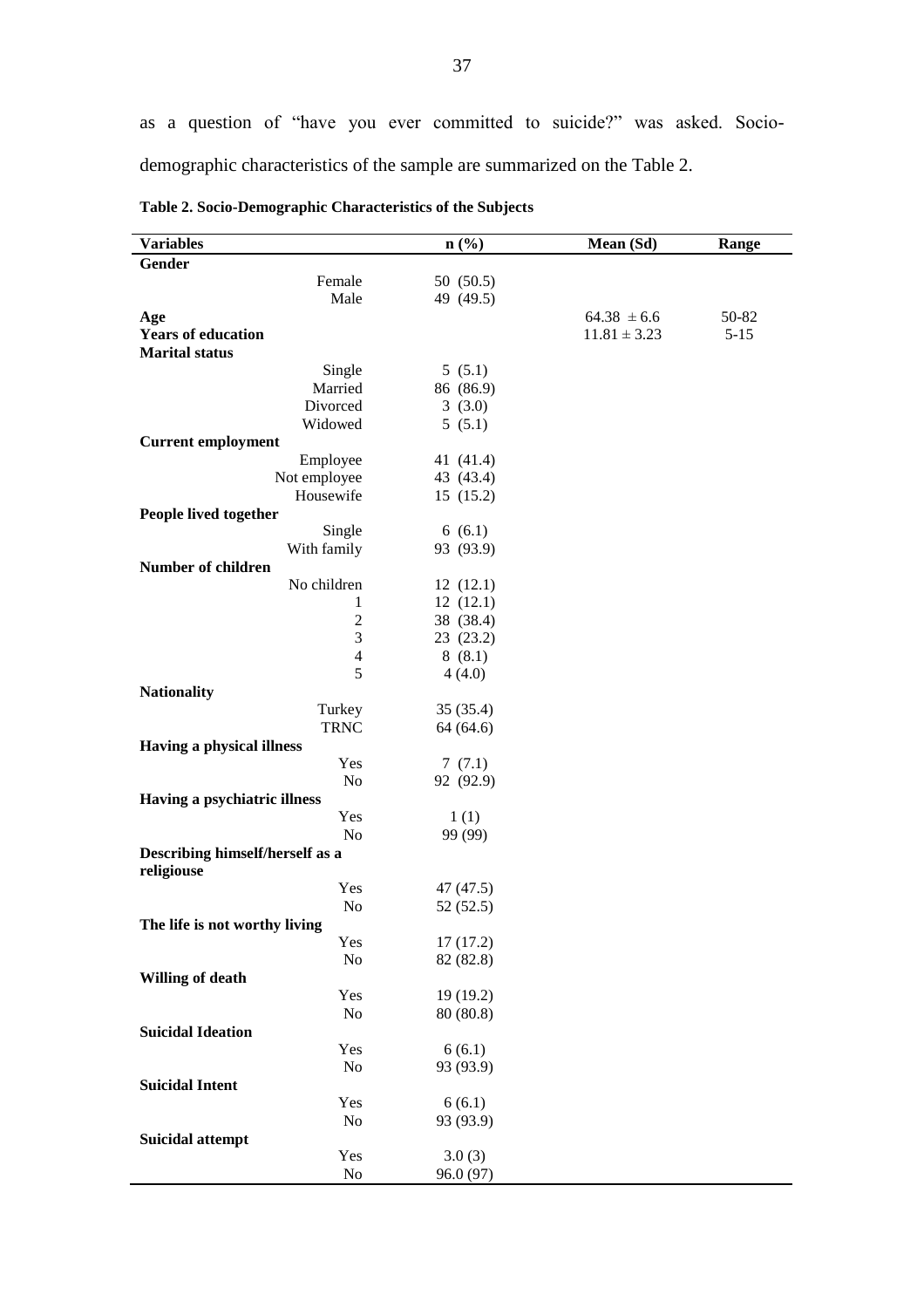Table 3. demonstrates the comparison of the participants from Turkey and TRNC in terms of socio-demographic characteristics and clinic scales. Accordingly, amongst the groups of Turkey and TRNC, it has been identified that there is a significant difference in terms of average of age, but there is no difference between educational level, SMMT, DAS, GDS, BHS, MPQ mean values. Therefore, next analyses have been made as only one group by getting the groups combined.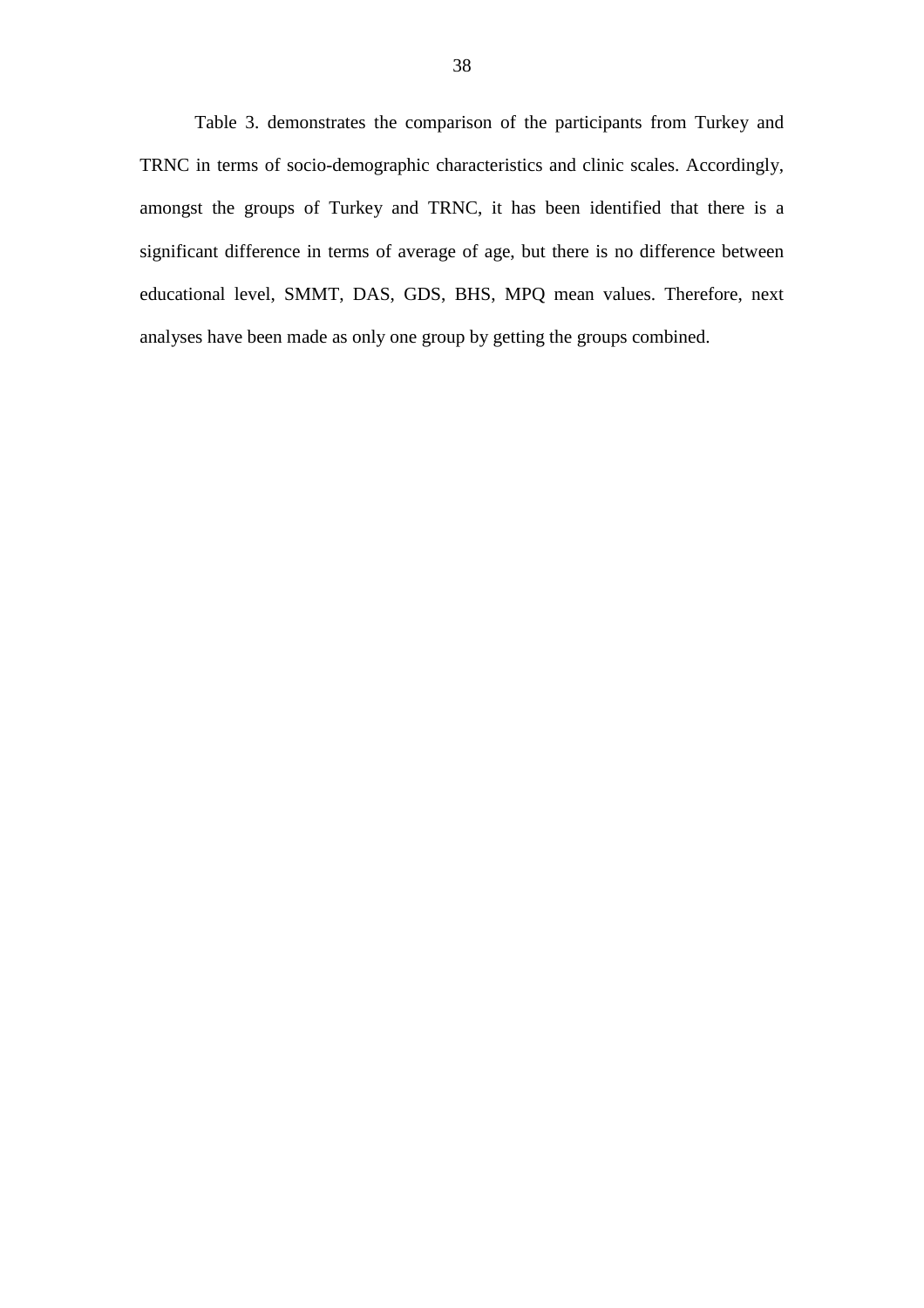| <b>Nationality</b>                     | TRNC $(n=64)$      | Turkey $(n=35)$    | $\mathbf t$                           |
|----------------------------------------|--------------------|--------------------|---------------------------------------|
| Variables and Scales'<br><b>Scores</b> | $m \pm sd$         | $m \pm sd$         | df<br>$\boldsymbol{\mathrm{p}}$       |
| Age                                    | $67.07 \pm 5.39$   | $59.45 \pm 5.75$   | $-6.565$<br>97<br>$< 0.001\mathrm{*}$ |
| <b>Education Status</b>                | $11.53 \pm 3.14$   | $12.31 \pm 3.37$   | 1.155<br>97<br>0.25                   |
| <b>SMMT</b>                            | $27.01 \pm 2.27$   | $26.17 \pm 2.8$    | $-1.626$<br>97<br>0.11                |
| <b>DAS</b>                             | $7.2 \pm 3.15$     | $7.54 \pm 3.32$    | 0.503<br>97<br>0.62                   |
| <b>GDS</b>                             | $8.06 \pm 6.00$    | $9.08 \pm 5.84$    | 0.818<br>97<br>0.42                   |
| <b>BHS</b>                             | $5.84 \pm 4.54$    | $6.22 \pm 4.74$    | 0.396<br>97<br>0.69                   |
| <b>MPQ</b>                             | $116.37 \pm 20.63$ | $121.42 \pm 21.87$ | 1.14<br>97<br>0.26                    |

**Table 3. Comparison of Age, Education Status, The Standardized Mini Mental Test, and All Scales between subjects from TRNC and Turkey**

**\*p < 0.05**

SMMT= Standardized Mini Mental Test, DAS= Death Anxiety Scale, GDS= Geriatric Depression Scale, BHS= Beck Hopelessness Scale, MPQ= Meaningful Past Questionnaire.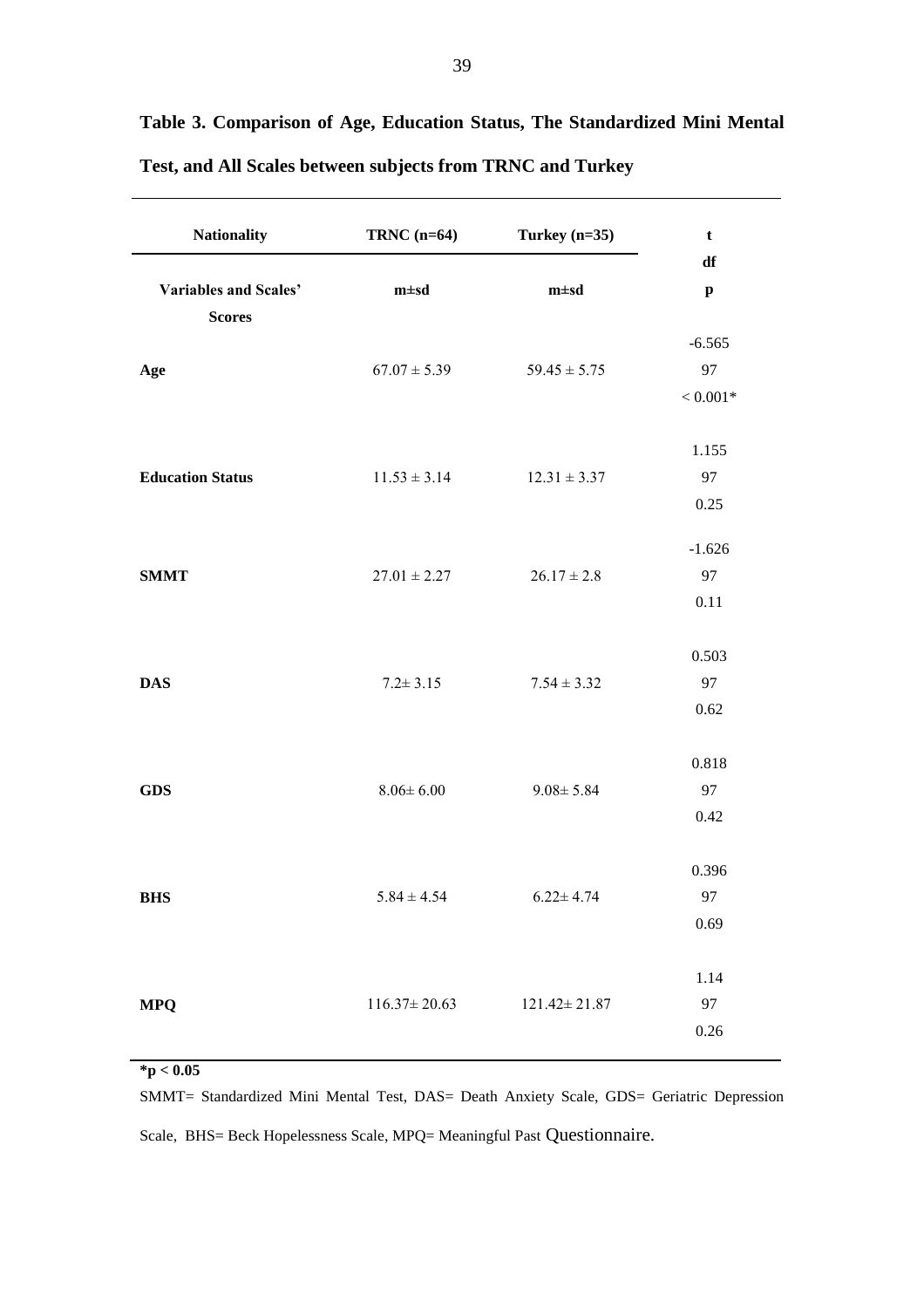## **3.2. Instruments**

## **3.2.1. Socio-Demographic Information Form**

It is a form prepared by researchers on the purpose of determining sociodemographic characteristics of the elderly people participated to the research. This form is composed of 18 items including peculiarities and such as gender, age, home city, occupation, educational level, marital status, number of children, who does he/she live with, besides it includes some open ended questions such as if he/she has any physical or psychiatric diseases or not, if he/she considers himself/herself as a religious person or not, if he/she considers the life is worth to live or not, if he/she wants to die or not, if he/she has a thought or intension or attempt of suicide or not, if he/she had, how many times he/she had and which method he/she used.

## **3.2.2. Standardized Mini Mental Test (SMMT)**

Mini Mental Test was developed by Folstein ,Folstein and McHugh (1975). The test has been applied to measure dementia and delirium level in the elder individuals. A standardized version and practice instruction of the Mini Mental Test have been formed by Molloy and Standish (1997). It was translated into Turkish by Güngen, Ertan and Eker (2002), and in this translated version, it was aimed that avoidance of differences that may possibly occur due to application in several persons by applying in company with instruction. The purpose of development of the test is that other methods used within the compass of neuropsychiatry examination methods aiming to measure cognitive talents and dementia stage of the elder persons are longduration and complicated and it is hard to evaluate. Compared to the other methods that are used in this scope, SMMT is a test that is completed in a short period of time. Moreover, SMMT is composed by 11 items. The purpose of the test is to measure general cognitive functions. It is comprised of five main topics such as memory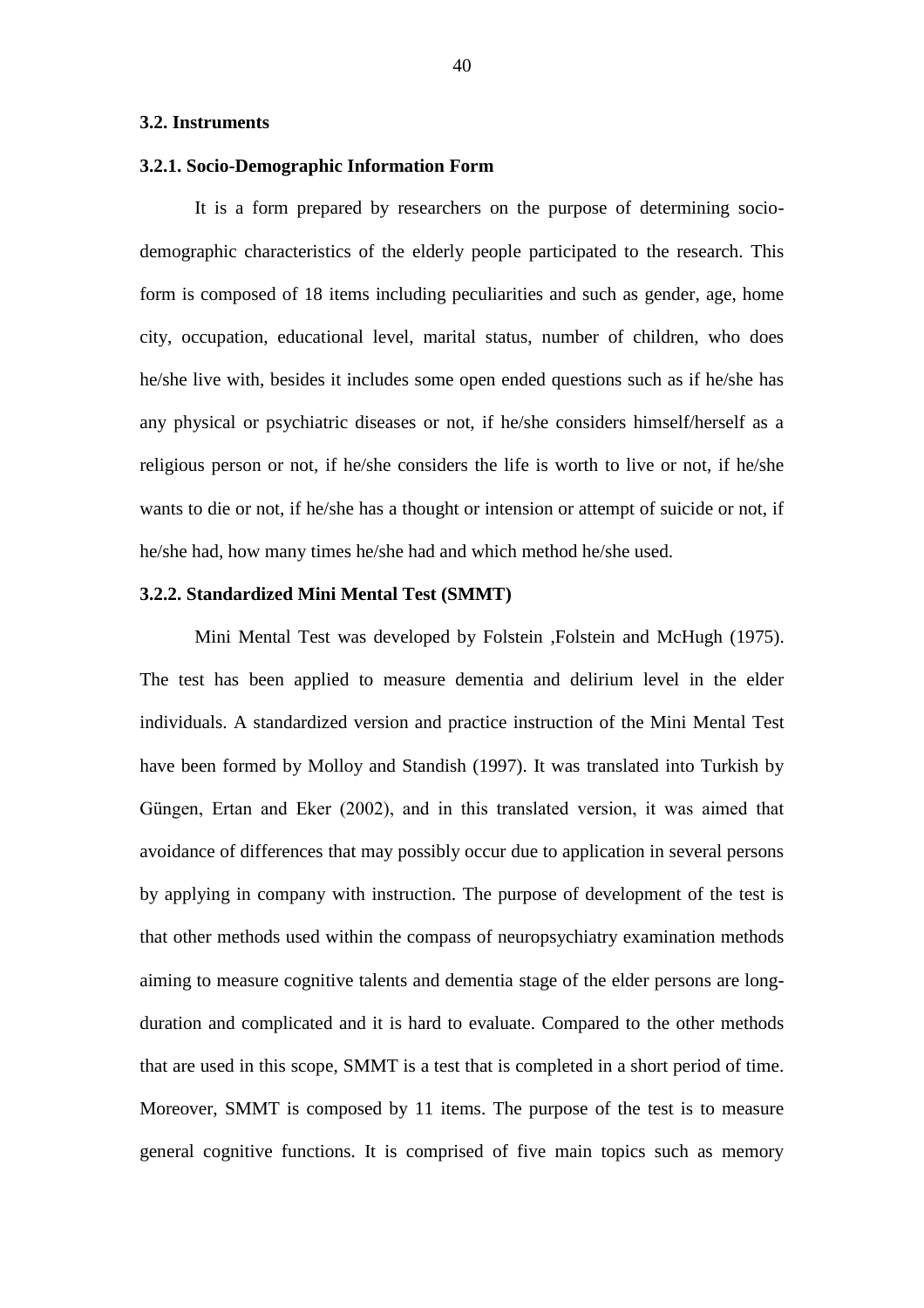record, orientation, attention and calculation, recall, and language. The highest mark that can be got from the test is 30. Cut-off score for the educated is 25. Those who can get mark of 25 and above are regarded as mentally healthy in terms of dementia. It has been detected that sensibility of Turkish version of the scale is .91, specificity of is .95, positive and negative precursor values are .90 and .95 high. At the same time, it has been observed that on inter-users reliability analysis, high correlation is detected as r=.99 and kappa value is detected as .92 (Akdemir, Cangöz, Örsel, & Selekler, 2007, 118-128).

#### **3.2.3. Beck Hopelessness Scale (BHS)**

Beck Hopelessness Scale has been developed by Beck, Weissman, Lester and Trexler (1974). Beck and his friends researched that subject matter because they thought that there was a close relationship between depression, suicide and hopelessness. They developed that scale with the purpose of objectively determining people's level of hopelessness as numerically as a result of long-continued examinations and observations. The scale was developed to measure the individual's negative expectations about the future and to ensure the individual to evaluate himself/herself. It is a scale which has a high validity and reliability and widely used in the literature (Durak, 1994, 1-11).

The scale is composed of questions involving emotional, motivational, cognitive subjects. It is a self-report type scale which is comprised of three basic factors such as emotions about the future, loss of motivation, and expectations about the future. It is formed by 20 items. Items 1, 6, 13, 15, 19 involve emotions about the future; items 2, 3, 9, 11, 12, 16, 17, 20 refer to loss of motivation; and items 4, 7, 8, 14, 18 represent expectations about the future. Each item is answered as 'yes-no', and the answers are marked between 0-1. Maximum mark that can be get is 20. While the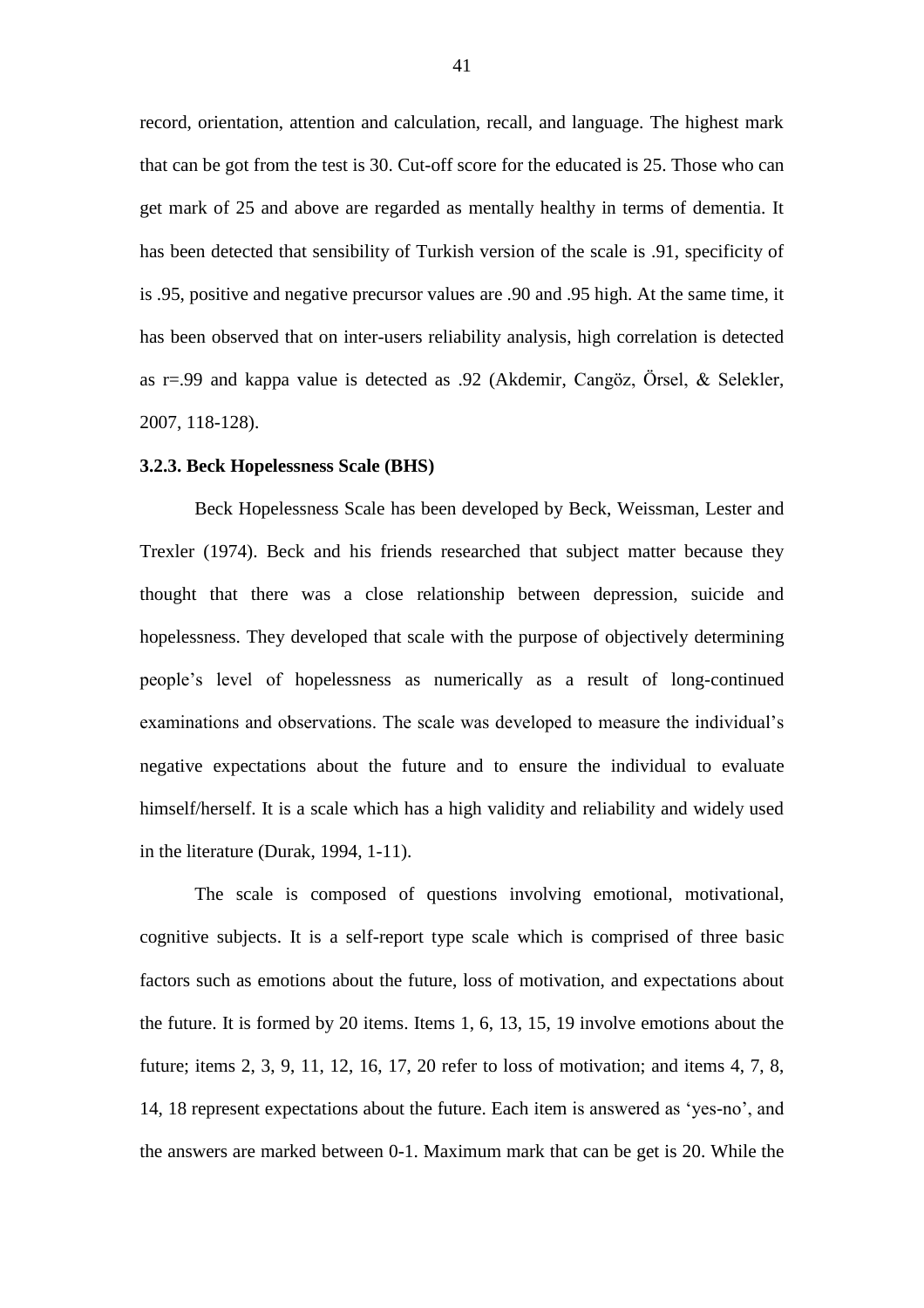answer of 'no' in the questions of numbers 1, 3, 6 , 8, 10, 13, 15, 19 get 1 point; the answer of 'yes' in the questions of numbers 2, 4, 7, 9, 11, 12, 14, 16, 17, 18, 20 get 1 point. Reason of this is that the scale has some items supporting and non-supporting the hopelessness. While in the items supporting the hopelessness, answer of 'yes' gets 1 point, answer of 'no' gets 0 point; in the items non-supporting the hopelessness, answer of 'yes' gets 0 point, answer of 'no' gets 1 point (Seber, Dilbaz, Kaptanoğlu, & Tekin, 1993, 139-142). In other words, each answer supporting the hopelessness gets 1 point, and total point demonstrates the individual's level of hopelessness. As the result comes out how a high level, so the person's hopelessness is also such a high level as well (Beck et al., 1974, 861-874).

The scale's adaptation to Turkish is prepared by Seber (1991). Validity and reliability studies are prepared by Seber (1991) and Durak (1994). In reliability studies of the scale, Seber et al. (1993) have found internal consistency coefficient as .86; total-item correlations as .07 with .72; test-retest reliability coefficients as .74. Durak (1994) who have done similar studies, have also detected that internal consistency coefficient as Cronbach alpha .85; total-item correlations are between .31 and .67. (Şahin, 2009, 271 -286).

## **3.2.4. Geriatric Depression Scale (GDS)**

The scale was developed by Yesavage et al., (1983). It is used in measuring depressive symptoms in the elderly people and it aims to find depression risk. It is formed of 30 questions. Each question is answered in the form of 'yes-no'. In the scale, items 3, 4, 5, 6, 8, 10, 11, 12, 13, 14, 16, 17, 18, 20, 22, 23, 24, 25, 26 and 28 include a reverse expression. All answers supporting the depression is graded with 1 point, the other are also graded with 0 point. Total point is approved as a depression degree. Hereunder, 14 point is approved as cut-off score, and grades above 14 point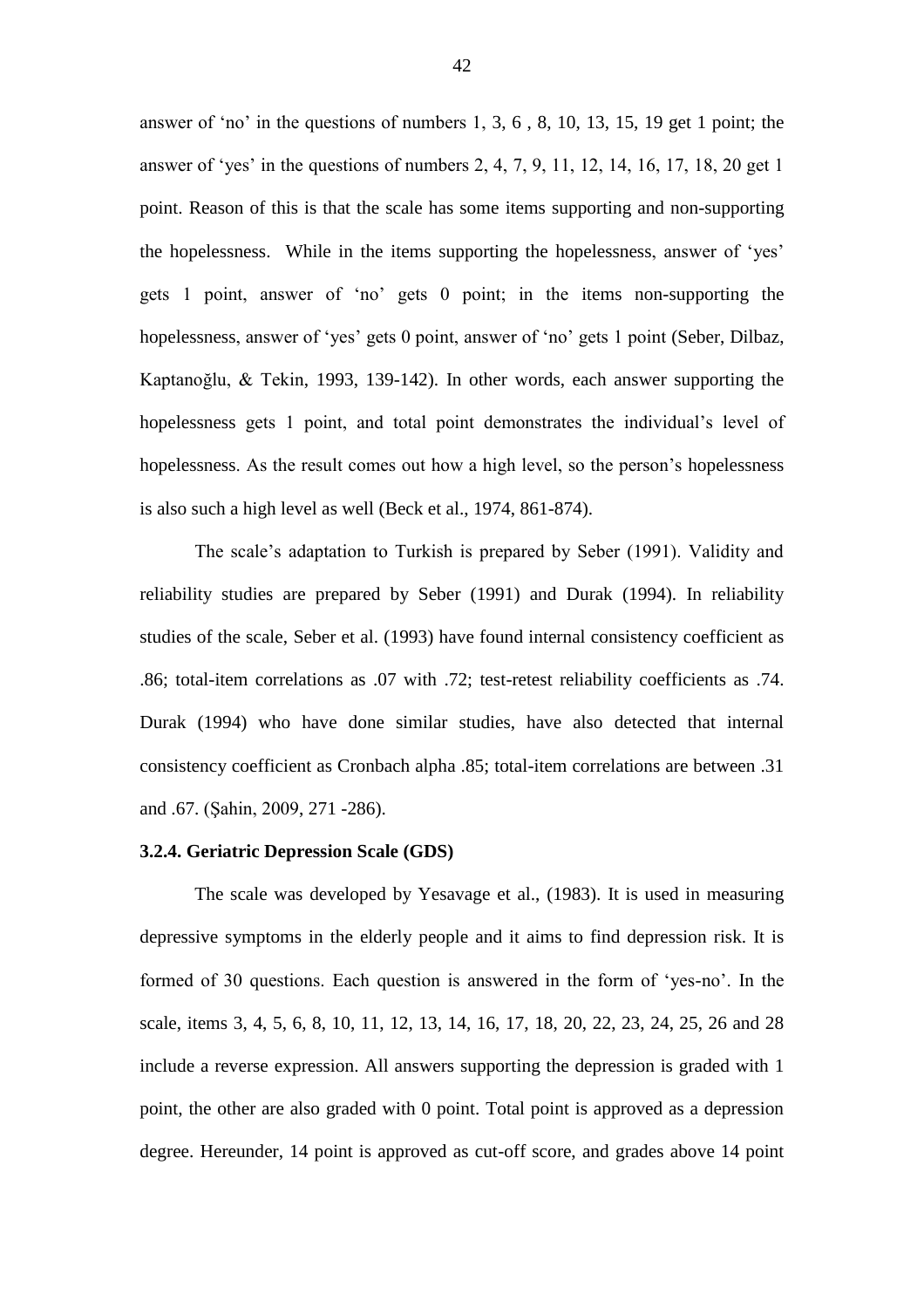show that the individual is in depression. Validity and reliability study of Turkish form of the scale have been prepared by Ertan, Eker, & Şar (1997).

The purpose of development of Geriatric Depression Scale is to examine the presence of depression in depression patients on geriatric population in general. Depressive symptoms such as sleep disorder, loss of energy, decrease of libido are widely observed in the elder persons who have no depression. Thoughts of death and hopelessness about the future have different meanings for the elderly people. Moreover, decrease in motor retardation and activity level because of chronic medical disasters widely seen in the elderly people along with presence of dementia accompanying to these affect the cognitive processes. Due to all of these reasons, in order to evaluate the depression in the elderly people, different symptom definitions are required. Geriatric Depression Scale is privately designed to be understandable and applicable easily for the elderly people to apply the scale easily. While the scale measures the depression, it was formed as regarding the differences between the elder and non-elder people. Items designed according to this involve decreased affection, declination in sense of self, declination of motivation, tendency towards past instead of future, cognitive problems, obsessive characteristics and agitation (Kılınç & Torun, 2011, 39-47).

## **3.2.5. Meaningful Past Questionnaire (MPQ)**

The scale was developed by Santor and Zuroff (1994). It was examined as two subtitles as acceptance the past and reminiscence the past. Santor and Zuroff identify the acceptance the past as a positive indicator of the person's past life. Reminiscence the past means to be able to discuss and consider about the past as well. Psychometric characteristics of the scale and its study of validity and reliability have been tested by Santor and Zuroff. Cronbach alpha value have been found 86 for the acceptance the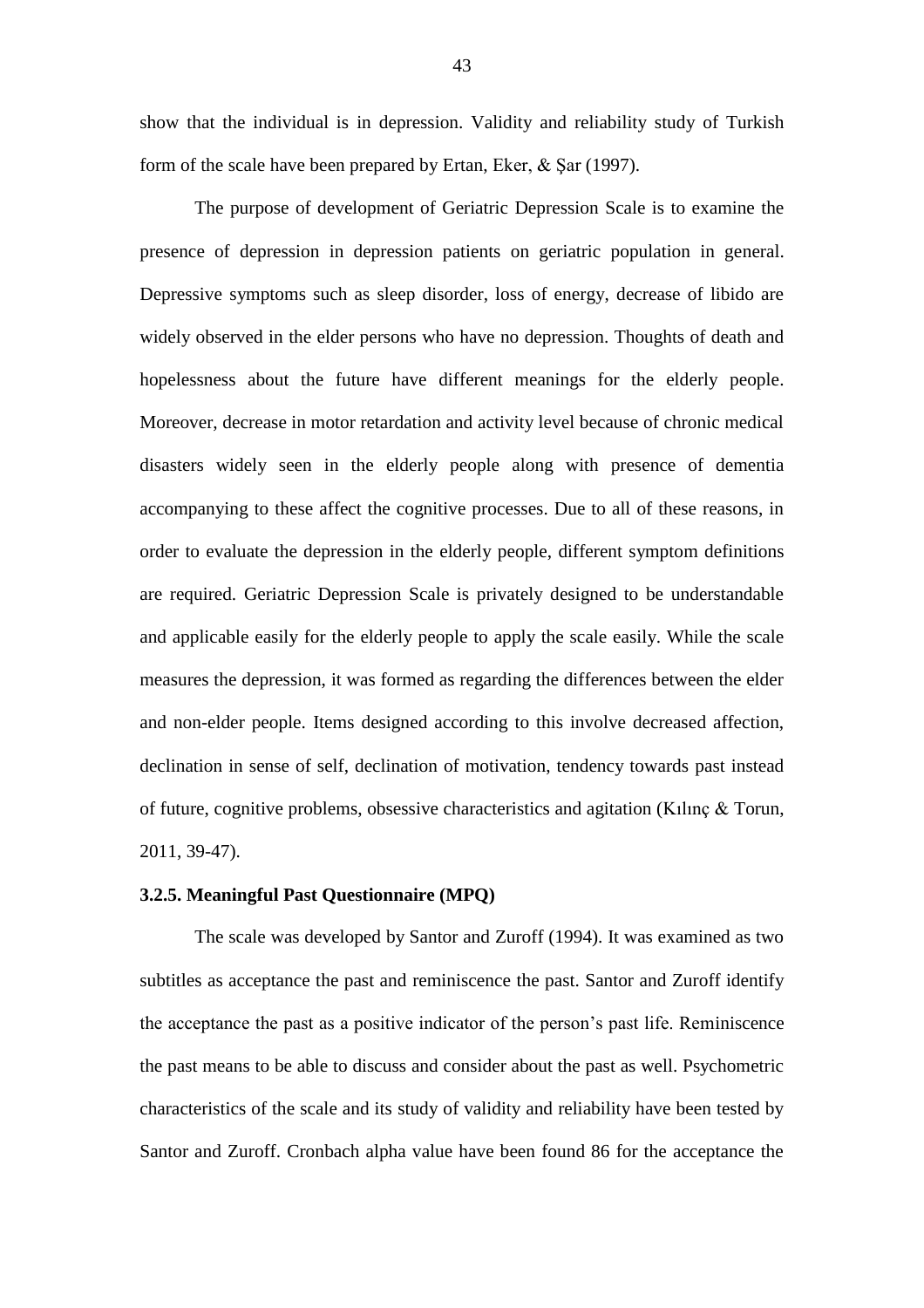past; and found 72 for reminiscence the past. The scale is formed by 27 items, 16 items are about acceptance the past and 11 items are about reminiscence the past either. Turkish study of validity and reliability have been prepared by Boyacioglu (Boyacioglu Sengul, 2006).

## **3.2.6. Death Anxiety Scale (DAS)**

The subject of death anxiety has been researched by many researchers and several scales have been developed in this scope. Amongst these researches, the scale that comes into prominence recently is Death Anxiety Scale which is developed by Templer (1970). According to Templer, fear of death is evaluated as a subject matter which had been considered as a taboo by behavioral scientists and health professionals in the middle of the 1960s. Therefore, Templer felt the need of developing Death Anxiety Scale. Reason for this scale to be preferred which is widely encountered in the literature is that the scale is understandable and short. Besides, the reason for the scale being widely preferred is that it is appropriate to be used in wide scopes such as age, gender, cultural differences, physical disorders and mental disorders. Due to these reasons, Templer's Death Anxiety Scale has been used in this research. The scale measures individual's thought about death, attitudes towards death, and anxiety towards post-mortem or death itself. Furthermore, the scale was separately applied to patient and normal groups which are from different ages, different genders, different occupations, and as a result, it was detected that anxiety scores average acquired by the sample is 4.5 - 7.0. At the same time, it was observed that females, patient groups and the young people have anxiety level more. According to this research, as long as the age gets on, level of anxiety decreases (Akça & Köse, 2008, 7-16).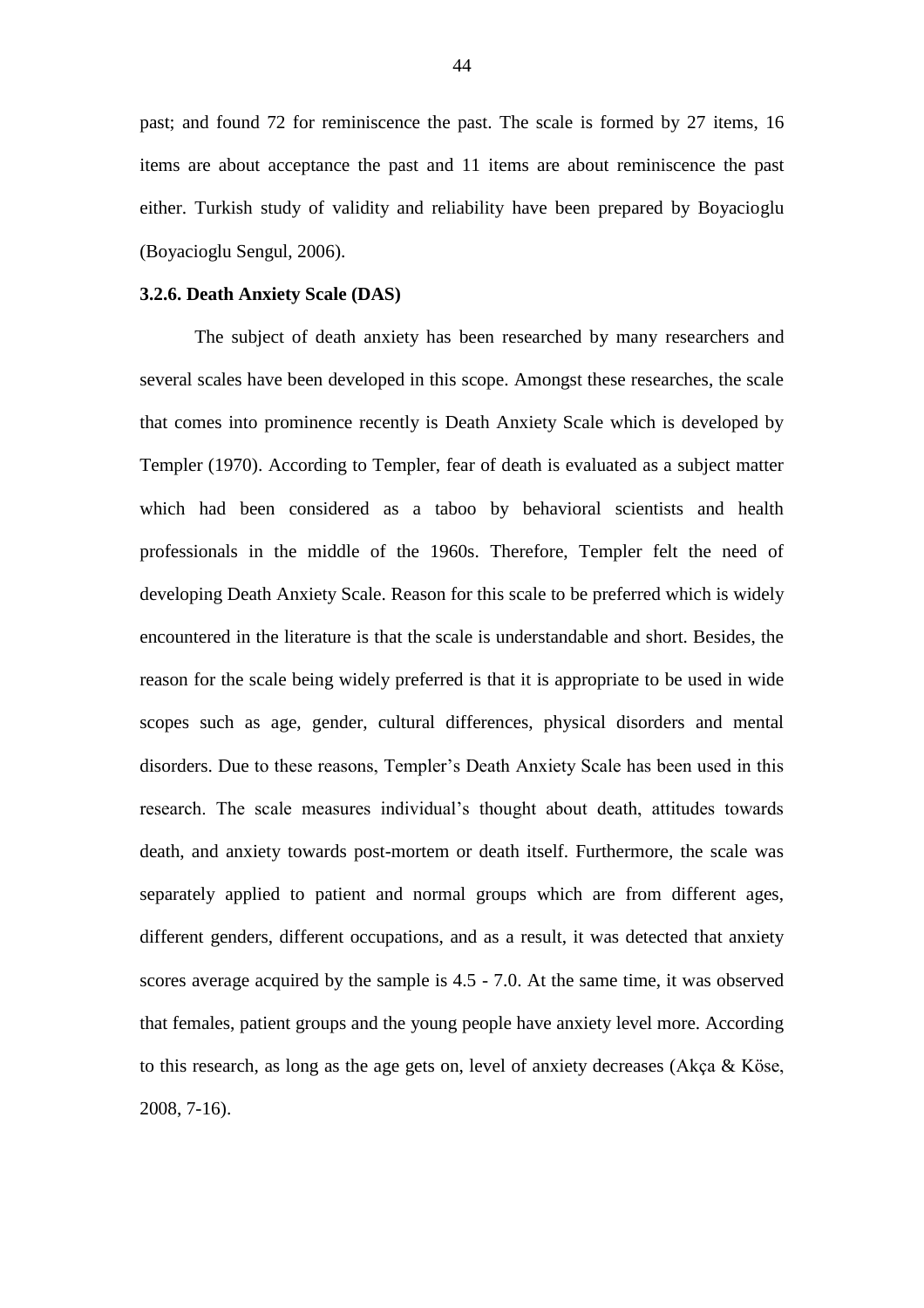The scale has been adapted to Turkish by Senol (1989). Later, validity and reliability studies have been examined by Akça and Köse (2008). Test-retest reliability of the scale has been calculated as .79. At the same time, its reliability has been found as .75 by the Kurder-Richardson formula. According to original findings in Templer's (1970) study of the scale, Test-retest reliability has been found as .83; its reliability calculated with Kurder-Richardson formula has been found as .76 as well (Akça & Köse, 2008, 7-16).

The scale is formed by 15 items. It is answered as "correct-incorrect" in the form of dual likert scale. In its scoring, while the answers given as "correct" get 1 point, the other answers get 0 point. (Templer, 1970) Score interval of the test is between 0-15. It has been evaluated in the way of that as the point obtained gets higher, death anxiety is also gets higher. Hereunder, 7 point is approved as the limit, and it has been considered that those who get 7-15 points have a high death anxiety (Akça & Köse, 2008, 7-16).

## **3.3. Procedure**

The study protocol was approved by the Committee on Ethics and Human Research of Near East University, in compliance with the Code of Ethics of the World Medical Association (Declaration of Helsinki).

The scales were applied to the participants at their homes or in their offices by holding face to face interviews. First of all, the purpose of the research was told to the participants. Informed approval form was read and signed by them. All participants gave written informed consents. After the participant approved that form, he was applied a face to face SMMT by the practitioner. That scale was applied in order to determine if the participants have dementia, and if they have any cognitive disorder or not which may be an obstacle to participate to the research. Cut off point of the scale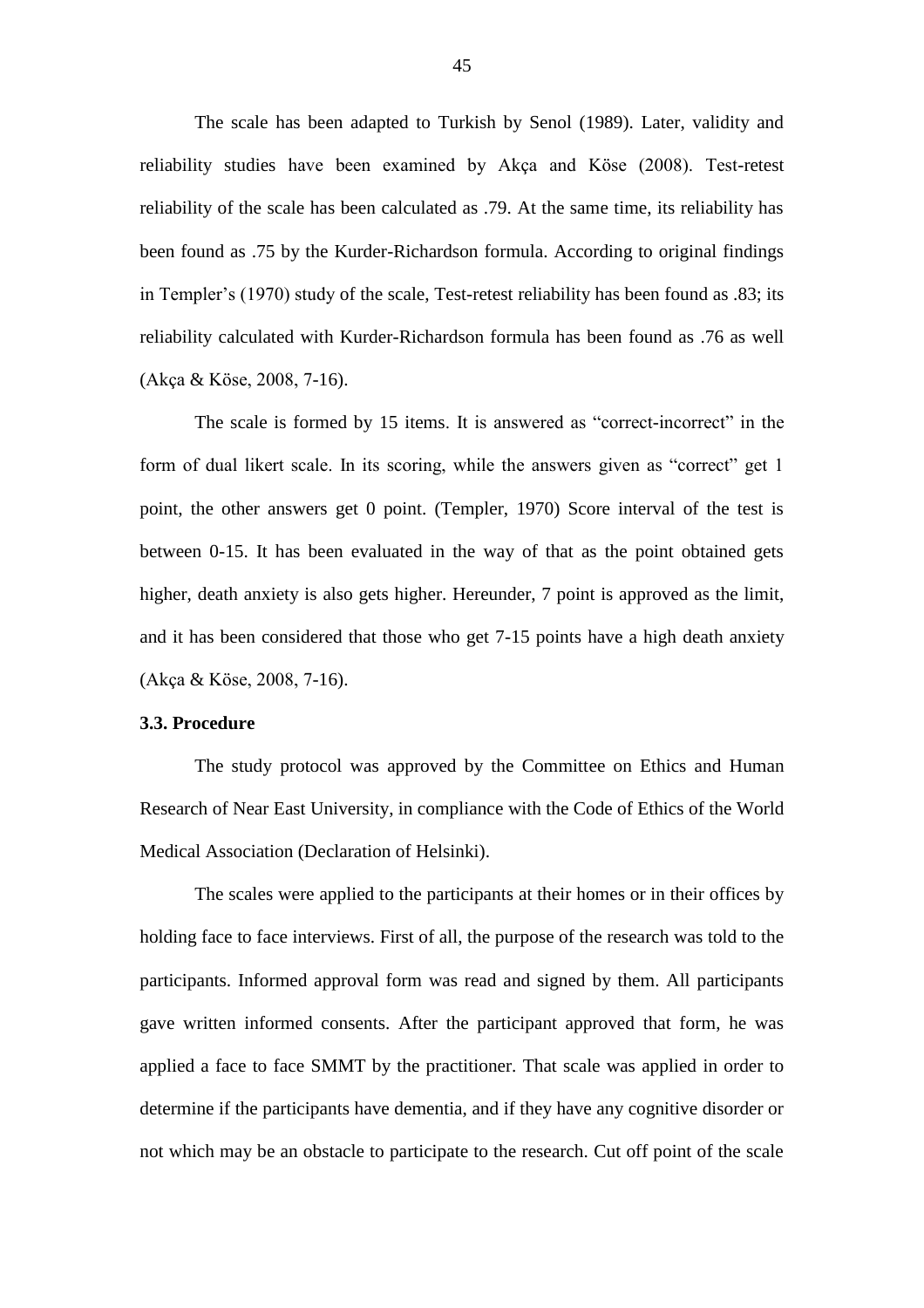is 24 (for the illiterate), and is 25 (for the literate), those after 20 means serious cognitive loss. Those who do not have a serious cognitive loss, in a sense, the elder individuals who do not get below 20 points from the SMMT have been taken to the sample and other self-report measures were filled by the participants themselves. The sampling participants, after SMMT, were given a socio-demographic data form which had already been prepared. Later on, other scales such as BHS, MPQ, GDS, DAS were applied to the participants in different order. The reason of its appliance in different orders is to avoid consecutive test affect and to provide a counter balance. Application of all scales was taken approximately half an hour. Collection of data was completed between July and October 2015.

## **3.4. Statistical Analysis**

Evaluation of scale applications in the research has been carried out by Statistical Program for Social Sciences (SPSS version 22 for Windows).

In total 100 participants, with the aim of searching hypotheses of the research, initially SMMT, the other four scales applied such as DAS, GDS, BHS and MPQ were analyzed by taking the effects of socio-demographic characteristics into consideration. 1 participant was determined that he/she had a serious psychiatric disease and was using drugs and excluded from the study. As a result of this, total sample was analyzed with 99 persons. All data were examined, data cleaning was done, missing values were determined, and they were put in their locations. Besides, that if the data indicate a normal distribution was evaluated by skewness and kurtosis. For the data determined indicating a normal distribution, Pearson correlation test was used in correlation analysis, in comparison of groups in terms of independent variables ANOVA or independent sample test was used.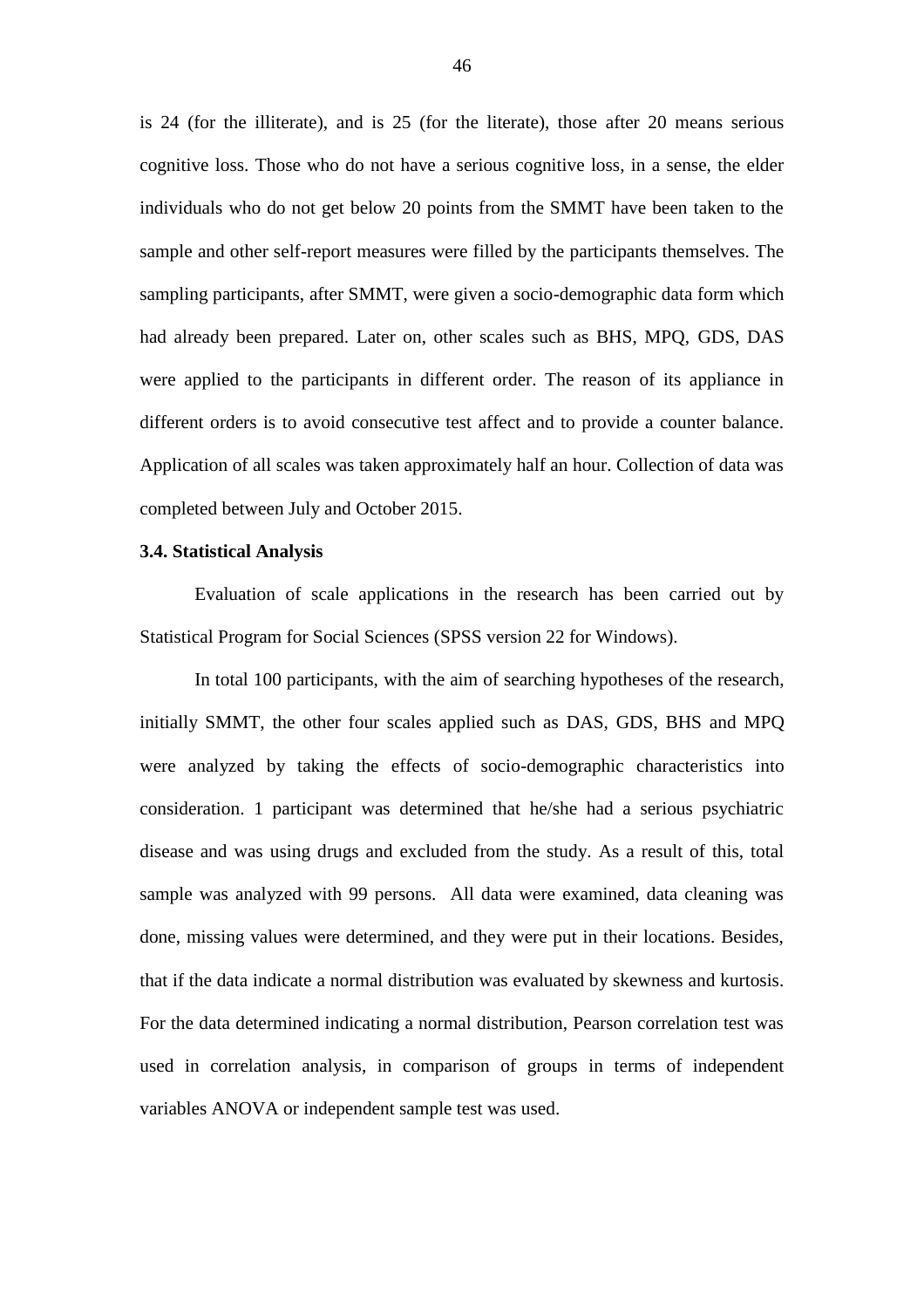## **4. RESULTS**

This section of the study covers the analysis about the questions of the research.

## **4.1. Scores Obtained from All Scales**

Primarily, the mean and standard deviation values belonging to the clinical scale scores obtained from the sample of 99 people were given in Table 4.

**Table 4. Means, Standart Deviations and Ranges of All Clinical Measures Used in The Study** 

| <b>Scales</b> | <b>Mean</b> | S.D.  | <b>Range (Min-Max)</b> |
|---------------|-------------|-------|------------------------|
| <b>SMMT</b>   | 26.72       | 2.49  | $21 - 30$              |
| <b>DAS</b>    | 7.32        | 3.20  | $1 - 14$               |
| <b>GDS</b>    | 8.42        | 5.94  | $0 - 25$               |
| <b>BHS</b>    | 5.98        | 4.60  | $0 - 19$               |
| <b>MPQ</b>    | 118.16      | 21.11 | $62 - 177$             |

SMMT= Standardized Mini Mental Test, DAS= Death Anxiety Scale, GDS= Geriatric Depression Scale, BHS= Beck Hopelessness Scale, MPQ= Meaningful Past Questionnaire.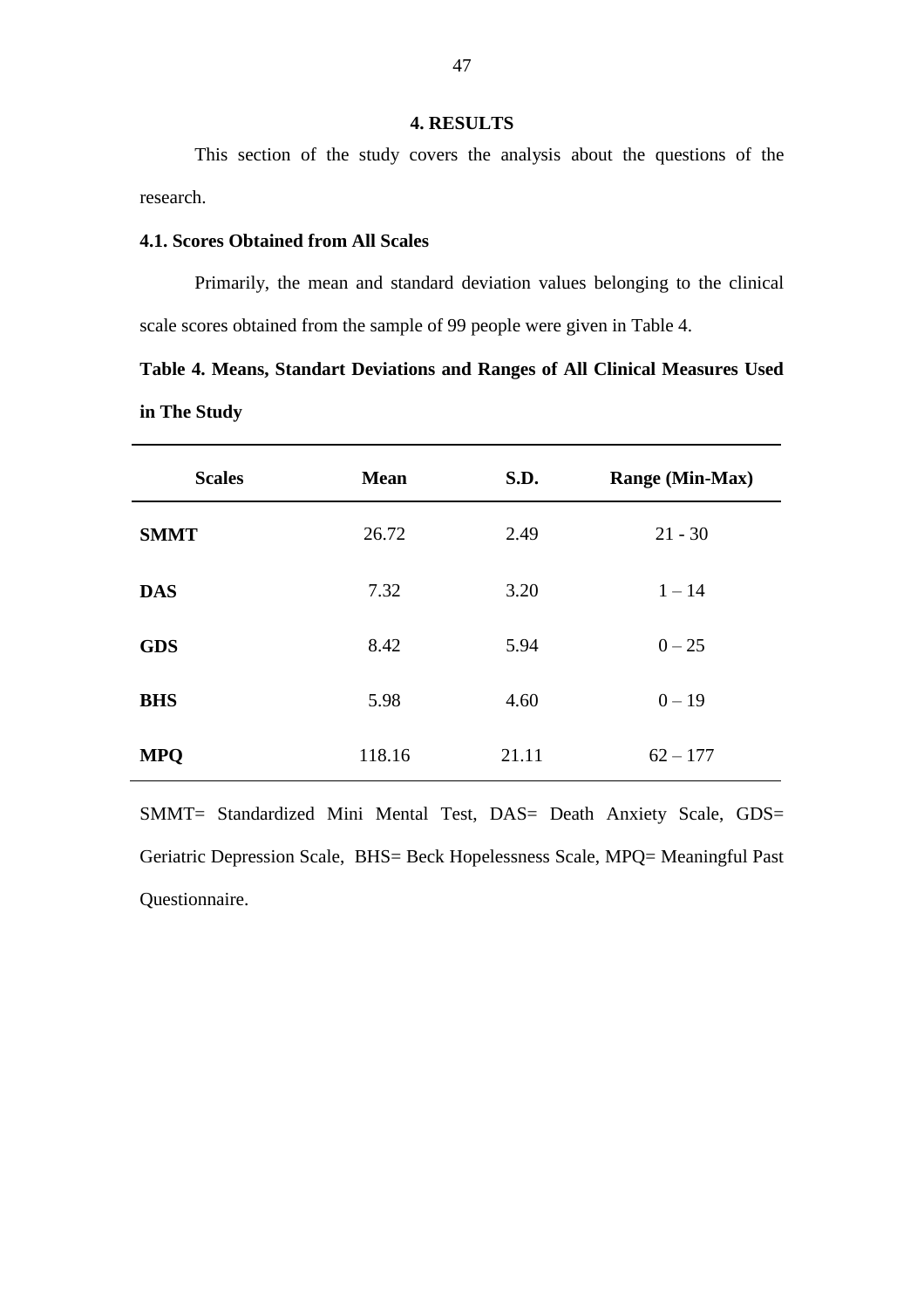## **4.2. Comparison of Scores Obtained from All Scales by Gender**

The mean values and standard deviations and statistical comparisons of the scale scores of female and male participants were given in Table 5. Accordingly, no difference was found between the two genders in terms of scales.

**Table 5. Comparison of The Present Scales Between Male and Female Subjects**

| Gender            |                                       | Male $(n=49)$ Female $(n=50)$ | $\mathbf t$           |
|-------------------|---------------------------------------|-------------------------------|-----------------------|
| <b>The Scales</b> | $M \pm S.D.$                          | $M \pm S.D.$                  | df<br>$\mathbf{p}$    |
| <b>DAS</b>        | $6.80 \pm 2.86$                       | $7.84 \pm 3.46$               | $-1.64$<br>97<br>0.11 |
| <b>GDS</b>        | $7.31 \pm 5.16$                       | $9.52 \pm 6.48$               | $-1.88$<br>97<br>0.06 |
| <b>BHS</b>        | $5.24 \pm 3.94$                       | $6.70 \pm 5.10$               | $-1.59$<br>97<br>0.12 |
| <b>MPQ</b>        | $121.06 \pm 18.68$ $115.32 \pm 23.09$ |                               | 1.36<br>97<br>0.18    |

 $*p < 0.05$ 

DAS= Death Anxiety Scale, GDS= Geriatric Depression Scale, BHS= Beck Hopelessness Scale, MPQ= Meaningful Past Questionnaire.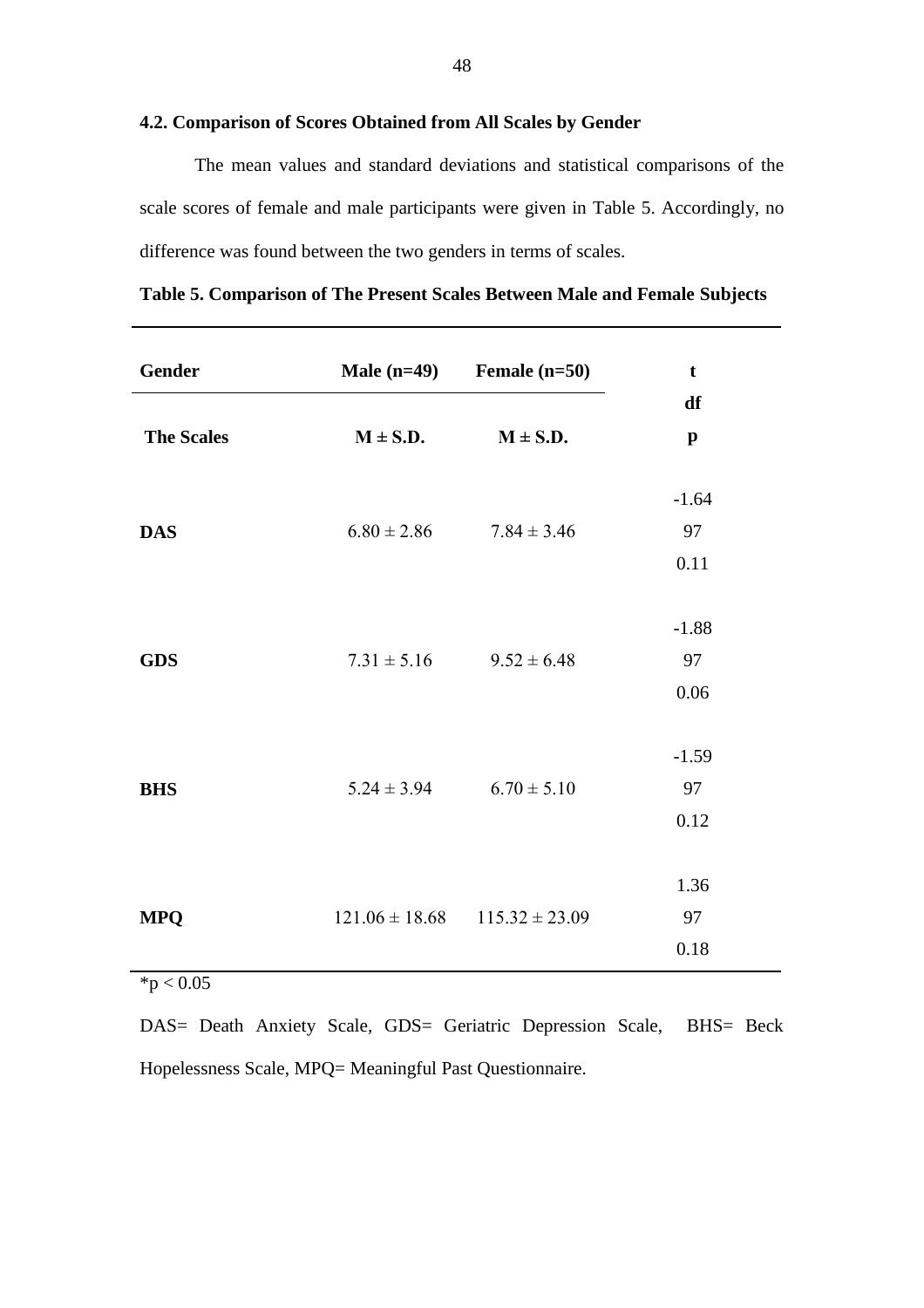# **4.3. Comparison of Groups that Describe Themselves as Religious and Nonreligious**

It was analyzed whether or not there was a difference between the participants who describe themselves as religious and nonreligious in terms of clinical scales and the findings were summarized in Table 6. Accordingly, no difference was determined between the religious and nonreligious participants in terms of clinical scales, educational level and age.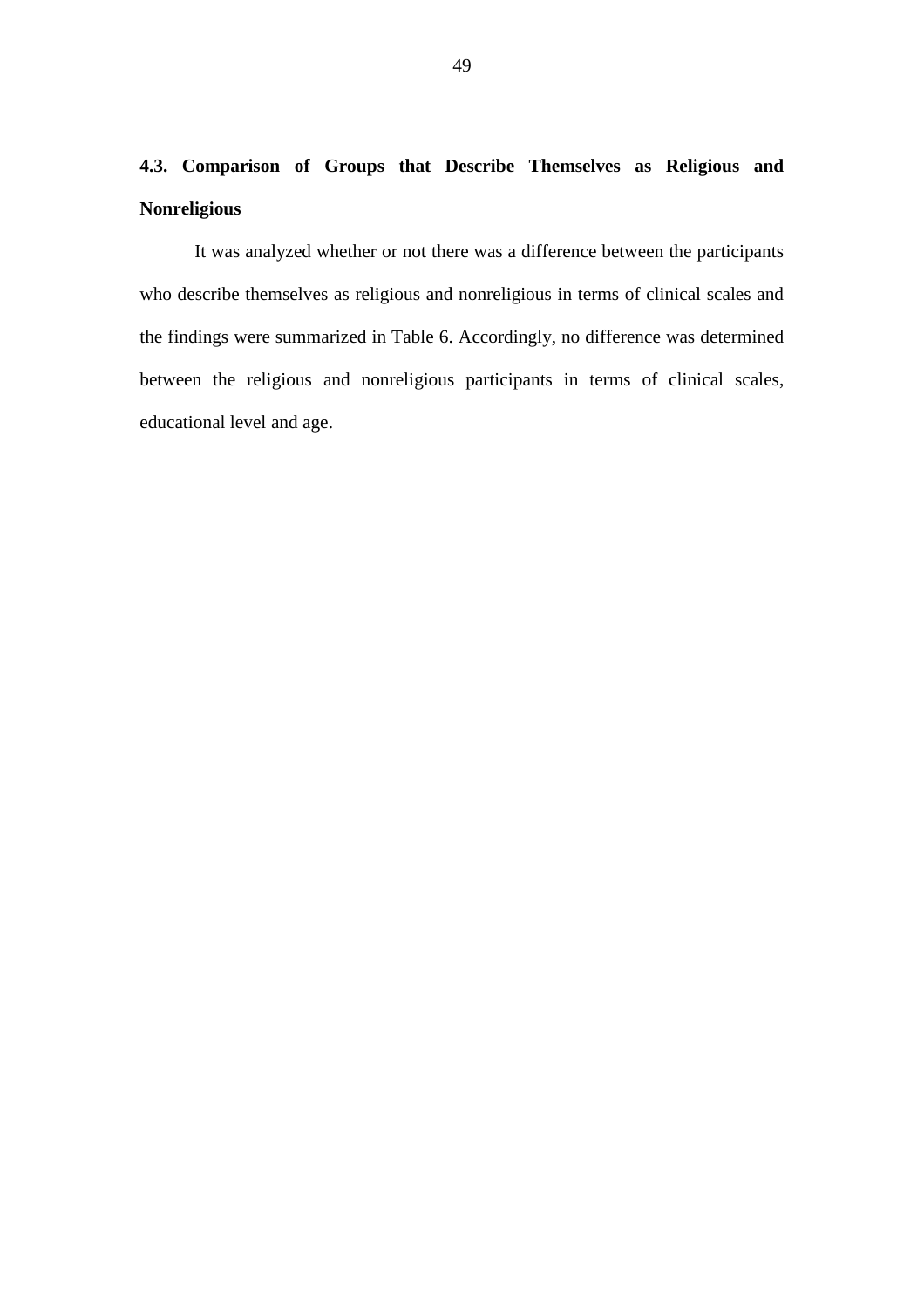|                         | Religious (n=47) Not-Religious | $(n=52)$           | $\mathbf t$<br>df |
|-------------------------|--------------------------------|--------------------|-------------------|
|                         |                                |                    | $\mathbf{p}$      |
|                         | $M \pm S.D.$                   | $M \pm S.D.$       |                   |
|                         |                                |                    | 2.21              |
| Age                     | $62.87 \pm 7.56$               | $65.75 \pm 5.31$   | 97                |
|                         |                                |                    | 0.30              |
|                         |                                |                    | 1.19              |
| <b>Education Status</b> | $11.40 \pm 3.65$               | $12.17 \pm 2.79$   | 97                |
|                         |                                |                    | 0.24              |
|                         |                                |                    |                   |
|                         |                                |                    | 0.01              |
| <b>DAS</b>              | $7.32 \pm 3.07$                | $7.33 \pm 3.35$    | 97                |
|                         |                                |                    | 0.99              |
|                         |                                |                    | 0.20              |
| <b>GDS</b>              | $8.30 \pm 5.69$                | $8.54 \pm 6.21$    | 97                |
|                         |                                |                    | 0.84              |
|                         |                                |                    |                   |
|                         |                                |                    | 0.53              |
| <b>BHS</b>              | $5.72 \pm 4.14$                | $6.21\pm5.01$      | 97                |
|                         |                                |                    | $0.60\,$          |
|                         |                                |                    |                   |
|                         |                                |                    | $-1.04$           |
| <b>MPQ</b>              | $120.49 \pm 21.42$             | $116.06 \pm 20.81$ | 97                |
|                         |                                |                    | 0.30              |
| $*p < 0.05$             |                                |                    |                   |

**Table 6. Comparison of the present Scales, The Age and The Education Status Between Religious and Not-Relegious Groups**

DAS= Death Anxiety Scale, GDS= Geriatric Depression Scale, BHS= Beck Hopelessness Scale, MPQ= Meaningful Past Questionnaire.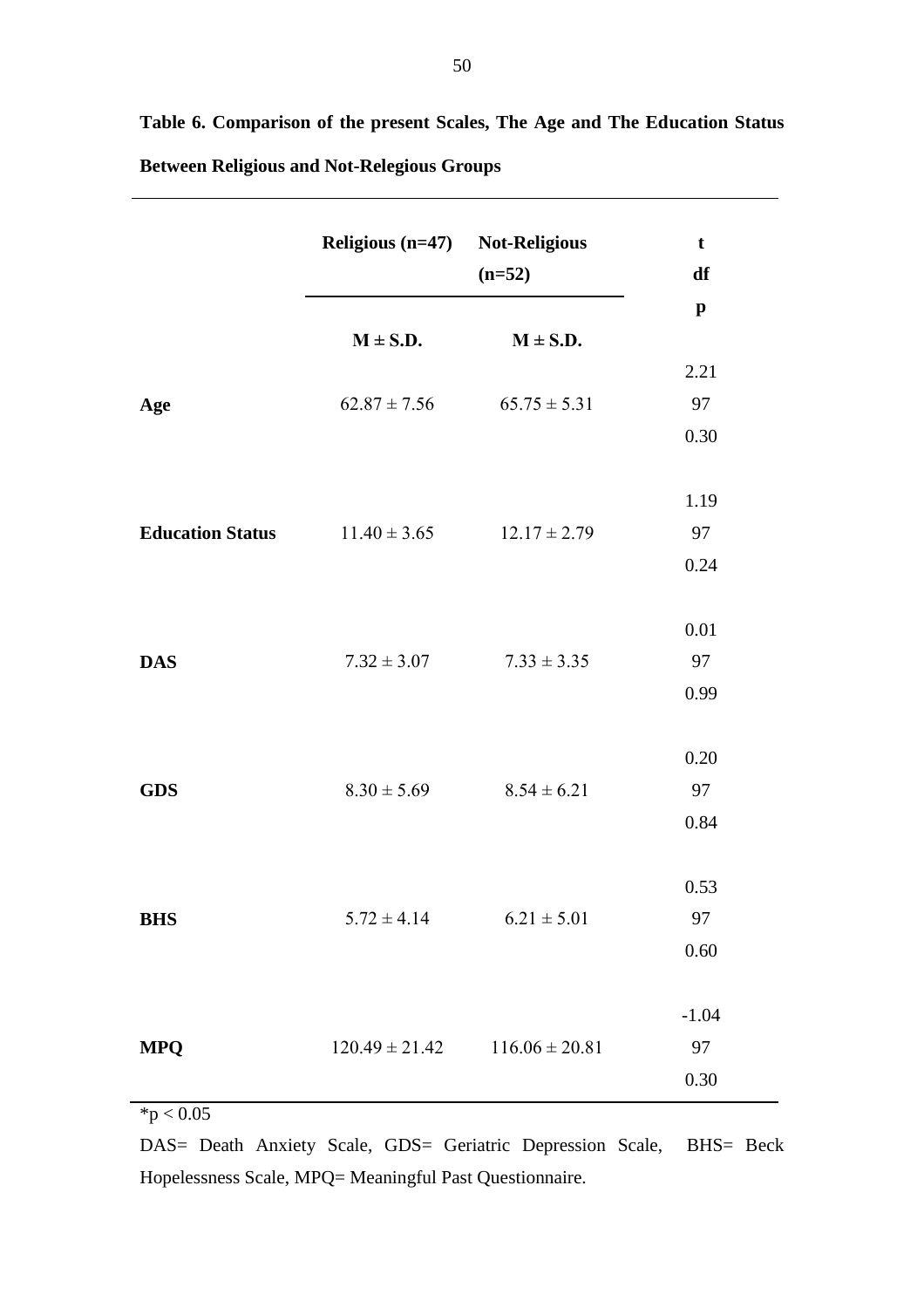## **4.4. Relationships between Variables**

Relationships between the scores obtained from age, educational level and clinical scales were analyzed and the results were summarized in table 7.

|                                   | <b>Education</b><br><b>Status</b> | <b>DAS</b>             | <b>GDS</b><br><b>BHS</b>          |                            | <b>MPQ</b>                   |
|-----------------------------------|-----------------------------------|------------------------|-----------------------------------|----------------------------|------------------------------|
| Age                               | $r = -0.10$<br>$p=0.34$           | $r = 0.04$<br>$p=0.68$ | $r = -0.05$<br>$p=0.63$           | $r = -0.08$<br>$p=0.42$    | $r = -0.12$<br>$p=0.22$      |
| <b>Education</b><br><b>Status</b> |                                   | $r = -0.07$            | $r = -0.22$<br>$p=0.52$ $p=0.03*$ | $r = -0.27$<br>$p=0.008**$ | $r = 0.22$<br>$p = 0.03*$    |
| <b>DAS</b>                        |                                   |                        | $r = 0.33$<br>$p=0.001**$         | $r = 0.22$<br>$p=0.03*$    | $r = -0.17$<br>$p=0.10$      |
| <b>GDS</b>                        |                                   |                        |                                   | $r = 0.67$<br>$p<0.001**$  | $r = -0.52$<br>$p < 0.001**$ |
| <b>BHS</b>                        |                                   |                        |                                   |                            | $r = -0.42$<br>$p < 0.001**$ |

| Table 7. Correlations Between Age, Education Status and The Scores of Scales |  |  |  |  |  |  |  |  |  |
|------------------------------------------------------------------------------|--|--|--|--|--|--|--|--|--|
|------------------------------------------------------------------------------|--|--|--|--|--|--|--|--|--|

 $*p<0.05$ ,  $*p<0.001$ 

DAS= Death Anxiety Scale, GDS= Geriatric Depression Scale, BHS= Beck Hopelessness Scale, MPQ= Meaningful Past Questionnaire.

No statistically significant relationship was found between the total scores obtained from ages and scales. But however, statistically a significant relationship was found between the educational level and GDS, BHS and MPQ. While a negative relationship was determined between the education level and GDS and BHS, a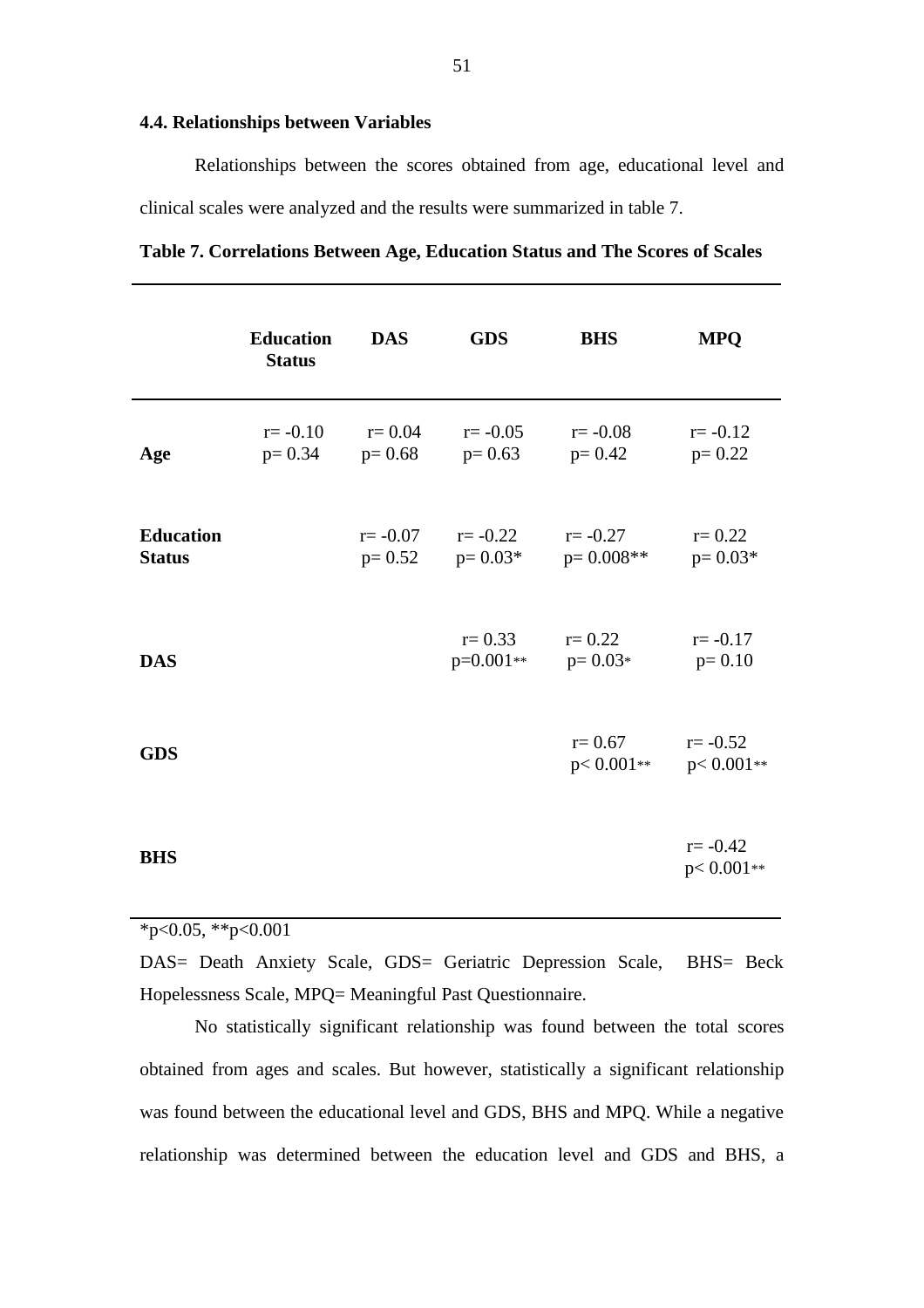positive relationship was determined with MPQ. In other words, the higher the educational levels of individuals, the lower their levels of hopelessness and depression. No significant relationship was found between DAS and educational level. No significant relationship was found between DAS and MPQ in the examination of the correlations between the scales. However, statistically significant correlations were found between DAS and GDS and BHS. Accordingly, it was found that the higher the death anxiety, the lower the level of hopelessness. Significant correlations were found between GDS and BHS and MPQ as well. GDS has positive correlation with BHS and negative correlation with MPQ. A significant relationship was found also between BHS and MPQ. In a word, while accepting the past decreases, depression and hopelessness levels increase.

## **4.5. Comparison of Groups with and without Depression**

Among the participants, those who got high scores from GDS (14 points and above) and low scores (under 14 points) were analyzed in two different groups. While those who carried the risk of depression constituted a part of  $20.2\%$  (N=20), those who did not carry risk constituted a part of  $79.8\%$  (N=79). When two groups were analyzed in terms of gender, no difference was seen between females and males  $(\chi^2(1.99)= 0.904$ , p= 0.34). Females constituted 60% (N=12) and males constituted 40% (N=8) of 20 people who were accepted to be depressed.

The Stepwise Linear Regression analysis was performed related to three predictors, total educational level, accepting the past and level of hopelessness, which were determine to be significant in the inter-variables correlation analysis of the depression level in participants. But, the total education time was excluded from the model. As a result of this analysis, it was seen that the accepting the past and hopelessness predicted the depression scores significantly. The depression level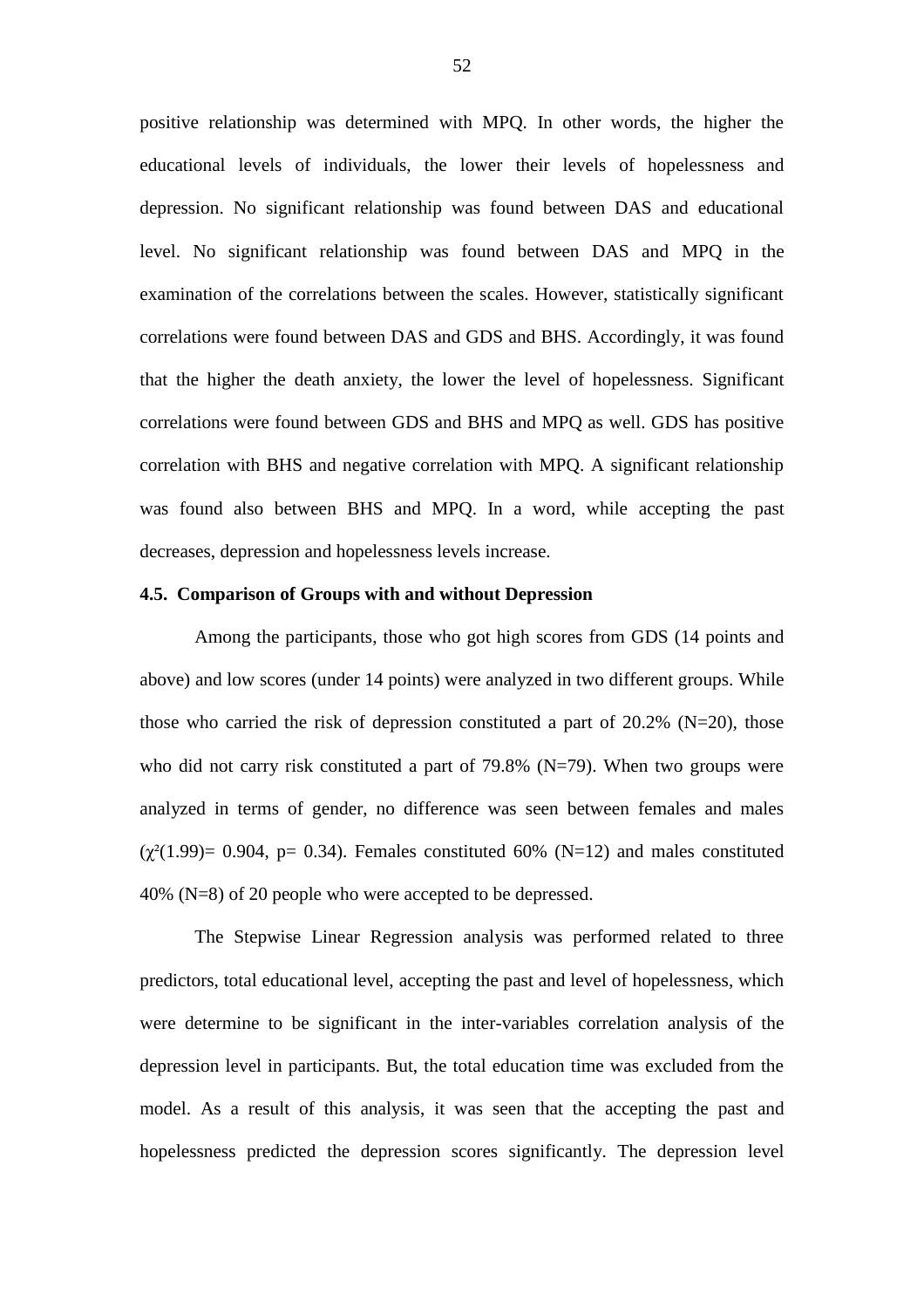increases with increasing hopelessness ( $\underline{\beta}$ = 13.99, t(95)= 4.75, p< 0.001). Besides, the variance of hopelessness in the depression scores was stated to be at a significant rate  $(R<sup>2</sup>= 51, F(1.95)= 50.45, p< 0.001).$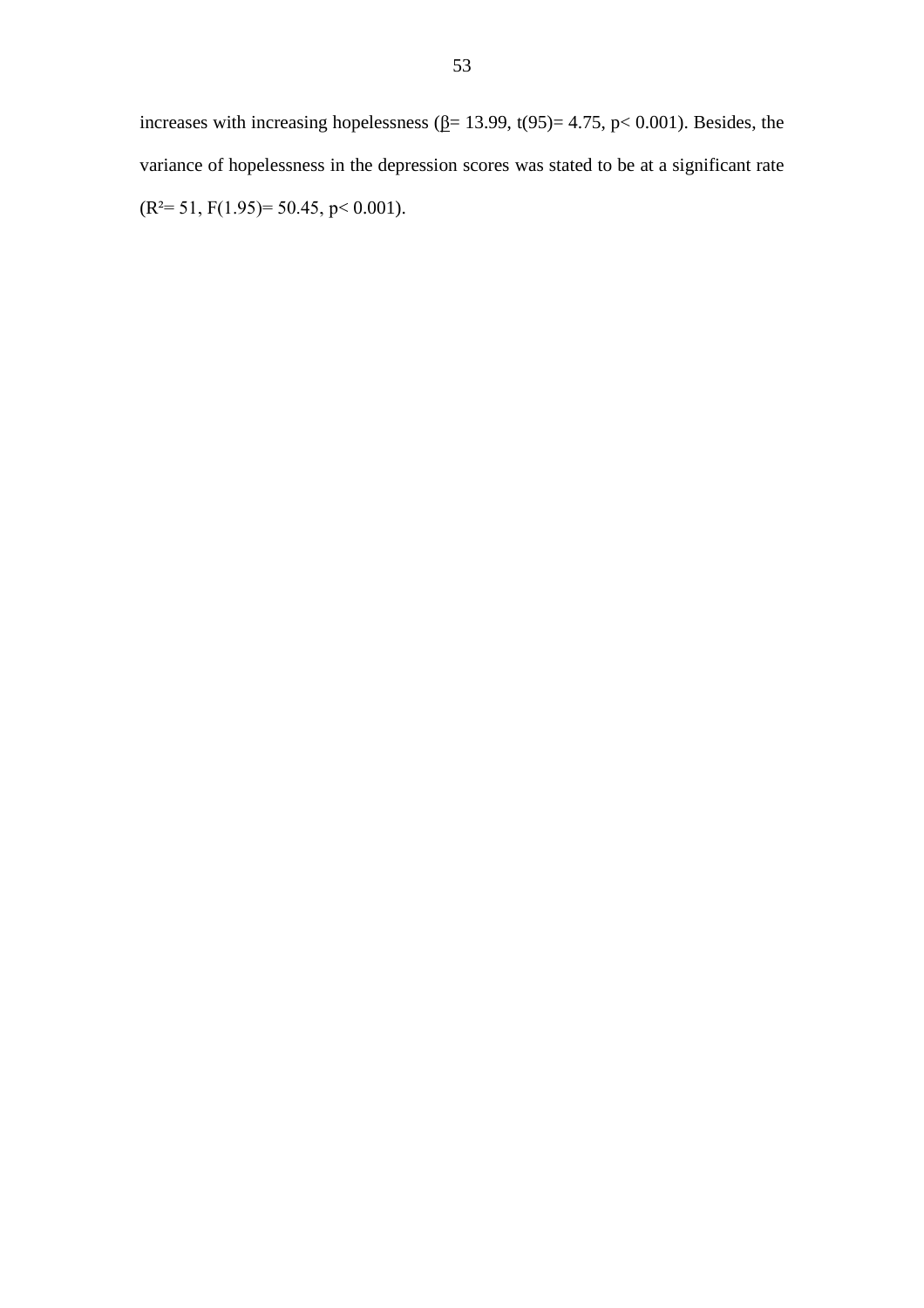#### **5. DISCUSSION**

In this chapter, findings of the research purposing to designate the relationship with accepting the past, hopelessness, death anxiety and suicide and depression in the elderly people have been discussed by being a compared with other studies in the literature. Gender, religiousness, age, educational level and other variables examined consecutively and between each other.

## **5.1. Comparison of Other Variables in Terms of Gender**

Death anxiety is a type of anxiety existing in either females or males. As looking at the literature, although difference between genders in terms of death anxiety is usually seen, studies determining about there is no difference also exist. In this research, if death anxiety differs from gender is examined and a significant difference cannot be found statistically. Reason for this, as Erikson (1963) mentioned in his developmental stages theory, it might be considered that death anxiety is related to the past experiences in the individuals who are arrived at the last stage of their lives (ego-integrity versus despair), so it might be thought that death anxiety is not related with gender. Kokurcan, Özel-Kızıl, and Kırıcı (2013), in a research that they examined death anxiety in the elderly people, cannot find a significant difference between female and male in terms of death anxiety. Fortner and Neimeyer (1999), in a meta-analysis studied between 1996 and 1999, investigate gender's effect on the death anxiety and as a result they detected that there is not any significant different amongst them. Likewise, Öngider and Özışık Eyüpoğlu (2013), searched for death anxiety on 135 patients, who were between 18 and 60 range of age and diagnosed by depression, and they could not find a significant different between gender and death anxiety.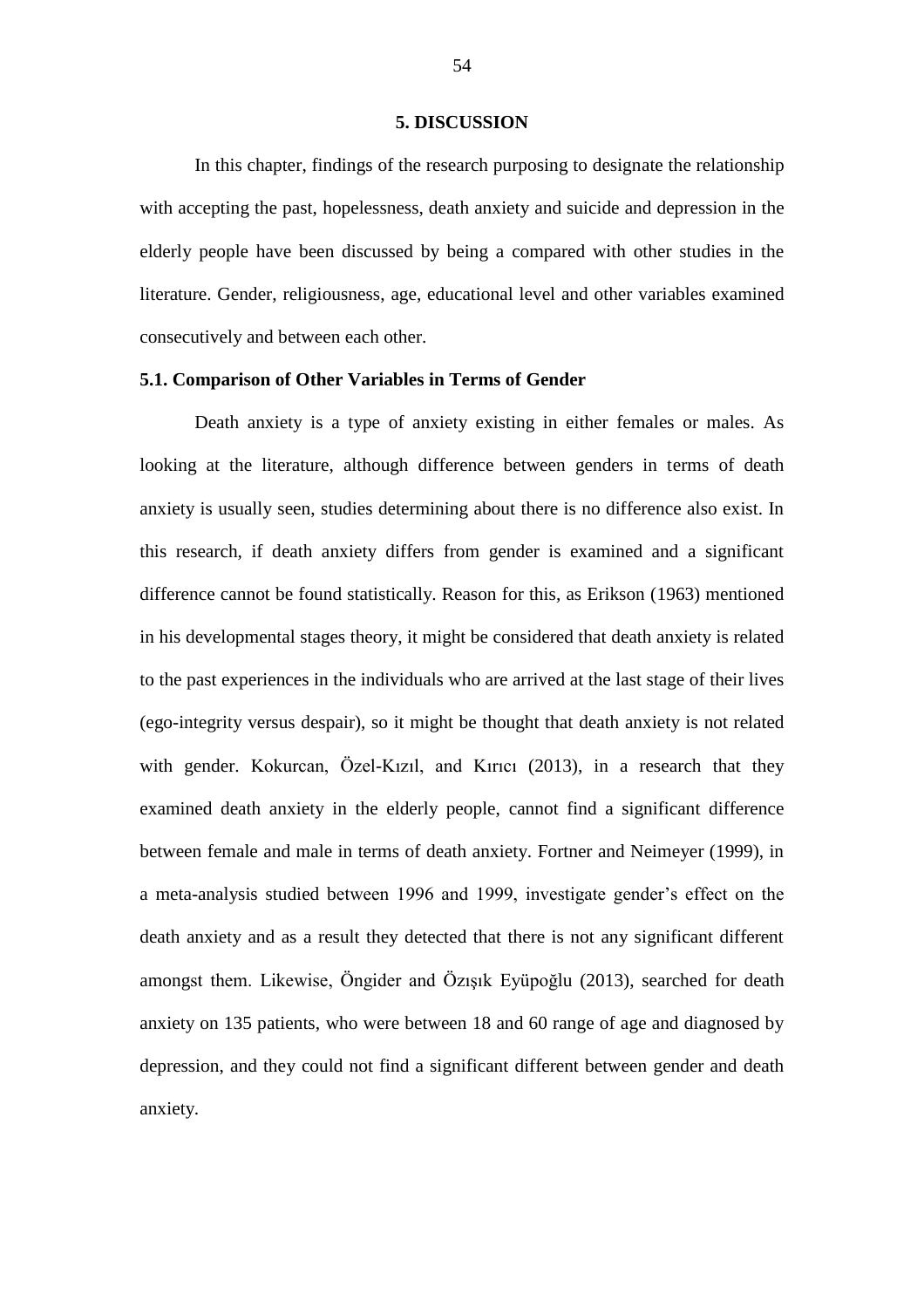In literature, it can be observed that females have death anxiety more compared to males in the most of the researches conveying there is a significant different between gender and death anxiety. Erdoğdu and Özkan (2007), in a research examining relationship between death anxiety and socio-demographic characteristics, detected that females have death anxiety more compared to males. Özen (2008), in his research examining death anxiety in the elderly people who reside at nursing home, states that females have death anxiety more compared to males. Madnawat and Kachhawa (2007) also specified that death anxiety increases along with the age getting on in the females.

In the literature, there are researches examining that if hopelessness level differs according to gender. In this study, it was examined that if there is a relation between gender and hopelessness and it was determined that there is no statistically significant difference. Similarly, while Özben (2008), in his research examining hopelessness in the elderly people, cannot find a significant difference between genders of the elder and hopelessness. Özmen, Dündar, Çetinkaya, Taşkın, and Özmen (2008), in their researches examining level of hopelessness in adolescents, confirmed that males have a higher level of hopelessness than females.

In this study, it was investigated that if level of depression differs between females and males. Although level of depression average in the females is a little much higher than males, this difference could not be statistically significant. Besides, amongst 20 persons having risk of depression, it was detected that 12 persons of them are females, and 8 of them are males. Although the number of females is more than of males, due to that number is very few, making a statistical comparison could not be possible. Similarly to that study, Kekovalı, Baybek, Eksen, and Aslaner (2002) notified that level of depression does not have a significant difference in terms of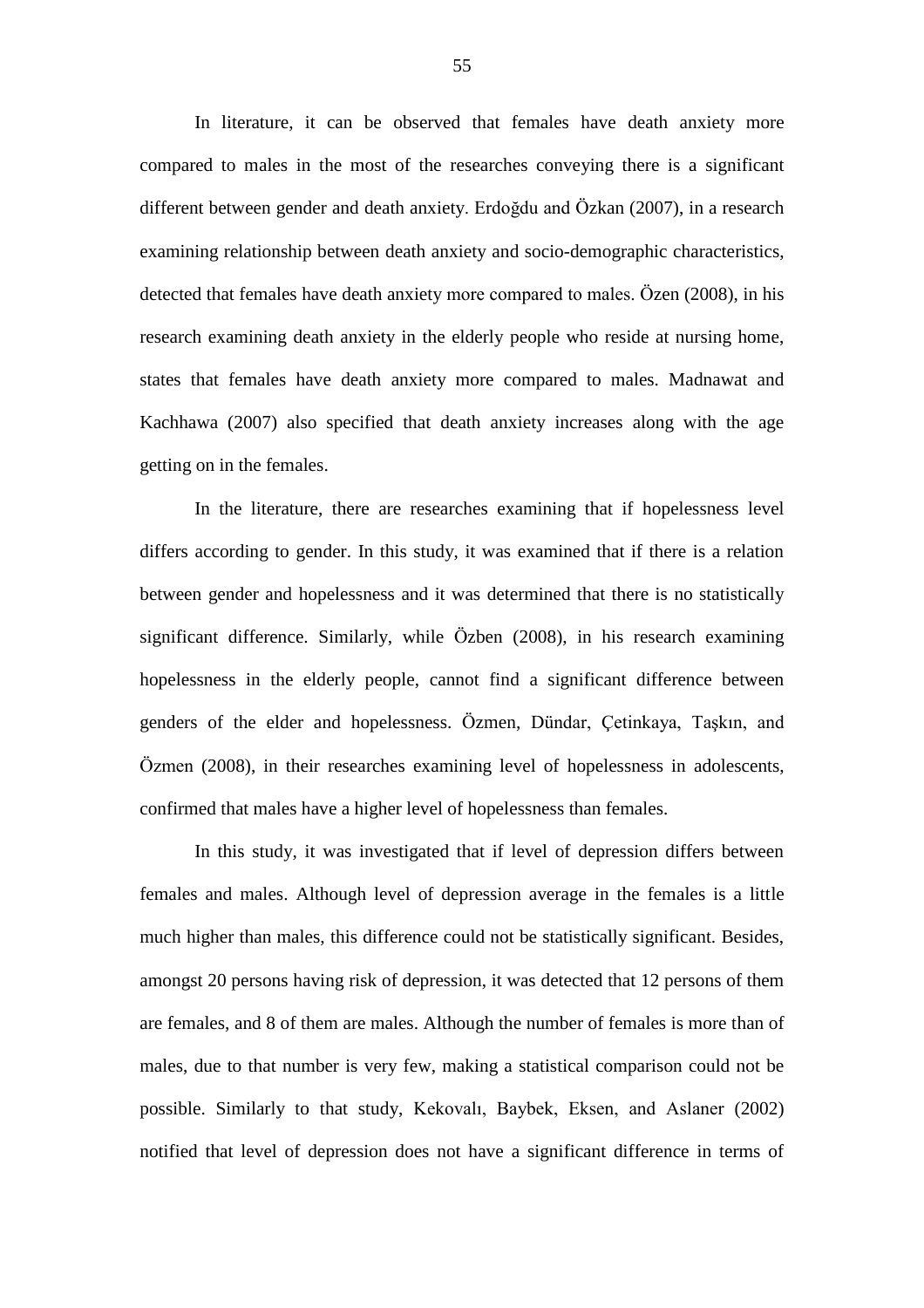gender in their study. In the same way, Kuey and Uçku (1992) also supported that there is no any significant difference between two variables. Conversely, there are some studies demonstrating that gender has an important role in depression in the literature. Sabancıoğulları et al. (2006), in a research about depression, detected that prevalence of depression highly exists in females than males. Özen Çınar and Kartal (2008), in their study examining relationship between depressive indications in the elderly people and socio-demographic characteristics, determined that females have more depressive indications than males. Hacıhasanoğlu and Yıldırım (2009), in their study examining depression and risk factors in the elderly people, specified that females have a higher depression rate than males. Dişçigil, Gemalmaz, Başak, Gürel, and Tekin (2005) reached the same result in their studies. Similar to this, various studies in the literature demonstrate that prevalence of depression highly exist in females compared to males (Ünal & Özcan, 2000, 41-45; Kocataş, Güler, & Güler 2004; Güleç et al., 2005, 281-286; Heun & Hein, 2005, 199-204; Kim et al., 2009, 121–129). Nevertheless, Morinho et al. (2010) detected that it is observed that males have more depression indications compared to females. On this study, reason of that might be there is no differentiation in rate of depression according to gender might be that the sample is basically composed of the elder persons and that some difficulties and regressions brought by aging independently emerge from gender.

#### **5.2. Relations between Age and Other Variables**

Human beings live different developmental stages in different ages, and each period has a distinct experience in its own ways. It is normal for a person to experience levels of a distinct hopelessness, depression, death anxiety or accepting the past. On this research, relationship between age and other variables has been examined, and as a result, a statistical significant difference between depression,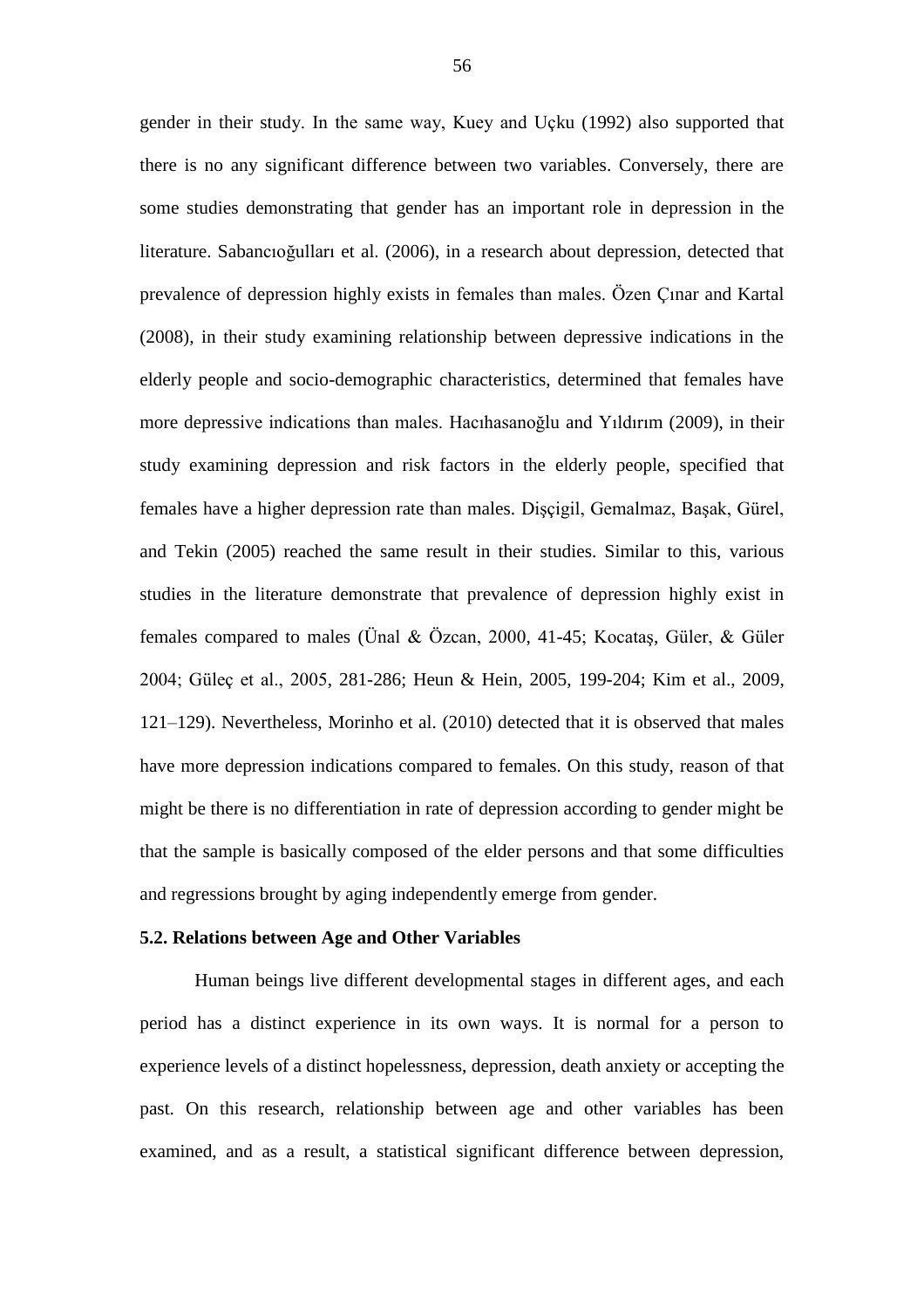hopelessness, death anxiety, and accepting the past at the range of age between 50 and 82 could not be found. Reason for this could be considered as the places the participants are located in have unique living conditions, and the persons, identifying themselves with those conditions, shape their sentiments and thoughts up to that, and it reduces importance of age factor.

In the literature, it can be seen that there are various researches examining if age factor have a relationship with several variables such as depression, hopelessness, death anxiety. Bailey and Snyder (2007), in a study, signified that hopelessness highly exists in the elderly people compared to the young. Özben (2008), in the research examining hopelessness, determined that age and hopelessness are significantly related to each other on a positive direction.

Templer (1970) stated that there is no difference between age and death anxiety in his research. Kokurcan et al. (2013), in the study examining death anxiety, identified that there is no a significant relationship between age and death anxiety. In one of Kalaoğlu Özturk's (2010) study investigating death anxiety in the elder individuals, a difference between age and death anxiety could not be found. Fortner and Neimeyer (1999), in a meta-analysis they made, signified that there is no difference between age and death anxiety. Öngider and Özışık Eyüpoğlu (2013) could not found a significant difference between age and death anxiety in their research. Şenol (1989), in his study examining death anxiety on the several age groups, found that level of death anxiety of the individuals at the range of age between 60 and 64 is at significantly high level compared to level of the death anxiety of the individuals at the range of age between 65-69 and 70 and above. In the literature, similarly, there are studies examining about as age gets longer, death anxiety decreases (Nelson, 1979, 123-133; Stevens, Cooper, & Thomas, 1980, 205-206). Thorson and Powell (1988) in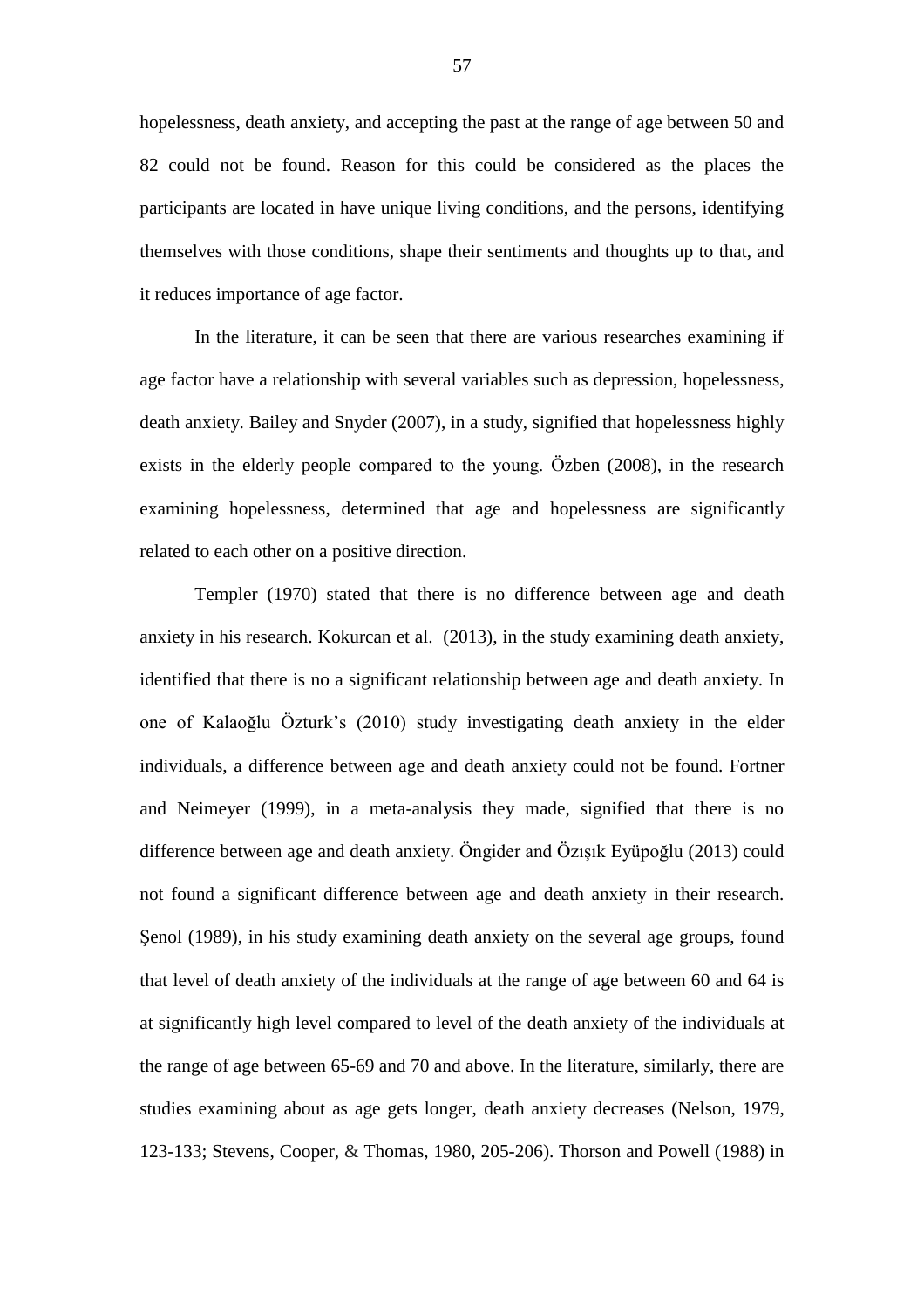their studies researched that if there is a relationship between level of death anxiety and age of the participants at the age of range between 16 and 60 who were determined by them, and as a result they noticed that death anxiety highly exists in the young participants compared to the elderly people. On the other hand, in a study they did, Galt and Hayslip (1998), unlike the most of the studies, determined that as the age gets along, then death anxiety increases. In a study which is formed by 46 participants at the range of age between 17-25, and 40 participants above the age of 60, Templer's Death Anxiety Scale was applied, and level of the death anxiety of the participants above the age of 60 was significantly found at the high level. Erdoğdu and Özkan (2007), in studies they did with persons who were above the age of 16, signified that level of the death anxiety of the individuals above age of 60 is significantly high compared to other ages. Except few studies, it can be argued that there is no relationship between senility and death anxiety, in general. This situation may be comprehended as death anxiety is frequently seen in the young, and it reduces in the elderly people. In this study, that there is no relationship between age and death anxiety might be considered as the elder individuals composing the group of sample do not have fear of death, and do not get preoccupied with that subject matter as well.

There are several studies detecting that depression indications increase along with the age getting on (Murata, [Kondo, Hirai,](http://www.ncbi.nlm.nih.gov/pubmed/?term=Kondo%20K%5BAuthor%5D&cauthor=true&cauthor_uid=17913562) [Ichida, &](http://www.ncbi.nlm.nih.gov/pubmed/?term=Ichida%20Y%5BAuthor%5D&cauthor=true&cauthor_uid=17913562) [Ojima, 2](http://www.ncbi.nlm.nih.gov/pubmed/?term=Ichida%20Y%5BAuthor%5D&cauthor=true&cauthor_uid=17913562)008, 406-414; Heun & Hein, 2005, 199-204; Roberts, [Roberts,](http://www.ncbi.nlm.nih.gov/pubmed/?term=Roberts%20CR%5BAuthor%5D&cauthor=true&cauthor_uid=9231998) & [Chen, 1](http://www.ncbi.nlm.nih.gov/pubmed/?term=Roberts%20CR%5BAuthor%5D&cauthor=true&cauthor_uid=9231998)997, 95-110). Similar to these findings, in the literature, Bingöl et al. (2010) with Özen Çınar and Kartal (2008) detected that there is no significant difference between age and depression. Likewise, Kekovalı et al. (2002), in the study examining depression indications in the elderly people who reside in nursing home, could not found a statistically significant difference between age and depression. Naoki et al. (2008), in a research examining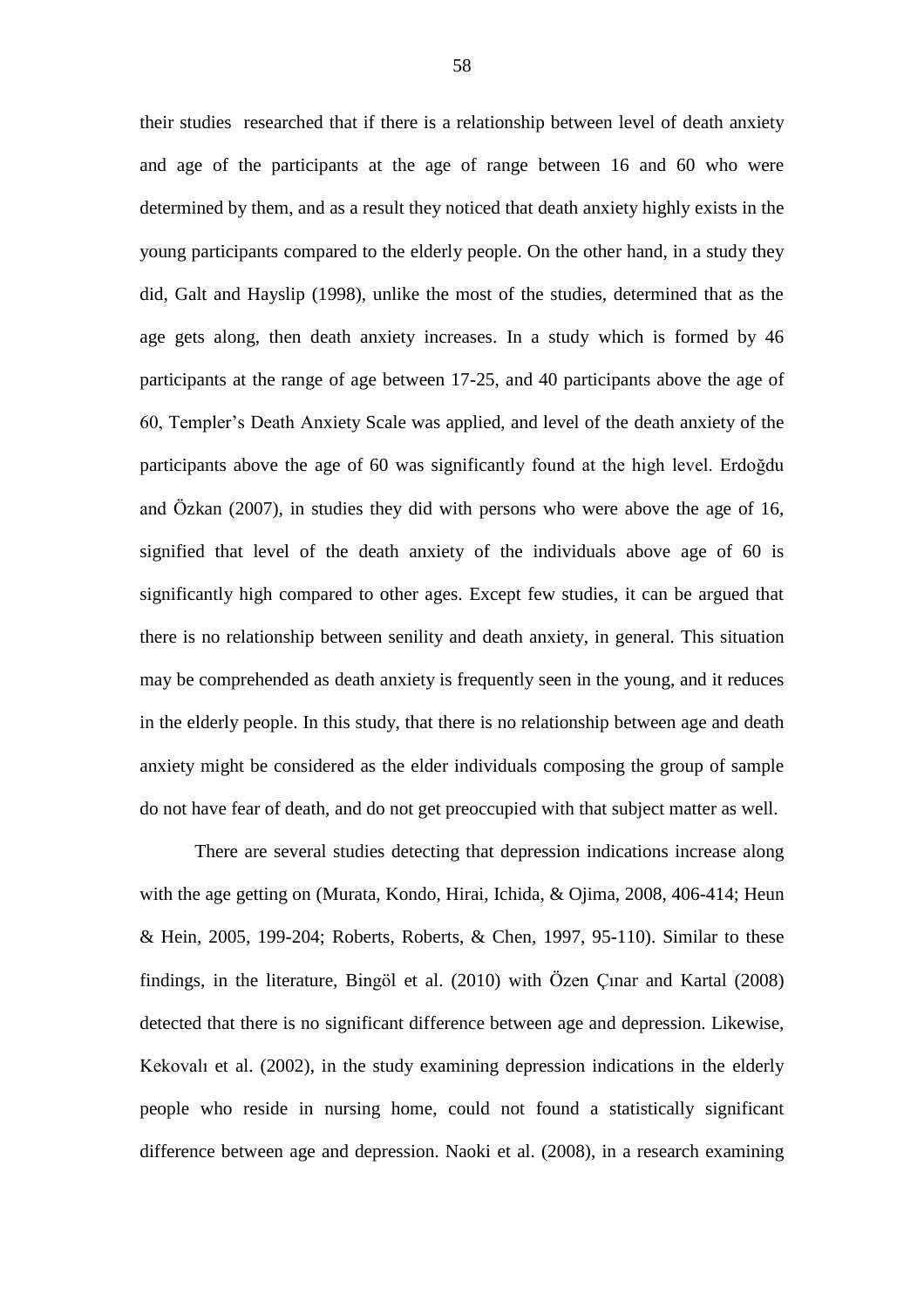depression prevalence, indicated that the depression indications observed during advanced senility period (% 11.) are too much than the depression indications observed during young senility period (% 10.6). Nevertheless, Öngider and Özışık Eyüpoğlu (2013), in their studies examined the range of age between 18 and 60, detected that the depression level of the patients at the range of age between 18 and 20 are significantly high. Altay and Avcı (2009), in the study examining depression in the elderly people, identified that depression scores average in the elderly people is low. In that study, a statistically significant difference between age and depression could not be found. Reason of this might be considered as that sample is composed by the individuals at the age of 50 and above, but not the young and the elderly people, and besides there is no two distinct group of age to make a comparison.

# **5.3. Relationship between Educational Level and Other Variables**

It is well known that educational level in the individuals has an influence on situations such as death anxiety, hopelessness, depression. In this research, these variables have been researched and it is determined that there is no significant difference between educational level and death anxiety, so it is signified that there are significant correlations between educational level and hopelessness, with depression and accepting the past. It was found that educational level and accepting the past are associated in directly proportional, besides hopelessness and depression are associated in inversely proportional. A proper education ensures the individual acquisitions such as a proper business life, career, a conscious circle, and materiality. The person may think that these acquisitions along with a proper accepting the past may decrease the hopelessness and the risk of depression. In this study, as the level of education increases, then the level of hopelessness decreases. Similarly, in Özben's (2008)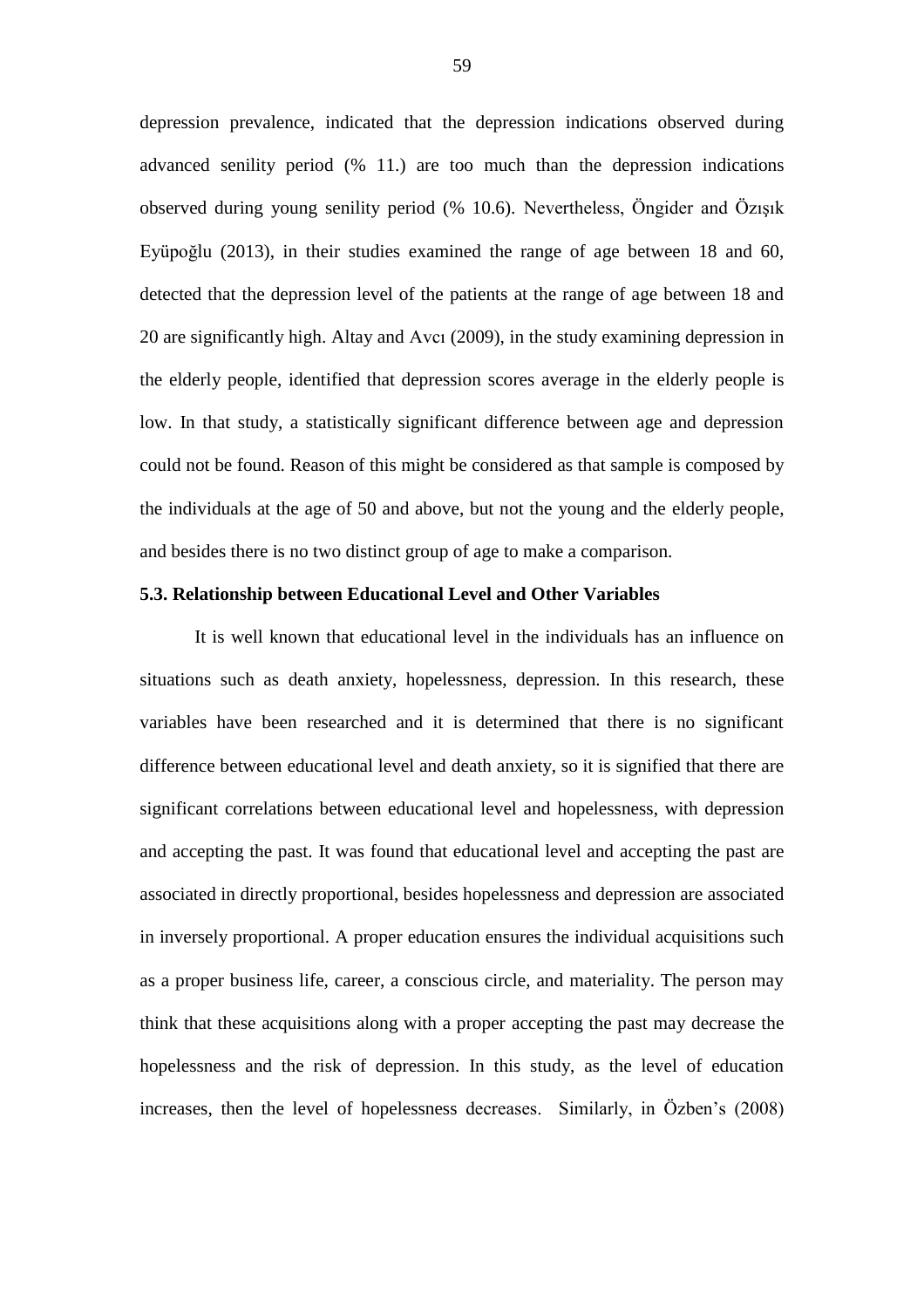work, it was identified that there is a negative relationship between educational level and hopelessness.

In this research, a difference between educational level and death anxiety could not be found. Similar studies are available in the literature. Yıldız (1998), in a work studying death anxiety, detected that there is no relationship between educational level and death anxiety. Identically, in one of Şenol's (1989) studies done with the elderly people residing in nursing home, it was specified that there is no relationship between level of education and level of anxiety as well. However, in a research done by Erdoğdu and Özkan (2007), it reported that there is a negative relationship between level of education and death anxiety. Likewise, in Kalaoğlu Öztürk's (2010) study, it was designated that there is significant negative relationship between educational level and death anxiety at the lower level.

According to Stevens (2005), despite the depression is observed at each educational level, it emerges as inversely proportional, as long as educational level increases, then prevalence of the depression decreases. Similar studies are available in the literature. In their works, Öngider and Özışık Eyüpoğlu (2013) indicated that prevalence of depression is significantly high in the high-school graduated individuals compared to the university graduated individuals. Sabancıoğulları, Tel, and Tel (2007), in their works based on depression in the elderly people, confirmed that low educational level is one of the factors that affect the depression. As a result, low educational level is identified as a risk factor for the depression in various researches (Alexopoulos, [Kiosses, Klimstra,](http://www.ncbi.nlm.nih.gov/pubmed/?term=Kiosses%20DN%5BAuthor%5D&cauthor=true&cauthor_uid=11790640) [Kalayam, &](http://www.ncbi.nlm.nih.gov/pubmed/?term=Kalayam%20B%5BAuthor%5D&cauthor=true&cauthor_uid=11790640) [Bruce, 2](http://www.ncbi.nlm.nih.gov/pubmed/?term=Bruce%20ML%5BAuthor%5D&cauthor=true&cauthor_uid=11790640)002, 98-106; Tezel, İçağasıoğlu, Karabulut, Kolukısa, & Keskin 2004, 206-210; Karadağ, 2008; Murata et al., 2008, 406-414; Morinho et al., 2010, 151–155). Divergently, in a study done by Kurtoğlu and Rezaki (1999), it was detected that there is no significant correlation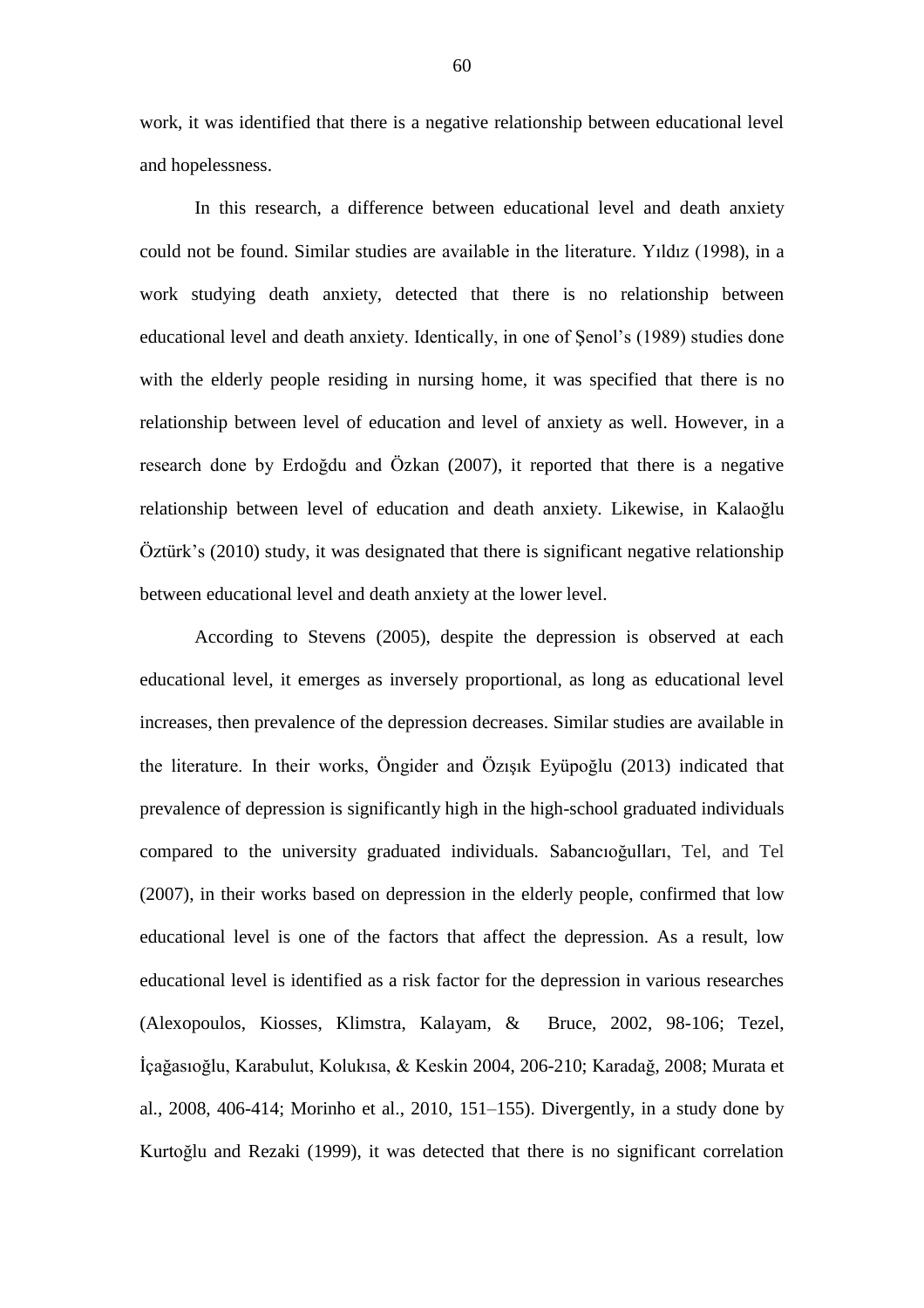between depression and educational level. As in many researches, in this study, a statistically significant negative correlation between educational level and depression has been found either. As long as educational level increases, level of depression decreases.

## **5.4. Differences in Terms of Religiousness**

Describing or non-describing himself/herself as religious may change the individual's thoughts and behaviors. In this research, it was observed that the if participants describing or non-describing themselves as religious differ from each other in terms of age, level of education and other variables, as a result, any difference of meaning could not be found amongst these two groups. According to this outcome, it may be considered that describing himself/herself does not cause a huge alteration in the individual's life, feelings or behaviors. In a study done with university students, Kimter (2006) confirmed that there is a positively significant relation between religiousness and hopelessness. However, in a study examining the relationship between loneliness, hopelessness and religiousness done by Kızılgeçit (2011), it was observed that there is a negatively significant relationship between religiousness with loneliness and hopelessness. According to Erikson, religiousness is a phenomenon emerging during childhood, improving with love of mother and father. As the person grows old, if he/she could not ensure ego-integrity, then he/she experiences hopelessness and death anxiety. However, these types of circumstances do not occur in religious persons (Gürses & Kılavuz, 2011, 153-166).

#### **5.5. Depression Prevalence**

Amongst mental problems observed in the elderly people, the most often problem is depression (Mulsant & Ganguli,1999, 9-15). In the 2007 report of National Institute of Mental Health, it was stated that the frequency of depression indications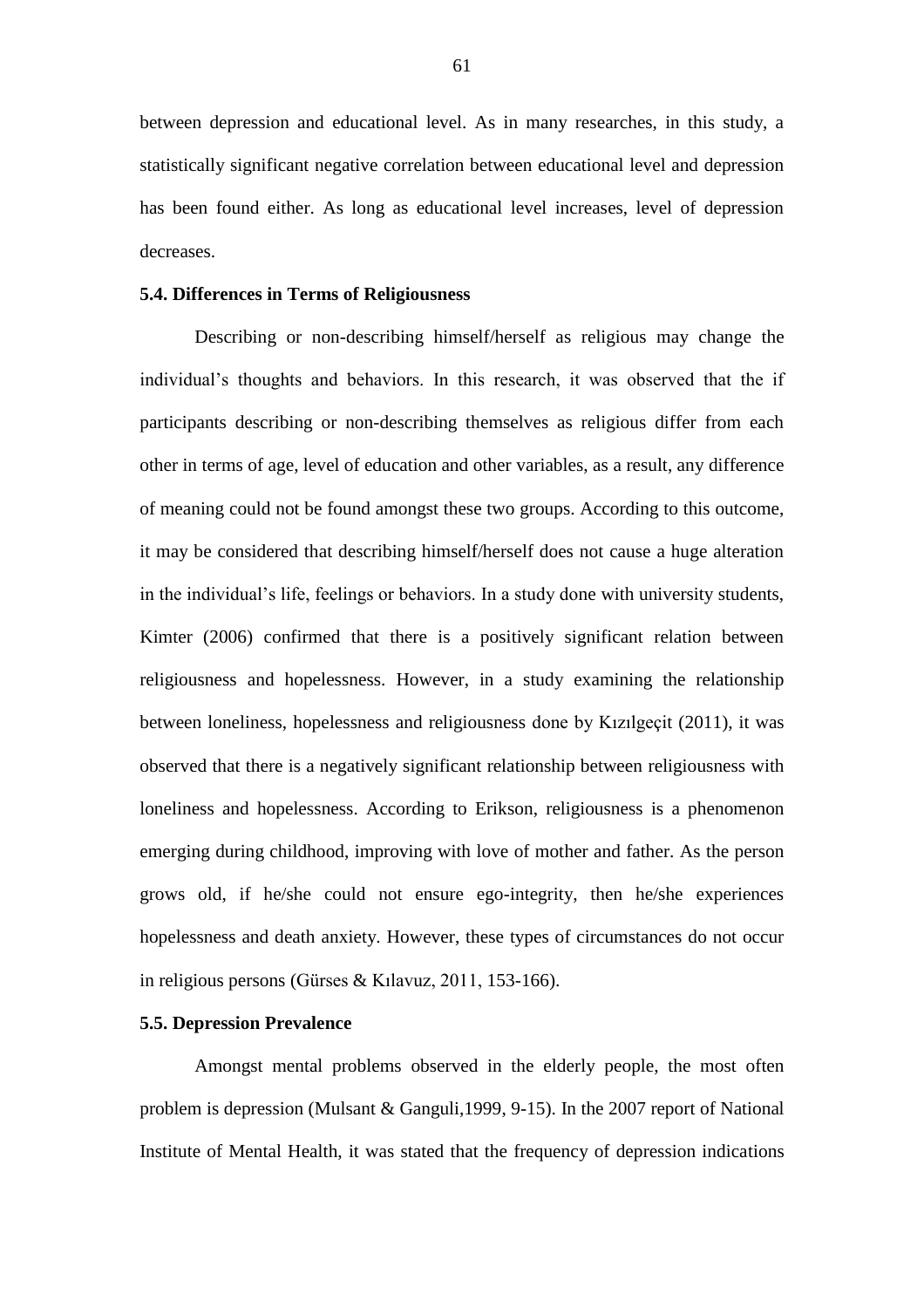observed in the elderly people in USA is between % 13 and 27 (Sucuoğlu, 2012). Wada et al. (2004) did distinct studies in three countries measuring depression prevalence, it was confirmed that depression indications in the elderly individuals are % 11.7 in Indonesia, % 4.7 in Vietnam, % 10.7 in Japan. Depression prevalence in Turkey alters between %24.3 and % 61.1 (Hacıhasanoğlu & Türkleş, 2008, 55-60). On a study done by applying GDS, Şahin and Yalçın (2003) detected significant high scores such as % 34.2 in the elderly people living their own houses, % 48.1 in the elderly people residing in nursing home. According to findings of this research, while depression is seen in % 20.2 of the participants, but it was observed that % 79.8 of them have no depression. Hereunder, although most of the participants have no risk of depression, it is remarkable that % 20.2 carries this risk. These findings have been found as a low according to the works in the literature. This difference may be stemmed from the fact that the sample is formed by limited number of person.

#### **5.6. Correlations between Variables**

Another hypothesis in the study is on depression, hopelessness, death anxiety and risk of suicide in the individuals is positively correlated, level of accepting the past is negatively correlated. As a result of analyzing correlations between variables, significant relations confirming the hypothesis have been found. Hereunder, as the individual's accepting the past decreases, the his/her level of depression and level hopelessness increase; as level of depression and hopelessness increases, then level of death anxiety increases as well. These findings correspond to Erikson's (1963) theory. According to Erikson, when growing old, if the person have a problem in accepting his past, in other words, if his/her accepting the past is negative, feeling of hopelessness emerges in the person. Hopelessness experienced during the senility period is a feeling of that too little time left for him/her to restore some things. An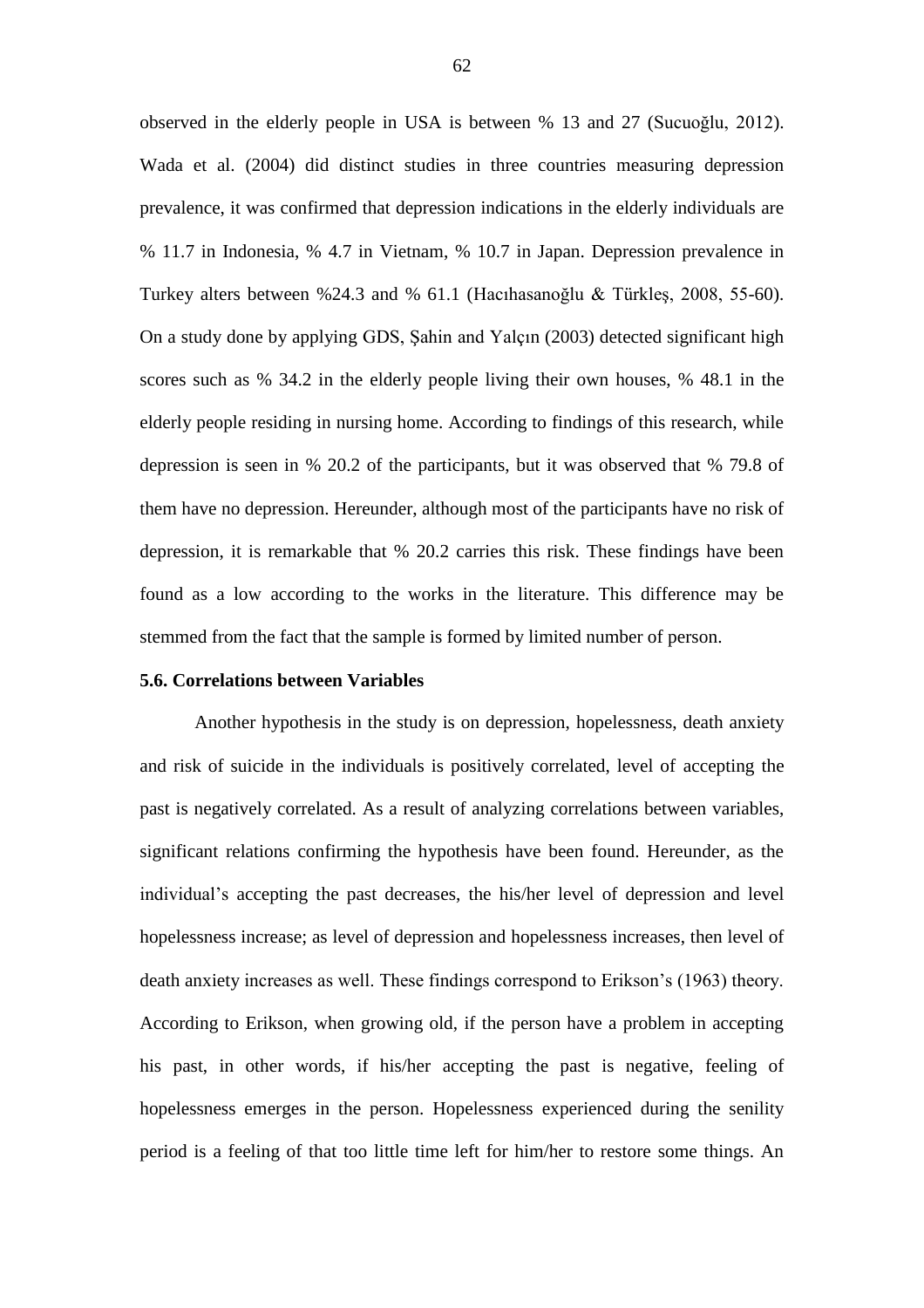anxiety that is felt with the consideration of remaining time will not be enough is death anxiety (Gürses & Kılavuz, 2011, 153-166). In their studies, Brown and Lowis (2003) questioned the existence of ninth stage in Erikson's psychosocial development stages, and a result, they statistically supported the ninth stage that, in his/her age of 80s and 90s that is advanced senility period, elderly person has a confidence, tranquility, comfort towards the people around. How the elder person interprets his/her past living is important. It is considered that a positive past representation with a negative past representation determine how the elderly will spend his/her senility period. The findings in this research bolster that hypothesis. As the individuals level of accepting the past decrease, his/her level of hopelessness and depression significantly increase. In other words, as the individual represents his/her past negatively, so his/her level of hopelessness increases, hence level of depressive indications increase as well. Reason of this, there is a relation between hopelessness and depression in positive direction. This situation is also supported in this study either. Boyacıoğlu and Saymaz (2012), who did some significant studies on accepting the past in the literature, in the study examining depression and acceptance the past, the way of representing the past has a significant relationship with depression in a negative direction. In their studies, Santor and Zuroff (1994) identified that acceptance the past obviously decreases depressive indications even in the individuals experienced negative things in their past. However, a significant relationship between accepting the past and death anxiety could not be found in that study. It may be considered that the reason for this is that thoughts on death are mostly related to other variables aside from the person's past. Death anxiety might be an anxiety that is felt towards the future brought by hopelessness and depression. In the direction of this thought, it might be regarded that death anxiety that the individual experiences is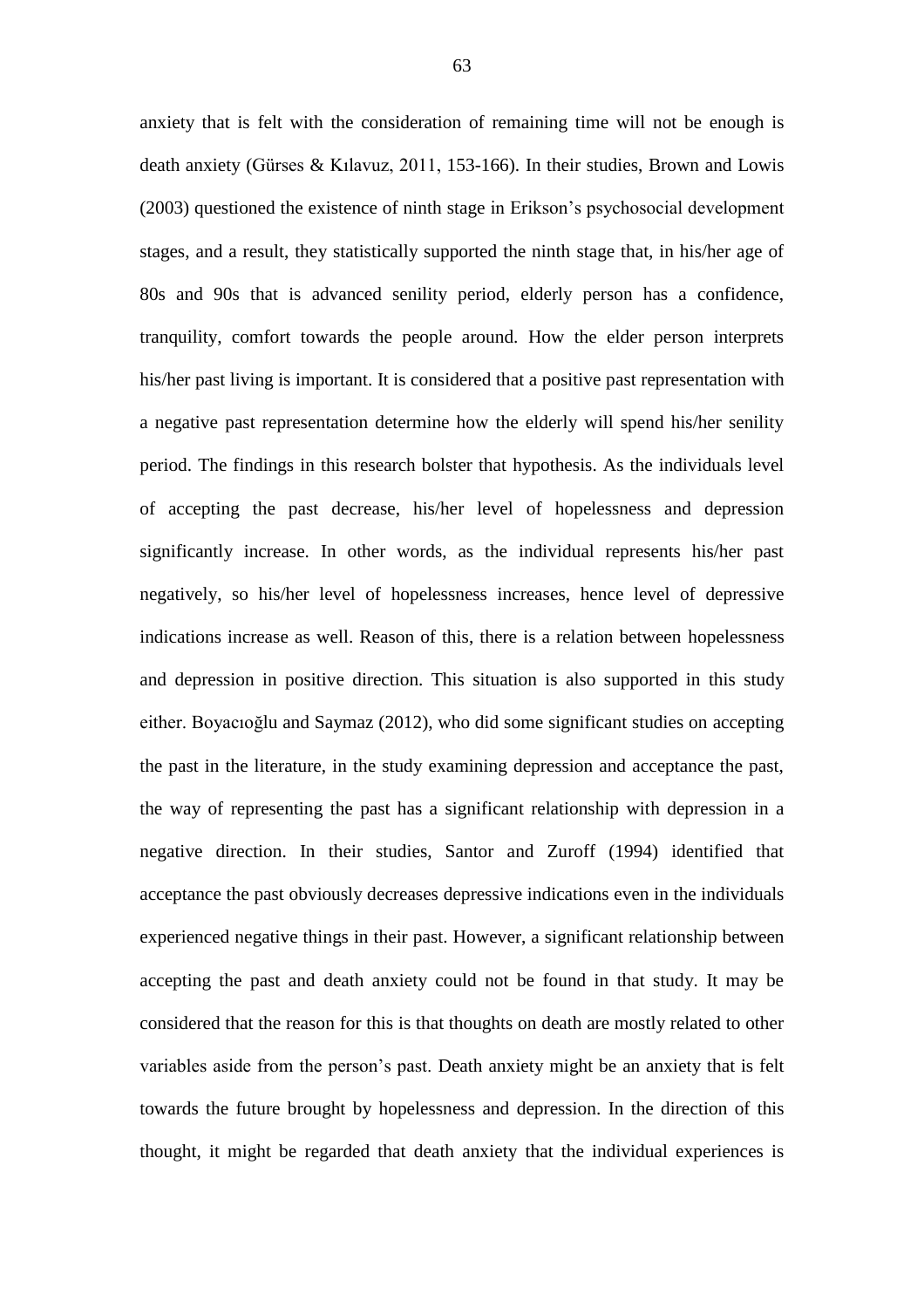related to hopelessness and depression. Correlations have been researched in this study, and as a result, statistically significant relationships in positive direction have been found.

The death anxiety, hopelessness and depression level change directly proportionally and others increase as long as one of them increases. This confirms the hypothesis of the study. This positive correlation can be explained with psychosocial stages defined by Erikson (1963). Erikson claims that individuals who could not reach to ego integrity, is the last development stage in the elderliness period, experienced hopelessness and therefore faced with death anxiety and they carried more risk to be depressed. There are similar conclusions in the literature. Templer (1970) researched the relationship between depression and death anxiety and stated a positive significant relationship between them. Kalaoğlu Öztürk (2010) determined that patients with high depression scores had higher mean scores of death anxiety. Neimeyer et al. (2004) and Ongider and Özışık Eyüpoğlu (2013) similarly found that depression and death anxiety correlated positively.

Bahadır Yılmaz and Ergun (2010) determined that the death anxiety increased the level of hopelessness in their study where they research the death anxiety and depression in patients with coronary failure. Murray, Kendall, Boyd, Worth, & Benton (2004) and Evangelista, Kagawa-Singer, & Dracup (2001) determined that the death anxiety increased the level of hopelessness. Seber et al. (1993) claimed that the level of hopelessness was high in depression patients. But however, Kokurcan et al. (2013) found no significant difference between the death anxiety and depression.

Significant predictions were determined through regression analyses performed between some variables found in this study. Hopelessness and accepting the past predict depression in the population participated in this study. In fact,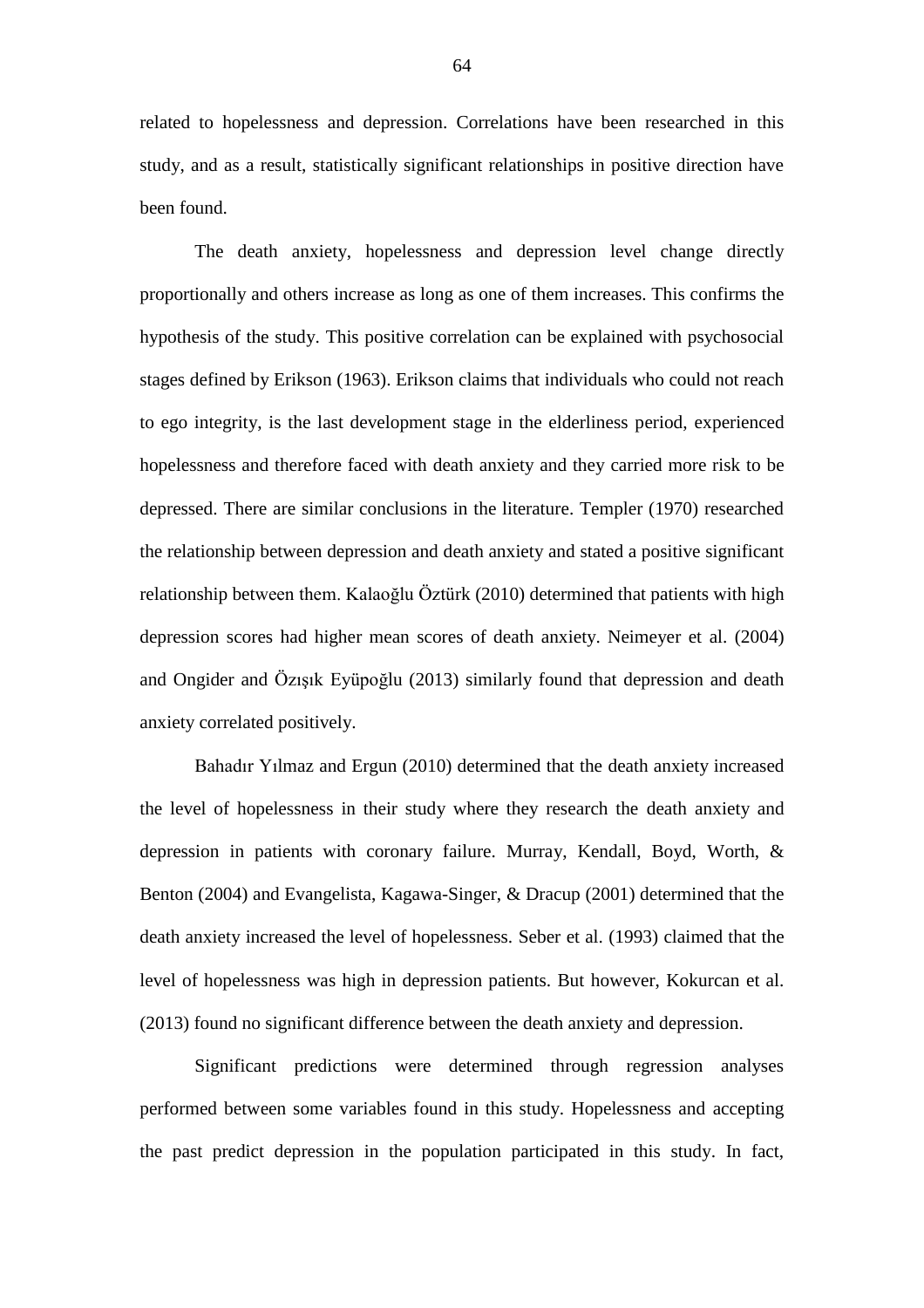although the time of education was also found efficiently, it did not take part in the model as a result of the regression analysis performed. Nevertheless, due to increasing hopelessness and decreasing accepting of the past, education period has an indirect additive effect on depression.

Our hypothesis, elderly people with high level of depression have a high risk of suicide, could not be evaluated due to there is not sufficient number of participants with the thought, intent and attempt of suicide. However, there are many studies in the literature showing that depression is closely related to suicide. Weissman's work (1974) is an example for this. In their study where they researched depression, hopelessness and suicide in patients with psychiatric disorder, Raineri et al. (1987) determined that both hopelessness and depression were related to suicide, but hopelessness was a larger risk factor rather than depression for suicide. Similarly, Cole (1988) determined that hopelessness was more influential than depression as a suicide factor. The reason for this can be considered as individual not to have any reason to live to have the same meaning with hopelessness and ultimately want to die deeming the life worthless.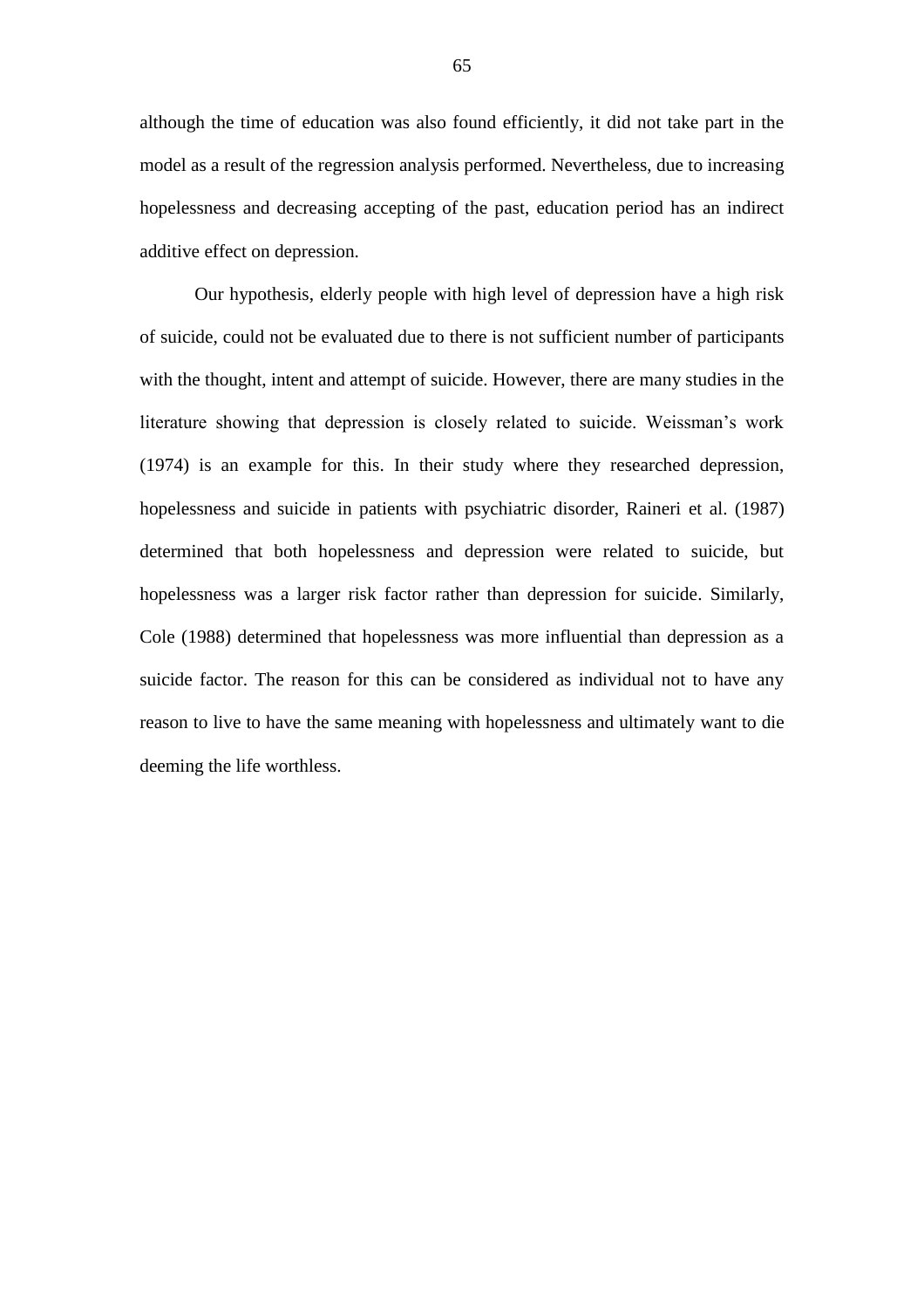### **6. CONCLUSION AND RECOMMENDATIONS**

In this study, the relationship between depression, hopelessness, accepting the past and death anxiety in elderly people and the relationship between these variables and sociodemographic features (gender, religiousness, age, educational status) were examined.

As a result of the analyses performed, no statistically significant difference was found according to gender in terms of depression, hopelessness, accepting the past and death anxiety. Likewise, it was determined that these variables showed no difference in persons who describe themselves as religious and nonreligious. Considering the relationship between age and other variables, it was seen that the age factor had no influence on the variables. Significant differences were determined when the relationships between the educational level and the variables. While no relationship was found between the educational level and the death anxiety, it was determined that accepting the past increased and depression and hopelessness level reduced with increasing educational level.

Significant results were found considering the relationships between the variables of the study. While there was no statistically significant relationship between accepting the past and death anxiety, depression and hopelessness increase with increasing death anxiety in elderly people. Depression level increases and accepting the past decreases as the hopelessness increased. As long as the level of hopelessness increased, accepting the past decreased.

Individuals with and without depression among the participants were compared, and the variables effecting depression were analyzed. Consequently, while there was no difference between females and males, it was seen that accepting the past and hopelessness significantly affected the level of depression.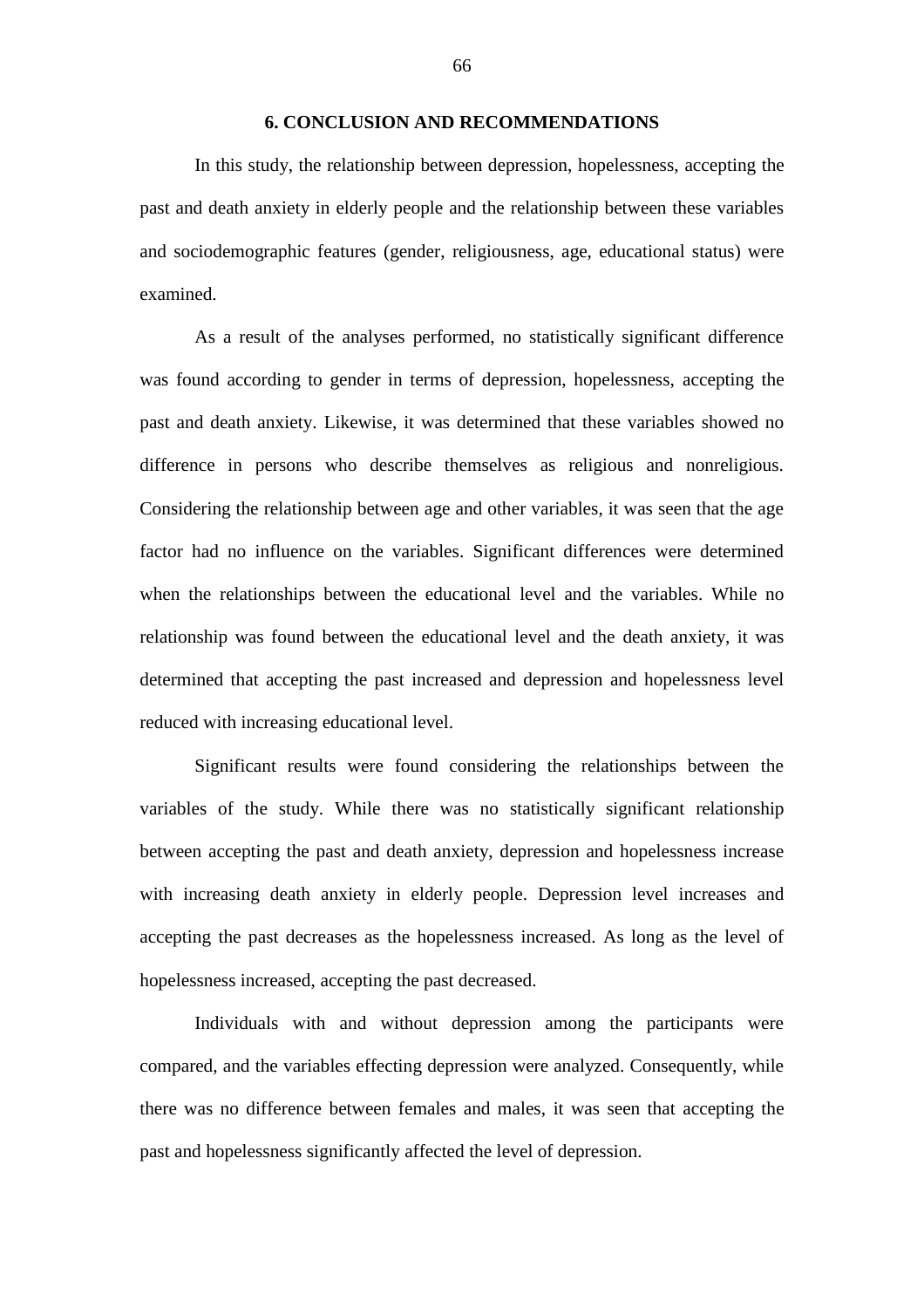According to these results, negative situations in elderliness such as hopelessness and depression may be prevented by increasing the level of education of individuals forming our society and interpreting the past positively. Considering the physical health statuses of elderly people, several institutions may be established to provide psychological support. These institutions can be various social service organizations and foundations where elderly people may engage in social activities and interact with the environment. Seminars, meetings and conferences may be conducted to train, teach, inform and raise awareness of elderly people.

Number of geriatrics hospitals and policlinics may be increased on the purpose of according with increasing old population. It is known that early diagnosis accelerated the treatment process in elderly people. Therefore, application of routing health and depression controls is important. In case of depression, depressed person must be brought under control and the treatment program must be started rapidly. In addition to medications, application of positive psychotherapy may accelerate treatment process and help in prevention of negative situations during the depression process.

Programs can be conducted which will ensure middle-aged individuals and youngsters gain awareness about elderliness.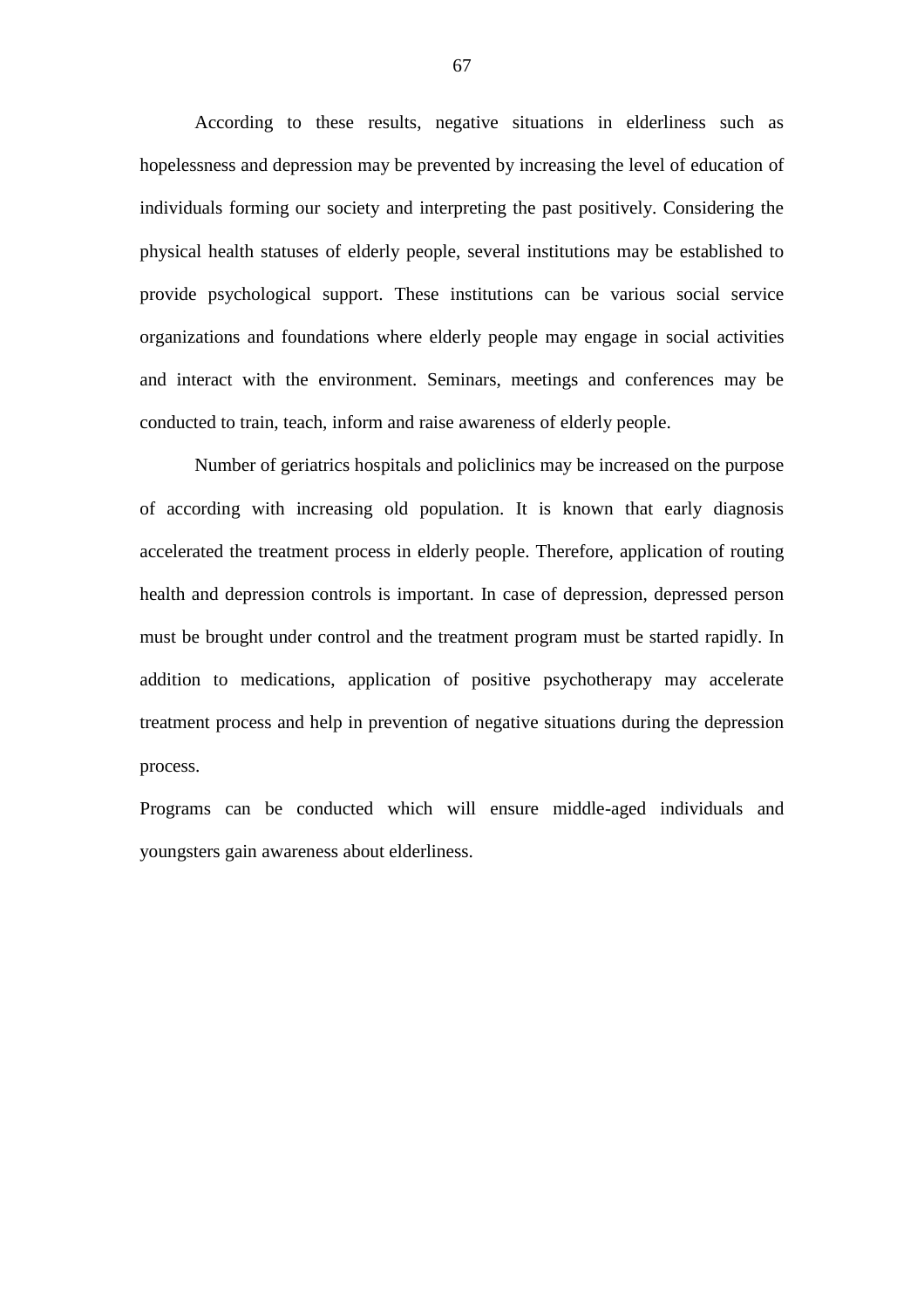#### **REFERENCES**

- Akdemir, A., Cangöz, B., Örsel, S., & Selekler, K. (2007). Hafif Kognitif Bozukluğu Olan Hastalarla Alzheimer Tipi Demans Hastalarının Örtük Bellek Performansı Açısından Karşılaştırılması. *Türk Psikiyatri Dergisi. 18(2):118- 128.*
- Akdemir, N. (1997). Geriatri I: Hemşirelik Bakımı. *Ankara Hekimler Yayın Birliği, 142-145.*
- Akça, F., & Köse, İ. A. (2008). Ölüm Kaygısı Ölçeğinin Uyarlanması: Geçerlik ve Güvenirlik Çalışması. *Klinik Psikiyatri. 11: 7-16.*
- Alexopoulos, G. S. (2005). Depression in the Elderly. *Lancet. 365: 19, 61–70.*
- Alexopoulos, G. S., Bruce, M. L., Hull, J., Sirey, J. A., & Kakuma, T. (1999). Clinical Determinants of Suicidal Ideation and Behaviour in Geriatric Depression. *Arch Gen Psychiatry. 56(11): 1048-1053.*
- [Alexopoulos, G. S.](http://www.ncbi.nlm.nih.gov/pubmed/?term=Alexopoulos%20GS%5BAuthor%5D&cauthor=true&cauthor_uid=11790640), [Kiosses, D. N.](http://www.ncbi.nlm.nih.gov/pubmed/?term=Kiosses%20DN%5BAuthor%5D&cauthor=true&cauthor_uid=11790640), [Klimstra, S.](http://www.ncbi.nlm.nih.gov/pubmed/?term=Klimstra%20S%5BAuthor%5D&cauthor=true&cauthor_uid=11790640), [Kalayam, B.](http://www.ncbi.nlm.nih.gov/pubmed/?term=Kalayam%20B%5BAuthor%5D&cauthor=true&cauthor_uid=11790640), [Bruce, M. L.](http://www.ncbi.nlm.nih.gov/pubmed/?term=Bruce%20ML%5BAuthor%5D&cauthor=true&cauthor_uid=11790640) (2002). Clinical Presentation of the "Depression-Executive Dysfunction Syndrome" of Late Life. *[American Journal of Geriatric Psychiatry.](http://www.ncbi.nlm.nih.gov/pubmed/11790640) Jan-Feb;10(1): 98-106.*
- Altay, B., & Avcı, A. (2009). Samsun Alanlı köyünde yaşayan yaşlılarda aileden algılanan sosyal destek ile depresif belirti yaşama sıklığı arasındaki ilişki. *TAF Preventive Medicine Bulletin. 8(2): 139-146.*
- Amerikan Psikiyatri Birliği. Ruhsal Bozuklukların Tanısal ve Sayımsal El Kitabı. Köroğlu, E. (Çeviri ed.). 5. Baskı, Hekimler Yayın Birliği, Ankara, 2013. (DSM-5).
- Amerikan Psikiyatri Birliği. Ruhsal Bozuklukların Tanısal ve Sayımsal El Kitabı. Köroğlu, E. (Çeviri ed.). 4. Baskı, Hekimler Yayın Birliği, Ankara, 1994. (DSM-IV-TR 2007).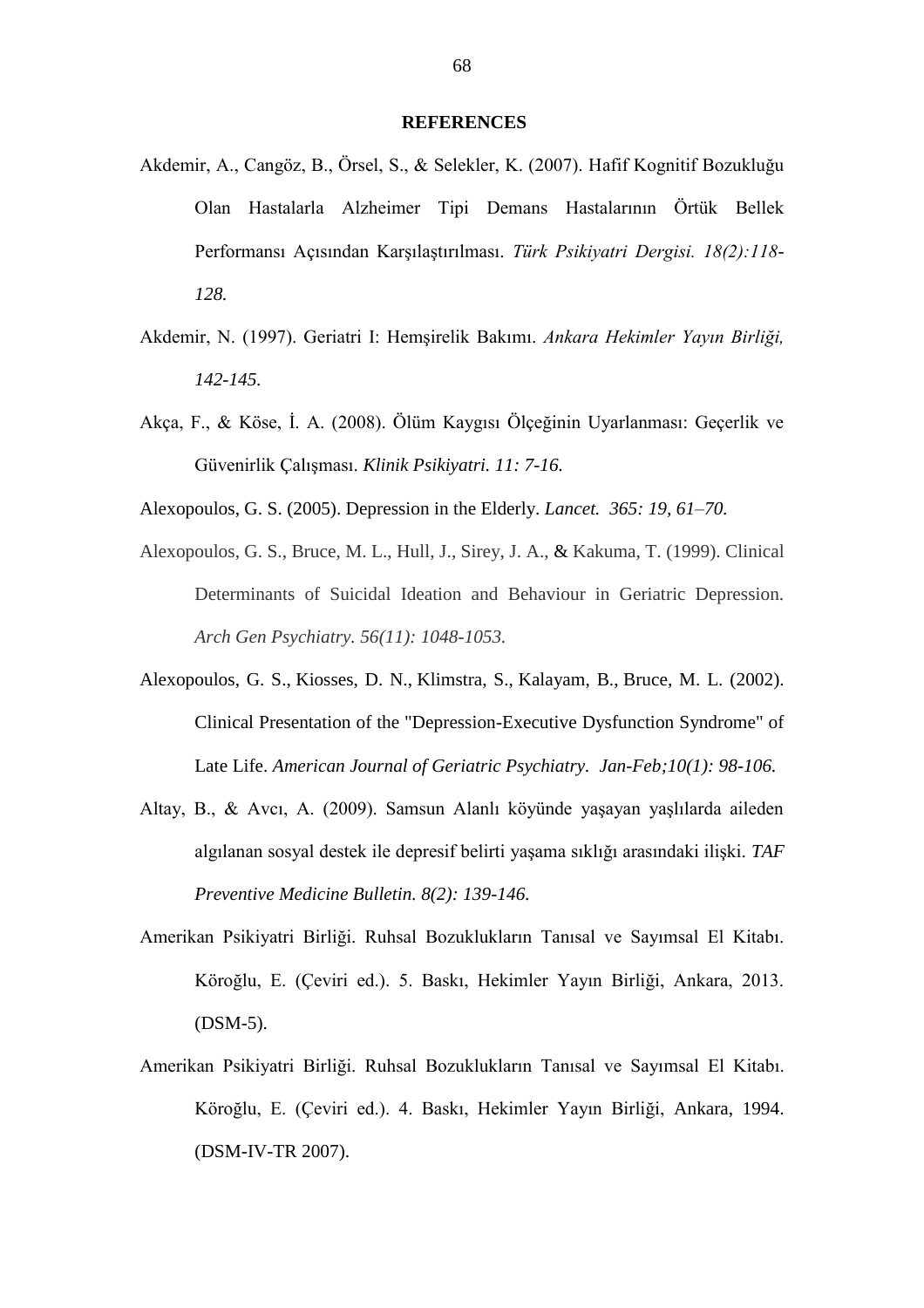Arslan, E., & Arı, R. (2005). Erikson'un Psikososyal Gelişim Dönemleri Ölçeğinin Türkçe'ye Uyarlama, Güvenirlik ve Geçerlik Çalışması. *Selçuk Üniversitesi Mesleki Eğitim Fakültesi.*

Press. dergisosyalbil.selcuk.edu.tr/susbed/article/download/403/385

- Aslan, M., & Hocaoğlu, Ç. (2014). Suicidal Behavior in Elderly. *Current Approaches in Psychiatry. 2014;6(3): 294-309.*
- Aydemir, Ç., Vedin Temiz, H., & Göka, E. (2002). Cognitive and Emotional Factors in Major Depression and Suicide. *Türk Psikiyatri Dergisi 13(1): 33-39.*
- Aydın, İ., & İşleyen, S. (2004). Huzurevinde Kalan Yaşlıların Geleceğe Yönelik Beklentilerinin Umutsuzluk Düzeylerine Etkisi. *Atatürk Üniversitesi Hemşirelik Yüksekokulu Dergisi, Cilt: 7, Sayı: 3 sf 19*.
- Azaiza, F., Ron, P., Shoham, M. & Tinsky-Roimi, T. (2011). Death and Dying Anxiety Among Bereaved and Nonbereaved Elderly Parents. *Death Studies. 35:7, 610-624.*
- Bahadır Yılmaz E., & Ergun A. (2010). Trait Anger and Anger Expression Styles of Patients with Hypertension Applied to the District Health Center. *Ege Üniversitesi Hemşirelik Yüksek Okulu Dergisi 26 (3) : 1-10.*
- Bahar, G., Bahar, A., & Savaş, H. (2009). Yaşlılık ve Yaşlılara Sunulan Sosyal Hizmetler. *Fırat Sağlık Hizmetkeri Dergisi. Cilt: 4, Sayı:12, 86-98.*
- Bailey, T. C., & Sneyder C. R. (2007). Satisfaction with life and hope : a look at age and marital status. *The psychological record 57, 233-240.*
- Bakar, N. (2012). Yaşlı Bireylerde Depresyon, Yaşam Kalitesi ve Etkileyen Faktörler. *Erzincan Üniversitesi Sağlık Bilimleri Enstitüsü Hemşirelik Anabilim Dalı. Yüksek Lisans Tezi.*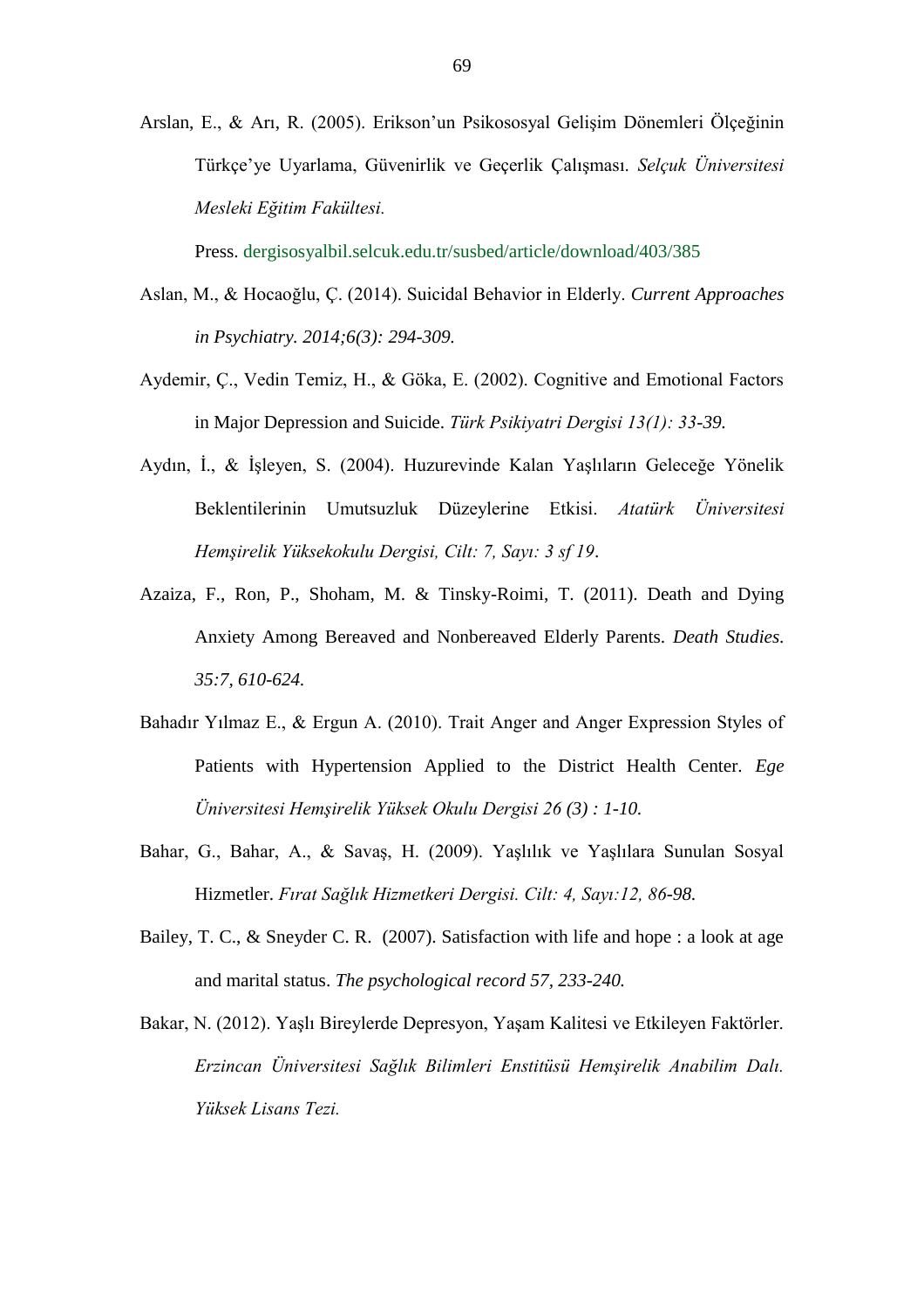- Beck, A. T. (1963). Thinking and Depression. *Archives of General Psychiatry. Vol:9, ss.324-333.*
- Beck, A. T., Weissman, A., Lester, D., & Trexler, L. (1974). The Measurement of Pessimism, Beck Hopelessness Scale. *Journal of Consulting and Clinical Psychology. Vol. 42 (6) 861-874.*
- Bingöl, G., Demir, A., Karaberk, R., Kepenek, B., Yıldırım, N., & Kaytaz, E. G. (2010). Bazı değişkenler açısından 65 yaş üstü bireylerin depresyon düzeylerinin incelenmesi. *Göztepe Tıp Dergisi, 25(4), 169-176.*
- Blazer, D. G. (2003). Depression in Late Life: Review and Commentary. *Journal of Gerontology: Medical Sciences Vol. 58A, No. 3, 249–265.*
- Boyacıoğlu, İ., & Saymaz, E. B. (2012). Accepting The Past and Depression. *Electronic Journel of Social Sciemces. Spring-2012, Volume:11 Issue:40 (220- 228).*
- Boyacıoğlu, İ., & Sümer, N. (2011). Bağlanma Boyutları, Otobiyografi k Bellek ve Geçmişi Kabul Etme. *Türk Psikoloji Dergisi. 26 (67), 105-118.*
- Boyacıoğlu Şengül, İ. (2006). Relationships Among Attachment Anxiety Avoidence, Accepting The Past and Autobiographical Memory. *A Thesis Submitted to the Graduate School of Social Sciences of the Middle East Technical University.*
- Boylin, B. A., Susan K. G., & Milton F. N. (1976). Reminiscing and Ego Integrity in Institutionalized Elderly Males. *The Gerontologist. Vol. 16, No. 2. 118-124.*
- Britton, P. C., Duberstein, P. R., Conner, K. R., Heisel, M. J., Hirsch, J. K., & Conwell, Y. (2008). Reasons for Living, Hopelessness, and Suicide Ideation Among Depressed Adults 50 Years or Older. *Am J Geriatr Psychiatry. 2008 September ; 16(9): 736–741.*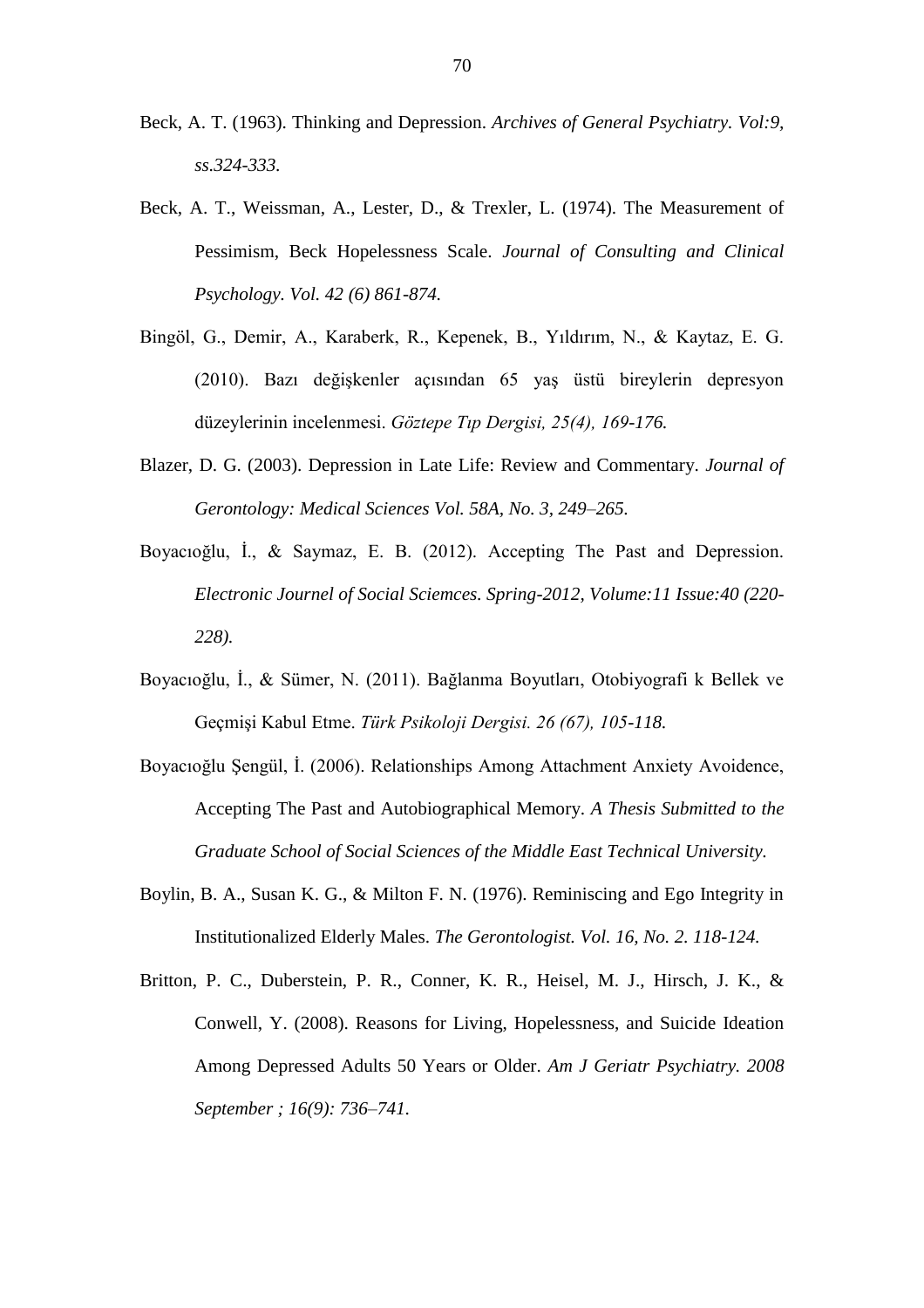- Brown, C., & Lowis, M. J., (2003). Psychosocial Development in the Elderly: An investigation into Erikson's ninth stage. *Journal of Aging Studies 17, 415 – 426.*
- Butler, R. N. (1963). The life-review: An interpretation of reminiscence in aged. *Psychiatry, 26, 65-76.*
- Cole, D. A. (1988). Hopelessness, Social Desirability, Depression and Parasuicide in Two College Samples. *Journal of Consulting and Clinical Psychology. 56: 131-136.*
- Cole, M. G., & Dendukuri, N. (2003). Risk Factors for Depression Among Elderly Community Subjects: A Systematic Review and Meta-Analysis. *The American Journal of Psychiatry. 160: 1147–1156.*
- Cole, M. G., & Yaffe M. J. (1996). Pathway to Psychiatric Care of the Elderly With Depression. *International Journal of Geriatric Psychiatry. 11:157–161.*
- Demir Çelebi, Ç., & Yukay Yüksel, M. (2014). Yaşlılık ve Yaşlılara Sunulan Psikolojik Danışma ve Rehberlik Uygulamalarına Bir Bakış. *Kalem Eğitim ve İnsan Bilimleri Dergisi. 4 (2), 175-202.*
- Devlet Planlama Örgütü. ( Eylül 2010). Genel Nüfus ve Konut Sayısı Toplu Sonuçları. Erişim :13.
	- Press. [http://nüfussayımı.devplan.org/Nüfus%20Tabloları/Nitelikler](http://nüfussayımı.devplan.org/Nüfus%20Tabloları/Nitelikler-)index.html
- Dişçigil, G., Gemalmaz, A., Başak, O., Gürel, F. S., & Tekin, N. (2005). Birinci Basamakta Geriatrik Yaş Grubunda Depresyon. *Turkish Journal of Geriatrics. 8(3): 129-133.*
- Durak, A. (1994). Beck Umutsuzluk Ölçeğinin Geçerlik ve Güvenirlik Çalışması. *Türk Psikoloji Dergisi. 9(31), 1-11.*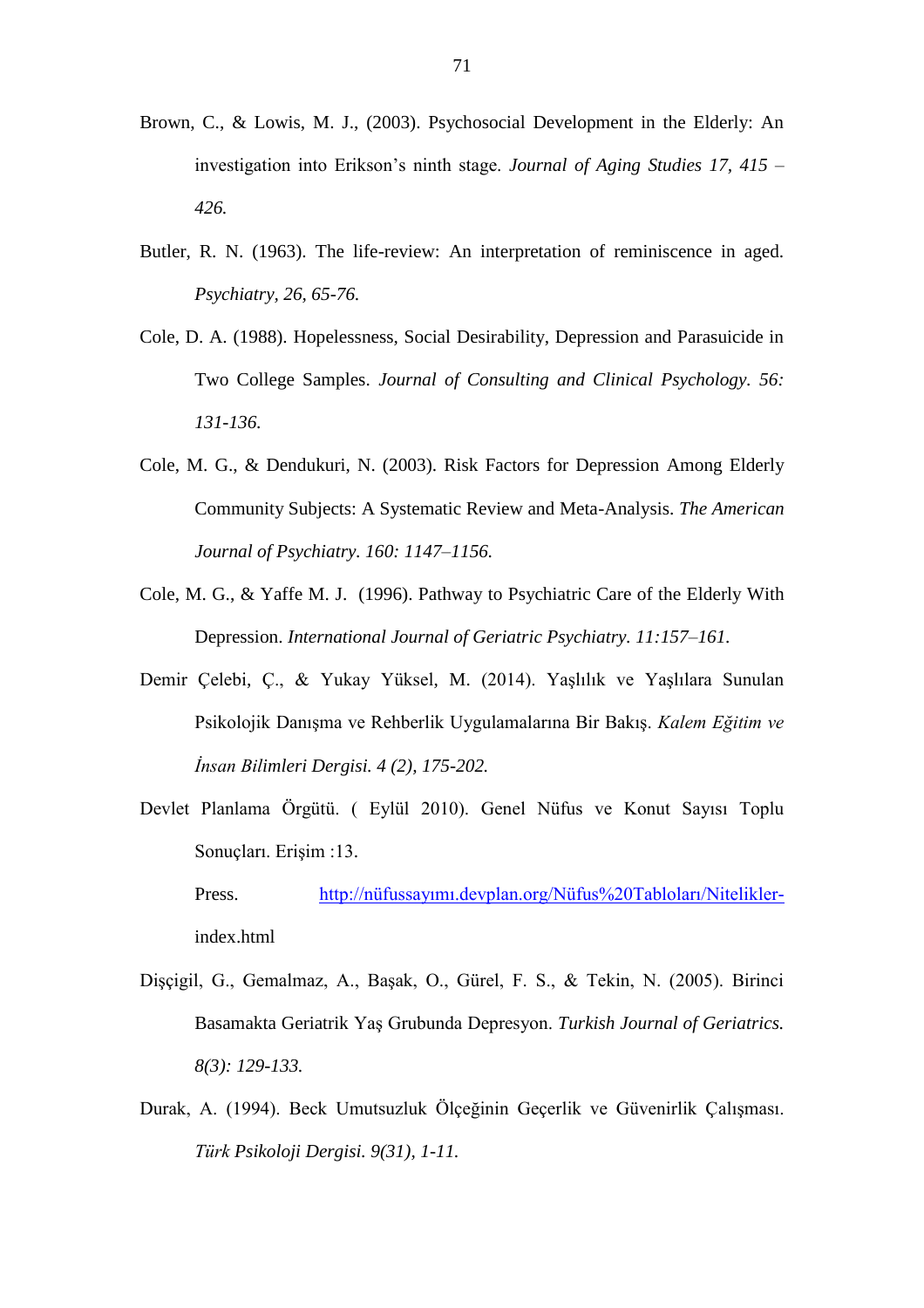- Durkheim, E. (1987). Suicide. *Çeviri: Odağ, C. İntihar İzmir Ege Üniversitesi basımevi Bornova-İzmir 1995.*
- Erdoğdu, M. Y., & Özkan, M. (2007). Farklı Dini İnanışlardaki Bireylerin Ölüm Kaygıları İle Ruhsal Belirtiler ve Sosyo-Demografik Değişkenler Arasındaki İlişkiler. *İnönü Üniversitesi Tıp Fakültesi Dergisi 14(3): 171-179.*
- Erikson, E. H. (1963). Childhood and society. *New York: Norton.*
- Ertan, T., Eker, E., & Şar, V. (1997). Geriatrik depresyon ölçeği'nin Türk yaşlı nüfusunda geçerlilik ve güvenilirliği. *Nöropsikiyatri Arşivi. 34: 62-71.*
- Evangelista, L. S., Kagawa-Singer, M., & Dracup, K. (2001). Gender Differences in Health Perceptions and Meaning in Persons Living with Heart Failure. *Heart & Lung, 30: 167-76.*
- Florian, V., & Mikulincer, M. (1997). Fear of Personal Death in Adulthood: The impact of early and recent losses. *Death Studies. 21, 1–24.*
- Folstein, M. F., Folstein S. E., & McHugh P. R. (1975). Mini-mental state. *Journal of Psychiatric Research. 12:189-198.*
- Fortner, B. V., & Neimeyer, R. A. (1999). Death Anxiety in Older Adults: A quantitative review. *Death Studies. 23, 387–411.*
- Fuentes, K., & Cox B. J. (1997). Prevalence of anxiety disorders in elderly adults: a critical analysis. *Journal of Behavior Therapy and Experimental Psychiatry 28 (4): 269-279.*
- Galt, C. P., & Hayslip, B. (1998). Age Differences in Levels of Overt and Covert Death Anxiety. *Journal of Death and Dying. 37(3): 187-202.*
- Good, W. R., Vlachonikolis, I., & Griffiths, R. A. (1987). The Structure of Depressive Symptoms in the Elderly. *British Journal of psychiatry. 150, 463-470.*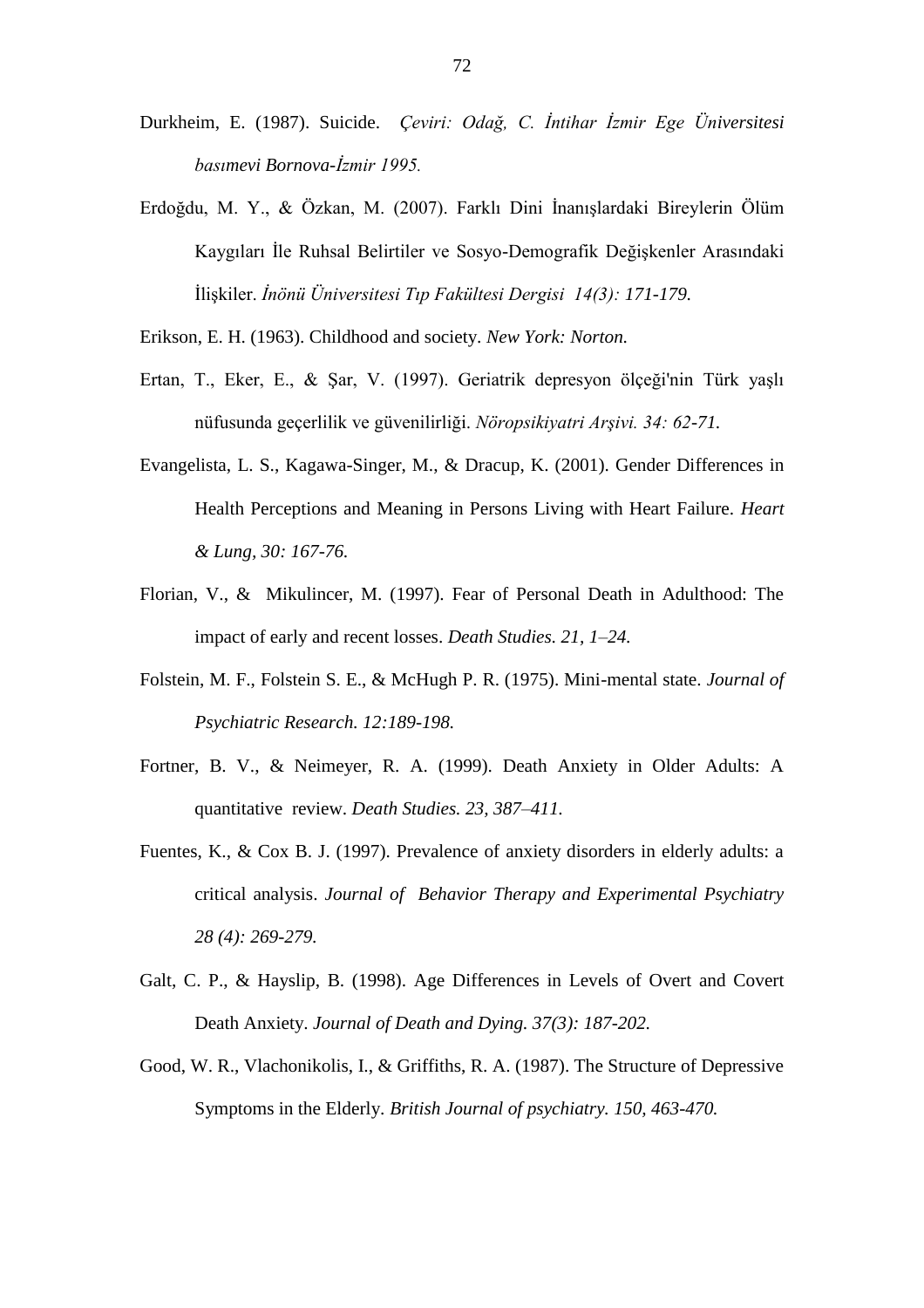- Göktaş, K., & Özkan, I. (2006). Yaşlılarda depresyon. *Psychiatry in Turkiye. 8(1): 30-37.*
- Göktaş, K., & Özkan, İ. (2006). Sleep Disorders in the Elderly. *Turkish Journal of Geriatrics 9 (4): 226-233.*
- Güleç, M., Bakir, B., Ozer, M., Uçar, M., Kiliç, S., & Hasde, M. (2005). Association between cigarette smoking and depressive symptoms among military medical students in Turkey. *Psychiatry Res, Apr 30; 134(3): 281-286.*
- Gülseren, Ş., Koçyiğit, H., Erol, A., Bay, H., Kültür, S., Memiş, A., & Vural, N. (2000). Cognitive Functions, Mental Disorders, Level of Depressive Symptoms and Quality of Life in Elderly Residents of a Nursing Home. *Geriatri 3: 133-140.*
- Güngen, C., Ertan, T., Eker, E., Yaşar, R., & Engin, F. (2002). Standardize Mini Mental Test'in Türk Toplumunda Hafif Demans Tanısında Geçerlik ve Güvenilirliği. *Türk Psikiyatri Dergisi 13(4):273-281.*
- Gürses, I., & Kılavuz, M. A. (2011). Erikson'un Psiko-Sosyal Gelişim Dönemleri Teorisi Açısından Kuşaklararası Din Eğitimi ve İletişiminin Önemi. *Uludağ Üniversitesi Ilahiyat Fakültesi Dergisi. Cilt: 20, Sayı: 2, 153-166.*
- Hacıhasanoğlu, R., & Türkleş, S. (2008). Depression And Affecting Factors In The Old At The Age Of 65 And Over. *Atatürk Üniversitesi Hemşirelik Yüksekokulu Dergisi, 11(2), 55-60.*
- Hacıhasanoğlu, R., & Yıldırım, A. (2009). Erzincan huzurevinde Yaşayan Yaşlılarda Depresyon ve Etkileyen Faktörler. *Turkish Journal of Geriatrics. 12 (1): 25- 30.*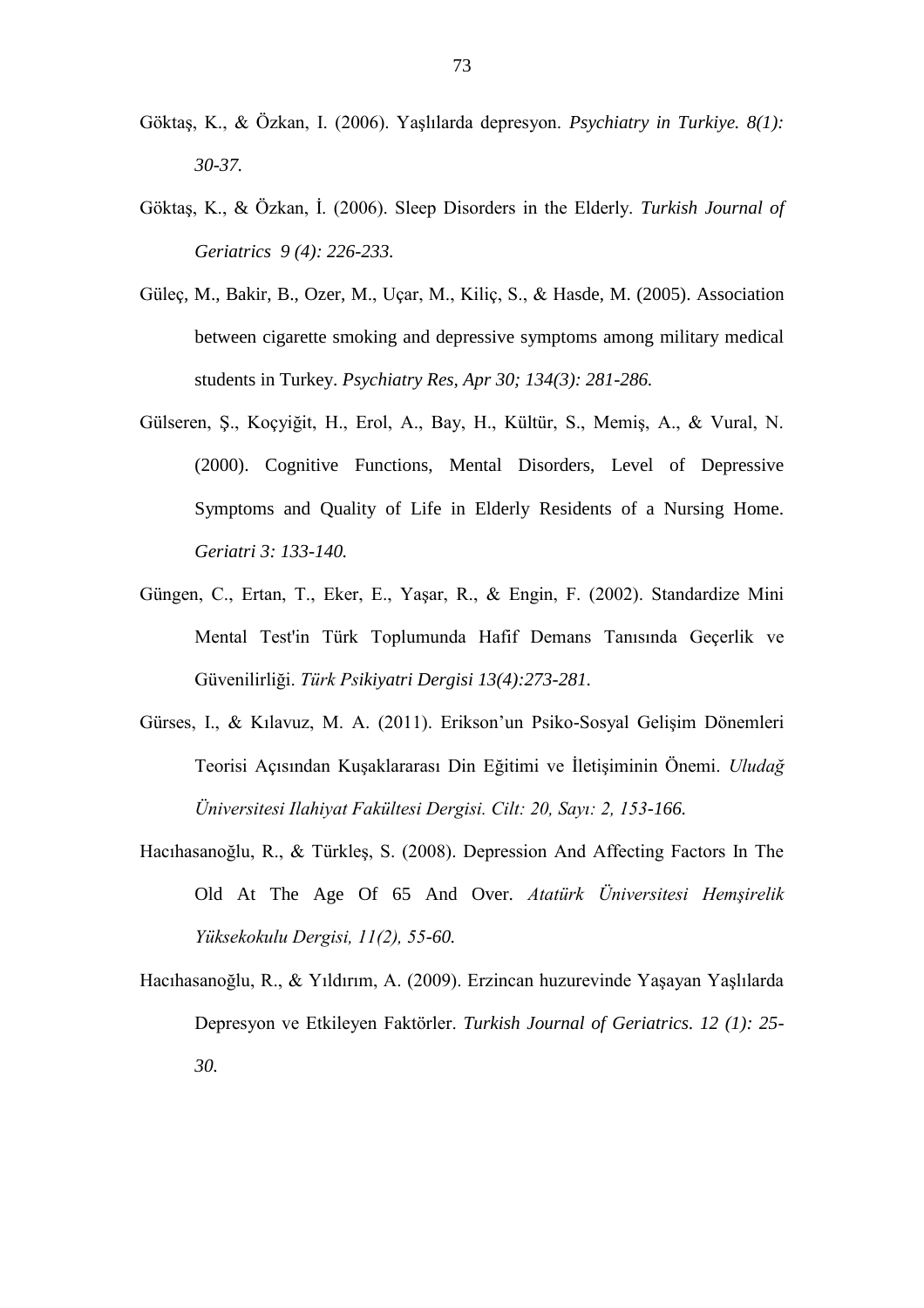- Henriksson, M. M., Marttunen, M. J., Isometsa, E. T., Heikkinen, M. E., Aro, H. M., & Kuoppasalmi, K. I. (1995). Mental disorders in elderly suicide. *Int Psychogeriatr, 7:275-286.*
- Heun, R., & Hein, S. (2005). Risk Factors of Major Depression in the Elderly. *The Europen Journal of Psychiatry, 2005 May;20(3): 199-204.*
- Hill, R. D., Gallagher, D., Thompson, L. W., & Ishida T. (1988). Hopelessness as a Measure of Suicidal Intent in the Depressed Elderly. *Psychology and Aging. VoL.3, No. 3. 230-232.*
- Hökenekli, H. (1991). Ölümle İlgili Tutumlar ve Dini Davranış. *İslami Araştırmalar Dergisi. 2: 83-91.*
- İçli, G. (2010). Yaşlılar ve Yaşlılığın Değerlendirilmesi: Denizli ili üzerine niteliksel bir araştırma. *Elderly Issues Research Journal (1):1-13.*
- İlhan, M. N., Meral, I., Kitapçı, M., Aslan, S., Çakır, N., & Bumin, M. A. (2006). Factors Influencing Depressive Symptoms and Cognitive Disorders Among Elderly. *Klinik Psikiyatri. 9: 177-184.*
- İlhan, N., Soydan, M., Batmaz, M., Özdilli, K., Gürak, H., & Yıldız, G. (2007). The Effect of Productivity in Senior Individuals on Hopelessness Level. *İstanbul Üniversitesi Florence Nightingale Hemşirelik Dergisi. Cilt 15 – Say: 58 : 48- 53 sf:49.*
- Kaçan Softa, H., Uçukoğlu, H., Ulaş Karaahmetoğlu G., & Esen D. (2011). Yaşlılarda Ölüm Kaygısı Düzeyini Etkileyen Bazı Faktörlerin İncelenmesi. *Yaşlı Sorunları Araştırma Dergisi. 2011(1-2 ): 67-79.*
- Kaçan Softa, H., Ulaş Karaahmetoğlu, G., Erdoğan, O., & Yavuz S. (2015). Yaşlılarda Yaşam Doyumunu Etkileyen Bazı Faktörlerin İncelenmesi. *Yaşlı Sorunları Araştırma Dergisi. (1): 12-21.*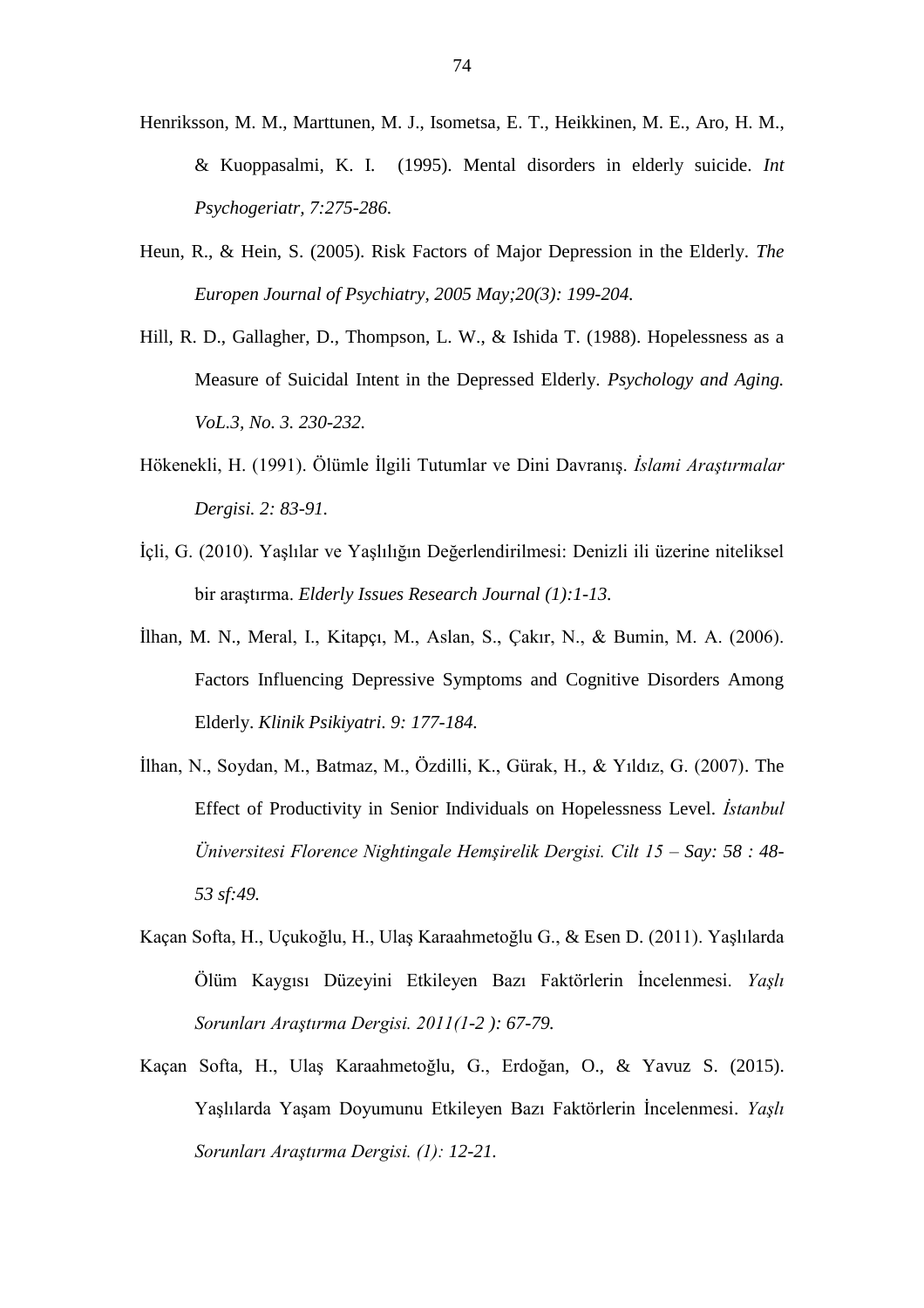- Karadağ, M. (2008). Elazığ İl Merkezinde Yaşayan Yaşlılarda Depresyon Belirtilerinin Yaygınlığı ve Etkileyen Faktörler. *Uzmanlık Tezi: Fırat Üniversitesi, Halk Sağlığı Anabilim Dalı.*
- Karakuş, G., Öztürk, Z., & Tamam, L. (2012). Ölüm ve Ölüm Kaygısı. *Arşiv Kaynak Tarama Dergisi, 21(1):42-79.*
- Kalaoğlu Öztürk Z. (2010). Yaşlı Bireylerde Ölüm Kaygısı. *Uzmanlık Tezi: Çukurova Üniversitesi Tıp Fakültesi Ruh Sağlığı ve Hastalıkları Anabilim Dalı Adana.*
- Kekovalı, M., Baybek, H., Eksen, M., & Aslaner, B. (2002). Huzurevinde Kalan Yaşlılarda Depresyon Belirtilerinin İncelenmesi. *Muğla Üniversitesi SBE Dergisi. Bahar, Sayı 7.*
- Keskinoğlu, P., Pıçakçıefe, M., Giray, H., Bilgiç, N., Uçku, R., & Tunca, Z. (2006). Yaşlılarda Depresif Belirtiler ve Risk Etmenleri. *Genel Tıp Dergisi. 16(1): 21- 26.*
- Kılınç, S., & Torun, F. (2011). Depression Rating Scales Used in Clinical Practice in Turkey. *Dirim Tıp Gazetesi 86 sayı: 1 (39-47).*
- Kızılgeçit, M. (2011). Yalnızlık, Umutsuzluk ve Dindarlık İlişkisi. *Yayınlanmamış Doktora Tezi: Atatürk Üniversitesi Sosyal Bilimler Enstitüsü, Erzurum.*
- Kim, J., Choe, M., & Chae, Y. R. (2009). Prevalence and Predictors of Geriatric Depression in Community-Dwelling Elderly. *Asian Nursing Research 3(3):121–129.*
- Kimter, N. (2006). Dini İnanç, İbadet ve Duanın Umutsuzlukla İlişkisi Üzerine Bir Araştırma, Gençlik Din ve Değerler Psikolojisi. *Ed. Hökelekli, H., D.E.M. Yayınları, İstanbul, 217-249.*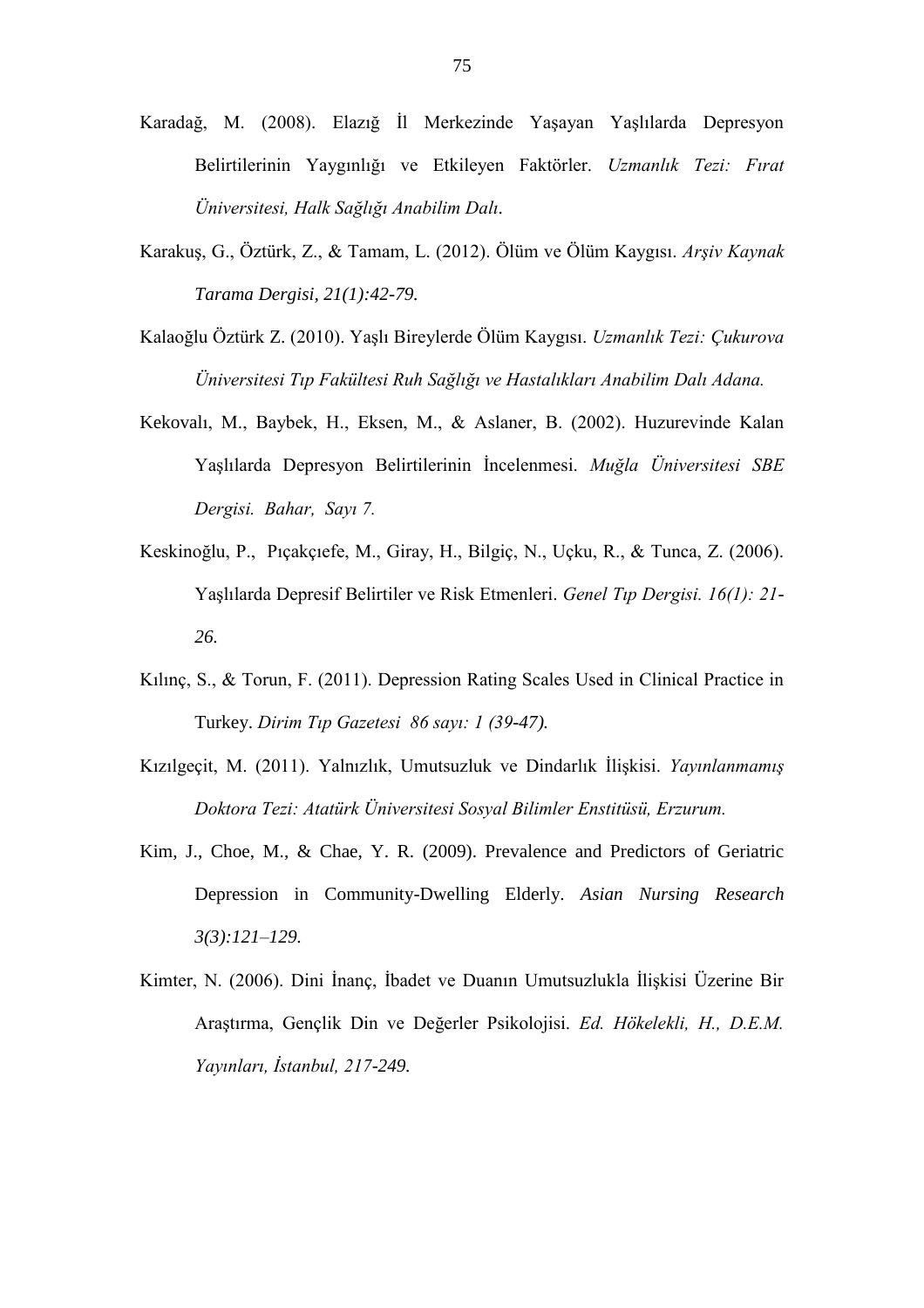- Kocataş, S., Güler, G., & Güler, N. (2004). 60 Yaş ve Üzeri Bireylerde Depresyon Yaygınlığı. *Atatürk Üniversitesi Hemşirelik Yüksekokulu Dergisi, Cilt:7, Sayı: 1.*
- Kokurcan, A., Ozel-Kizil, E.T., & Kirici, S. (2013). Death Anxiety in Elderly Patients with Generalized Anxiety Disorder. *26th ECNP Congress, 05-09 October 2013, Barcelona, SPAIN.*
- Konak, A., & Çiğdem, Y. (2005). Yaşlılık Olgusu: Sivas Huzurevi Örneği. *Cumhuriyet Üniversitesi Sosyal Bilimler Dergisi. 29 (1) : 23-63.*
- Kubler-Ross, E. (1997). Ölüm ve Ölmek Üzerine**.** (Çev: Banu Büyükkal). *Boyner Holding Yayınları, istanbul.*
- Kuey, L., & Uçku, R. (1992) Yaşlılarda Depresyon Epidemiyolojisi. *Nöropsikiyatri Arşivi. 29, 1, 15-20.*
- Kurtoğlu, D., & Rezaki, M. (1999). Huzurevindeki Yaşlılarda Depresyon, Bilişsel Bozukluk ve Yeti Yitimi. *Türk Psikiyatri Dergisi. 10(3): 173-179.*
- Madnawat, A. V. S., & Kachhawa, P. S. (2007). Department of Psychology, University of Rajasthan, Jaipur, India Age, Gender, And Living Circumstances: Discriminating Older Adults On Death Anxiety. *Death Studies. 31: 763-769.*
- Molloy, D. W., Standish, T. I. M. (1997). A guide to the standardized mini mental state examination. International Psychogeriatrics, 9 (Suppl.1): 87- 94.
- Morinho, P. E. M., Melo, K., Apolina, A. D., Bezerra, E., Freitas, J., Melo, M., Guerra, O.R., & Andrade, A. D. (2010). Undertreatment of Depressive Symptomatology ın The Elderly Living ın Long Stay İnstitutions (LSIS) And In The Community In Brazil. *Archives of Gerontology and Geriatrics. 50, 151–155.*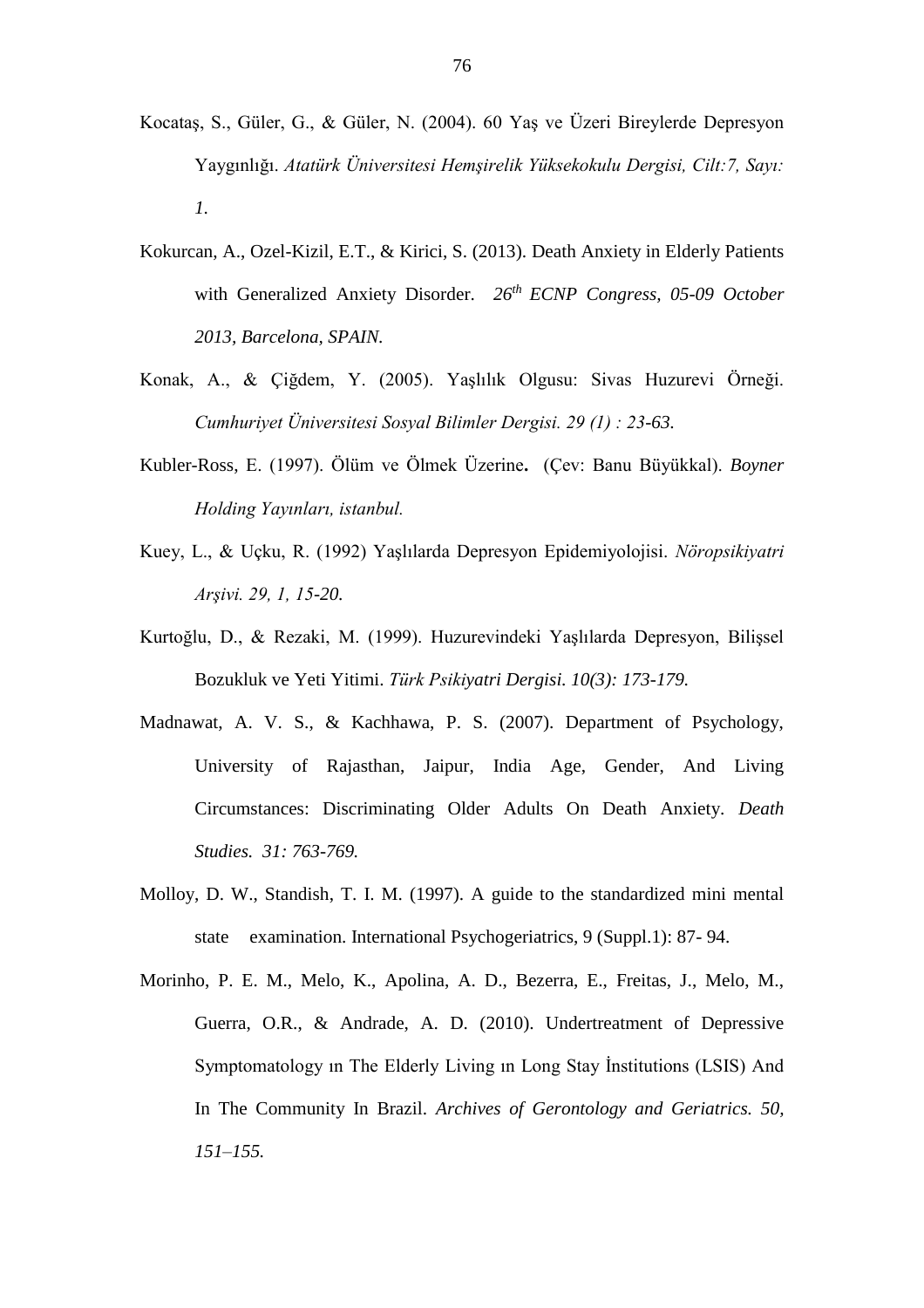- Mulsant, B. H., & Ganguli, M. (1999). Epidemiology and Diagnosis Of Depression ın Late Life. *Journal of Clinical Psychiatry., 60, 9-15.*
- [Murata, C.](http://www.ncbi.nlm.nih.gov/pubmed/?term=Murata%20C%5BAuthor%5D&cauthor=true&cauthor_uid=17913562), [Kondo, K.](http://www.ncbi.nlm.nih.gov/pubmed/?term=Kondo%20K%5BAuthor%5D&cauthor=true&cauthor_uid=17913562), [Hirai, H.](http://www.ncbi.nlm.nih.gov/pubmed/?term=Hirai%20H%5BAuthor%5D&cauthor=true&cauthor_uid=17913562), [Ichida, Y.](http://www.ncbi.nlm.nih.gov/pubmed/?term=Ichida%20Y%5BAuthor%5D&cauthor=true&cauthor_uid=17913562), & [Ojima, T.](http://www.ncbi.nlm.nih.gov/pubmed/?term=Ojima%20T%5BAuthor%5D&cauthor=true&cauthor_uid=17913562) (2008). Association Between Depression and Socio-Economic Status Among Community-Dwelling Elderly. *[Health Place,](http://www.ncbi.nlm.nih.gov/pubmed/17913562) 14(3): 406-414.*
- Murray, S. A., Kendall, M., Boyd, K. Worth, A., & Benton, T. F. (2004). Exploring the Spiritual Needs of People Dying of Lung Cancer or Heart Failure: a prospective qualitative interview study of patients and their carers. *Palliative Medicine, 18: 39-45.*
- National Institute of Mental Health (2007). Depression. Maryland: National Institutes of Mental Health.Erişim:10.5.2011.

Press: [http://www.nimh.nih.gov/health/publications/nimhdepression.pdf.](http://www.nimh.nih.gov/health/publications/nimhdepression.pdf)

- Naoki, N., Kumi, S. N., Tatsuo, A., Shinichi, K., Masatoshi, I., Nobutaka, K., Kanji, N., Shoichiro, T., Yutaka, N., Ichiro, T., & Yosuke, U. (2008). Negative Psychological Aspects and Survival in Lung Cancer Patients. Psychooncolocy, 17, no: 5, 466-473.
- Nease, D. E., & Malain, J. M. (2003). Depression screening: a practical strategy. *The Journal of Family Practice. 52(2): 118-124.*
- Neimeyer, R. A., Wittkowski, J., & Moser, R. P. (2004). Psychological research on death attitudes: An overview and evaluation. *Death Studies. 28: 309-340.*
- Nelson, L. D. (1979). Structural conduciveness, personality characteristics and death anxiety. *Omega, 1979; 10: 123-133.*
- NIH Consensus Conference (1992) Diagnosis and treatment of depression in later life. *JAMA, 268:1018-1204*.
- Odağ, C., (1995). İntihar. *İzmir Psikiyatri Derneği Yayınları, İzmir 1-14.*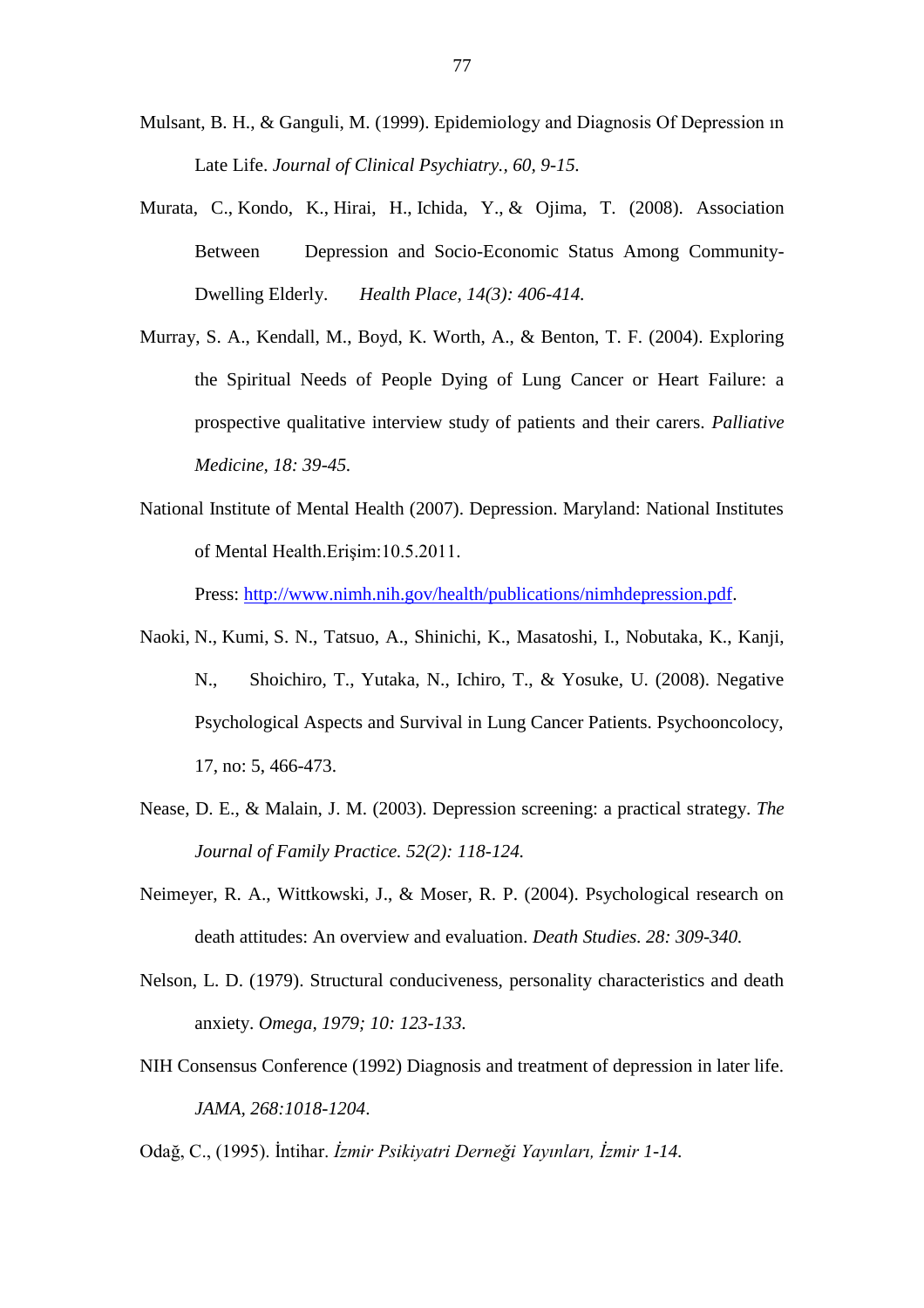Onur, B,. (1992). Gelişim Psikolojisi. *Ankara, Verso Yayıncılık, 162-212.*

- Öngider, N., & Özışık Eyüpoğlu S. (2013). Depresyon Tanısı Almış Hastalarda Ölüm Kaygısının Araştırılması. *Klinik Psikiyatri 16: 34-46.*
- Öz, F. (2010). Yaşamın Son Evresi: Yaşlılık Psikososyal Açıdan Gözden Geçirme. *Kriz Dergisi. 10(2): 12-18.*
- Özben, Ş. (2008). Hopelessness of the Elderly. *Dokuz Eylül Üniversitesi Buca Eğitim Fakültesi Dergisi. 23: 136-151.*
- Özel Kızıl, E. T., Yolaç Yarpuz, A., Ekinci, S., Sorgun, M., & Turan E. D. (2007). Investigation of Suicidal Behaviour in Elderly Depression Patients Admitted to a Geropsychiatry Clinic. *Turkish Journal of Geriatrics. 10 (2): 57-60.*
- Özen Çınar, İ., & Kartal, A. (2008). Signs of Depression in the Elderly Relationship Between Depression and Sociodemographic Characteristics. *TAF Preventive Medicine Bulletin. 7(5): 399-404.*
- Özen, D. (2008). Huzurevinde yasayan yaslılarda ölüm kaygısının günlük yaşam işlevlerine etkisi. *Yüksek lisans tezi: Haliç Üniversitesi Fen Bilimleri Enstitüsü, İstanbul.*
- Özgüngör, S., & Acun Kapıkıran, N. (2011). Erikson'un Psikososyal Gelişim Dönemleri Ölçeklerinin Türk Kültürüne Uygunluğunun Karşılaştırmalı Olarak İncelenmesi: Ön Bulgular. *Türk Psikolojik Danışma ve Rehberlik Dergisi. 4 (36), 114-126.*
- Özmen, D. P., Dündar, E., Çetinkaya, A., Taşkın, O., Özmen E. (2008). Hopelessness and Factors Affecting Hopelessness in High School Students. *Anatolian Journal of Psychiatry 2008; 9:8-15.*
- Öztürk, O. (2003). Ruh Sağlığı ve Bozuklukları. *Ankara. Hekimler Yayın Birliği, 8. Basım.*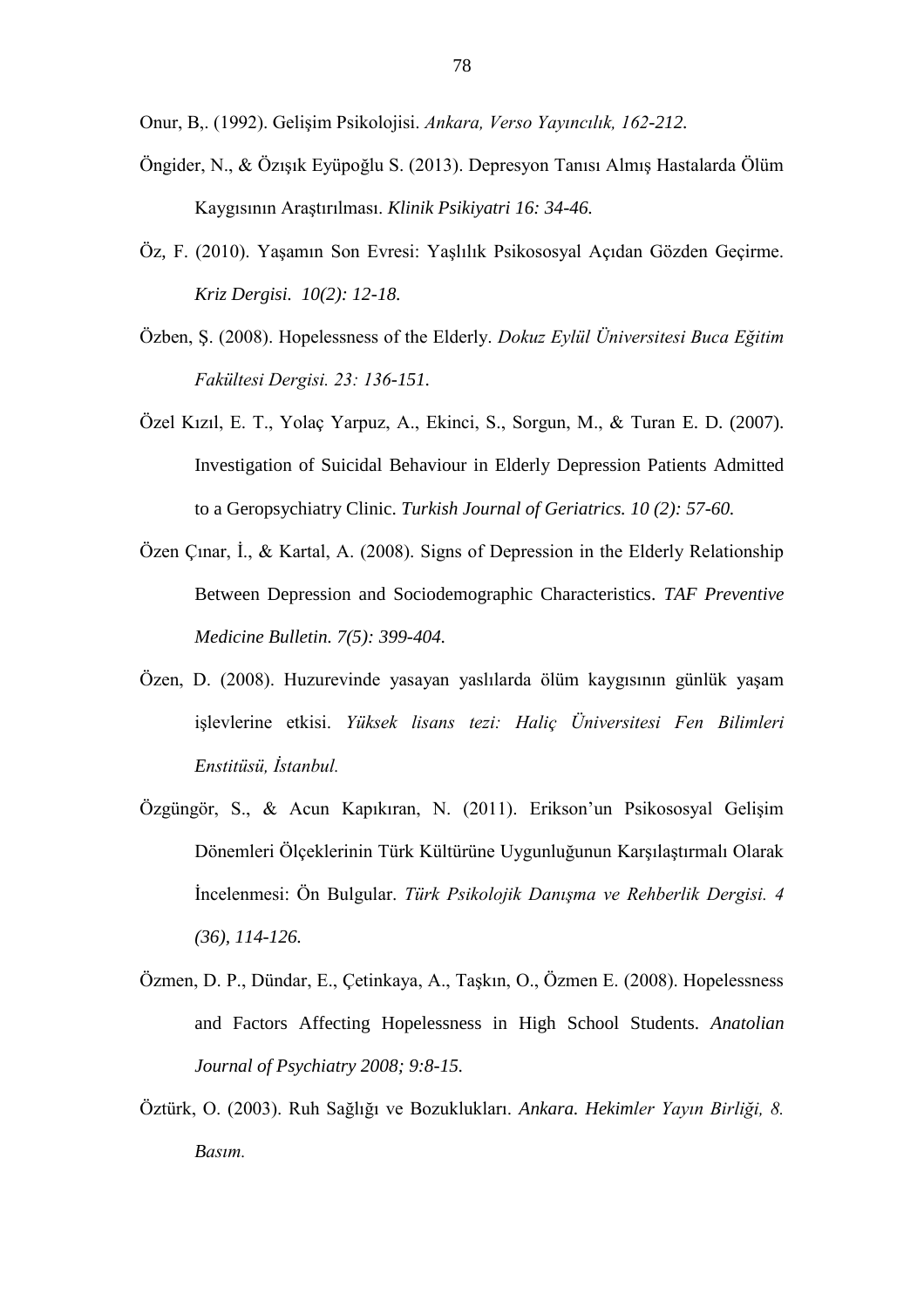- Palabıyıkoğlu, R., Haran, S., Yücat, T., & Köse, K. (1991). Yaşlılarda Depresyon ve Yaşam Doyumu. *Kriz Dergisi. 1 (1): 26-31.*
- Ranieri, W. F., Steer, R. A., Lavrence, T. I., Rissmiller, D. I., Piper, G. E.. & Beck, A. T. (1987). Relationship of Depression, Hopelessness and Dysfunctional Attitudes to Suicidal Ideation in Psychiatric Patients. *Psychological Reports, 61: 967-975.*
- [Roberts, R. E](http://www.ncbi.nlm.nih.gov/pubmed/?term=Roberts%20RE%5BAuthor%5D&cauthor=true&cauthor_uid=9231998), [Roberts, C. R.](http://www.ncbi.nlm.nih.gov/pubmed/?term=Roberts%20CR%5BAuthor%5D&cauthor=true&cauthor_uid=9231998), & [Chen, Y. R.](http://www.ncbi.nlm.nih.gov/pubmed/?term=Chen%20YR%5BAuthor%5D&cauthor=true&cauthor_uid=9231998) (1997). Ethnocultural Differences in Prevalence of Adolescent Depression. *[American Journal of Community](http://www.ncbi.nlm.nih.gov/pubmed/9231998)  [Psychology.](http://www.ncbi.nlm.nih.gov/pubmed/9231998) 25(1): 95-110.*
- Rylands, K. J., & Rickwood D. J. (2001). Ego-Integrity Versus Ego-Despair: the effect of "Accepting the Past" on Depression in Older Women. *INT'L. Journal of Aging and Human Development. Vol. 53(1) 75-89.*
- Sabancıoğulları, S., Kelleci, M., Aydın, D., & Doğan, S. (2006). Bir Sağlık Ocağına Başvuran Yaşlılarda Depresyon ve İlişkili Faktörler. *Zonguldak Sağlık Yüksekokulu Dergisi, 2: 11-20.*
- Sabancıoğulları, S., Tel, H., & Tel, H. (2007). Evde ve Kurumda Yaşayan Yaşlıların Günlük Yaşam Aktivitelerini Sürdürme ve Depresyon Yaşama Durumu. *Sağlık ve Toplum Dergisi*, *17*(1), 85-94.
- Santor, D. A., & Zuroff, D. C. (1994). Depressive symptoms: Effects of Negative Affectivity and Failing to Accept the Past. *Journal of Personality Assessment. 63(2), 294-312.*
- Seber, G. (1991). *Beck Umutsuzluk Ölçeğinin Geçerlik ve Güvenirliği Üzerine Bir Çalışma.* Yayımlanmamış Doktora Tezi: Anadolu Üniversitesi Sosyal Bilimler Enstitüsü, Eskişehir.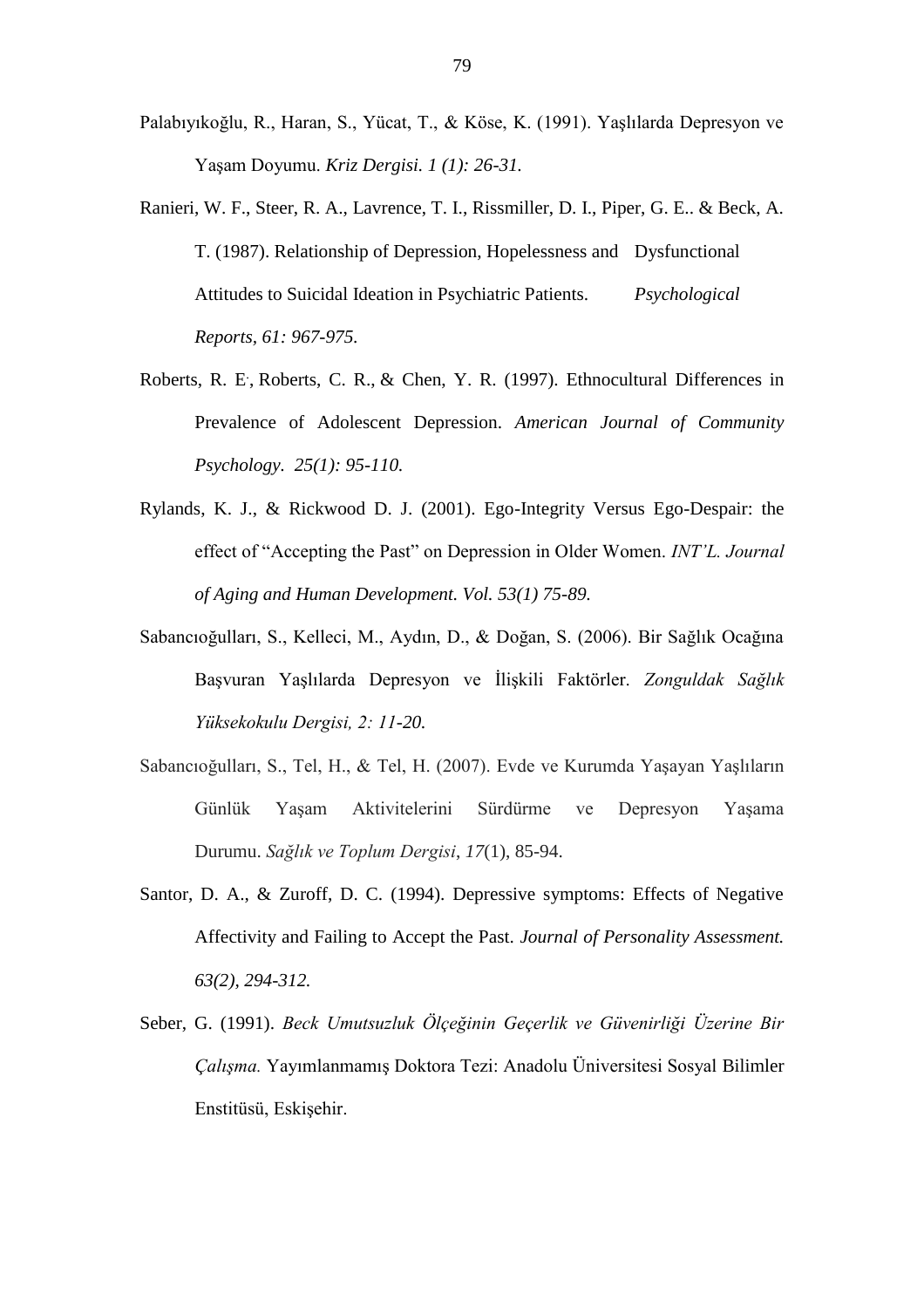- Seber, G., Dilbaz, N., Kaptanoğlu, C., & Tekin, D. (1993). Umutsuzluk Ölçeği: Geçerlilik ve Güvenirliği. *Kriz Dergisi. 1, 139-142.*
- Snowdon, J. (1997). Diagnosis and Treatment of Depression in Old Age. *Modern Medicine of Australia, 1, 52-57.*
- Stevens, S. J., Cooper, P. E., & Thomas, L. E. (1980). Age norms for Templer's Death Anxiety Scale. *Psychological Reports. 46: 205-206.*
- Stevens, L. G. (2005). Geropsychiatric Nursing. StuartW.G. and Laraıa, M.T.(ed.). *Principles and Practice of Psychiatric Nursing (edt.8). (p. 777-797). USA: Elseviar Mosby.*
- Sucuoğlu, N. (2012). Lefkoşa Merkezde Yaşayan Yaşlıların Günlük Yaşam Aktivitelerini Sürdürme ve Depresyon Yaşama Durumları. Yüksek Lisans Tezi: K.K.T.C Yakın Doğu Üniversitesi Sağlık Bilimleri Enstitüs, Hemşirelik Programı.
- Şahin, C., (2009). Eğitim Fakültesinde Öğrenim Gören Öğrencilerin Umutsuzluk Düzeyleri. *Selçuk Üniversitesi Ahmet Keleşoğlu Eğitim Fakültesi Dergisi. Sayı 27, Sayfa 271 -286*.
- Şahin, E. M., Özer, C., Ölüç, F., & Tunç, Z. (2005). Dementia and Depression Among Nursing Home Residents. *Turkish Journal of Geriatrics 8 (1): 22-24*.
- Şahin, M. E., & Yalçın, M. B. (2003). Comparing the Incidences of Depression at the Elderly Living in Nursing Home or at Their own Homes. *Turkish Journal of Geriatrics 6(1): 10-13.*
- Şenol, C. (1989). Ankara İlinde Kurumlarda Yaşayan Yaşlılarda Ölüme ilişkin Kaygı ve Korkular. *Yayınlamamış Yüksek Lisans Tezi: Ankara, A.Ü. Sosyal Bilimler Enst. s.100.*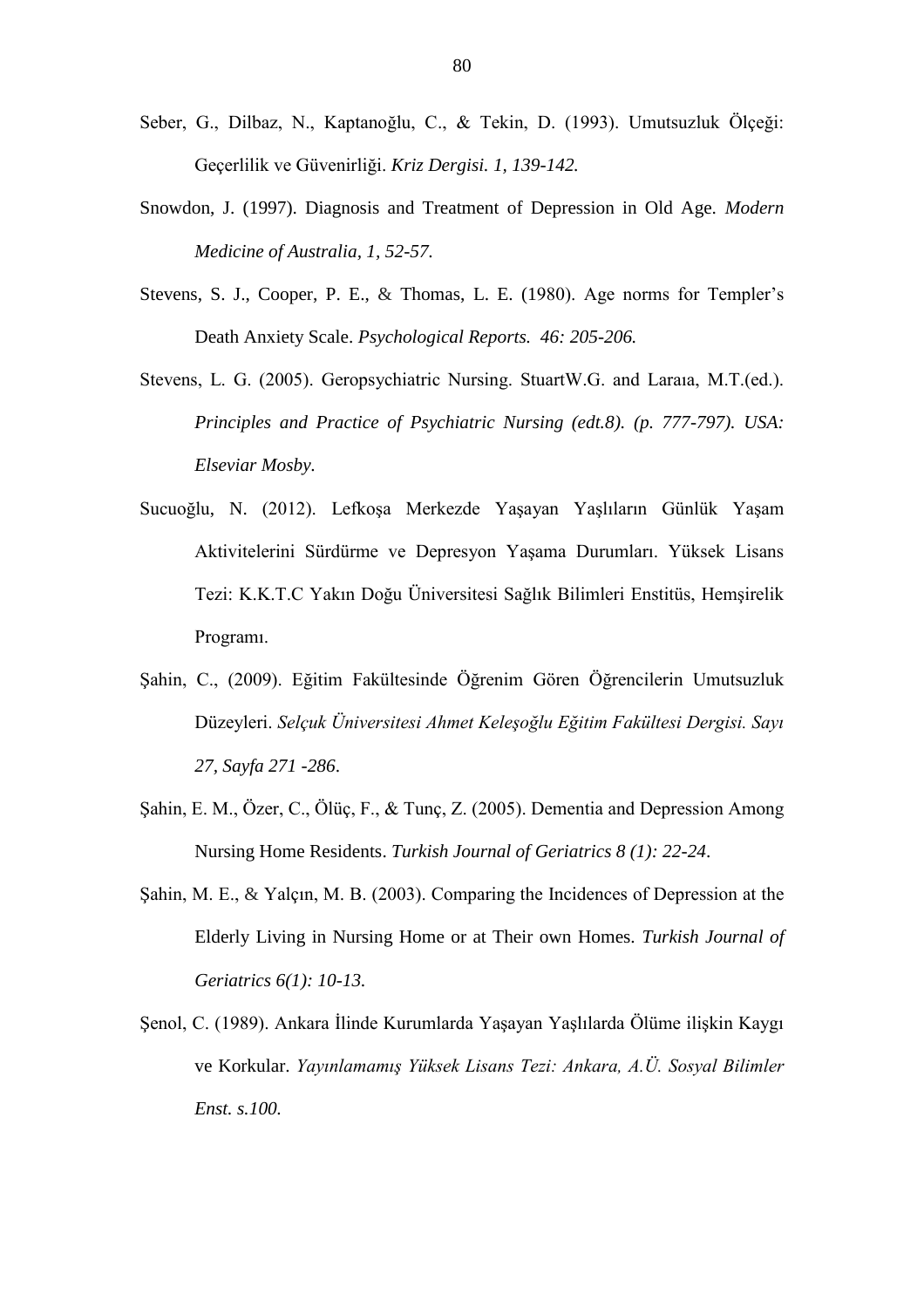- Tamam, L., & Öner, S. (2001). Yaşlılıkkk Çağı Depresyonları. *Demans Dergisi. 1: 50-60.*
- Templer, D. I. (1970). The construction and validation of death anxiety scale. *Journal of General Psychology. 82.165-174.*
- Tezel, C. G., İçağasıoğlu, A., Karabulut, A., Kolukısa, Ş., & Keskin, H. (2004). Geriatri Hastalarında Bilişsel Düzey, Depresyon, Fonksiyonel Kapasite Değerlendirilmesi. *Türk Geriatri Dergisi, 7: 206-210.*
- The World Health Report, (1998). Life in the 21 st century Avision for all. *Geneva*.
- Thorson, J. A., & Powell, F. C. (1988). Elements of Death Anxiety and Meanings of Death. *Journal of Clinical Psychology, 44 (5): 691-701.*
- Topbaş, M., Yaris, F., Can, G., Kapuca, M., & Sayar, K. (2004). The effect of Sociodemographic Factors and Medical Status on Depressive Symptoms of the Inhabitants of Nursing Home and Community Drewelling Elders in Trabzon-Turkey. *Klinik Psikofarmakoloji Bülteni. 14: 57-60.*
- Turan, G. (2001). Hastaneden Taburcu Olan Yaşlı Bireylerin Ev Yaşamında Karşılaştıkları Güçlüklerin Belirlenmesi. *Yüksek Lisans Tezi: Hacettepe Üniversitesi Saðlýk Bilimleri Enstitüsü, Ankara.*
- Türkiye İstatistik Kurumu 2014 sayı:16057

Press.<http://www.tuik.gov.tr/PreHaberBultenleri.do?id=16057>

Türkiye İstatistik Kurumu 2015 sayı:18620

Press.<http://www.tuik.gov.tr/PreHaberBultenleri.do?id=18620>

- Tümerdem, Y. (2006). Real Age. *Turkish Journal of Geriatrics. 9(3): 195-196.*
- Uncapher, H., Gallagher-Thompson, D., Osgood, N. J., & Bongar, B. (1998). Hopelessness and Suicidal Ideation in Older Adults. *The Cerontological Society of America Vol. 38, No. 1, 62-70.*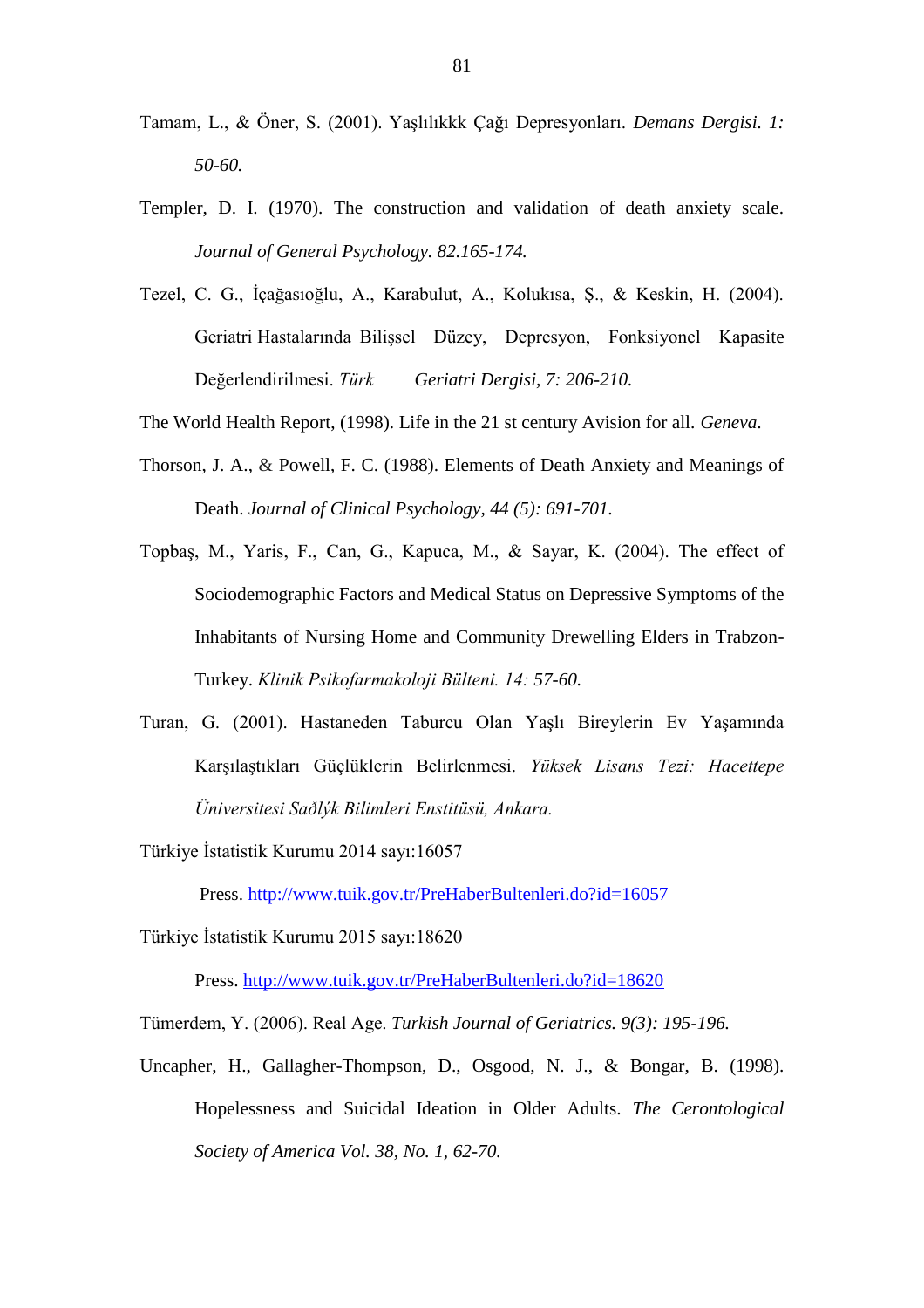- Ünal, S., & Özcan, E. (2000). Depresyonda hazırlayıcı, ortaya çıkarıcı ve koruyucu etkenler. *Anadolu Psikiyatri Dergisi. 2000; 1(1): 41-45.*
- Ünver, S. (1938). İstanbul Halkının Ölüm Karşısındaki Duyguları. *Yeni Türk, İstanbul, sayı: 68, s. 312-321.*
- Üstüner Top, F., Saraç, A., & Yaşar, G. (2010). Huzurevinde Yaşayan Bireylerde Depresyon Düzeyi, Ölüm Kaygısı ve Günlük Yaşam İşlevlerinin Belirlenmesi. *Klinik Psikiyatri. 13: 14-22.*
- Wada, T., Ishine, M., Sakagami, T., Okumiya, K., Fujisawa, M., Murakamie, S., Otsuka, K., Yano, S., Kita, T., & Matsubayashi, K. (2004). Depression In Japanese Community-Dwelling Elderly Prevalence And Association With ADL And QOL. *Archives Gerontology and Geriatrics, 39. 1. 15-23.*
- Weissman, M. M. (1974). The Epidemiology of Suicide Attempts. *Archives of General Psychiatry, 30: 737-746.*
- Yanbastı, G. (1990). Kişilik Kuramları. *Ege Üniversitesi Yayınları, İzmir.*
- Yesavage, J. A., Brink, T. L., Rose, T. L., Lum, O., Huang, V., Adey, M., & Leirer, V. O. (1983). Development and Validation of a Geriatric Depression Screening Scale: A Preliminary Report. *Journal of Psychiatric Research. 17, 37–49.*
- Yıldız, M. (1998). Dini Hayat İle Ölüm Kaygısı Arasındaki İlişki Üzerine bir Araştırma. *Doktora Tezi: Dokuz Eylül Üniversitesi Sosyal Bilimler Enstitüsü, İzmir.*
- Yüksel, N. (1998). Depression in the Elderly. *Turkish Journal of Geriatrics. 1 (1): 19- 23.*
- Zarrett, N., & James, J. B. (2006). Ego Integrity in the Lives of Older Women. *Journal of Adult Development. 13: 61-75.*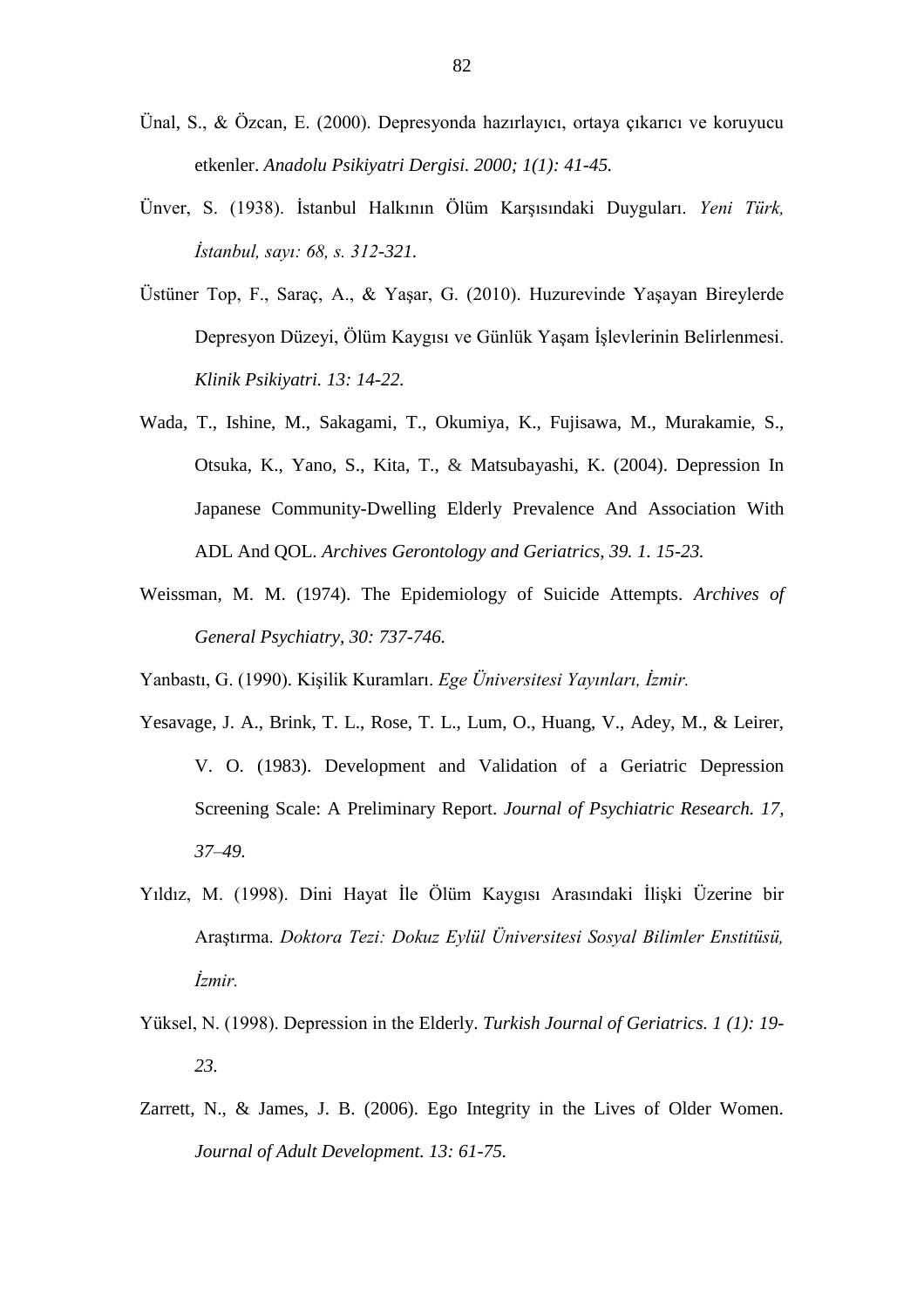### **APPENDİXES**

### Appendix 1

### **ARAŞTIRMA AMAÇLI ÇALIŞMA İÇİN AYDINLATILMIŞ ONAM FORMU**

Yaşlı kişilerde geçmişi anlamlandırmanın etkileri ile ilgili bir araştırma yapmaktayız. Araştırmanın ismi "Yaşlı Kişilerde Geçmişi Anlamlandırmanın Umutsuzluk, Ölüm Kaygısı, İntihar Riski ve Depresyon ile İlişkisi"dir.

Sizin de bu araştırmaya katılmanızı öneriyoruz. Bu araştırmaya katılıp katılmamakta serbestsiniz. Çalışmaya katılım gönüllülük esasına dayalıdır. Kararınızdan önce araştırma hakkında sizi bilgilendirmek istiyoruz. Bu bilgileri okuyup anladıktan sonra araştırmaya katılmak isterseniz formu imzalayınız.

Bu araştırmayı yapmak istememizin nedeni, bireylerin, yaşlılık döneminde geçmişi anlamlandırmasının neleri etkilediğini görmek ve yaşlı bireylerde en sık görülen psikolojik rahatsızlık olan depresyonun nedenlerini bularak, çözümlemesine katkıda bulunabilmektir. Yakın Doğu Üniversitesi Psikoloji Anabilim Dalı Uygulamalı Klinik Psikoloji Yüksek Lisans ortak katılımı ile gerçekleştirilecek bu çalışmaya katılımınız araştırmanın başarısı için önemlidir.

Eğer araştırmaya katılmayı kabul ederseniz sizinle yüzyüze görüşme yapılacaktır. Tüm ölçekler yaklaşık yarım saat içinde tamamlanacaktır. Bu formu onaylayıp imzaladıktan sonra ilk olarak Standardize Mini Mental Test uygulanacaktır. Bu ölçekte araştırmamız için yeterli puan alındığı takdirde diğer ölçekler uygulanacaktır. Devamında hazırlamış olduğumuz sosyo–demografik form verilecektir. Daha sonra Beck Umutsuzluk Ölçeği, Geçmişi Anlamlandırma Ölçeği, Geriatrik Depresyon Ölçeği, Ölüm Kaygısı Ölçeği ve Kısa Anksiyete ve Depresyon Ölçeği katılımcılara uygulanacaktır.

Bu çalışmaya katılmanız için sizden herhangi bir ücret istenmeyecektir. Çalışmaya katıldığınız için size ek bir ödeme de yapılmayacaktır.

Sizinle ilgili tıbbi bilgiler gizli tutulacak, ancak çalışmanın kalitesini denetleyen görevliler, etik kurullar ya da resmi makamlarca gereği halinde incelenebilecektir.

Bu çalışmaya katılmayı reddedebilirsiniz. Bu araştırmaya katılmak tamamen isteğe bağlıdır. Yine çalışmanın herhangi bir aşamasında onayınızı çekmek hakkına da sahipsiniz.

| Katılımcı    | Görüşme Tanığı | Araştırmacı  |  |  |
|--------------|----------------|--------------|--|--|
| Adı, soyadı: | Adı, soyadı:   | Adı, soyadı: |  |  |
| Adres:       | Adres:         | Adres:       |  |  |
| Tel.         | Tel.           | Tel.         |  |  |
| Imza:        | Imza:          | Imza:        |  |  |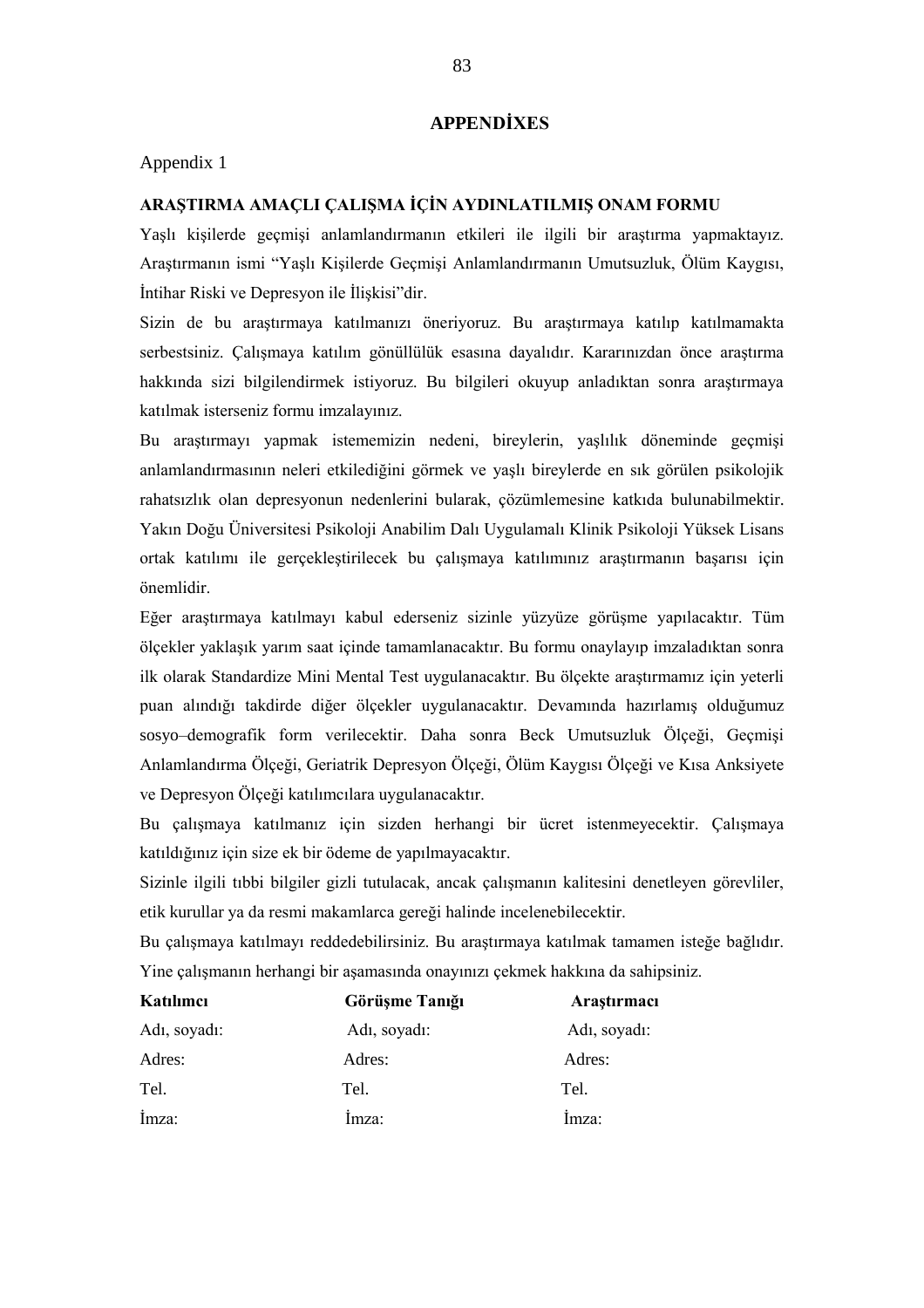#### **ARAŞTIRMA AMAÇLI ÇALIŞMA İÇİN AYDINLATILMIŞ ONAM FORMU**

### **(Katılımcının / Hastanın Beyanı)**

Sayın Gözde Çetinkol tarafından Psikoloji Anabilim Dalları'nda yaşlı kişilerde geçmişi anlamlandırmanın etkileri konusunda bir araştırma yapılacağı belirtilerek bu araştırma ile ilgili yukarıdaki bilgiler bana aktarıldı. Bu bilgilerden sonra böyle bir araştırmaya "katılımcı" olarak davet edildim.

Eğer bu araştırmaya katılırsam araştırmacı ile aramda kalması gereken bana ait bilgilerin gizliliğine bu araştırma sırasında da büyük özen ve saygı ile yaklaşılacağına inanıyorum. Araştırma sonuçlarının eğitim ve bilimsel amaçlarla kullanımı sırasında kişisel bilgilerimin ihtimamla korunacağı konusunda bana yeterli güvence verildi.

Projenin yürütülmesi sırasında herhangi bir sebep göstermeden araştırmadan çekilebilirim. (Ancak araştırmacıları zor durumda bırakmamak için araştırmadan çekileceğimi önceden bildirmemim uygun olacağının bilincindeyim) Ayrıca tıbbi durumuma herhangi bir zarar verilmemesi koşuluyla araştırmacı tarafından araştırma dışı tutulabilirim.

Araştırma için yapılacak harcamalarla ilgili herhangi bir parasal sorumluluk altına girmiyorum. Bana da bir ödeme yapılmayacaktır.

İster doğrudan, ister dolaylı olsun araştırma uygulamasından kaynaklanan nedenlerle meydana gelebilecek herhangi bir sağlık sorunumun ortaya çıkması halinde, her türlü tıbbi müdahalenin sağlanacağı konusunda gerekli güvence verildi. (Bu tıbbi müdahalelerle ilgili olarak da parasal bir yük altına girmeyeceğim).

Araştırma sırasında bir sağlık sorunu ile karşılaştığımda; herhangi bir saatte, Gözde Çetinkol'u 0533 873 3319 (cep) no'lu telefondan arayabileceğimi biliyorum. Bu araştırmaya katılmak zorunda değilim ve katılmayabilirim. Araştırmaya katılmam konusunda zorlayıcı bir davranışla karşılaşmış değilim. Eğer katılmayı reddedersem, bu durumun tıbbi bakımıma ve hekim ile olan ilişkime herhangi bir zarar getirmeyeceğini de biliyorum.

Bana yapılan tüm açıklamaları ayrıntılarıyla anlamış bulunmaktayım. Kendi başıma belli bir düşünme süresi sonunda adı geçen bu araştırma projesinde "katılımcı" olarak yer alma kararını aldım. Bu konuda yapılan daveti kabul ediyorum.

İmzalı bu form kâğıdının bir kopyası bana verilecektir.

| Katılımcı    | Görüşme Tanığı | Araştırmacı  |  |  |
|--------------|----------------|--------------|--|--|
| Adı, soyadı: | Adı, soyadı:   | Adı, soyadı: |  |  |
| Adres:       | Adres:         | Adres:       |  |  |
| Tel.         | Tel.           | Tel.         |  |  |
| Imza:        | Imza:          | Imza:        |  |  |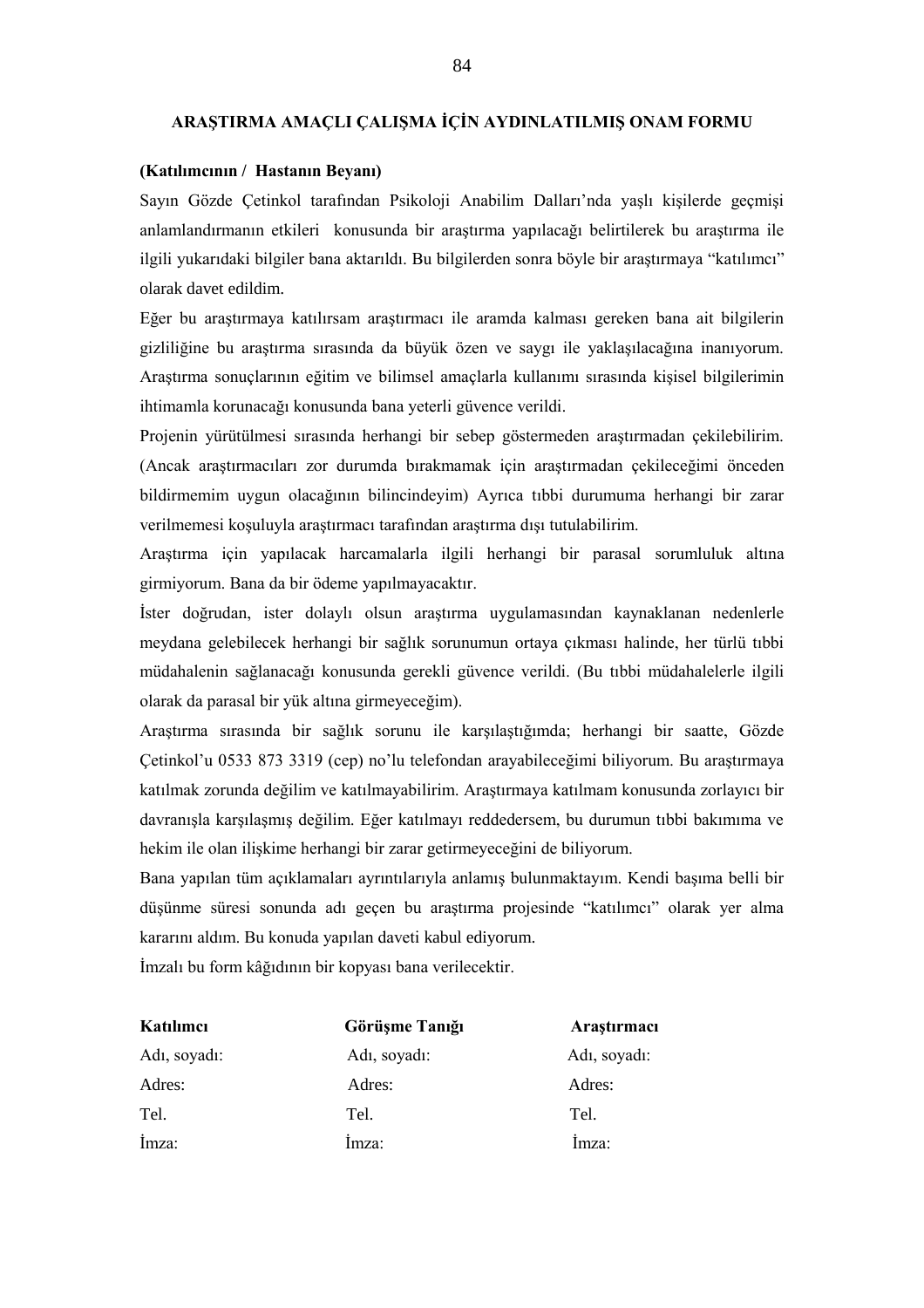## **SOSYO-DEMOGRAFİK VERİ FORMU**

Bu araştırma, geçmişi anlamlandırmanın yaşlılar üzerindeki etkilerini değerlendirmek üzere yapılmaktadır. Bu etkileri daha iyi incelemek üzere sizden, aşağıda bazı soru ve ifadelerden oluşan bir anket setini doldurmanız istenmektedir. Alınan bilgiler, kişisel olarak değerlendirilmeyecek, sadece bilimsel araştırma amacıyla kullanılacaktır. Araştırmaya katılmanız, depresyonun yaşlılar üzerindeki etkisini görme anlamında büyük önem taşımaktadır; bu nedenle, cevap verirken samimi ve dürüst olunuz. Katıldığınız için teşekkür ediyoruz.

| Cinsiyetiniz: Kadın ()                                               | Erkek $($ ) |                     |         |                        |  |
|----------------------------------------------------------------------|-------------|---------------------|---------|------------------------|--|
|                                                                      |             |                     |         |                        |  |
| Medeni Durumunuz: _____________________ (evli, bekar, boşanmış, dul) |             |                     |         |                        |  |
|                                                                      |             |                     |         |                        |  |
|                                                                      |             |                     |         |                        |  |
| Eğitim Durumunuz:                                                    |             |                     |         |                        |  |
| Okuma yazma bilmiyor                                                 | ( )         | Okuma yazma biliyor |         | ( )                    |  |
| İlkokul mezunu                                                       | ( )         | Ortaokul mezunu     |         | ( )                    |  |
| Lise mezunu                                                          | ( )         | Üniversite mezunu   |         | ( )                    |  |
| Yüksek lisans/Doktora                                                | ( )         |                     |         |                        |  |
| Kiminle yaşıyorsunuz? Yalnız ()                                      |             | Ailesiyle () Diğer  |         | $($ )                  |  |
| Herhangi bir fiziksel hastalığınız var mı?                           |             |                     |         |                        |  |
| Evet (belirtiniz: )                                                  |             |                     | Hayır   | ( )                    |  |
| Varsa, bunun için şu an bir tedavi görüyor musunuz?                  |             |                     |         |                        |  |
| Evet (belirtiniz: $\qquad \qquad$ )                                  |             |                     | Hayır   | ( )                    |  |
| Herhangi bir psikiyatrik rahatsızlığınız var mı?                     |             |                     |         |                        |  |
| Evet (belirtiniz: 1999)                                              |             | $\mathcal{L}$       | Hayır   | $\left( \quad \right)$ |  |
| Varsa, bunun için şu anda bir ilaç kullanıyor musunuz?               |             |                     |         |                        |  |
|                                                                      |             |                     | ) Hayır | ( )                    |  |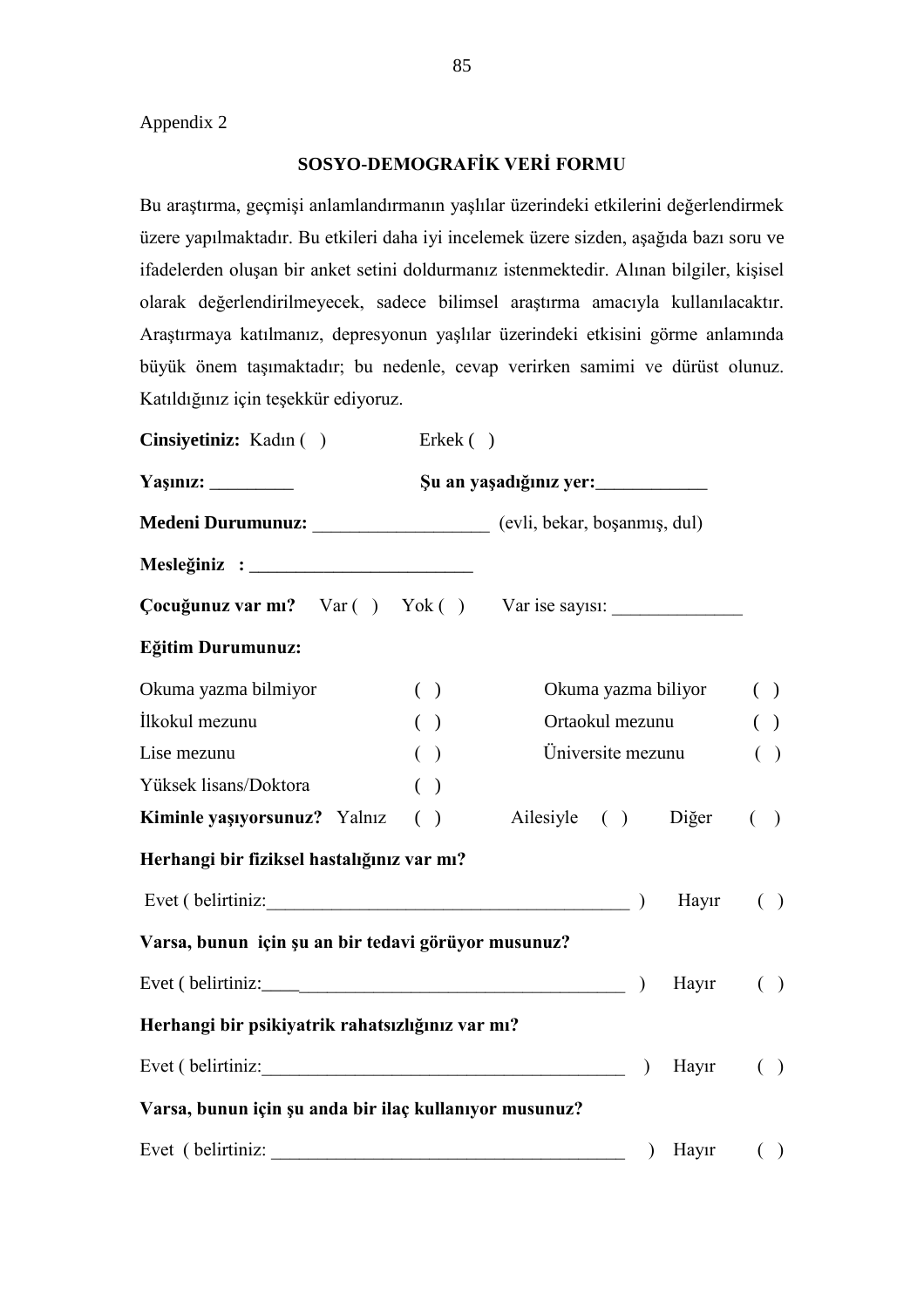|                                       | Kendinizi dindar birisi olarak düşünüyor musunuz? Evet () Hayır ()       |                                                                     |
|---------------------------------------|--------------------------------------------------------------------------|---------------------------------------------------------------------|
|                                       | Hayatın yaşamaya değer olmadığını düşündüğünüz oldu mu? Evet () Hayır () |                                                                     |
| Hiç ölmeyi istediğiniz oldu mu?       |                                                                          | Evet () Hayir ()                                                    |
|                                       | Şimdiye kadar hiç intihar düşünceniz oldu mu?                            | Evet ( ) Hayır ( )                                                  |
|                                       | Şimdiye kadar hiç intihar niyetiniz oldu mu?                             | Evet ( $\overline{\phantom{a}}$ ) Hayr ( $\overline{\phantom{a}}$ ) |
|                                       | Şimdiye kadar hiç intihar girişiminiz oldu mu?                           | Evet () Hayir ()                                                    |
| Olduysa kaç kere oldu ? _____________ |                                                                          |                                                                     |
| Hangi yöntemle oldu?                  |                                                                          |                                                                     |
| ( )                                   | Ilaç içerek () bileklerini keserek () asma yöntemi ile                   |                                                                     |
|                                       |                                                                          |                                                                     |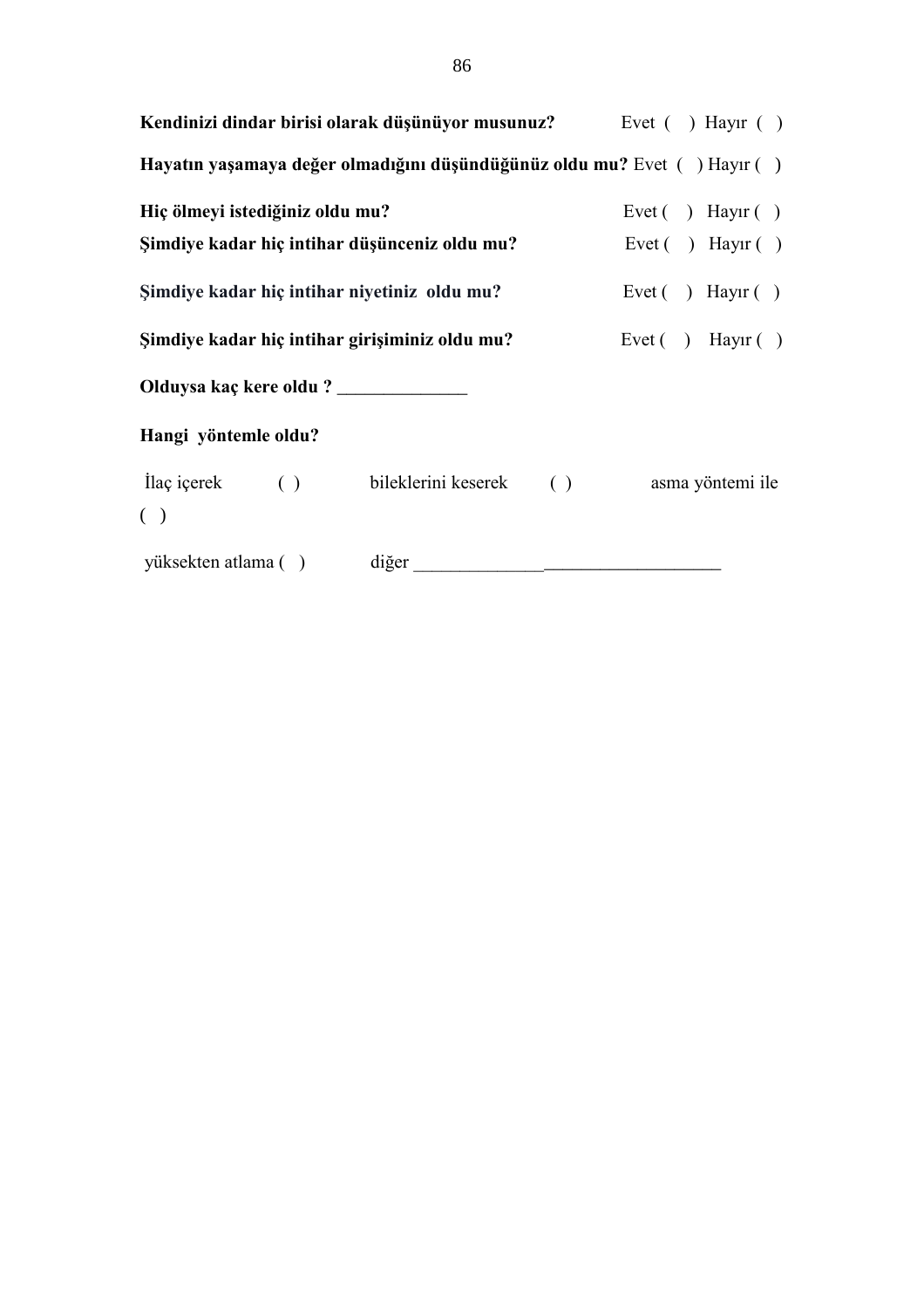| Appendix 3    |                                       |                                                                                       |         |
|---------------|---------------------------------------|---------------------------------------------------------------------------------------|---------|
|               |                                       | <b>Standardize Mini Mental Test</b>                                                   |         |
| Ad Soyad:     |                                       | Tarih:                                                                                | Yaş:    |
| Eğitim (yıl): |                                       | T. Puan:                                                                              | Meslek: |
| Aktif El:     |                                       |                                                                                       |         |
|               | YÖNELİM (Toplam puan 10)              |                                                                                       |         |
|               |                                       |                                                                                       |         |
|               |                                       |                                                                                       |         |
|               |                                       |                                                                                       |         |
|               |                                       |                                                                                       |         |
|               |                                       |                                                                                       |         |
|               |                                       |                                                                                       |         |
|               |                                       |                                                                                       |         |
|               |                                       |                                                                                       |         |
|               |                                       |                                                                                       |         |
|               |                                       |                                                                                       |         |
|               | <b>KAYIT HAFIZASI</b> (Toplam puan 3) |                                                                                       |         |
|               |                                       | Size birazdan söyleyeceğim üç ismi dikkatlice dinleyip ben bitirdikten sonra          |         |
| tekrarlayın   |                                       |                                                                                       |         |
|               |                                       |                                                                                       |         |
|               | DİKKAT ve HESAP YAPMA (Toplam puan 5) |                                                                                       |         |
|               |                                       | 100'den geriye doğru 7 çıkartarak gidin. Dur deyinceye kadar devam edin.              |         |
|               |                                       |                                                                                       |         |
|               | <b>HATIRLAMA</b> (Toplam puan 3)      |                                                                                       |         |
|               |                                       | Yukarıda tekrar ettiğiniz kelimeleri hatırlıyor musunuz? Hatırladıklarınızı söyleyin. |         |
|               | (Masa, Bayrak,                        |                                                                                       |         |
|               |                                       |                                                                                       |         |
|               | LISAN (Toplam puan 9)                 |                                                                                       |         |
|               |                                       | a) Bu gördüğünüz nesnelerin isimleri nedir? (saat, kalem) 2 puan (20 sn tut)          |         |
|               | tekrar edin.                          | b) Şimdi size söyleyeceğim cümleyi dikkatle dinleyin ve ben bitirdikten sonra         |         |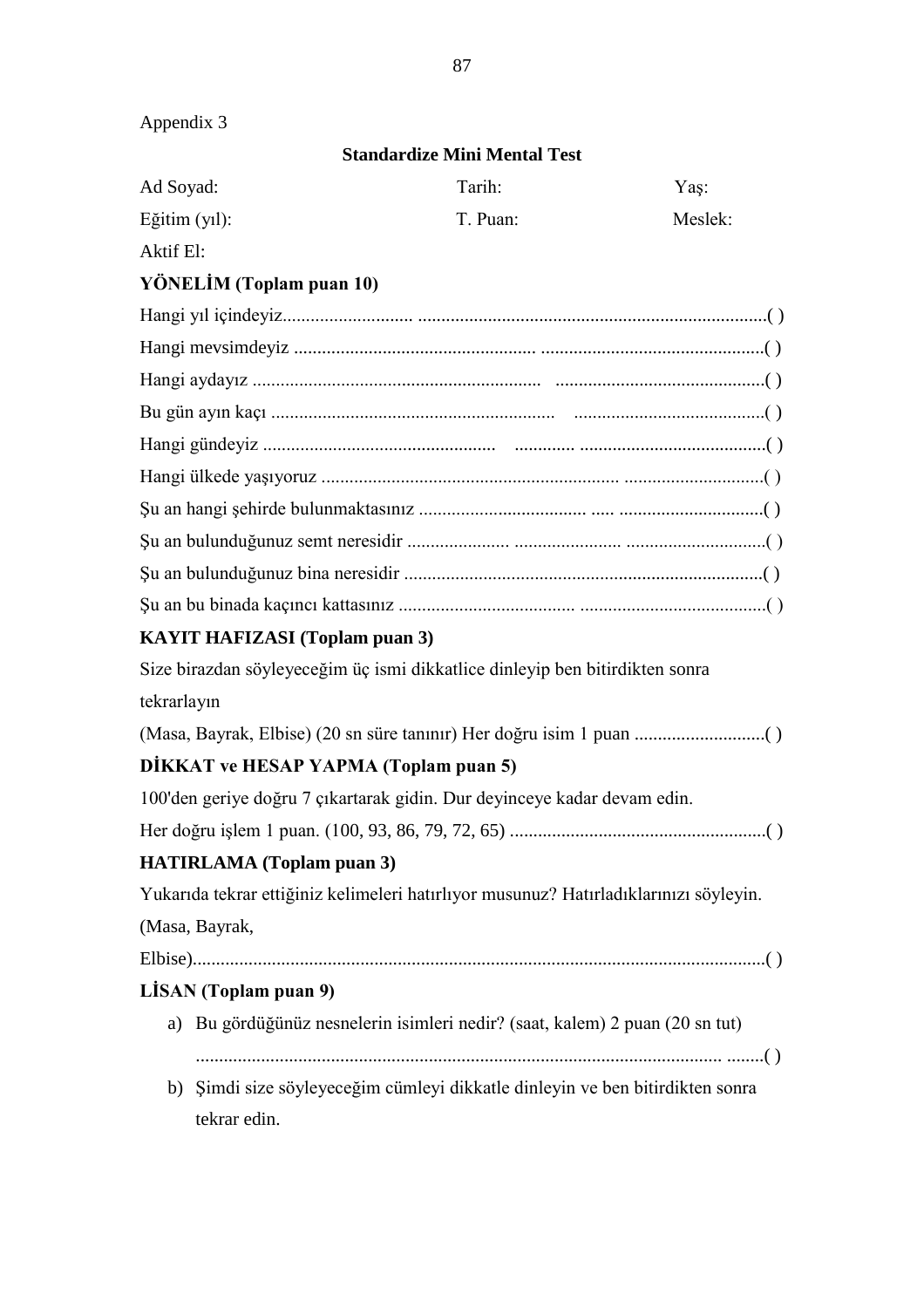| c) Şimdi sizden bir şey yapmanızı isteyeceğim, beni dikkatle dinleyin ve        |
|---------------------------------------------------------------------------------|
| söylediğimi yapın.                                                              |
| "Masada duran kağıdı sağ/sol elinizle alın, iki elinizle ikiye katlayın ve yere |
| bırakın lütfen"                                                                 |
|                                                                                 |
| c) Şimdi size bir cümle vereceğim. Okuyun ve yazıda söylenen şeyi yapın. (1     |
| puan) (arka sayfada)                                                            |
|                                                                                 |
| e) Şimdi vereceğim kağıda aklınıza gelen anlamlı bir cümleyi yazın. (1 puan)()  |
| f                                                                               |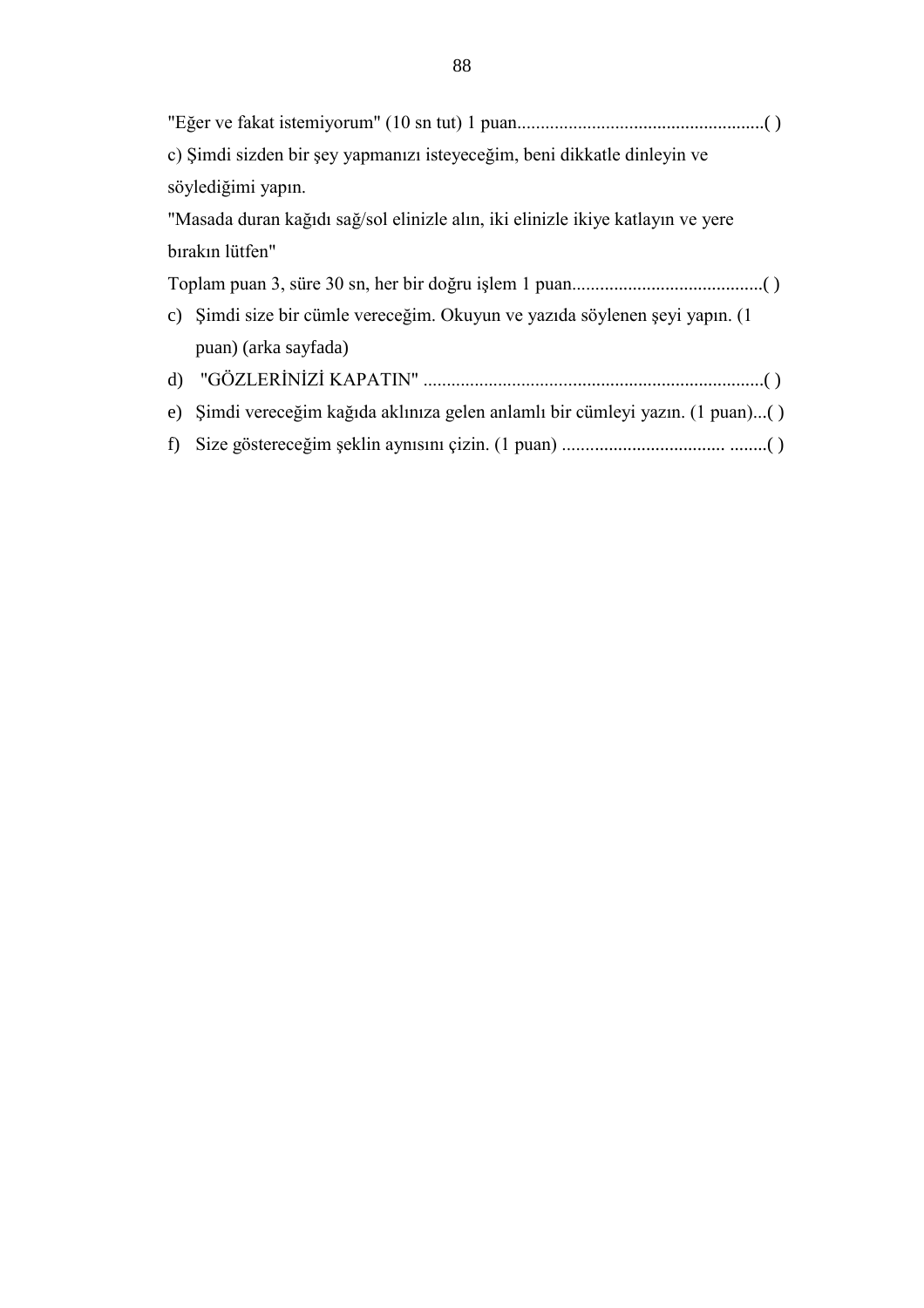Appendix 4

## **BECK UMUTSUZLUK ÖLÇEĞİ**

Aşağıda geleceğe ait düşünceleri ifade eden bazı cümleler verilmiştir. Lütfen herbir ifadeyi okuyarak, bunların size ne kadar uygun olduğuna karar veriniz. Size uygun olanlar için "Evet", uygun olmayanlar için ise "Hayır" sütununun altındaki kutuyu işaretleyiniz.

|     |                                                                                                                | Evet | Hayır |
|-----|----------------------------------------------------------------------------------------------------------------|------|-------|
| 1.  | Geleceğe umut ve coşku ile bakıyorum.                                                                          |      |       |
| 2.  | Kendimle ilgili şeyleri düzeltemediğime göre çabalamayı bıraksam iyi olur.                                     |      |       |
| 3.  | İşler kötüye giderken bile herşeyin hep böyle kalmayacağını bilmek beni<br>rahatlatıyor.                       |      |       |
| 4.  | Gelecek on yıl içinde hayatımın nasıl olacağını hayal bile edemiyorum.                                         |      |       |
| 5.  | Yapmayı en çok istediğim şeyleri gerçekleştirmek için yeterli zamanım var.                                     |      |       |
| 6.  | Benim için çok önemli konularda ileride başarılı olacağımı umuyorum.                                           |      |       |
| 7.  | Geleceğimi karanlık görüyorum.                                                                                 |      |       |
| 8.  | Dünya nimetlerinden sıradan bir insandan daha çok yararlanacağımı umuyorum.                                    |      |       |
| 9.  | İyi fırsatlar yakalayamıyorum. Gelecekte yakalayacağıma inanmam için de<br>hiçbir neden yok.                   |      |       |
| 10. | Geçmiş deneyimlerim beni geleceğe iyi hazırladı.                                                               |      |       |
| 11. | Gelecek, benim için hoş şeylerden çok tatsızlıklarla dolu görünüyor.                                           |      |       |
| 12. | Gerçekten özlediğim şeylere kavuşabileceğimi ummuyorum.                                                        |      |       |
| 13. | Geleceğe baktığımda şimdikine oranla daha mutlu olacağımı umuyorum.                                            |      |       |
| 14. | İşler bir türlü benim istediğim gibi gitmiyor.                                                                 |      |       |
| 15. | Geleceğe büyük inancım var.                                                                                    |      |       |
| 16. | Arzu ettiğim şeyleri elde edemediğime göre birşeyler istemek aptallık olur.                                    |      |       |
| 17. | Gelecekte gerçek doyuma ulaşmam olanaksız gibi.                                                                |      |       |
| 18. | Gelecek bana bulanık ve belirsiz görünüyor.                                                                    |      |       |
| 19. | Kötü günlerden çok, iyi günler bekliyorum.                                                                     |      |       |
| 20. | İstediğim her şeyi elde etmek için çaba göstermenin gerçekten yararı yok, nasıl<br>olsa onu elde edemeyeceğim. |      |       |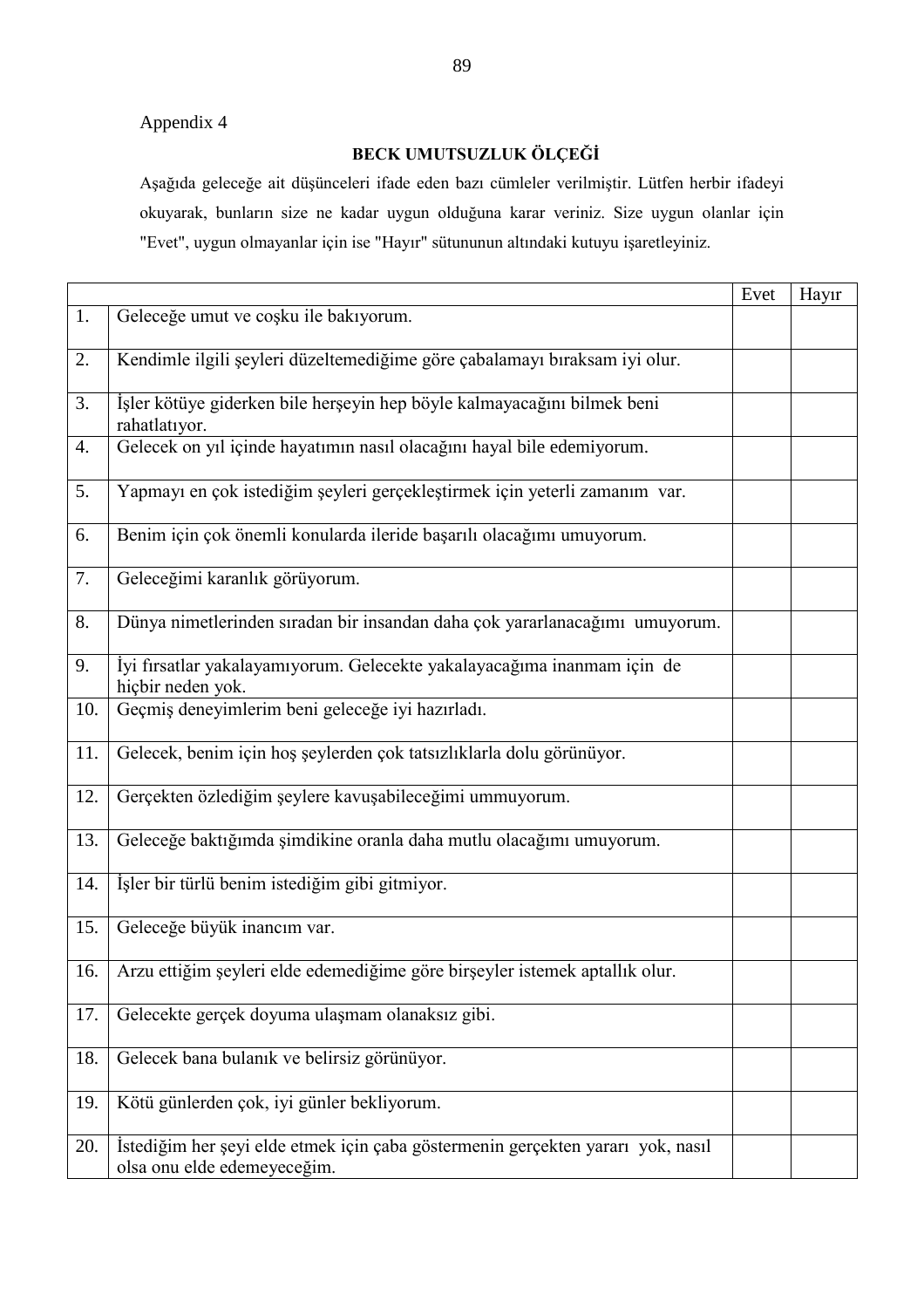# Appendix 5

# **GERİATRİK DEPRESYON ÖLÇEĞİ**

Lütfen yaşamınızın son bir haftasında kendinizi nasıl hissettiğinize ilişkin aşağıdaki soruları kendiniz için uygun olan yanıtı işaretleyerek yanıtlayınız.

|     |                                                                                 | Evet | Hayır |
|-----|---------------------------------------------------------------------------------|------|-------|
| 1.  | Yaşamınızdan temelde memnun musunuz?                                            |      |       |
| 2.  | Kişisel etkinlik ve ilgi alanlarınızın çoğunu halen sürdürüyor musunuz?         |      |       |
| 3.  | Yaşamınızın bomboş olduğunu hissediyor musunuz?                                 |      |       |
| 4.  | Sık sık canınız sıkılır mı?                                                     |      |       |
| 5.  | Gelecekten umutsuz musunuz?                                                     |      |       |
| 6.  | Kafanızdan atamadığınız düşünceler nedeniyle rahatsızlık duyduğunuz olur<br>mu? |      |       |
| 7.  | Genellikle keyfiniz yerinde midir?                                              |      |       |
| 8.  | Başınıza kötü birşey geleceğinden korkuyor musunuz?                             |      |       |
| 9.  | Çoğunlukla kendinizi mutlu hissediyor musunuz?                                  |      |       |
| 10. | Sık sık kendinizi çaresiz hissediyor musunuz?                                   |      |       |
| 11. | Sık sık huzursuz ve yerinde duramayan biri olur musunuz?                        |      |       |
| 12. | Dışarıya çıkıp yeni birşeyler yapmaktansa, evde kalmayı tercih eder misiniz?    |      |       |
| 13. | Sıklıkla gelecekten endişe duyuyor musunuz?                                     |      |       |
| 14. | Hafizanızın çoğu kişiden zayıf olduğunu hissediyor musunuz?                     |      |       |
| 15. | Sizce șu anda yașiyor olmak çok güzel birșey midir?                             |      |       |
| 16. | Kendinizi sıklıkla kederli ve hüzünlü hissediyor musunuz?                       |      |       |
| 17. | Kendinizi şu andaki halinizle değersiz hissediyor musunuz?                      |      |       |
| 18. | Geçmişle ilgili olarak çokça üzülüyor musunuz?                                  |      |       |
| 19. | Yaşamı zevk ve heyecan verici buluyor musunuz?                                  |      |       |
| 20. | Yeni projelere başlamak sizin için zor mudur?                                   |      |       |
| 21. | Kendinizi enerji dolu hissediyor musunuz?                                       |      |       |
| 22. | Çözümsüz bir durum içinde bulunduğunuzu düşünüyor musunuz?                      |      |       |
| 23. | Çoğu kişinin sizden daha iyi durumda olduğunu düşünüyor musunuz?                |      |       |
| 24. | Sık sık küçük şeylerden dolayı üzülür müsünüz?                                  |      |       |
| 25. | Sık sık kendinizi ağlayacakmış gibi hisseder misiniz?                           |      |       |
| 26. | Dikkatinizi toplamakta güçlük çekiyor musunuz?                                  |      |       |
| 27. | Sabahları güne başlamak hoşunuza gidiyor mu?                                    |      |       |
| 28. | Sosyal toplantılara katılmaktan kaçınır mısınız?                                |      |       |
| 29. | Karar vermek sizin için kolay oluyor mu?                                        |      |       |
| 30. | Zihniniz eskiden olduğu kadar berrak mıdır?                                     |      |       |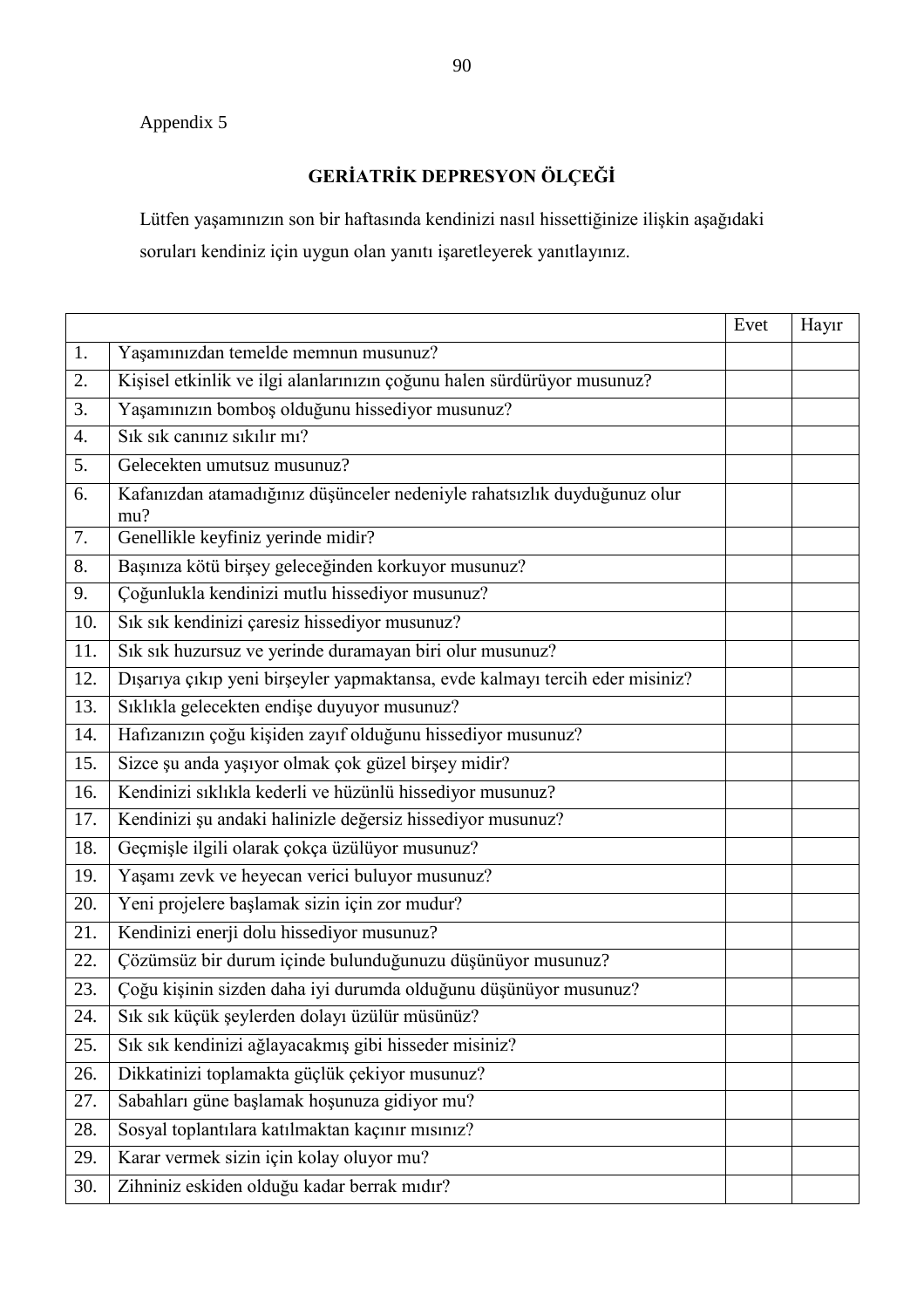## Appendix 6

# **Geçmişi Anlamlandırma Ölçeği**

Bu ölçekteki sorular kişilerin geçmişlerini nasıl değerlendirdiklerini anlamak amacı ile hazırlanmıştır. Aşağıda, geçmişte yaşanılanlar hakkında hissedilenlere ilişkin örnekler bulunmaktadır. Sizden istenilen her bir maddeyi dikkatli bir şekilde okuyarak, ifadeye ne derece katılıp katılmadığınıza karar vermenizdir. Kararınızı aşağıdaki 7 aralıklı cetvel üzerinde size uygun olan seçeneği işaretleyerek veriniz. Örneğin, verilen ifadeyle tümüyle hemfikirseniz 7'yi, verilen ifadeye hiç katılmıyorsanız 1'i ya da emin değilseniz 4'ü işaretleyiniz.

|                     | -                              |                                     |            |                             |                        |                        |
|---------------------|--------------------------------|-------------------------------------|------------|-----------------------------|------------------------|------------------------|
| Hic<br>katılmıyorum | <b>Oldukca</b><br>katılmıyorum | <b>Biraz</b><br>T.T<br>Katılmıyorum | Kararsızım | <b>Biraz</b><br>katılıvorum | Oldukca<br>katılıvorum | Tümüyle<br>katılıvorum |

| 1. Geçmişim hakkında düşünmek bana mutluluktan çok acı verir (A)*.                                             | $\mathbf{1}$ | $\overline{2}$ | 3              | 4              | 5              | 6     | 7              |
|----------------------------------------------------------------------------------------------------------------|--------------|----------------|----------------|----------------|----------------|-------|----------------|
| 2. Geçmişteki şeylerden çok bugünkü şeylerden bahsetmeyi tercih ederim (R)*.                                   | $\mathbf{1}$ | $\overline{2}$ | 3              | $\overline{4}$ | 5              | 6     | $\overline{7}$ |
| 3. Geçmişte yaptığım şeylerden bahsederken kendimi rahat hissederim (A).                                       | $\mathbf{1}$ | 2              | 3              | 4              | 5              | 6     | 7              |
| 4. Bazen hayatımı hiç yaşama şansı bulamadığım hissine kapılıyorum (A)*.                                       | $\mathbf{1}$ | $\overline{2}$ | 3              | $\overline{4}$ | 5              | 6     | $\overline{7}$ |
| 5. Geçmişimin zorlu dönemlerini görmezden gelirim (R)*.                                                        | 1            | 2              | 3              | 4              | 5              | 6     | $\tau$         |
| 6. Gerçek anlamda mutlu olmam için geçmişimdeki bazı şeyleri düzeltmem, yerli yerine<br>koymam gerekiyor (A)*. | $\mathbf{1}$ | 2              | 3              | $\overline{4}$ | 5              | 6     | 7              |
| 7. Geçmişimdeki yaşantılarımı pek sık düşünmem (R)*.                                                           | $\mathbf{1}$ | 2              | 3              | $\overline{4}$ | 5              | 6     | 7              |
| 8. Geçmişimde beni korkutan şeyler var (A)*.                                                                   | $\mathbf{1}$ | $\overline{2}$ | 3              | $\overline{4}$ | 5              | 6     | 7              |
| 9. Geçmişimin zorlu dönemleriyle uğraşmak yerine onları görmezden gelmeyi tercih<br>ederim $(R)^*$ .           | $\mathbf{1}$ | 2              | 3              | $\overline{4}$ | 5              | 6     | 7              |
| 10. Geçmiş yaşantılarım benim için önemli olsa da, onlar hakkında düşünmemeyi tercih<br>ederim $(R)^*$ .       | $\mathbf{1}$ | $\overline{2}$ | 3              | $\overline{4}$ | 5              | 6     | 7              |
| 11. Hayatımda, asla kabullenemeyeceğim hayal kırıklıklarım var (A)*.                                           | $\mathbf{1}$ | $\overline{2}$ | 3              | $\overline{4}$ | 5              | 6     | $\overline{7}$ |
| 12. Önceki kimi kişisel yaşantılarımı (anılarımı) düşünmek hala çok zor (A)*.                                  | 1            | 2              | 3              | 4              | 5              | 6     | 7              |
| 13. Genel olarak baktığımda, yaşamımın geldiği noktadan memnunum (A).                                          | $\mathbf{1}$ | $\overline{2}$ | 3              | $\overline{4}$ | 5              | 6     | 7              |
| 14. Yaşamımla ilgili kabullenmekte zorlandığım şeyler var (A)*.                                                | $\mathbf{1}$ | $\overline{2}$ | 3              | $\overline{4}$ | 5              | 6     | $\overline{7}$ |
| 15. Çok anlamlı bir hayat sürmedim (A)*.                                                                       | $\mathbf{1}$ | 2              | 3              | $\overline{4}$ | 5              | 6     | $\tau$         |
| 16. Yapmış olduğum şeylere bir tatmin duygusuyla geri dönüp bakarım (A).                                       | $\mathbf{1}$ | $\overline{2}$ | 3              | $\overline{4}$ | 5              | 6     | 7              |
| 17. Geçmişim hakkında düşünmeye dair hiç isteğim yok (R)*.                                                     |              |                |                | $\overline{4}$ | 5              | 6     | 7              |
| 18. Geçmiş yaşantılarım hakkında sıklıkla düşünürüm (R).                                                       | $\mathbf{1}$ | $\overline{2}$ | 3              | $\overline{4}$ | 5              | 6     | 7              |
| 19. Her şeyi hesaba kattığımda, geçmişteki tercihlerimle ilgili içim rahat (A).                                | $\mathbf{1}$ | 2              | 3              | 4              | 5              | 6     | 7              |
| 20. Geçmişe dönüp baktığımda doyum hissediyorum (A).                                                           | $\mathbf{1}$ | $\overline{c}$ | 3              | $\overline{4}$ | 5              | 6     | 7              |
| 21. Geçmişimi anımsamayı seviyorum (R).                                                                        | $\mathbf{1}$ | 2              | 3              | 4              | 5              | 6     | 7              |
| 22. Bazı çocukluk yaşantılarım hakkında halen kızgınlık hissediyorum (A)*.                                     | $\mathbf{1}$ | 2              | 3              | $\overline{4}$ | 5              | 6     | $\tau$         |
| 23. Geçmişimdeki hem iyi hem kötü yaşantılarımdan mümkün olduğunca çok şey<br>hatırlamaya çalışırım (R).       | $\mathbf{1}$ | $\overline{2}$ | 3              | $\overline{4}$ | 5              | 6     | 7              |
| 24. Geçmişimi ne reddediyorum, ne de kabulleniyorum. Sadece geçmişimi geçmişte<br>biraktim $(R)^*$ .           | $\mathbf 1$  | $\overline{c}$ | $\overline{3}$ | 4              | 5              | 6     | $\overline{7}$ |
| 25. Çok uzun zaman önce olmuş şeyler için üzülmem (A).                                                         | $\mathbf{1}$ | $\overline{2}$ | $\overline{3}$ | $\overline{4}$ | 5              | 6     | $\overline{7}$ |
| 26. Geçmişimdeki yaşantılarımı sık sık başkalarına anlatırım (R).                                              | $\mathbf{1}$ | $\overline{2}$ | $\overline{3}$ | $\overline{4}$ | 5              | 6     | $\tau$         |
| 27. Şimdiye kadar yaptığım şeylerden genellikle tatmin olmuş hissederim (A).                                   | $\mathbf 1$  | 2              | $\mathfrak{Z}$ | 4              | $\mathfrak{S}$ | $6\,$ | $\tau$         |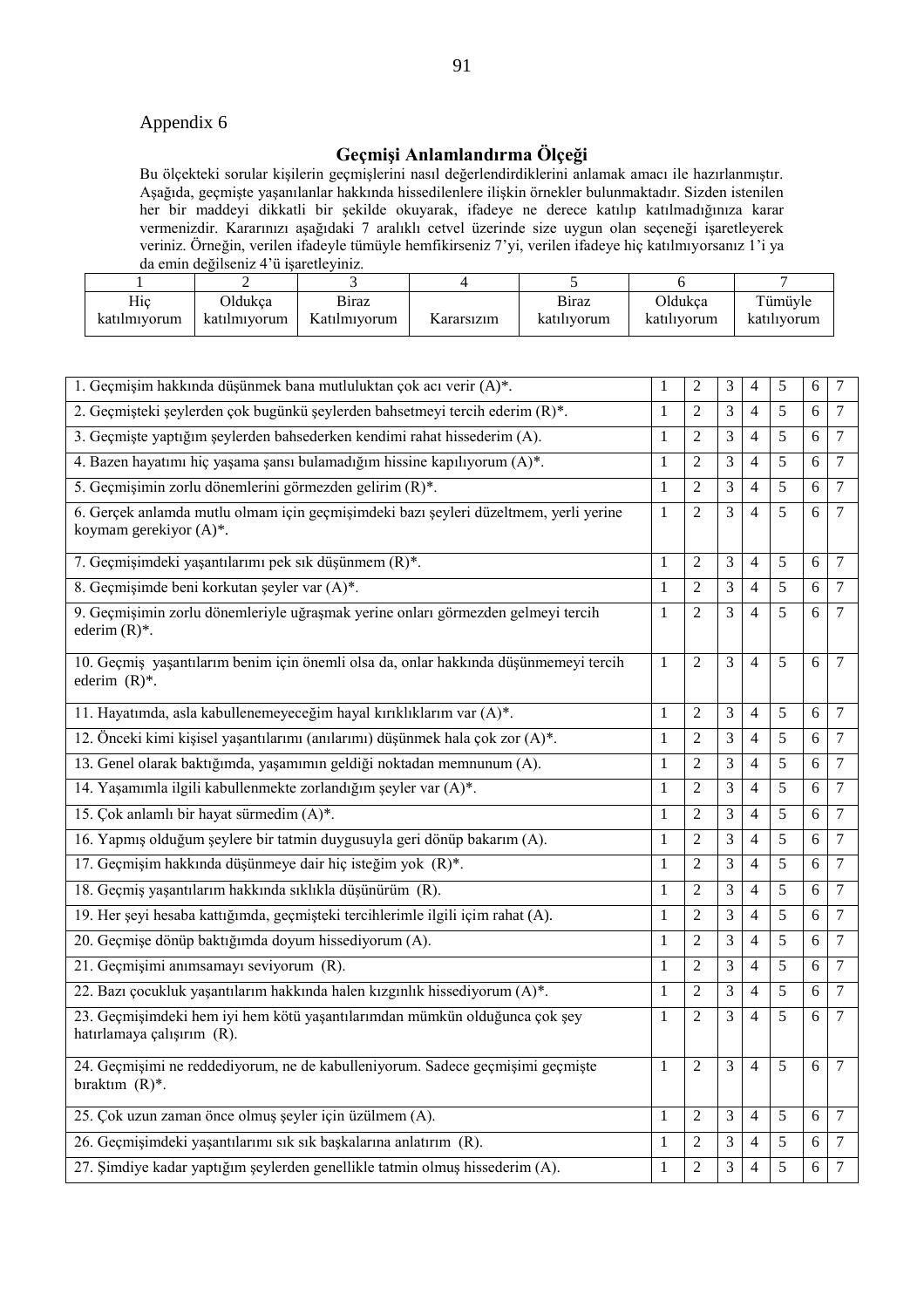# **Ölüm Kaygısı Ölçeği**

Lütfen herbir ifadeyi okuyarak, bunların size ne kadar uygun olduğuna karar veriniz. Size uygun olanlar için "Evet" (E), uygun olmayanlar için ise "Hayır" (H) seçeneğini işaretleyiniz.

- (E) (H) **1.** Ölmekten çok korkuyorum.
- (E) (H) **2.** Zamanın böyle hızlı geçmesi bana çoğu zaman sıkıntı verir.
- (E) (H) **3.** Ameliyat olacağımı düşündüğümde çok korkarım.
- (E) (H) **4.** Sık sık hayatın gerçekte ne kadar kısa olduğunu düşünürüm.
- (E) (H) **5.** Ölümden sonraki hayat beni büyük ölçüde kaygılandırır.
- (E) (H) **6.** Kalp krizi geçirmekten gerçekten korkarım.
- (E) (H) **7.** Bir cesedin görüntüsü bana dehşet verir.
- (E) (H) **8.** Çıkacak bir dünya savasından söz edilmesi beni korkutur.
- (E) (H) **9.** Acı çekerek ölmekten korkarım.
- (E) (H) **10.** Ölmekten hiç korkmuyorum.
- (E) (H) **11.** Gelecekte benim için korkulacak hiçbir şey olmadığını hissediyorum.
- (E) (H) **12.** Kansere yakalanmaktan özel bir korku duymuyorum.
- (E) (H) **13.** İnsanların ölüm hakkındaki konuşmaları beni tedirgin etmez.
- (E) (H) **14.** Ölüm düşüncesi beni hiçbir zaman kaygılandırmaz.
- (E) (H) **15.** Ölüm düşüncesi ara sıra aklıma gelir.